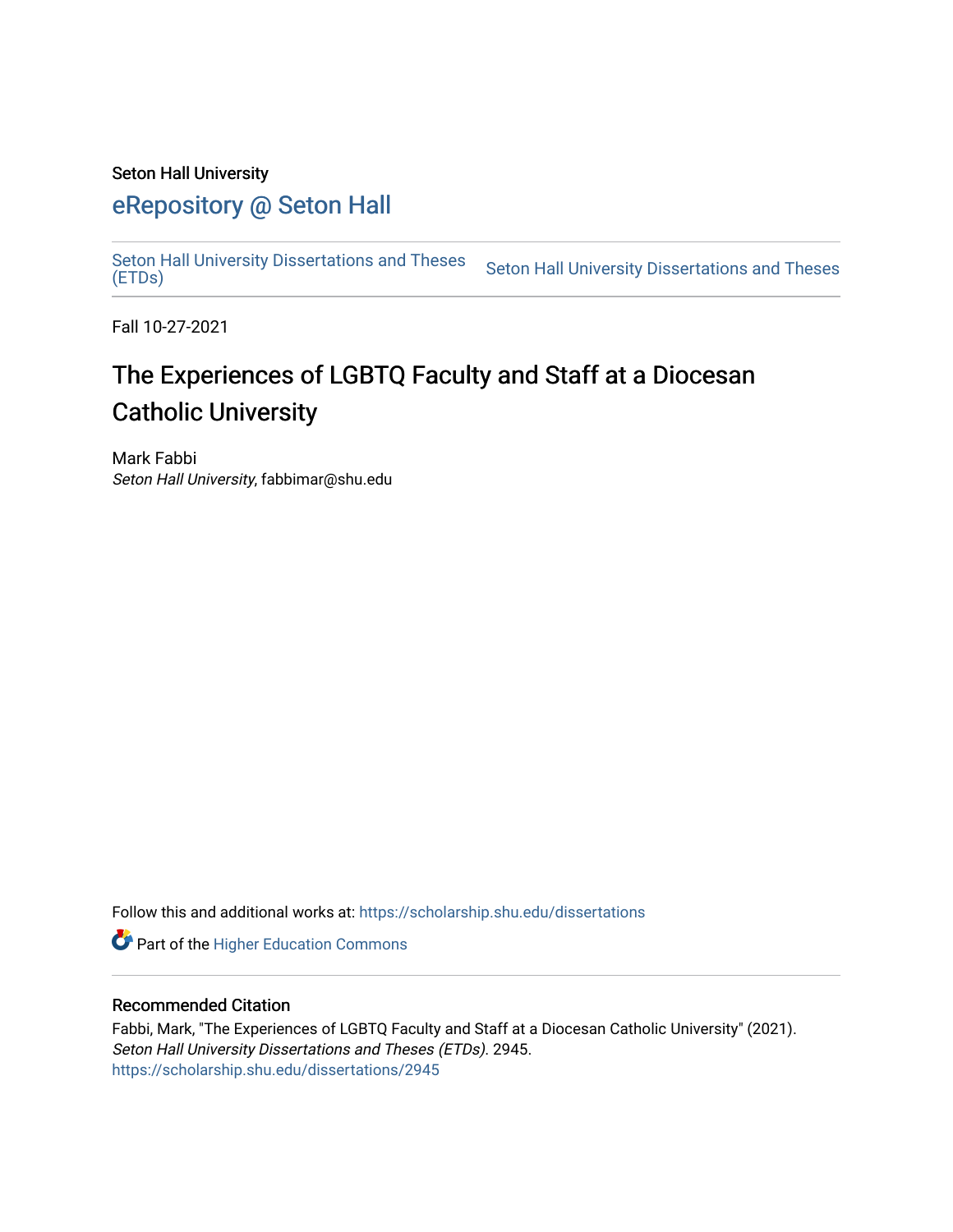### **The Experiences of LGBTQ Faculty and Staff at a Diocesan Catholic University**

Mark Fabbi

Dissertation Committee

Katie Smith, Ph.D., Committee Chair Alexandra Freidus, Ph.D., Committee Member Joshua Wilkin, Ph.D., Committee Member

Dissertation Submitted in partial fulfillment of the requirements for the degree Doctor of Philosophy Department of Higher Education Leadership, Management, and Policy Seton Hall University December 2021

South Orange, New Jersey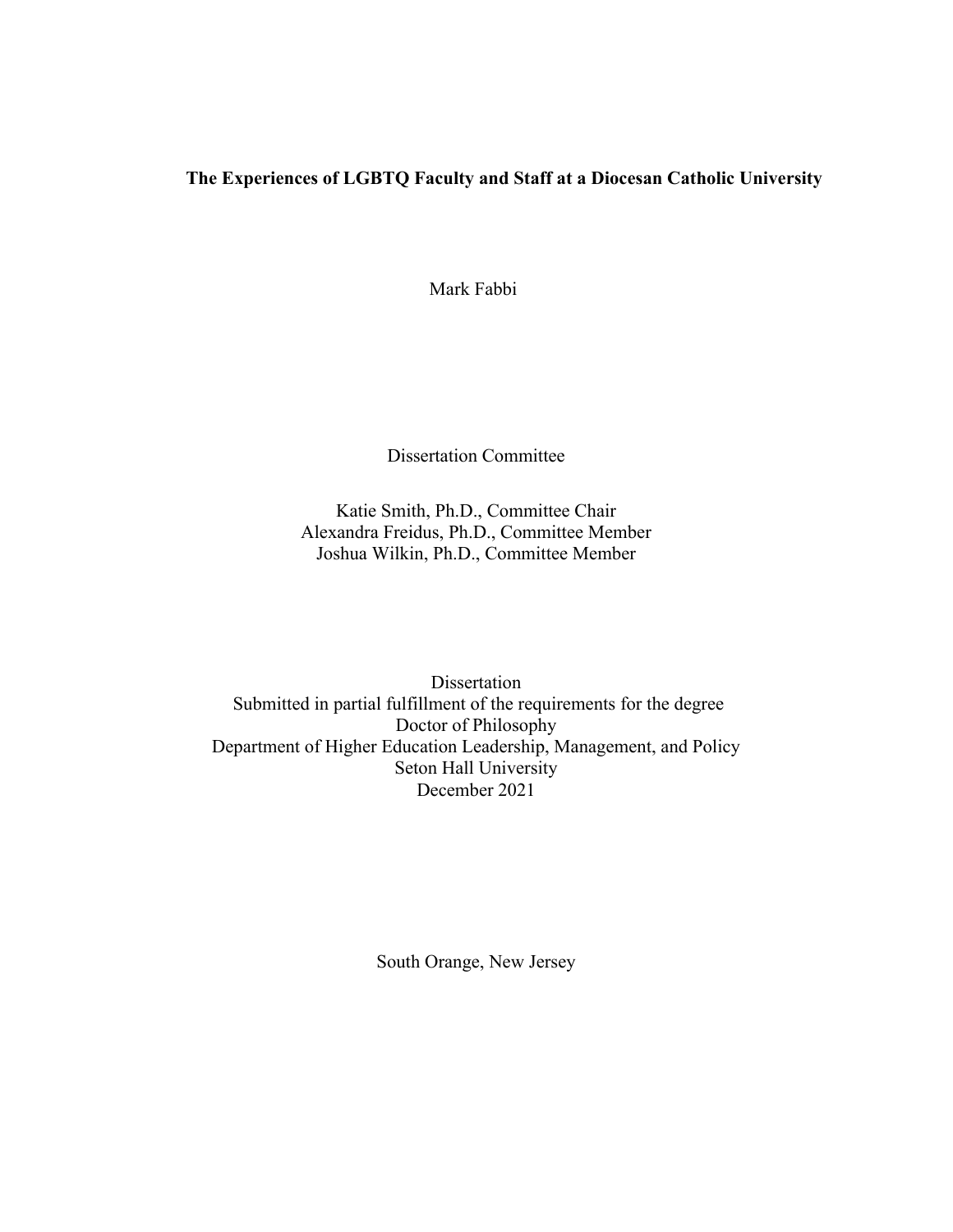© 2021 Mark Fabbi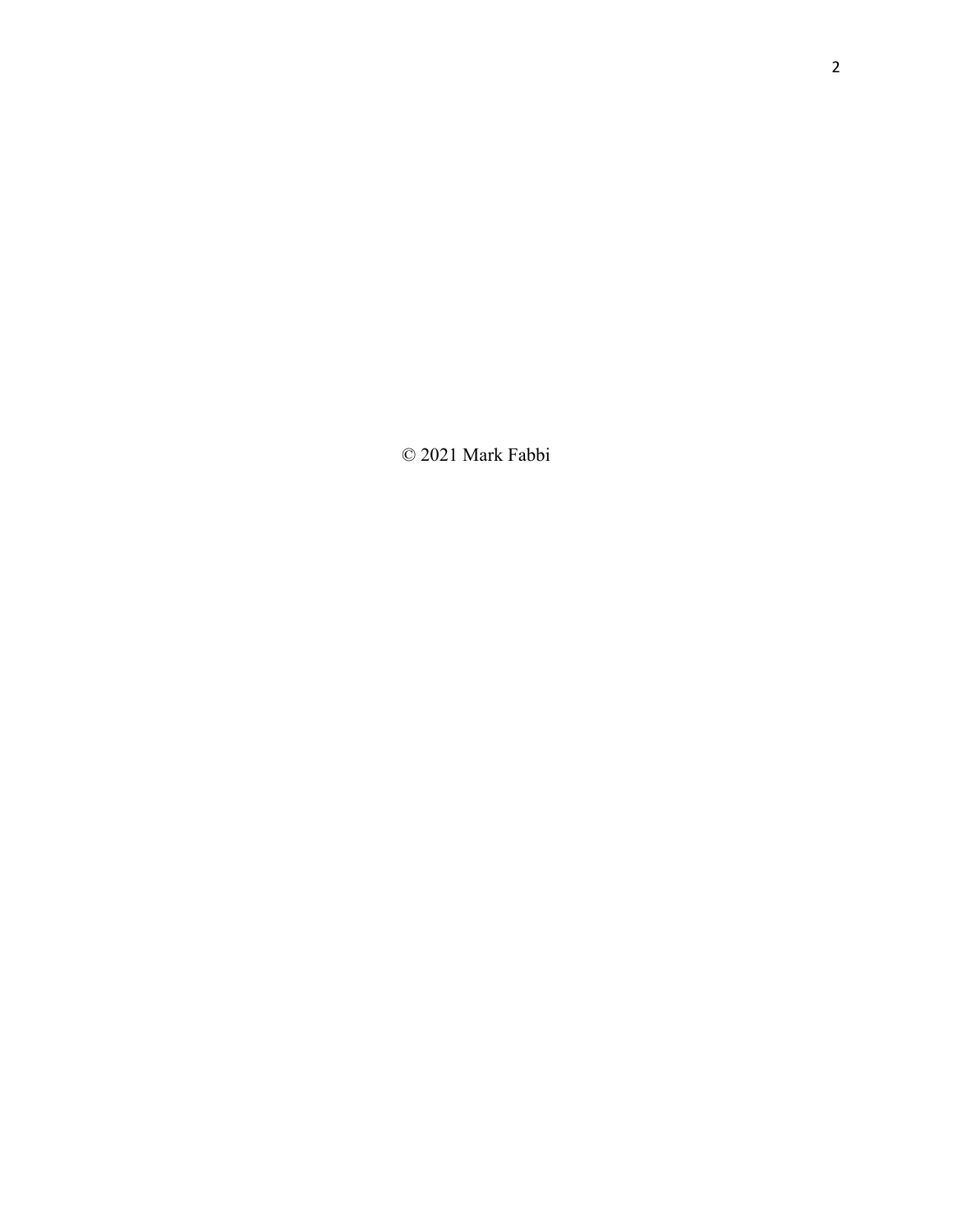

### **COLLEGE OF EDUCATION & HUMAN SERVICES**

### **DEPARTMENT OF EDUCATION LEADERSHIP MANAGEMENT & POLICY**

### **APPROVAL FOR SUCCESSFUL DEFENSE**

**Mark Fabbi** has successfully defended and made the required modifications to the text of the doctoral dissertation for the **Ph.D.** during this **Fall** Semester.

### **DISSERTATION COMMITTEE**

(Please sign and date)

| Dr. Katie Smith         | 10/27/21 |
|-------------------------|----------|
| <b>Mentor</b>           | Date     |
| Dr. Alexandra Freidus   | 10/27/21 |
| <b>Committee Member</b> | Date     |
| Dr. Joshua Wilkin       | 10/27/21 |
| <b>Committee Member</b> | Date     |

The mentor and any other committee members who wish to review revisions will sign and date this document only when revisions have been completed. Please return this form to the Office of Graduate Studies, where it will be placed in the candidate's file and submit a copy with your final dissertation.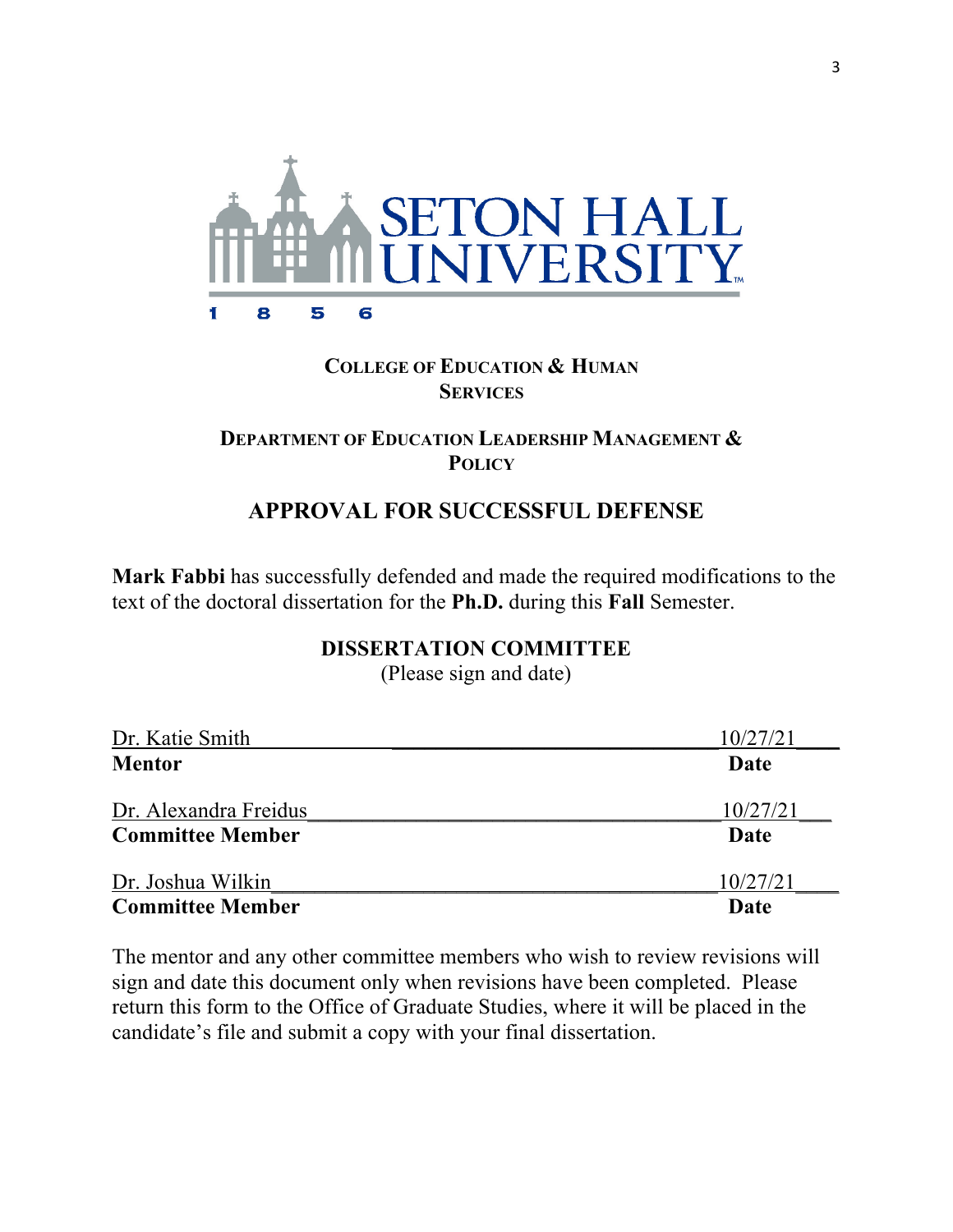#### **Abstract**

As the world continues to become more accepting of lesbian, gay, bisexual, transgender, and queer (LGBTQ) people, is this experience similar on a diocesan Catholic campus in the United States? A diocesan Catholic institution is often referred to as an arm of the Catholic Church, often holding a view against same sex marriage and the LGBTQ community. However, the tide may be changing, with a more accepting Catholic church on the horizon. Dillon's theory (2011) explains how sexual identity manifests itself and identifies it as a global process. In Dillon's theory, there are two factors to individual identity development: social and individual experiences, with a focus on group membership and being part of a community. Thus, working at a religiously affiliated institution may be a barrier to identity development. The findings of this study are broken down into three themes: LGBTQ faculty and staff experience at a diocesan Catholic higher education institution, Catholic mission and values impacting diversity and inclusion, and lack of visibility, resources, and support for LGBTQ faculty and staff. These findings illustrate the experience of LGBTQ faculty and staff at a diocesan Catholic university in the United States.

*Keywords*: LGBTQ, faculty, staff, Catholic, higher education, diocesan, experience, identity, universities, Catholic mission.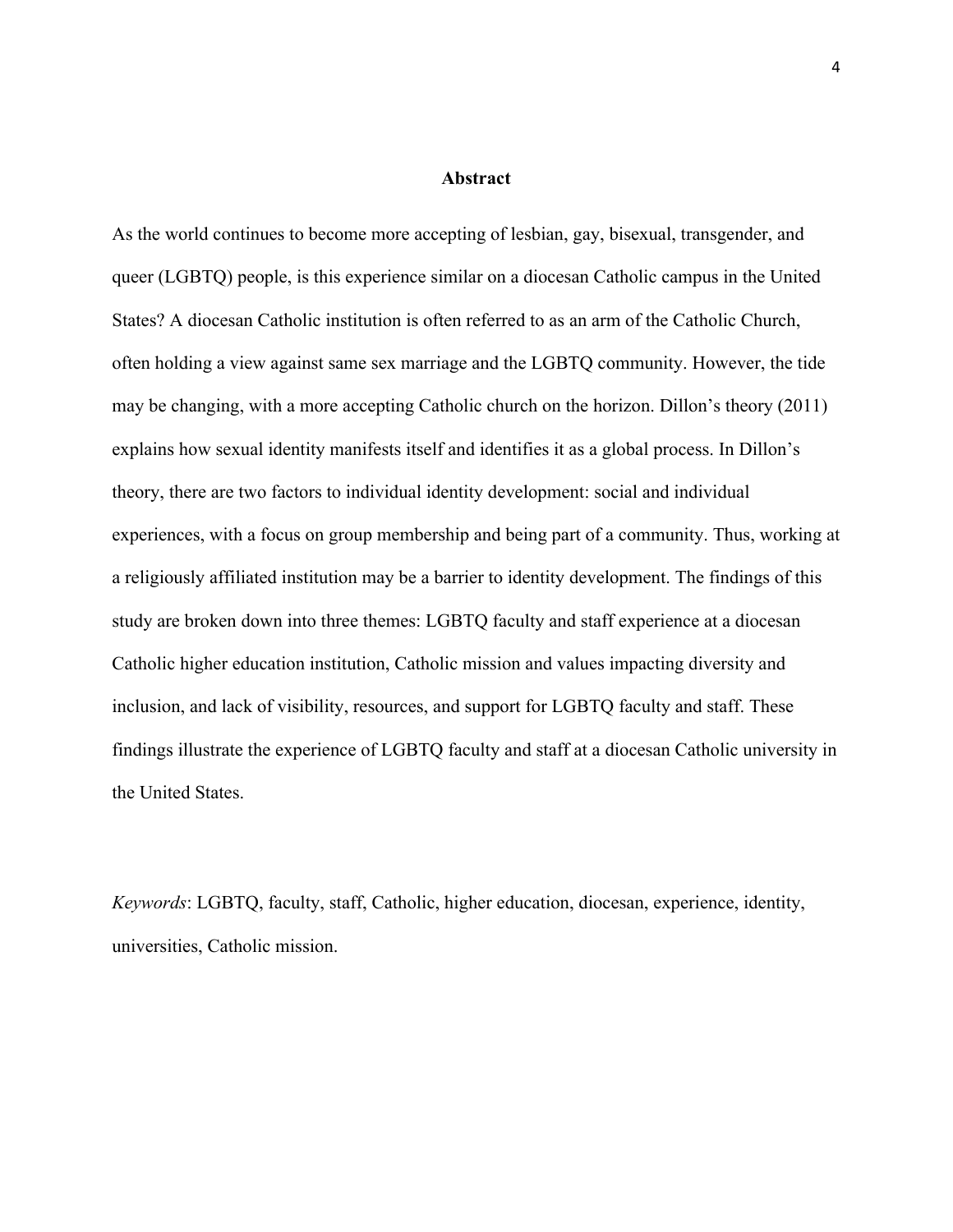### **Dedication**

*To my partner, my parents, and family for their love and support through this process. To all the LGBTQ Faculty and Staff who have worked at Catholic instiutitons past and present, this dissertation is dedicated to you.*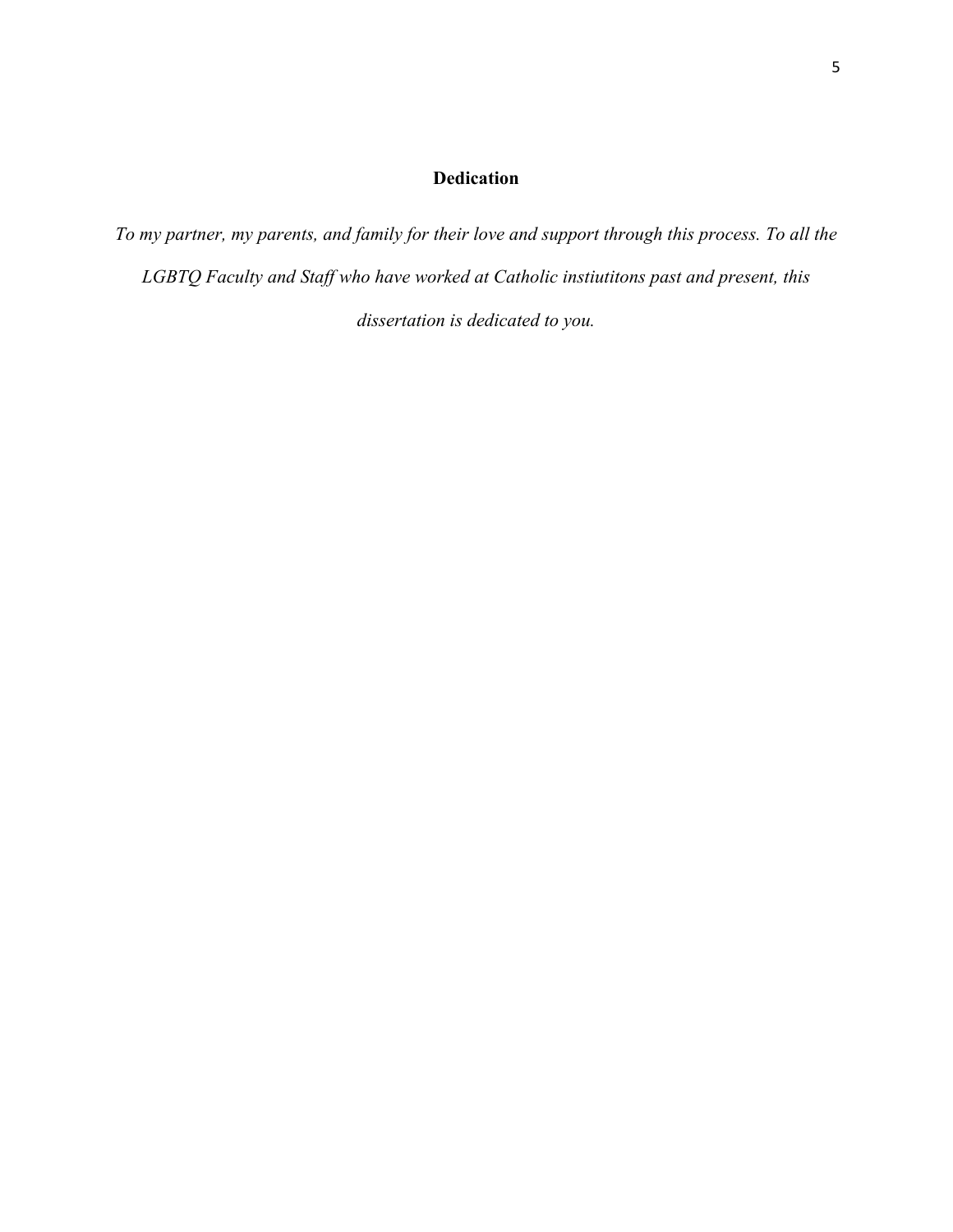#### **Acknowledgments**

 My dissertation indicates how sensitive and complex the relationship between the Catholic church and LGBTQ community is and my hope is that one day they can come together as one. I know there are many people working to make this a reality and I hope that in my lifetime we can see significant changes and improvements to this relationship. To my dissertation chair, Dr. Katie Smith, thank you for your guidance and support through this process. Thank you for taking a chance on me and believing in me. I will never forget what you did for me and I am eternally grateful. To my committee members, Dr. Freidus and Dr. Wilkin, thank you for all your support.

 I need to acknowledge the researchers who have studied this topic before me and the courage they had to take on such a monumental issue. I need to acknowledge all the LGBTQ voices that have experienced hardships and were never able to be heard. This dissertation is something that you can be proud of and is hopefully on the road to bridging the gap.

 This would have never been possible without the support of my partner, Joey, for his constant support and for my family. To my mother, Diane and father Mark, I hope I made you proud. To my siblings Carol Ann, Jennifer, and Anthony, I love you all so much and thank you for always being there and listening to me. To my nephew Louis and neice Lana, believe in yourself and never give up. This dissertation was a labor of love and sacrifice. The summer before defending, my Aunt Eileen passed away after a courageous battle with breast cancer. I know she was with me in spirit this last semester and giving me strength and wisdom. I love you and know you are always with me. This dissertation will always be my greatest accomplishment and today I have a grateful heart. May love always win.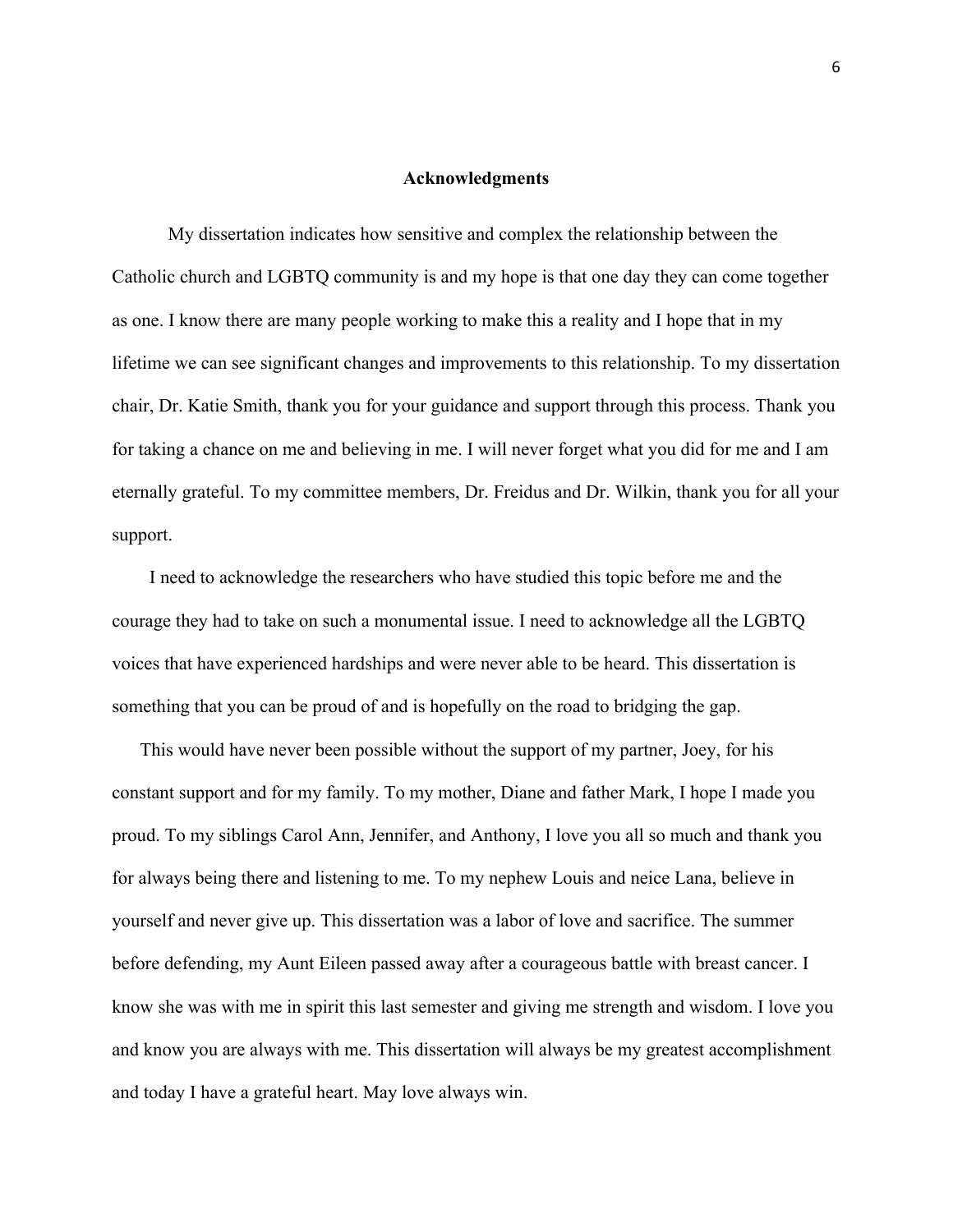### **Table of Contents**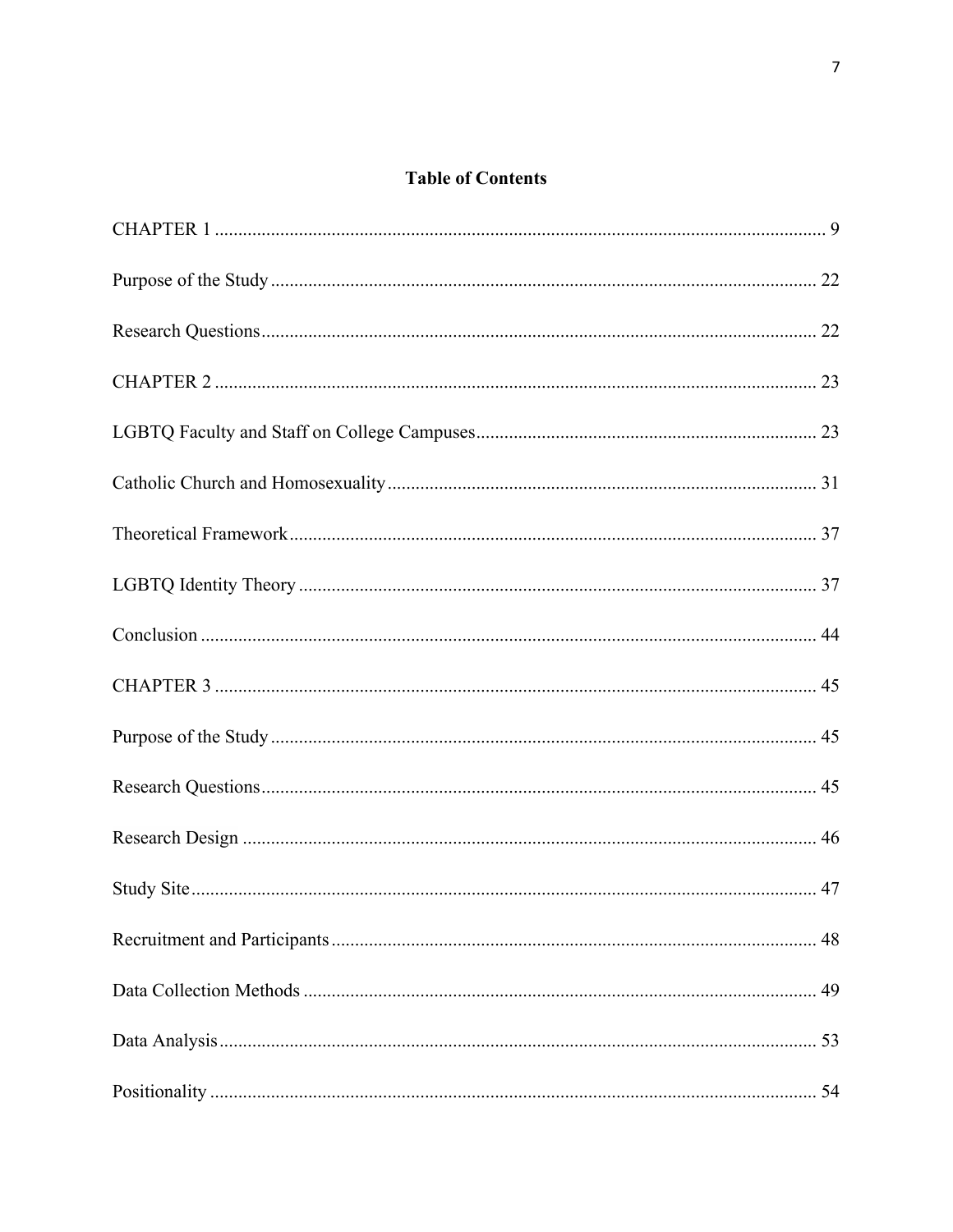| LGBTQ Faculty and Staff Experience at a Diocesan Catholic Higher Education Institution 57 |
|-------------------------------------------------------------------------------------------|
|                                                                                           |
|                                                                                           |
|                                                                                           |
| LGBTQ faculty and staff experience at a diocesan Catholic higher education institution 76 |
|                                                                                           |
|                                                                                           |
|                                                                                           |
|                                                                                           |
|                                                                                           |
|                                                                                           |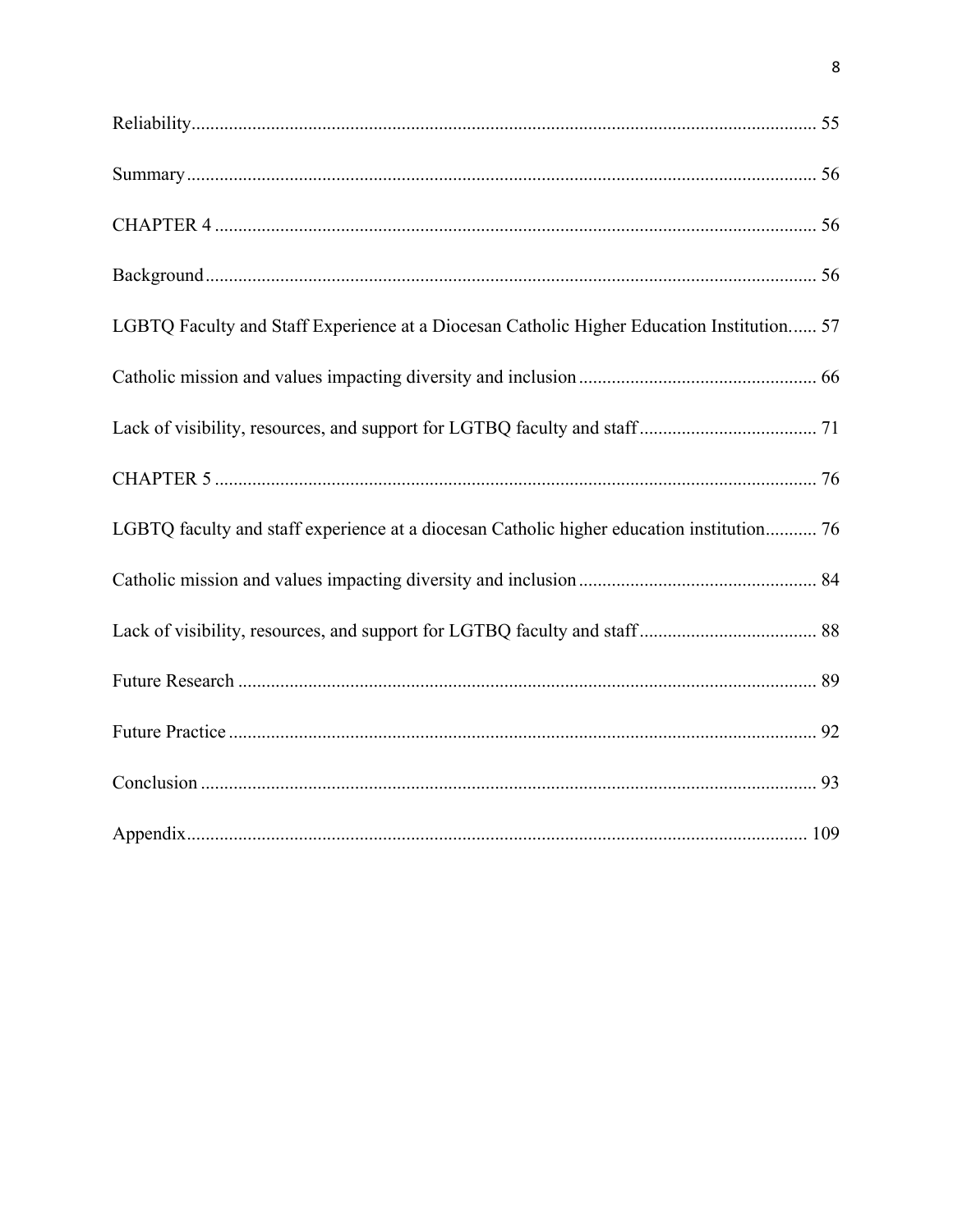#### **CHAPTER 1**

As the world continues to become more accepting of lesbian, gay, bisexual, transgender, and queer (LGBTQ) people, many ponder if this experience is similar on a diocesan Catholic campuses in the United States. (U.S.) A diocesan Catholic institution is often referred to as an arm of the Catholic Church, often holding a view against same sex marriage and the LGBTQ community. However, the tide may be changing, with a more accepting Catholic church on the horizon. In 2013, Pope Francis said, "A gay person who is seeking God, who is of good will well, who am I to judge." This statement by the leader of the Catholic church suggests an openness to greater acceptance of people of LGBTQ identities, especially in the context of historical tension with the LGBTQ community (Carroll, 2013).

Catholic colleges and universities have many community members at their institutions who identify as LGBTQ; however, these individuals are often quiet participants in the community (Zimmerman, 2020). There are some vocal advocates for greater inclusion in these contexts, including Father James Martin, a Jesuit Priest from Fordham University, who has encouraged Catholic colleges and universities to be more accepting of LGBTQ people (Zimmerman, 2020). Father Martin believes that campuses should be a welcoming place for LGBTQ people. However, some people at Catholic colleges and universities resist inclusion efforts and acceptance by referring to the catechism regarding the views or attitudes against LGBTQ people (Zimmerman, 2020). The catechism is the sacred scripture that guides the Catholic church and is often referred to as the pillars of the church. Instead, advocates such as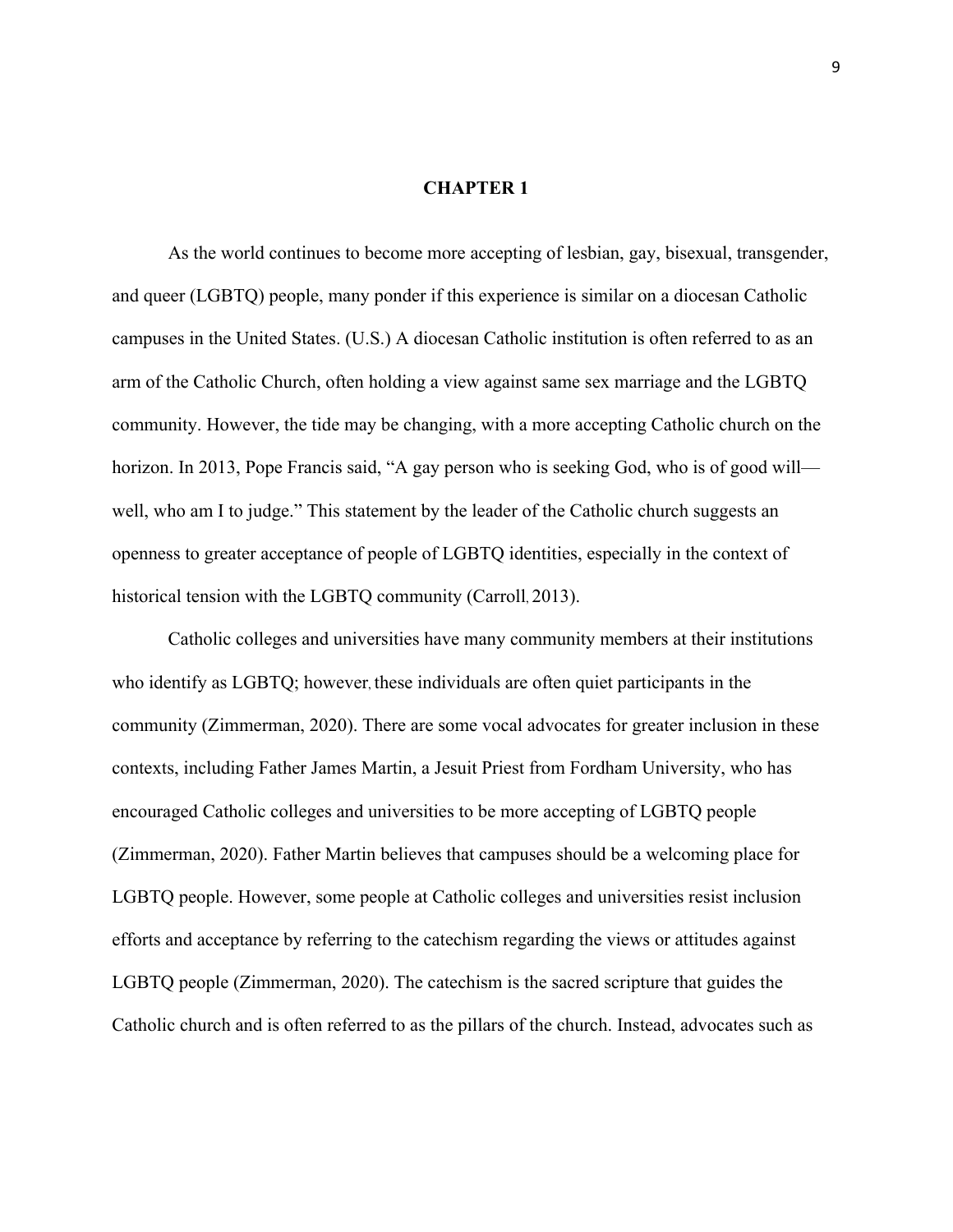Father Martin want higher education stakeholders to focus on the catechism and the gospel that promotes love, mercy and compassion to the LGBTQ community (Zimmerman, 2020)

Father Martin is not alone in his views and research suggests that people are becoming more accepting. Today, college students are more likely to support same sex marriage and LGBTQ people than college students at any other time in history (Cavanaugh, 2017). Research by Pew in 2016 indicated that 71% of young people born after 1981 support same sex marriage. However, many students may not always feel comfortable with their sexual identity (Evans, 2001; Rankin 2003, 2006). There has been an increase in homophobia and heterosexism on college and university campuses since 2000, especially at religiously affiliated institutions (Hughes, 2015). Additionally, LGBTQ students are more likely to be victims of violence than their counterparts (Broido, 2002; Rankin 2003, 2006). A national survey on campus climate and sexual assault at 27 U.S. colleges and universities involving 150,000 students indicated that students who identify as LGBTQ are more likely to experience sexual violence compared to their heterosexual counterparts (Heywood, 2015). While the experiences of LGBTQ employees are less studied than the experiences of students, LGBTQ-identifying faculty and staff may have similar experiences to students, feeling greater stress and anxiety than their heterosexual colleagues (Mays & Cochrane, 2001). The State of Higher Education report in 2010 surveyed 5,000 LGBTQ students, faculty, and administrators and found that 33% of respondents identified as LGBTQ. These respondents indicated they were more likely to have a negative campus climate experience compared to their counterparts (Rankin et al., 2010).

#### **Political and Social Climate for LGBTQ People in the United States**

These negative experiences are consistent with broader political challenges and other research that suggests negative experiences for LGBTQ individuals in the workplace. There are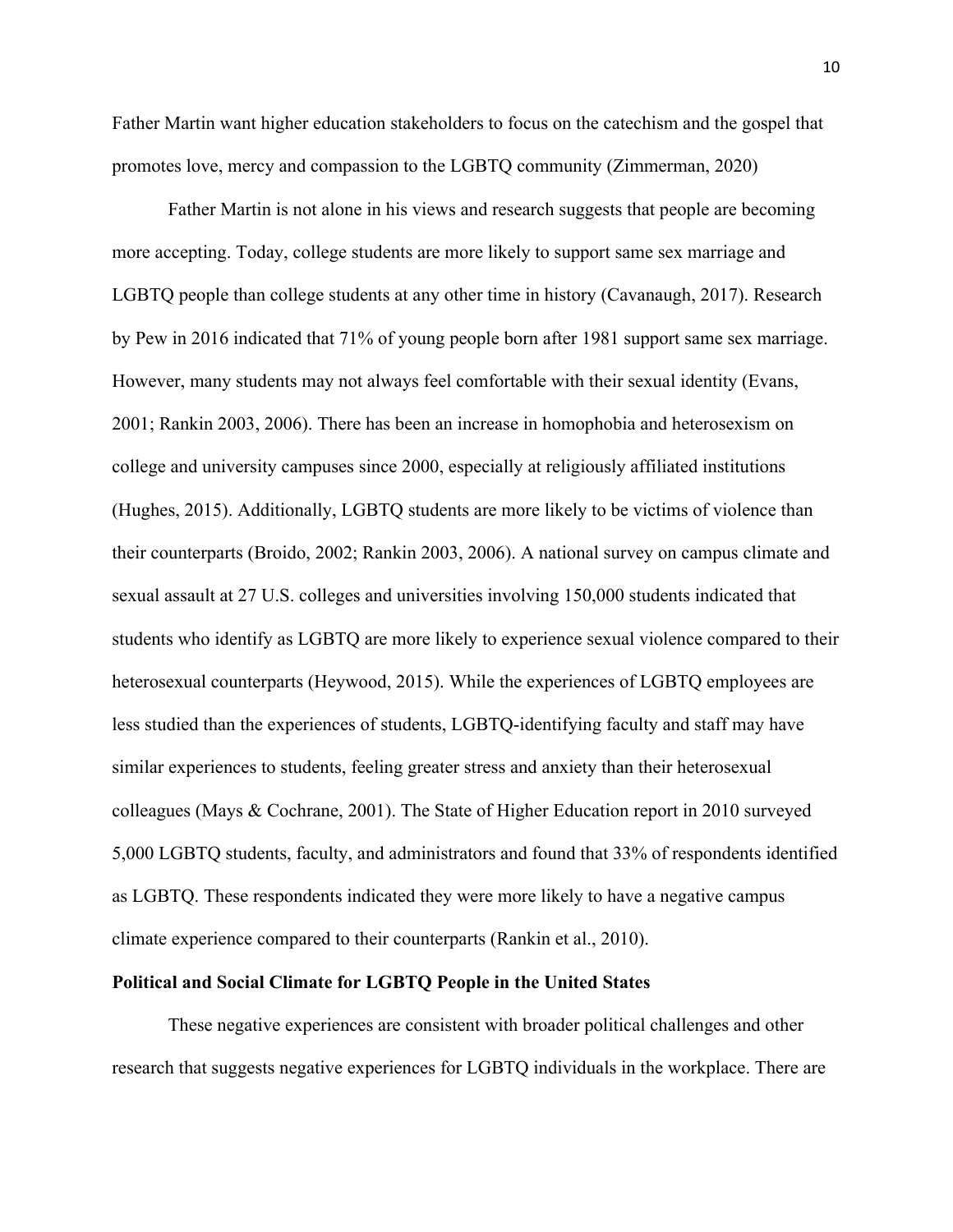approximately 11 million people in the U.S. who identify as LGBTQ (Miller, 2019). Prior to June 2019, there were no federal protections against employment discrimination based on sexual orientation (Miller, 2019). On June 15, 2019, the Supreme Court ruled that employment discrimination on the basis of sexual orientation or gender identity is prohibited under federal civil rights law (Dwyer & Svokos 2019). More than half  $(52%)$  of people living in the U.S. have been fired, overlooked for a promotion, and harassed for their sexual orientation (Miller, 2019). Twenty-eight states also lack such protections (Out and Equal, 2017), meaning that LGBTQ individuals can be discriminated against for their sexual orientation in the workplace. There were more than 9,000 LGBTQ-related claims filed with the Equal Employment Opportunity Commission (EEOC) from 2012-2016 from states without protections (Miller, 2019). One national study indicated that 42% of LGBTQ-identifying people had experienced employment discrimination based on sexual orientation in their life, and 27% within the five years prior to the survey (Sears & Mallory, 2011). Furthermore, 38% of respondents who are open about their sexuality experienced at least one form of discrimination tied to their sexual orientation in the five years before the study was conducted. One third of respondents indicated they were not out to anyone at work and 7% of respondents had lost their job as a result of discrimination in the workplace (Sears & Mallory, 2011). These studies suggest there is currently a group of individuals feeling isolated, marginalized, and discriminated against in America.

#### **Historical Events Related to LGBTQ Discrimination in the U.S.**

The LGBTQ community has long faced political discrimination in the U.S. In 1953, President Dwight Eisenhower signed executive order 10450, banning homosexual people from working in the government. This political action sparked what is often referred to as the "Lavender Scare." Thousands of U.S. government employees were fired from their jobs for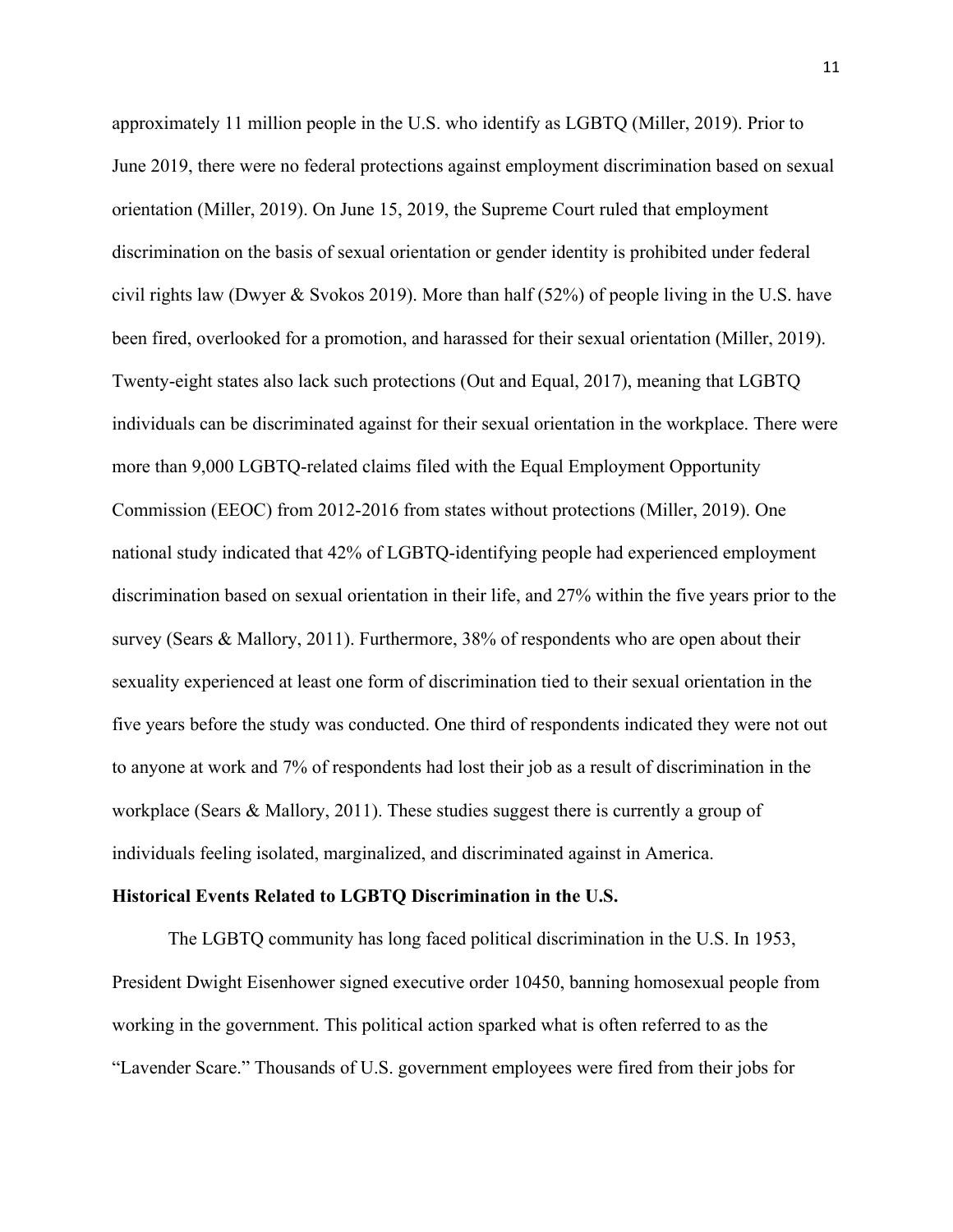identifying as LGBTQ (Shuster, 2019). One of the individuals fired during this time was Frank Kameny in 1965. Kameny fought the decision of the government through protests and fights in court (Shuster 2019). Kameny founded the Mattachine Society and led protests outside of the White House in Washington DC to highlight homosexuality oppression (Shuster, 2019). The Mattachine Society was an organization for equal rights that improved the visibility of homosexuality during the time of the Lavender Scare (Peacock, 2016). Similar groups emerged across the nation, providing an opportunity for people to connect and create awareness of homosexuality (Peacock, 2016). It was not until 2009 that a high-level official from the Office of Personnel Management apologized to Frank Kameny and others who lost their jobs during the Lavender Scare (Shuster, 2019).

Even after the Lavender Scare, LGBTQ people in the U.S. continued to face discrimination. One of the most well-known historical events in the gay rights movement was the Stonewall Riots, with the night of the riot detailed by Duberman and Kopkind (1993) in *The Night They Raided the Stonewall.* On June 28, 1968, the New York City Police Department raided the Stonewall Inn located in the Greenwich Village section of New York City. While it was routine for the police to raid local gay bars, the Stonewell Inn typically had advance notice, and raids would happen earlier in the night (Duberman & Kopkind, 1993). During this raid, there were 13 people arrested (Mattson, 2019). After this happened, patrons of the bar and community members protested and clashed with the police for several days. The Stonewell Riot was a major event in the LGBTQ movement, the culmination of smaller activism that garnered national attention (Mattson, 2019). This event also led to the annual Pride marches each year celebrated around the world, and President Barack Obama named the Stonewall Inn a National Historic Site in 2016 (Horsley, 2016).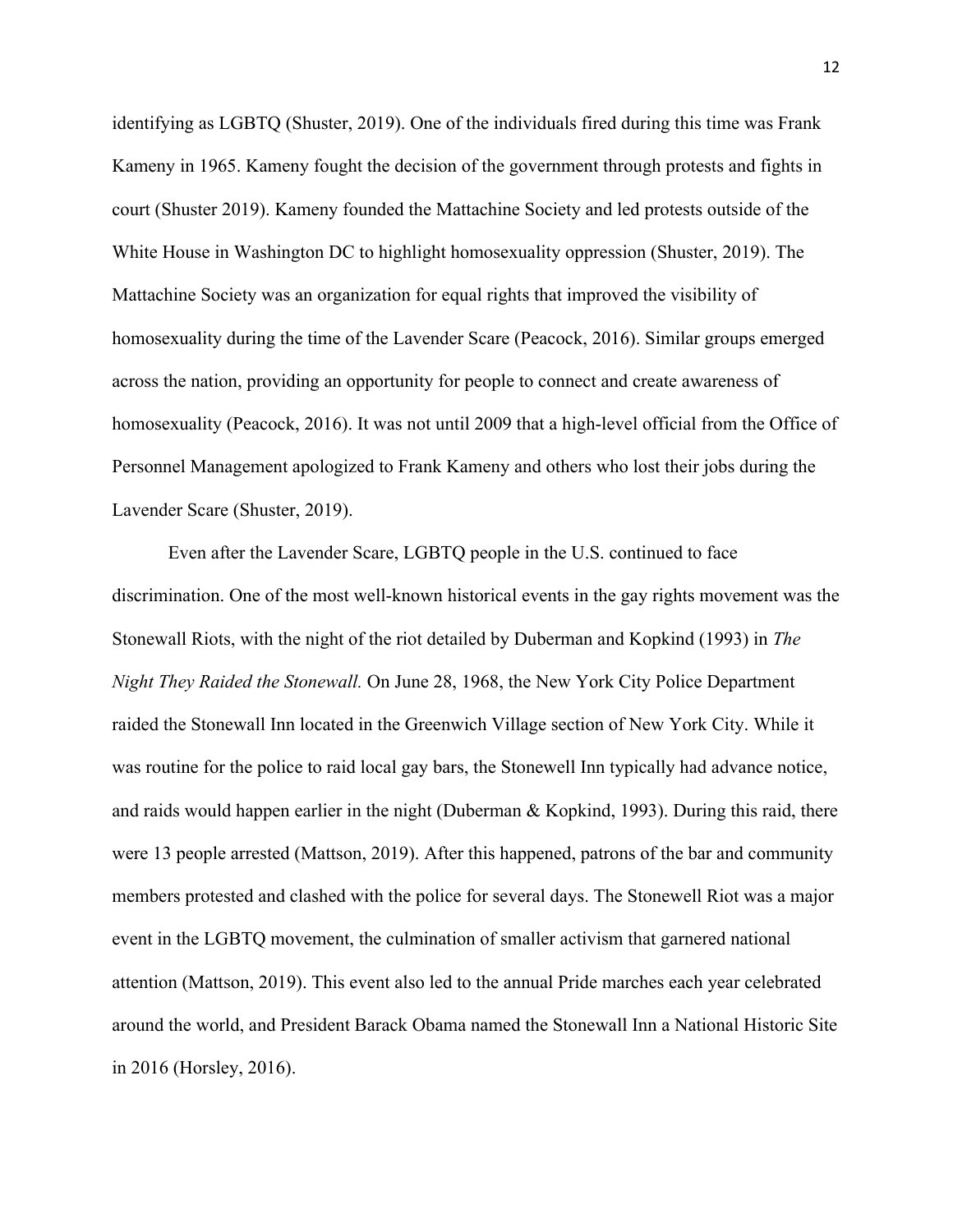Following the Stonewall Riots, the LGBTQ community continued to gain visibility within the U.S. In January 1978, Harvey Milk, a business owner and leader in the Castro Neighborhood in San Francisco, was sworn into office as San Francisco City-County Supervisor, serving as the first openly gay elected official in the state of California (Eyerman, 2012). Despite this progress, the LGBTQ community still faced great hostility. In November 1978, he was murdered by his colleague Dan White, who had resigned from his city position and wanted to rescind his resignation (Eyerman, 2012). While Harvey Milk was the mayor Dan White, came to City Hall and killed him (Eyerman, 2012). On the evening of his murder, many people walked from the Castro Neighborhood to city hall with candlelight in solidarity as a symbol against hate. Milk was one of the first LGBTQ leaders elected in the U.S., serving as a key figure in increasing visibility of LGBTQ people (Eyerman, 2012).

The progress of the LGBTQ community to gain equal rights in the U.S. has been slow, impeded by homophobia, discrimination, hostility, and bias. Following Milk's death, the AIDS crisis hit the U.S. in the 1980s, with New York City and the gay community at the epicenter (Gerald, 1989). The Gay Men's Health Clinic (GMHC) was founded in the early 1980s to help the earliest victims of AIDS. When the disease first appeared, it was referred to as GRID, which stands for Gay-Related Immune Deficiency (Gerald, 1989). The negative connection to the gay community only furthered a narrative that would have implications for years to come (Gerald, 1989). To date, over 700,000 people that have died from AIDS-related illness (Centers for Disease Control, 2016). The AIDS Crisis proved to be a challenge for the Catholic Church because, on one hand, the church showed compassion, care for the sick, and support during the AIDS Crisis (Rzeznik, 2016). However, the Catholic church simultaneously became more vocal about their views of homosexuality (Rzeznik, 2016).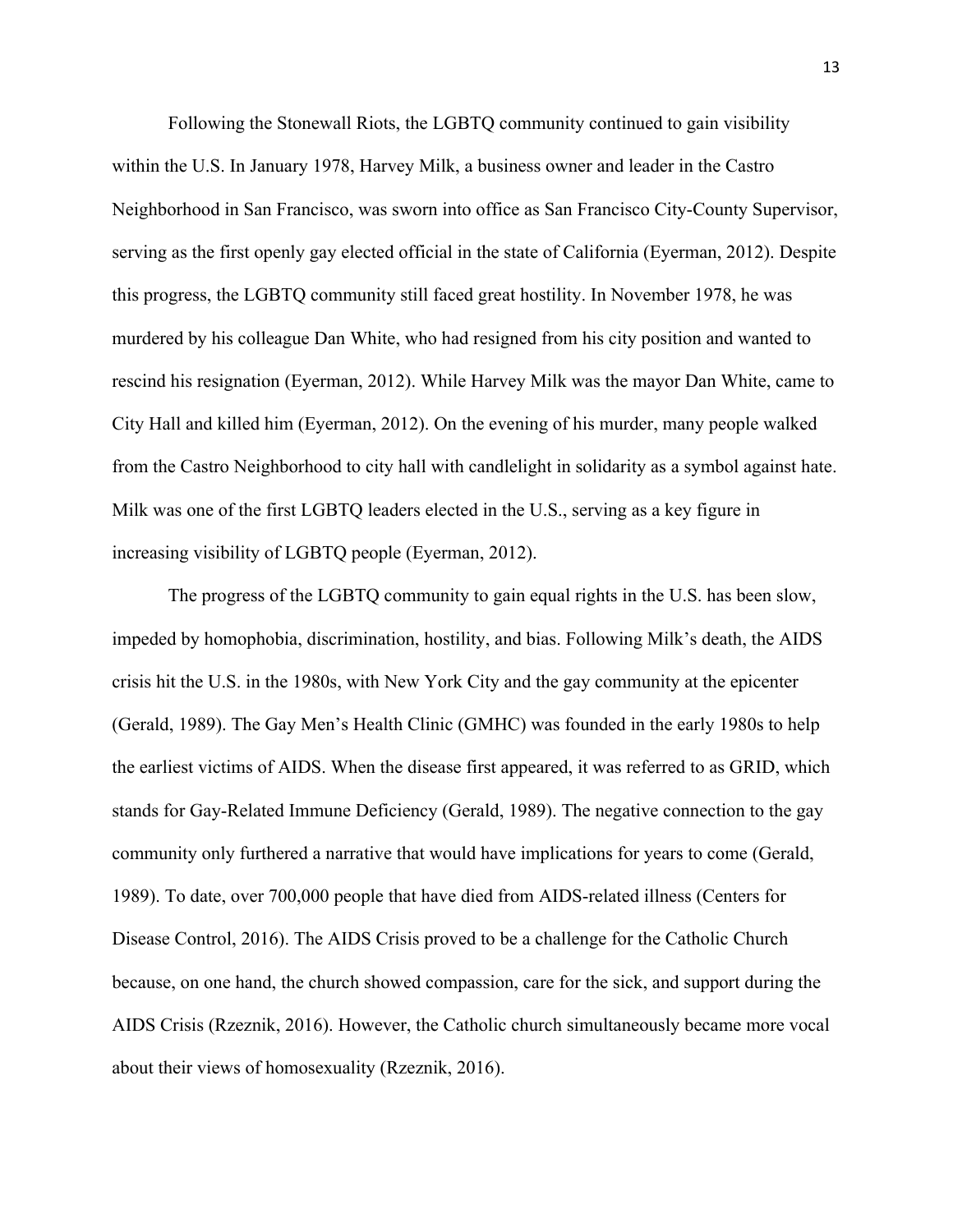In the wake of the AIDS crisis, the discrimination and victimization of LGBTQidentifying people continued, and political progress and protections have been slow to follow. On October 6, 1998, Matthew Shepard, a student at the University of Wyoming, was beaten, tortured, and left to die in a remote area near Laramie, Wyoming (Zeleny, 2009). He was attacked based on his sexual orientation. Over 10 years later in 2009, President Barack Obama passed hate crime legislation to include protections based on gender and sexual orientation (Zeleny, 2009).

The oppression by Catholic Church leaders against the LGBTQ community still occurs today. In 2015, Archbishop of Newark John Myers sent out a memo to the priests in his diocese outlining that LGBTQ members, supporters, and those in marriages outside of the eyes of the church are not allowed to receive communion or use church facilities (Gibson, 2015). In 2019, The Archbishop of Providence, Thomas Tobin tweeted that Catholics should not support or attend Pride events because they are contrary to Catholic belief and morals (Gehring, 2019). Many Catholic Church leaders, acknowledging the growing support in the U.S. for the LGBTQ community, are trying to reinforce church teaching and doctrine. Meanwhile, the church takes a strong stance on life and the importance of life from birth to death. As such, there is great despair within the LGBTQ community regarding the lack of support from the church and many of its leaders. According to the United States National Center for Transgender Equality and the National LGBTQ task force, which interviewed more than 6,000 people that identify as LGBTQ, 41% of respondents reported they have attempted suicide (Gehring, 2019). The LGBTQ community has a history in the U.S. of hardship and oppression coupled with hopes of a more accepting Catholic church. Support from the church has the potential to help its institutions be more inclusive, including colleges and universities.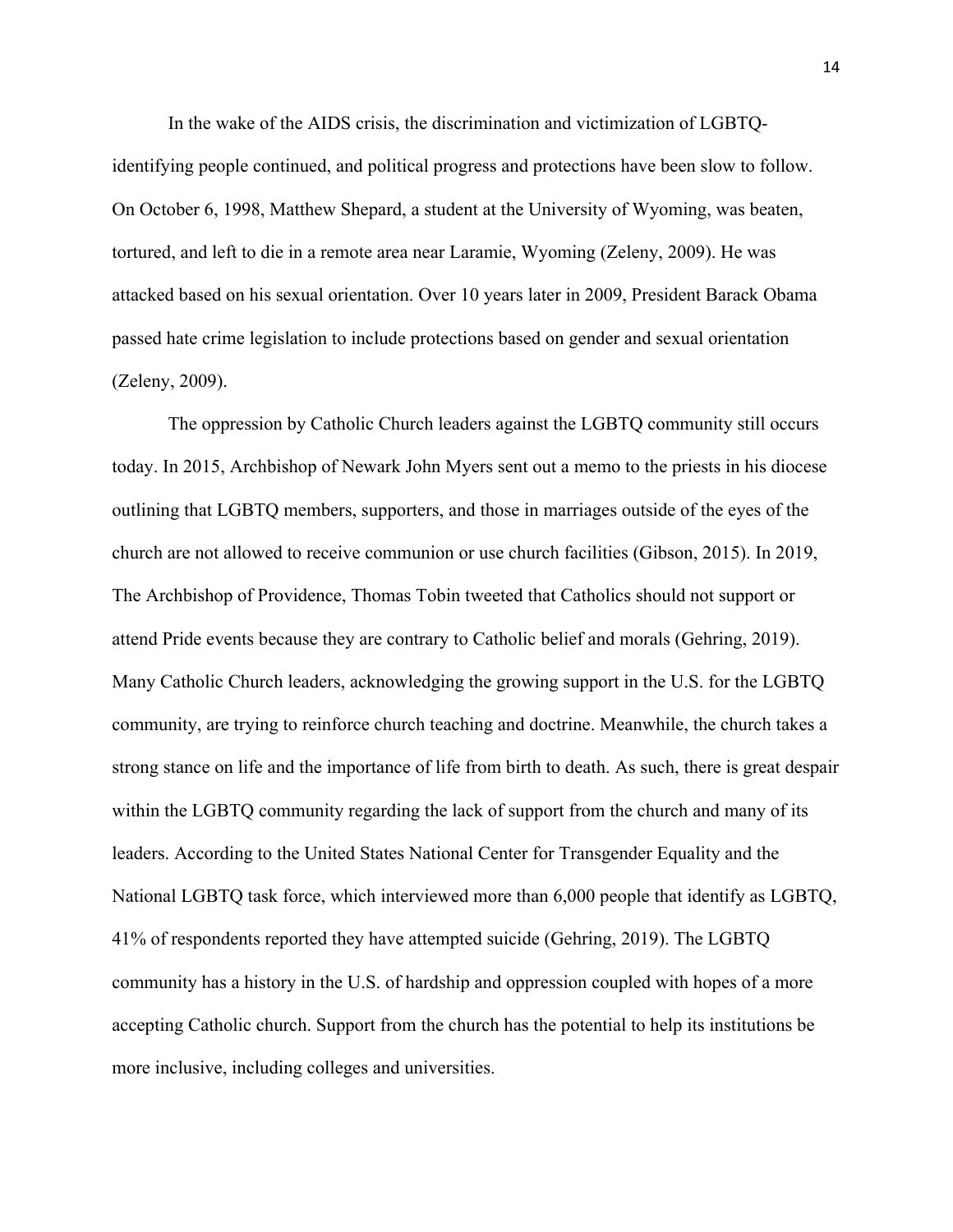#### **Higher Education and the LGBTQ Community**

While executive order 10450 focused on government employees, this political action transferred to the private and higher education sectors (Reichard, 1971). Colleges and universities began to have gay and lesbian student organizations arrive on their campus in the late and mid 1960s (Reichard, 1971). The student homophile league was started at Columbia University in 1967 and other organizations followed suit at Cornell, Penn State, and Stanford (Reichard, 1971). The homophile league was a society or organization for homosexual freedom (Reichard, 1971). These organizations paved the way to transform college campuses for LGBTQ students through creating visibility and awareness. These organizations also led advocacy efforts in their campus communities, leading to myriad changes in support of the LGBTQ community that still exist today (Riechard, 1971).

Despite the progress made by these groups, there are still people that have opposing beliefs and views. A lawsuit was filed by students at Sacramento State University in which students, faculty, and staff fought for recognition of an official gay and lesbian student organization in 1971. The court case, the Associated Students of Sacramento State College v. Butz, was heard in California State Court. Ultimately the courts decided that the student organization was allowed to operate under the First Amendment's protection of free speech (Reichard, 1971). This case was groundbreaking and served as the benchmark for many future legal fights, paving the way for future LGBTQ student organizations to have a presence on college campuses.

There are numerous organizations trying to bring attention and awareness to inclusivity issues on college campuses in the U.S. One of these organizations is Campus Pride, an organization that publishes an annual report focusing on colleges and universities that are not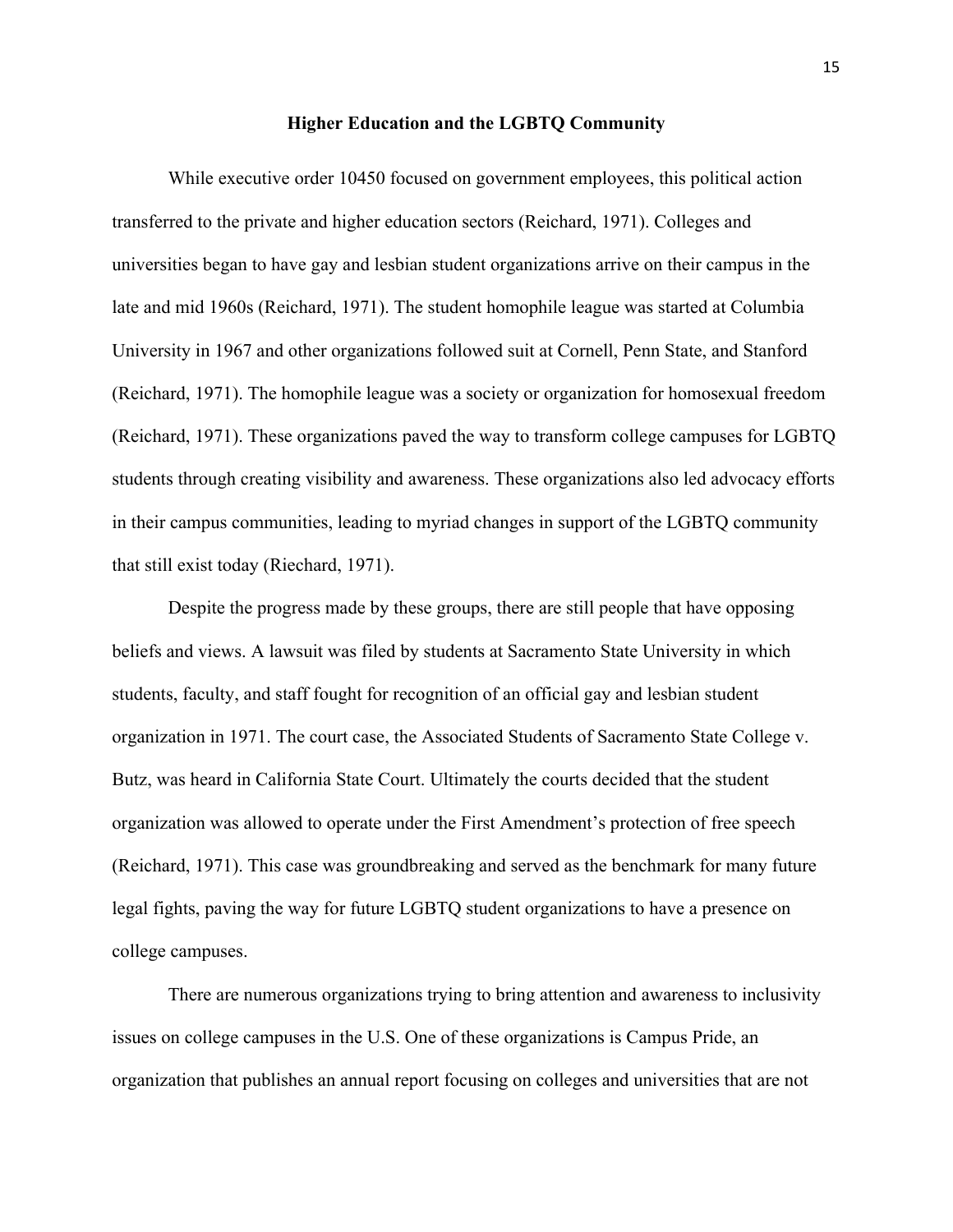safe or supportive for the LGBTQ community known as the *Shame List,* with 139 campuses on the list:

The 139 campuses have a learning environment that is not supportive and "not safe" for LGBTQ people, particularly transgender students, staff and faculty. Seventy of the colleges listed have received Title IX religious exemptions to allow discrimination against LGBTQ people and 32 campuses have pending Title IX exemption requests. This is up from 58 campuses last year holding discriminatory Title IX religious exemptions and 17 campuses having pending requests. (Campus Pride, 2017, p. 1 )

This list also highlights religion-based bigotry in their report, identifying four Catholic colleges (Pelletier, 2016). These schools are a mixture of diocesan, religiously sponsored, and independent institutions that are not safe or supportive of LGBTQ communities (Campus Pride, 2017). While Catholic colleges and universities are safe spaces for religious freedom and expression, there is still discrimination that occurs based on sexual orientation.

One of the schools listed on the Campus Pride Shame List is Catholic University of America, considered the flagship Catholic institution in the U.S. Catholic University has a history of anti-LGBTQ discrimination, including not recognizing their student-led LGBTQ Allies group on campus (Chibbaro, 2020). Catholic University is similar to a diocesan college and university because it is founded and guided by the U.S. Catholic Bishops. Diocesan colleges and universities are led by individual diocese bishops, whereas this university is sponsored by all the bishops in the country. Catholic University had an official recognized gay and lesbian student group on their campus from 1988 to 2002 (Riley, 2012). In 2012, students knowledgeable of this background information requested that the club to be reinstituted and the university administration denied the request (Riley, 2012). In 2017, via a change.org petition, students,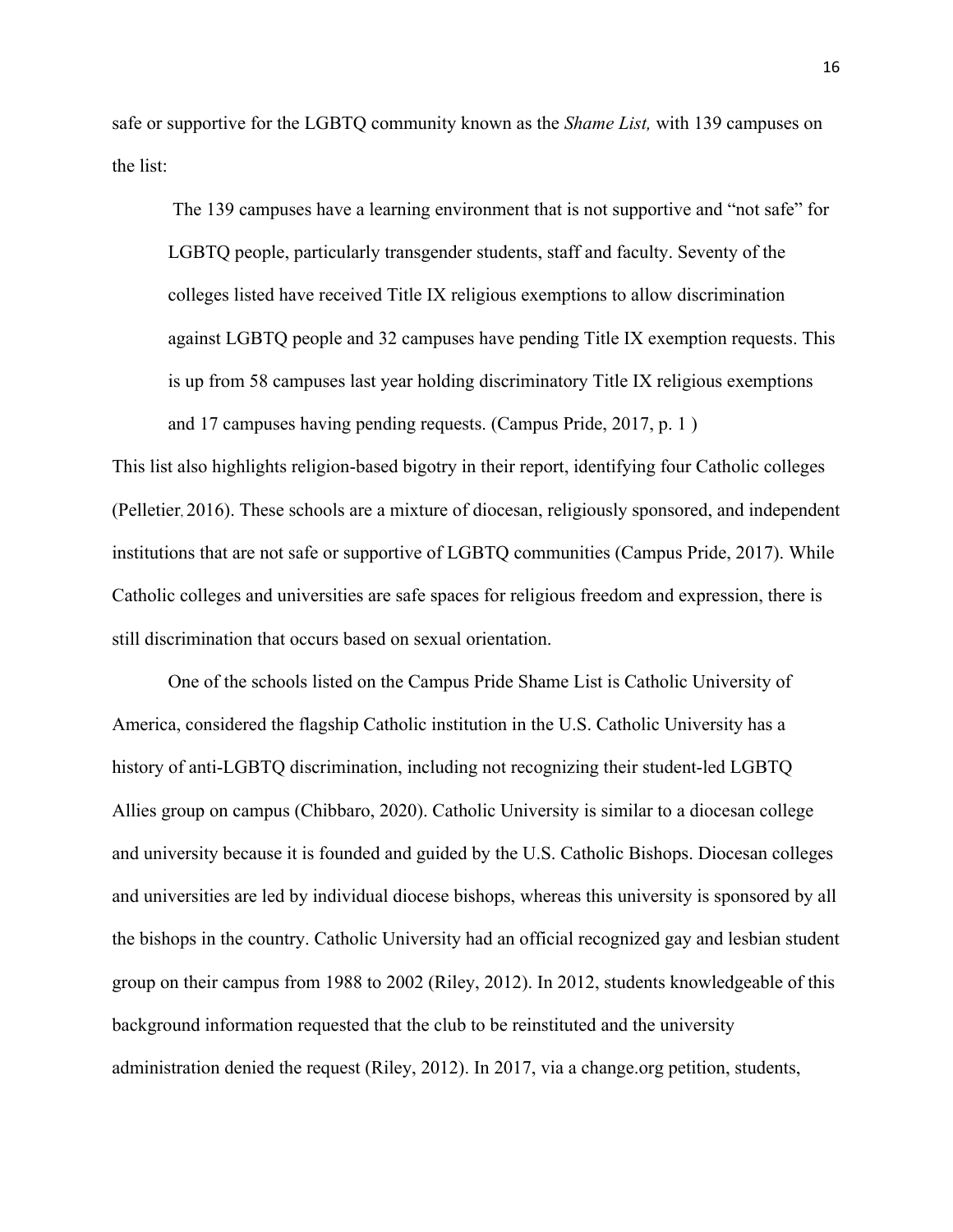once again, requests the student organization be recognized on campus, but it was rejected again by university administration (Riley, 2017).

#### **Catholic Higher Education**

According to the National Center for Education Statistics (NCES) data, there are 4,627 degree-granting post secondary schools in the U.S. Catholic colleges and universities contribute 5% of the higher education workforce (NCES, 2017). According to the United States Conference of Catholic Bishops (2010), there are 246 degree-granting institutions of Catholic higher education in the United States (USCCB, 2010). According to the Association of Catholic Colleges and Universities (ACCU), over 891,000 students were enrolled in Catholic higher education in 2016-2017 (ACCU, 2016). The majority of Catholic colleges and universities are small- to mid-size (ACCU, 2016).

From 1920 to 1960, Catholic higher education enrollment skyrocketed, and a boom occurred with the number of Catholic Colleges and universities growing from 130 to 231 (Garrett, 2006). The majority of Catholic Colleges were founded by religious orders such as Jesuits, Franciscans, Dominicans, or Benedictines (Garrett, 2006). A religious order is a community of people who live their life in accordance with certain guidelines (Garrett, 2006). For example, the Franciscans follow the teaching and life of St. Francis of Assisi. Many Catholic colleges still have roots associated with their founding religious order today (Garrett, 2006) Three of the leading research Catholic colleges, Notre Dame, Boston College, and Georgetown, are all founded by religious organizations (McMurtie, 2014).

In addition to the religious order-founded Catholic colleges and universities, there are also diocesan institutions of higher learning. According to the United States Conference of Catholic Bishops (USCCB), there are nine dicosean colleges in the U.S.: Carroll College,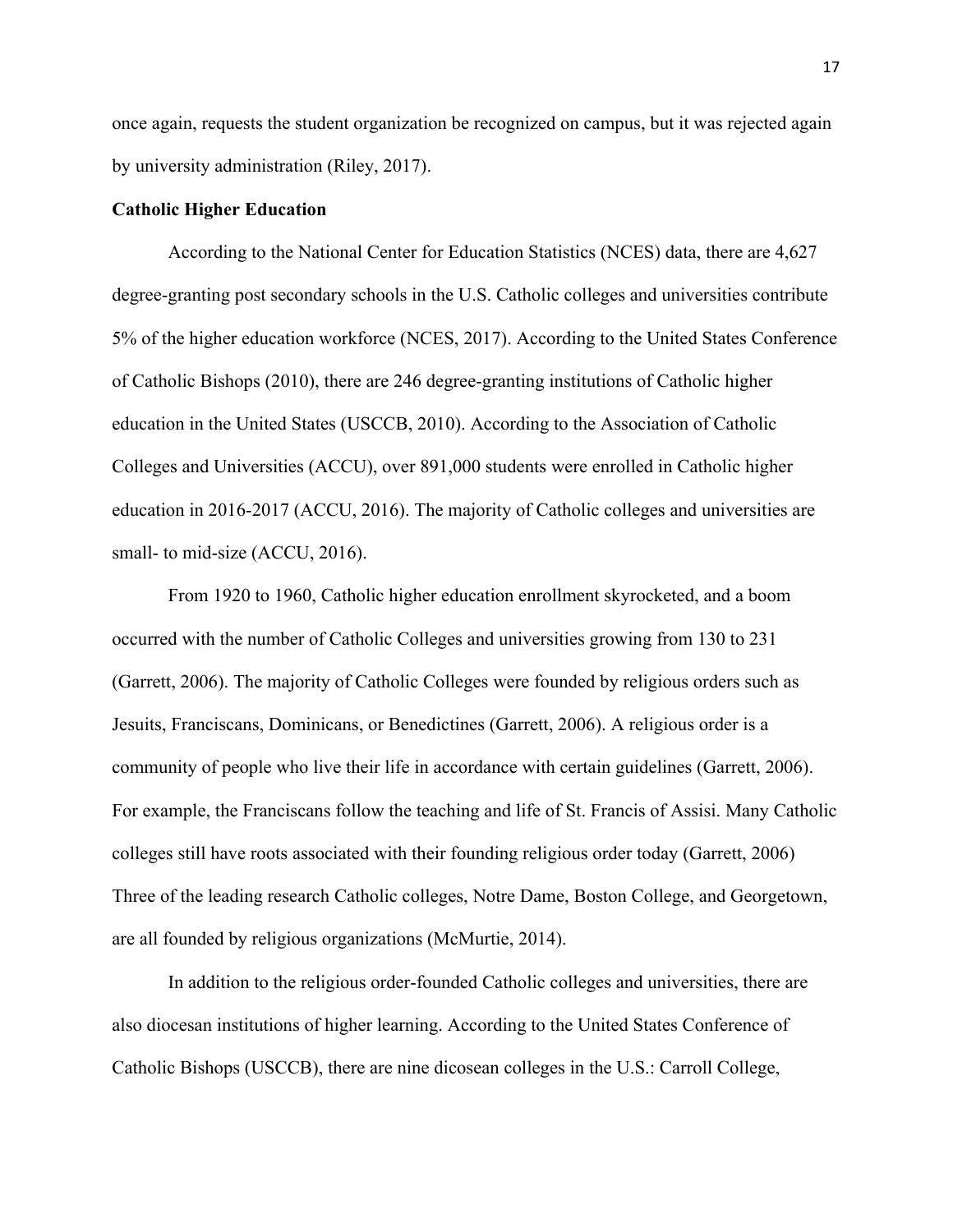Donnelly College, Gannon University, Loras College, Mount St. Mary's University, St. Ambrose University, St. Thomas University, Seton Hall University, and University of St. Thomas (USCCB, 2010). Diocesan means that the control of the university comes from the bishop and diocese in which it is located (Hengemuhle, 2015). The connection or control relates to the Catholic identity and governance structures (Hengemuhle, 2015). A diocese is a district or geographic boundary in which the churches are overseen by a bishop (Hengemuhle, 2015). One recent occurrence is the formation of colleges that are independent or not sponsored by a religious order (Hengemuhle, 2015). Independent Catholic colleges are fairly new, and most have only opened in the past 10 years. One of the leading religious organizations sponsoring higher education are the Jesuits, often referred to as the Society of Jesus, with 28 colleges and universities (Henshaw, 2017).

At many diocesan Catholic colleges, Catholic bishops serve as leaders and decision makers. There are specific characteristics that link Catholic colleges and universities to the Catholic religion and the local church (Stierle & Casale, 2010). The diocesan colleges and the church are intertwined through church leadership, teaching, and rules. The diocesan college has a primary purpose of developing future church and diocesan leaders, and most Catholic diocesan schools have a seminary attached to the institution, serving as a pipeline for priest and church workers (Stierle & Casale, 2010). Most Catholic colleges operate financially independent of the diocese; however, there are some instances in which the finances are linked and considered assets of the diocese (Stierle & Casale, 2010). Linking finances can be mutually beneficially, with the bishop able to fundraise for both the diocese and the university (Stierle & Casale 2010). The bishops are the leaders in a geographic area in regard to Catholic teaching.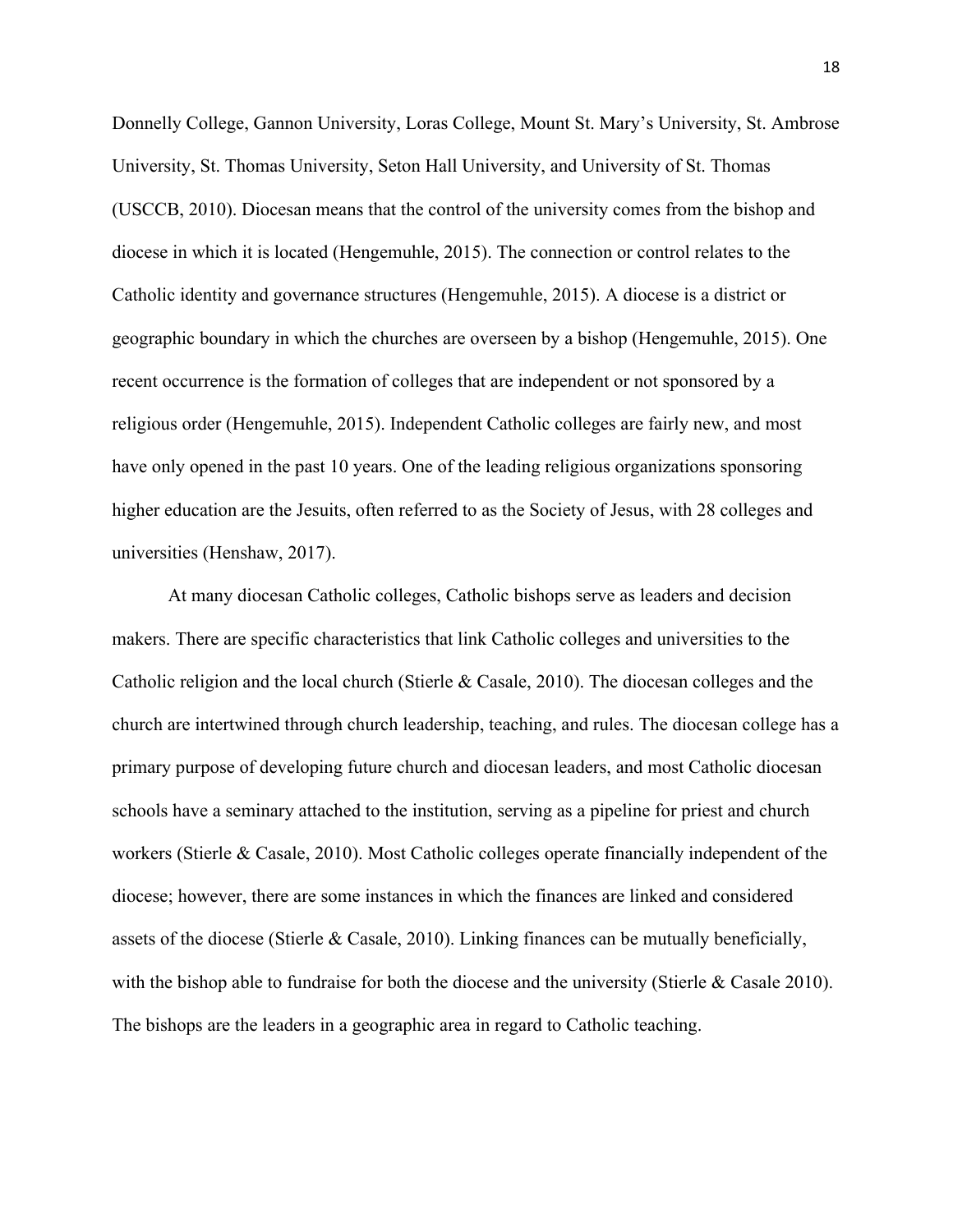At one time, Catholic colleges and universities were operated by religious people or individuals who vowed their life to the church and their religious order (McMurtie,2014). Today, lay people dominate and outnumber religious leaders at the nation's Roman Catholic colleges (McMurtie, 2014). The interests of students have also changed over time. McMurtie (2014) referred to current students at the "unchurched generation," and asserted that Catholic institutions are redefining themselves to attract this new generation. Enrollment services company EAB performed a survey of 1,800 students and 800 parents on why they were considering Catholic colleges and universities (Redden, 2019). The majority of students responded they were considering reasons other than Catholic religion or identity in selecting their institution (Redden, 2019). Approximately 7% of students in the survey indicated that the Catholic affiliation was an important choice in their decision (Redden, 2019). Some student reasons were based on size, internships, experiential learning, and diversity of campus (Redden, 2019). The changing participation in Catholic higher education may also be attributed to Catholic secondary-school enrollment decreasing 42% since 1970 (McMurtie, 2014).

Catholic institutions, especially those mostly closely connected to the church, face great tension between Catholic tenets and inclusivity. For example, Catholic colleges and universities face criticism from watchdog groups such as the The Cardinal Newman Society and The Fellowship of Catholic Scholars, who are outward critics of Catholic colleges and universities that do not follow Catholic teaching and doctrine (Barlett, 2006). The Cardinal Newman Society was developed by Patrick Reilly, a former student at Fordham University, to serve as a group to call out universities and faculty who were not following Catholic teaching (Barlett, 2006). One of Reilly's biggest targets was faculty members who supported abortion (Barlett, 2006). These organizations publicize information on institutions they believe are straying from Catholic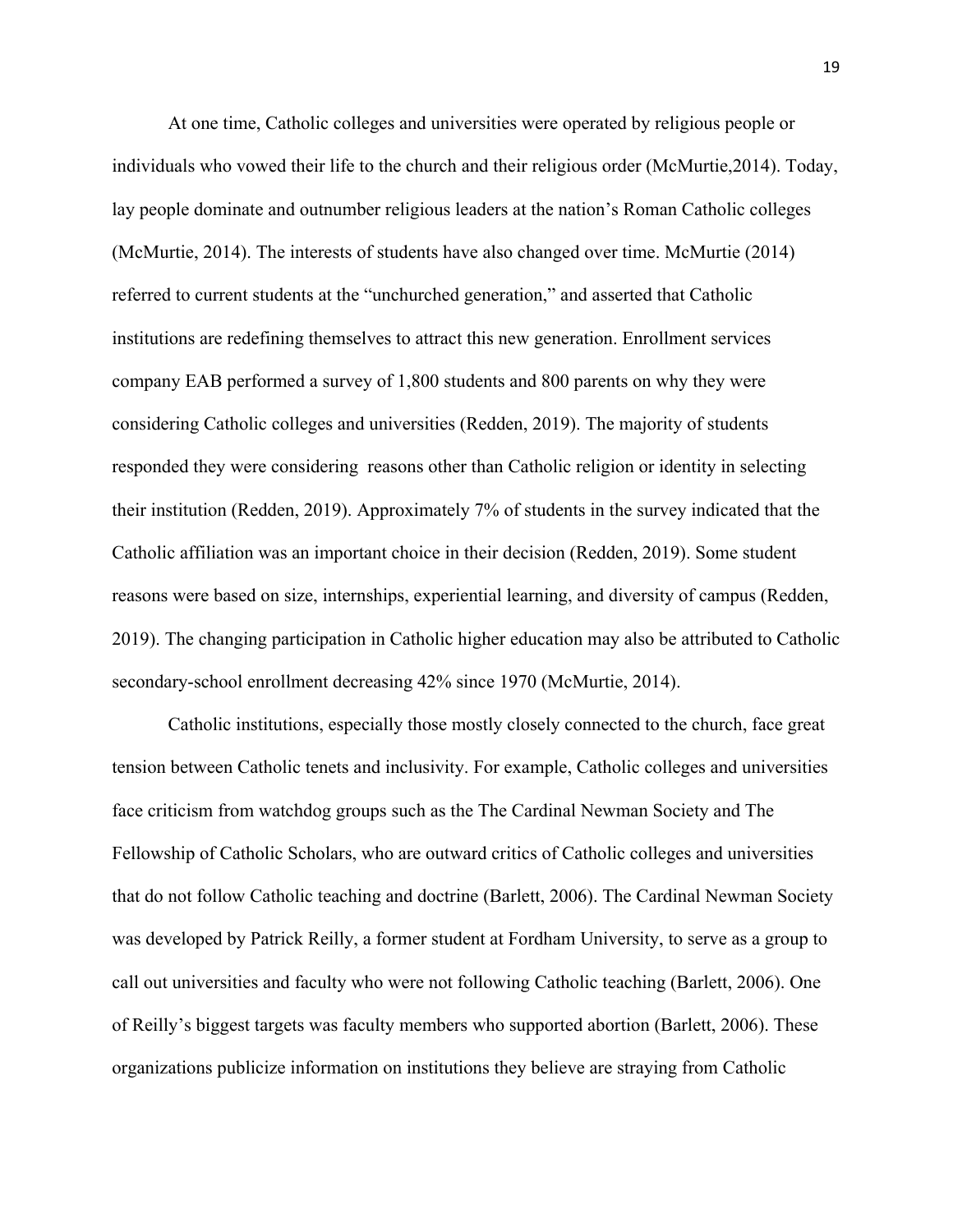teaching on controversial issues, including LGBTQ rights (Barlett, 2006). The Cardinal Newman Society has called out multiple institutions for giving out condoms, hosting "Vagina Monologues" programs, and inviting guest speakers on campus whose views do not align with the church's views, according to the Society (Barlett, 2006). One of these institutions was Santa Clara University, which hosted "homosexual themed events" on the Catholic campus (Barlett, 2006).

While some organizations condemn Catholic institutions that are, in their opinion, straying from church teaching, an organization known as New Ways Ministry is dedicated to reconciling the Catholic Church and LGBTQ community. New Ways works to advocate for Catholics fired from their job based on sexual orientation (O'Laughlin, 2018). They also provide workshops and educational opportunities for schools, parishes, and communities to learn more about the LGBTQ community and pathways to inclusivity (O'Laughlin, 2018). This organization serves as a resource to learn more about LGBTQ-friendly colleges and universities (New Ways Ministry, 2020). These organizations serve as a contrast to the hostile relationship between Catholic higher education and groups that are on different sides of religious issues. These examples also provide context to better understand a complex societal topic.

#### **LGBTQ Faculty and Staff at Catholic Institutions**

Because of tensions with Catholic doctrine, there are a number of cases of discrimination and aggression that have been reported towards the LGBTQ community by Catholic institutions of higher learning. There are still states where an employee can be fired from an institution for sexual orientation. Over the years, there have been myriad examples of faculty and staff being fired from Catholic institutions of learning, both from K-12 and higher education. Some cases receive media attention and others do not. The Catholic Church has struggled with how to deal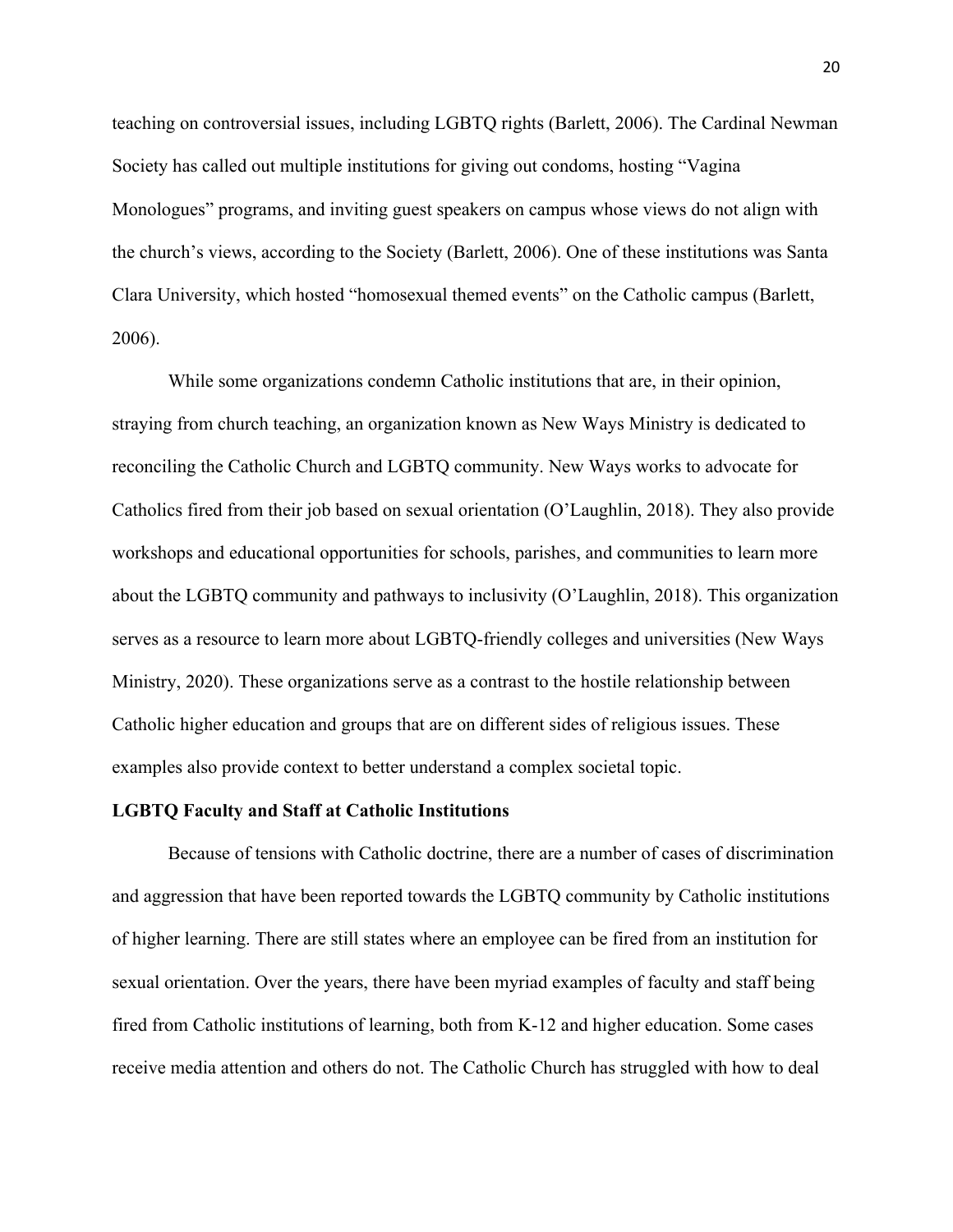with openly gay employees in recent years and, just over the last decade, there have been over 80 people fired by Catholic entities-churches, schools, and higher education institution-for being LGBTQ (O'Laughlin, 2018).

In 2010, the dean of a school of arts and sciences was hired at a prominent Midwest Catholic school and, after the university discovered the new dean's research on topics surrounding "Queer Identities and Social Movements," they rescinded their offer to hire (Catholic News Service, 2010). The local archbishop put pressure on the university to rescind the offer and the college complied, citing conflicts with Catholic teaching and mission (Catholic News Service, 2010).

In 2011, a priest was fired from a small private Catholic college in the Philadelphia area after the school learned that the priest was in a gay relationship for 15 years (McDonald, 2011). The priest taught at the school and was popular among the students (McDonald, 2011). The college president said, "It was with great disappointment when we learned through St. George's public statements of his involvement in a gay relationship with another man for the past 15 years" (McDonald, 2011, p. 1). The priest now is a member of the old Catholic Church of the Americas, a sect that broke off from the Vatican in the 1800s. This sect allows priests to be openly gay and is more accepting (McDonald, 2011).

In another example, a large public institution fired the minister of their campus Newman Center, a Center sponsored by the local archdiocese to minister to Catholic students on campus. In 2017, the Center's minister liked a friend's Facebook post about their gay marriage and posted a photo from the wedding congratulating them. Shortly after, the campus minister was called in to the human resource office for the Archdiocese, was questioned about his social media use, and was fired from this role. He identified as gay and later shared his identity (ABC News, 2018).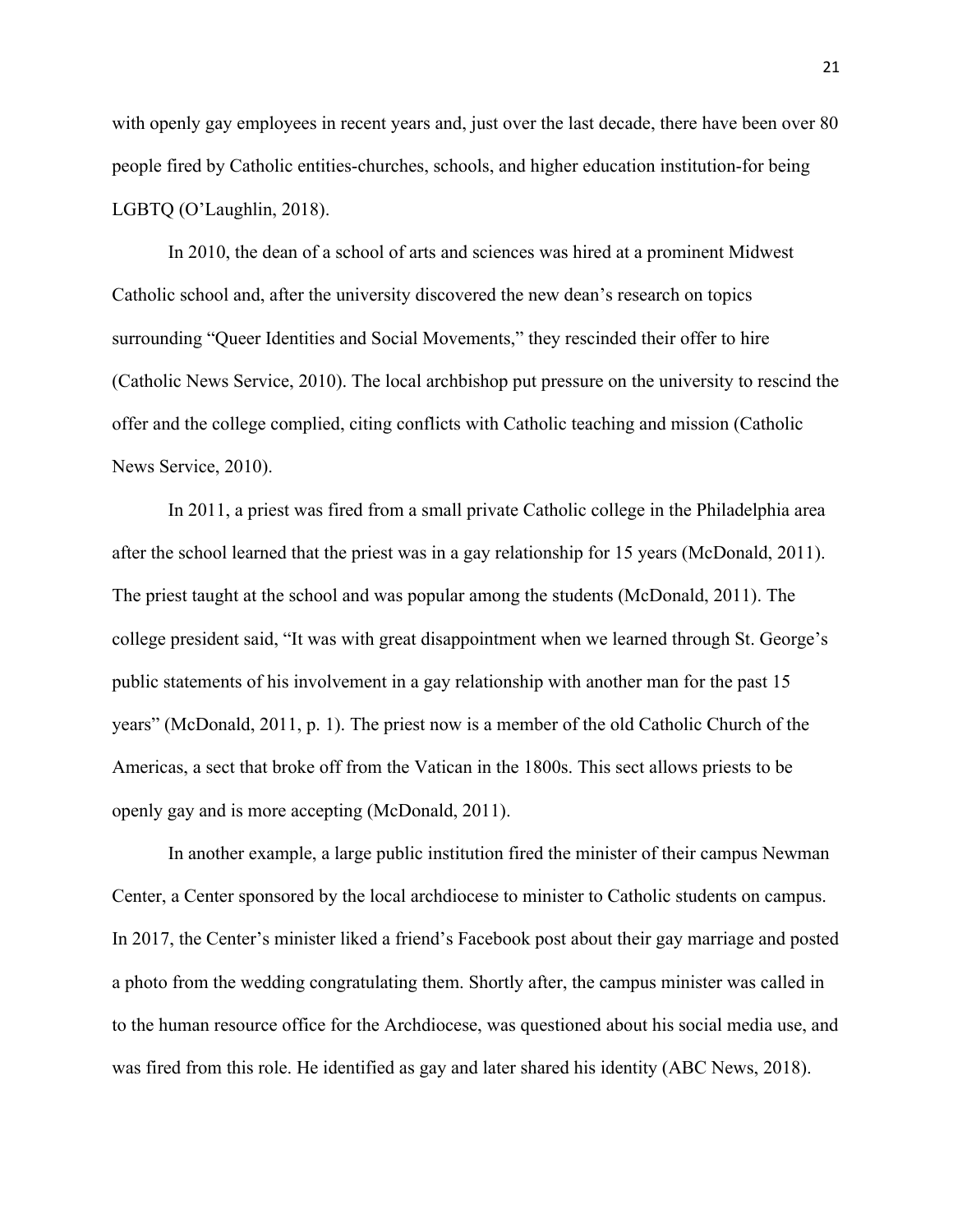These cases highlight the difficult relationship that contributes to the need to better understand the experience of LGBTQ faculty and staff on Catholic campuses.

#### **Purpose of the Study**

 Many LGBTQ faculty and staff feel discriminated against or unsafe on campuses in the U.S. The views of the Catholic church may impact a campus's ability to develop an inclusive culture for lesbian, gay, bisexual, transgender, and queer-identifying people (LGBTQ) at a diocesan Catholic college. Furthermore, there is a history of tension between the LGBTQ community and Catholic institutions. This researcher aims to better understand the experiences of LGBTQ faculty and staff members at a diocesan Catholic college. While there have been studies about the experience of LGBTQ individuals in higher education, there is scant research on the LGBTQ experience at a diocesan college. This researcher will build upon the work of Hughes (2015), who examined organizational structures at Jesuit institutions to improve the climate for the LGBTQ community.

#### **Research Questions**

- 1.) What are the experiences of LGBTQ faculty and staff working at a diocesan Catholic higher education institution?
	- a. How do LGBTQ faculty and staff perceive that institutional Catholic values impact their work?
	- b. How do LGBTQ staff develop their social identity in their professional roles?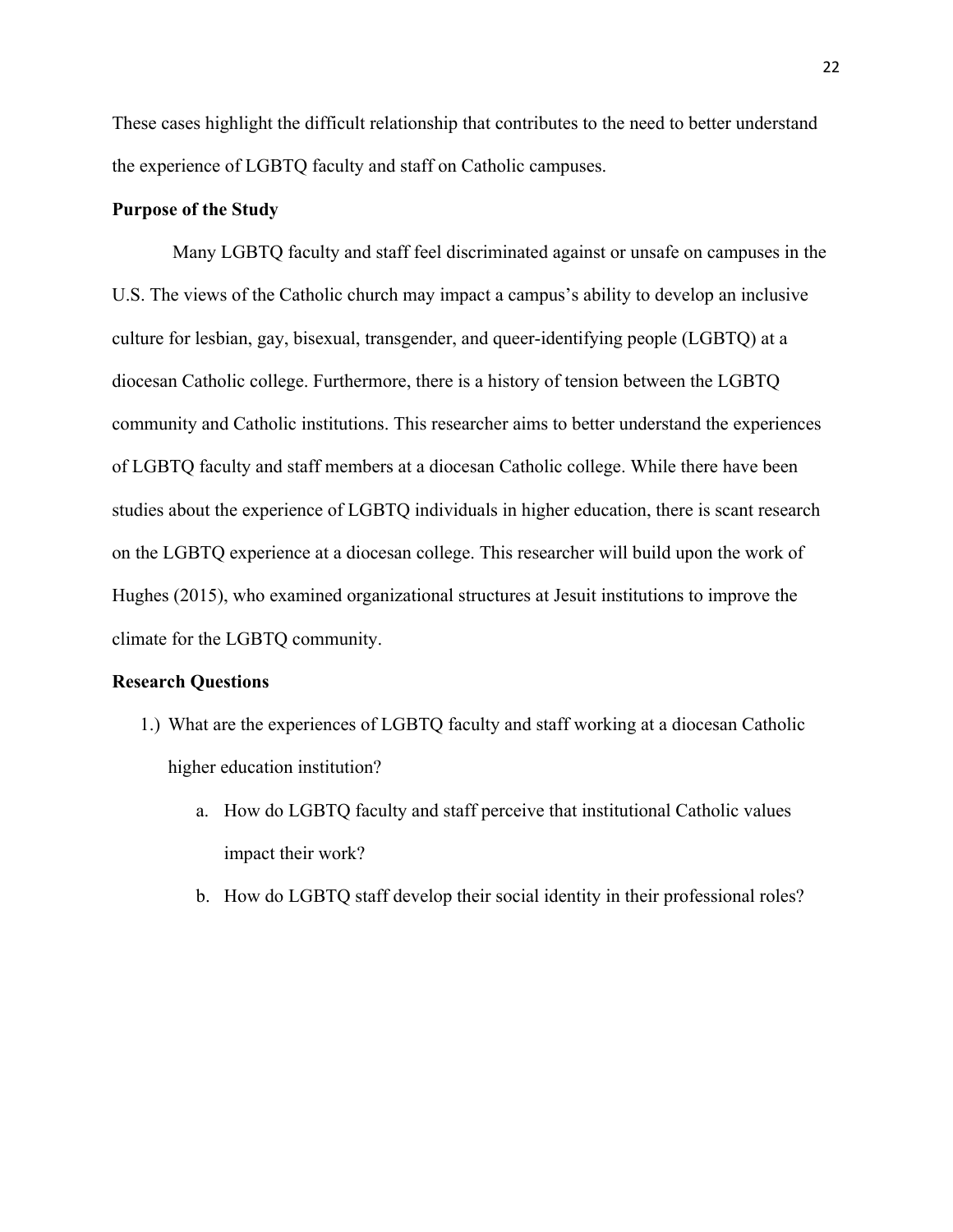#### **CHAPTER 2**

In this literature review, the researcher will explore the student, faculty, and staff experience at a Catholic institution of higher education. The major themes discussed in this chapter are campus culture and the LGBTQ community, LGBTQ faculty and staff on college campuses, the Catholic Church and homosexuality, and identity theory and models.

In 21st century and it may be difficult to imagine that discrimination, harassment, and other exclusions still happen in many forms in higher education. Within higher education, the LGBTQ community is a group made up of faculty, staff, and students that comprise the fabric of campus communities in the U.S. Yet, there are still many college campuses that are not inclusive. According to Bazarsky et al. (2015), "[LGBTQ] individuals may be, for example, out at home and closeted at school or out on campus and closeted at work. LGBTQ discrimination, harassment, and violence continue to be a major national issue in communities, schools, and colleges" (p.55). There have been many advancements for LGBTQ individuals in the United States, however discrimination, harassment and violence are still significant and relevant issues.

#### **LGBTQ Faculty and Staff on College Campuses**

While much of the existing literature and history on LGBTQ communities on college campuses focuses on the experiences of students, faculty and staff are important campus stakeholders as well. However, there are very few empirical studies on the experience of LGBTQ-identifying faculty and staff. In this section of the literature review, the researcher provides an overview of some of the limited work available on this topic.

Kortegast and Van der Toorn (2016) studied 19 student affairs professionals in higher education who identify as LGBTQ. The authors indicated LGBTQ professionals at small colleges and universities with populations less than 5,000 have a unique experience. The authors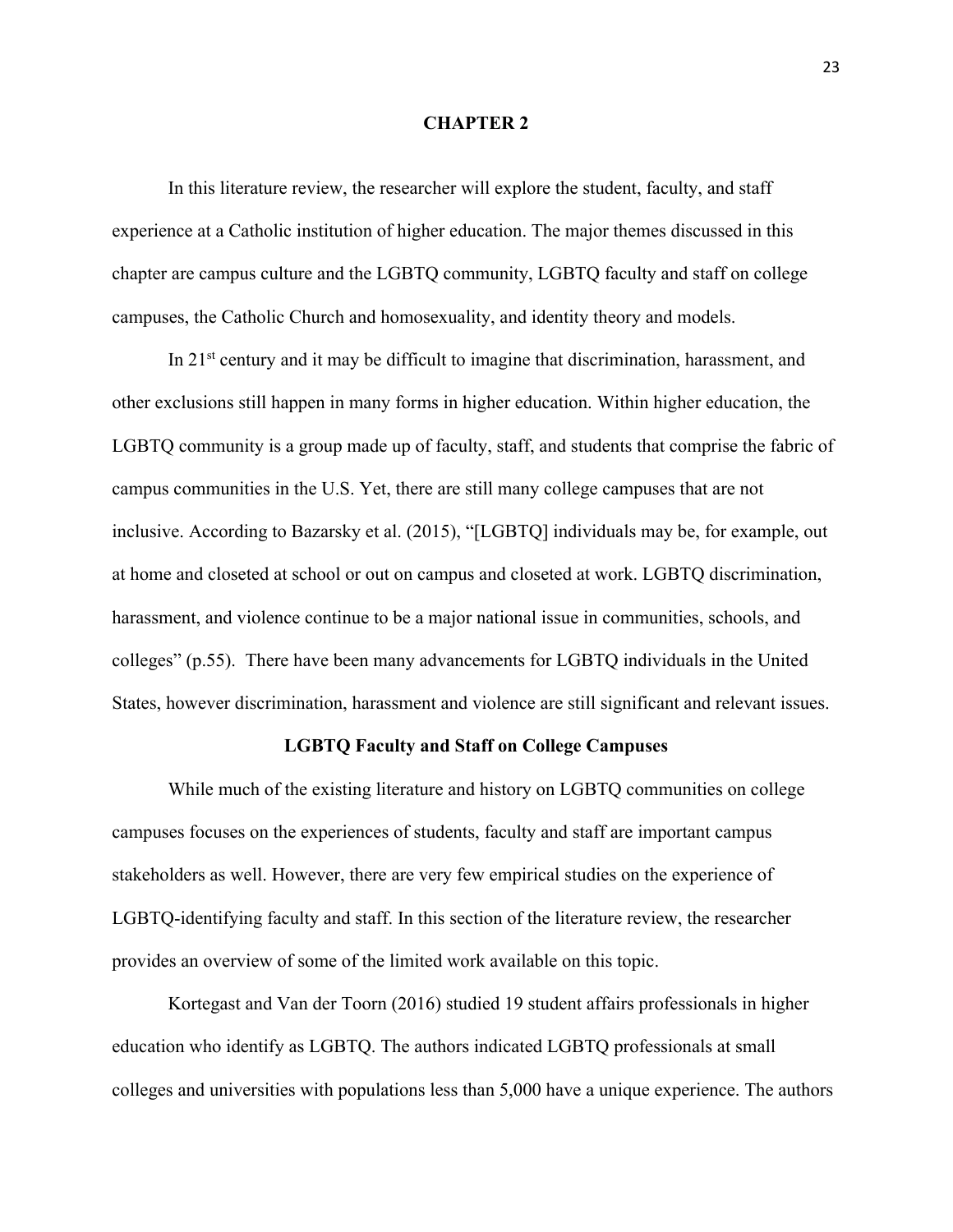revealed that many LGBTQ professionals were assigned additional responsibilities such as an advisor to a club or organization, demonstrating that professionals may be exploited in these roles and expected to assume additional responsibilities (Kortegast & Van der Toorn, 2016). Moreover, faculty and staff on Catholic campuses played a special role in creating underground groups to support students who are not out or just being out to show visibility (Kortegast & Van der Toorn, 2016).

Kortegast and Van der Toorn (2016) identified the themes Disclosure of Sexual Identity, Enactment of Outness, Assumed Roles and Responsibilities, and Recognition and Support of LGBTQIA Activities. All participants in the study carefully thought about the disclosure of their sexual identity and the risks associated at their specific institutions. One of the respondents in spoke of his disclosure of sexual identity working at a Catholic institution, acknowledging that his immediate coworkers knew of his sexual identity, but no one beyond his department was aware. They discussed their level of outness, and while many of them said they came out in the job interview process, others said it was carefully navigated (Kortegast & Van der Toorn, 2016).

The next theme explored by Kortegast and Van der Toorn (2016) was the enactment of outness by the participants. Many of the participants discussed not being "too gay" or "too out." One openly gay director shared that his colleagues are nice to him, but he ultimately knows he is not part of their "good old boys club." The director also said he is conscious of the clothes he wears to director meetings because if he wore a colorful shirt one day, he worried it may hurt his chances for advancement at the institution (Kortegast & Van der Toorn, 2016). Next, the theme of assumed roles and responsibilities related to the roles that eight participants in the study assumed at the institution. Many of the respondents discussed accepting informal responsibilities at their institutions as advisor to clubs, assisting LGBTQ students on campus, organizing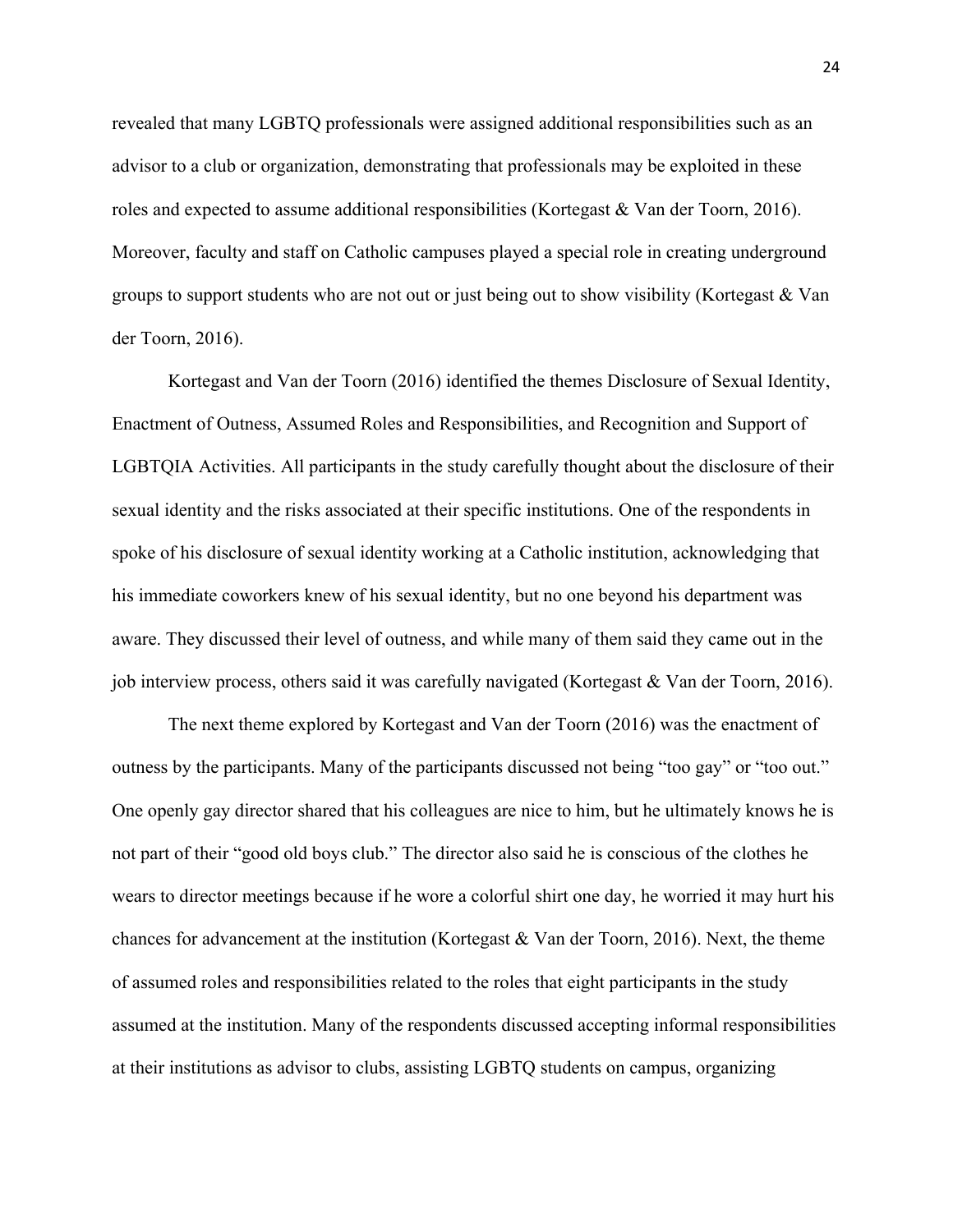programs, and education opportunities (Kortegast & Van der Toorn, 2016). LGTBQ identified employees sometimes give more time, energy and devotion to their employers. Through the theme of recognition and support of LGBTQ activities, the authors indicated that some institutions were more supportive than others. One of the respondents received a new title, a 10% salary increase, and was given responsibilities towards the work he was doing on campus pertaining to the LGBTQ community. Conversely, another respondent was at an institution that discouraged the work he was doing with the LGBTQ community (Kortegast & Van der Toorn, 2016). Kortegast and Van der Toorn called for more research on the experience of LGBTQ student affairs professionals at other types of institutions, including additional research on intersectionality and student affairs professionals of color (Kortegast & Van der Toorn, 2016).

In two seminal studies, researchers explored the experiences of LGBTQ student affairs professionals, including the job search process (Croteau & Von Destinon, 1994) and experiences on the job (Croteau & Lark, 1995). Croteau and Von Destinon (1994) surveyed LGBTQ student affairs professionals from multiple institutions and 53% of the respondents indicated supportive work environments impacted their job decisions in the search process. Another 26% reported being discriminated against because of their sexual orientation in the job search process. Lastly, there were many jobseekers not willing to discuss or report incidents of discrimination.

In a self-reporting anonymous study of 174 college student affairs professionals, Croteau and Lark (1995) found that 60% of respondents indicated at least one incident of discrimination in the workplace. The respondents also indicated that human resource policies such as benefits packages were exclusionary of same sex relationships. One of the respondents highlighted that professionals who live in residence halls can only live with partners if they are legally married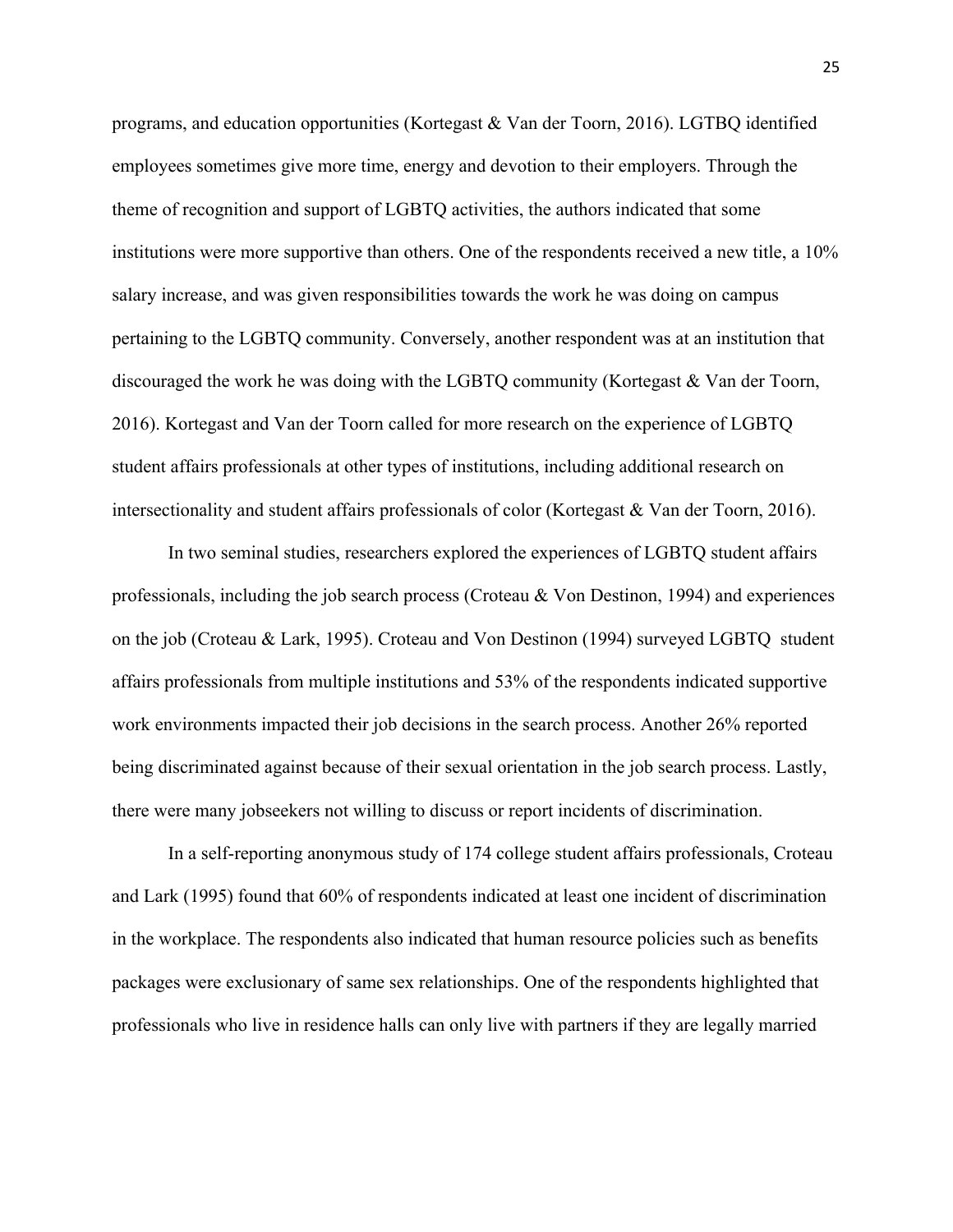(Croteau and Lark, 1995). Croteau and Lark asserted that if an individual was out in the workplace they were more likely to be discriminated against.

Some religiously affiliated institutions have policies against hiring members of the LGBTQ community because they believe marriage is between a man and a woman and they argue that having these views fall under their religious liberty (Redden, 2020). However, many leaders at religiously affiliated institutions believe that the new anti-discrimination laws makes them succeptible to lawsuits (Redden, 2020). The Croteau and Lark (1995) study was consucted was during a time without many measures or laws that protected the LGBTQ community. participants discussed being excluded from professional networks, meetings, committees, and university events (Croteau & Lark, 1995). Moreover, some supervisors attempted to control how open the respondents were regarding their sexual orientation. Respondents discussed their identity being ignored in the workplace and the frustration the experienced when their supervisors and colleagues across campus assumed they were heterosexual (Croteu & Lark, 1995). Croteau and Lark asserted that LGBTQ student affairs personnel may not report the discrimination happening to them on their campus. They also argued that student affairs professionals who are open about their sexual orientation have higher job satisfaction because they can be comfortable in their workplace (Croteau & Lark, 1995). The findings from this study support the campus climate studies done by Rankin in 2003 and 2010 and while LGBT student, faculty, and staff experiences vary, 20% indicated experiencing a hostile or discriminative experience on their campuses.

While the propensity of the available research focuses on student affairs professionals and students, there is some research about the faculty experience. A study by Sears (2002) concerned faculty members' experiences and perceptions of their campus climate. Sears used a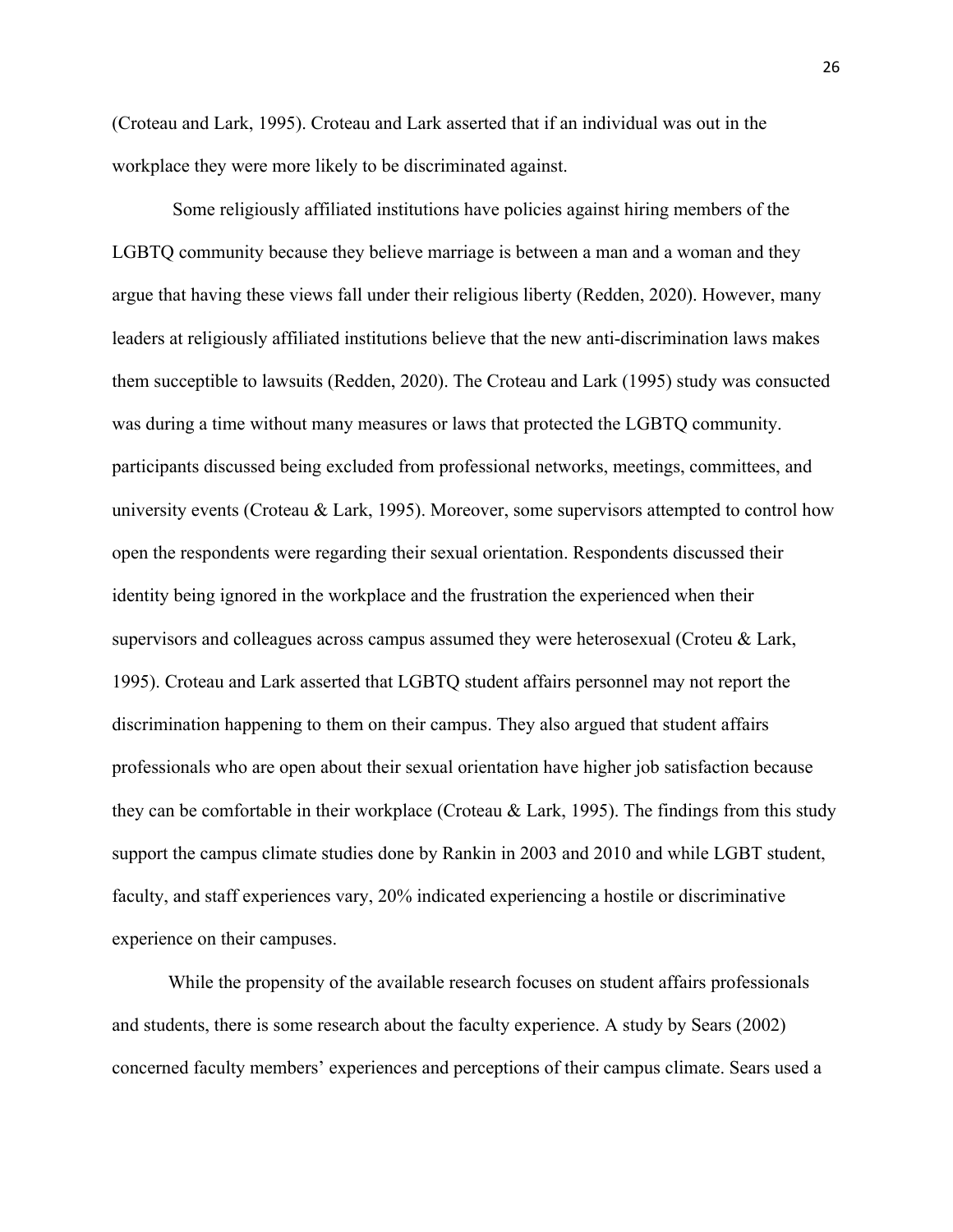national sample to collect data about the experiences of education faculty and researchers. The main findings of the study indicated that there was a difference of views of faculty working in private insitutions versus public instiutions (Sears, 2002). Participants viewed private institutions they worked at as 44 % gay affirmative and 44% gay tolerant (Sears, 2002). Whereas the participants viewed public institutions they worked at as 12% gay affirmative or 41% percent gay (Sears, 2002). This finding may be impacted by a sample that was more female and may have perceived their campus more a certain way. Sears (2002) stated:

Despite the lethargy of many colleges and universities in the United States to adopt samesex benefits, to provide an array of courses in glbt studies, or to provide support for queer student organizations, the quality of campus life experience for lesbian, gay, and bisexual faculty members in education is generally positive. (p.30)

Sears asserted that although faculty and staff may have a generally positive experience, they are also impacted by homophobic comments on campus, discriminatory action, lack of institutional protections, and overall support. At this time, Sears believed it would take 15 years of grassroots efforts and organizational change to combat homophobia and heterosexism to improve institutional life for the LGBTQ faculty.

Lyon et al. (2002) studied faculty opinion at Notre Dame, Boston College, Brigham Young, and Baylor University. The researchers surveyed faculty members on a wide variety of issues from academic freedom to hiring practices (Lyon et. al., 2002). In this study, the researchers compared faculty attitudes at Catholic institutions in comparison to other faith-based institutions. The results indicated faculty members with the same religious affiliation as their sponsoring institutions have very different views than their colleagues who do not share the same religious affiliation. Although all faculty in the survey were overall supportive of the religious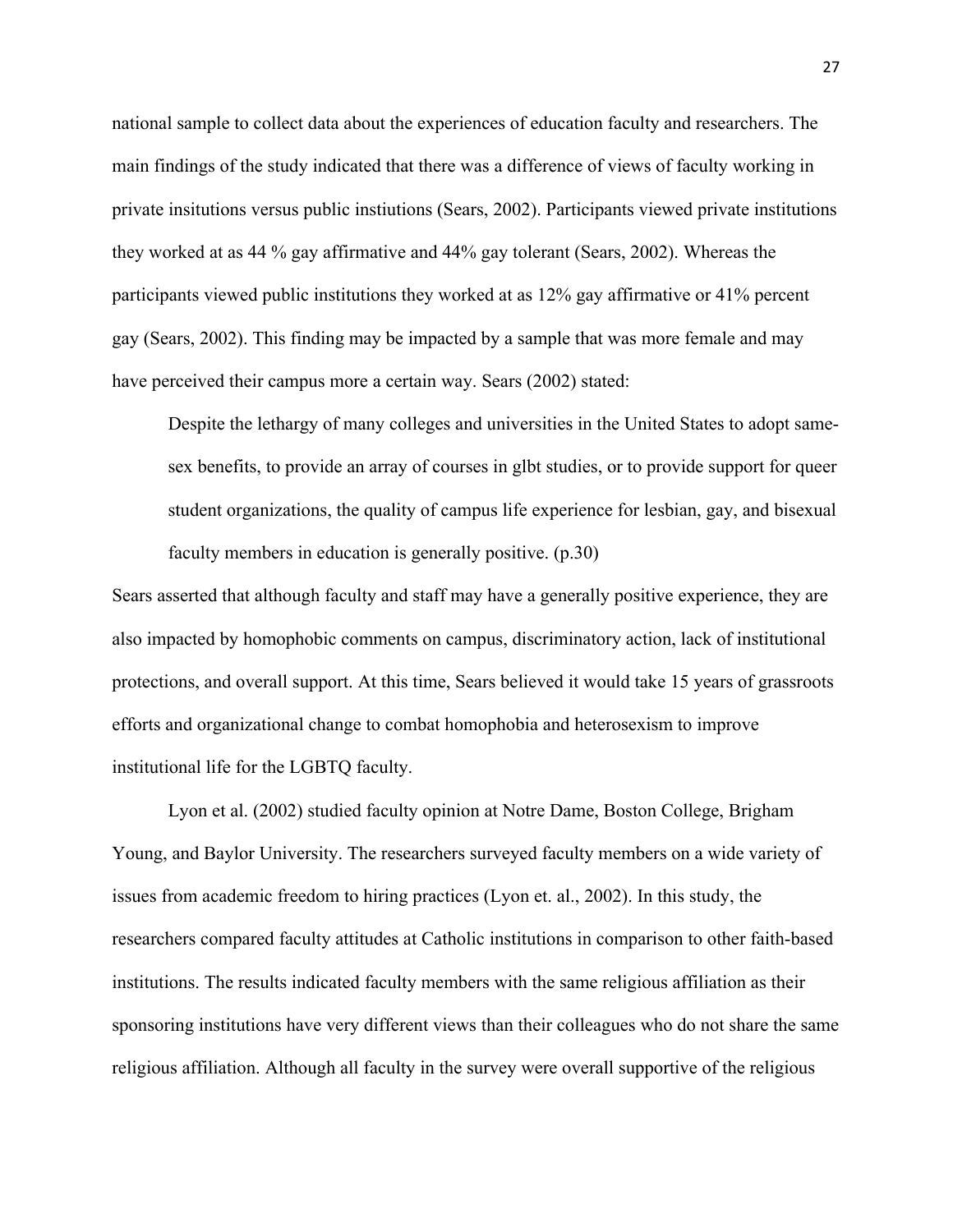identity at the institutions where they work. In the study, it showed that Baylor, Notre Dame, and Boston College faculty had similar attitudes in terms of hiring practices, academic freedom, and the mission of the institution impacting their experience. Respondents in the study from Brigham Young reported the highest committment to their religious tradition as compared to those from the other thre institutions (Lyon et al., 2002). As well, the findings suggested that faculty place a higher importance on academic freedom, hiring the best candidate for a role regardless of religious background, and commitment to the school's academic goals and rigor, rather than religious pursuits.

Prock et al. (2019), examined the experiences of 17 social work faculty. The themes that emerged were: safety and security, faculty concerns with being viewed as the token representative of a specific group, exclusion/lack of support, and threats to credibility (Prock et al., 2019). Some of the faculty experiences highlighted risks such as being a victim of a hate crime, "trying to pass" being a faculty member in the south, and constant fear their students would find out their identity (Prock et al, 2019). The term "trying to pass" or "passing" is defined as person trying to be accepted or regarded as member of the sex or gender they identify with. Prock et al. indicated faculty without tenure were unwilling to risk speaking up about issues until they received tenure. Prock (2019) also highlighted positive aspects of the faculty experience, such as surrounding the power in authenticity, connecting with others, and paying it forward to pave the way for future LGBTQ students and faculty.

Nadal (2019) focused on LGBTQ people of color in both K-12 and higher education and identified a gap in the research surrounding LGBTQ faculty members of color and their experience in the academy. The author found that faculty of color are rare to begin with, but LGTBQ faculty of color are even more uncommon. LGBTQ people of color in academia face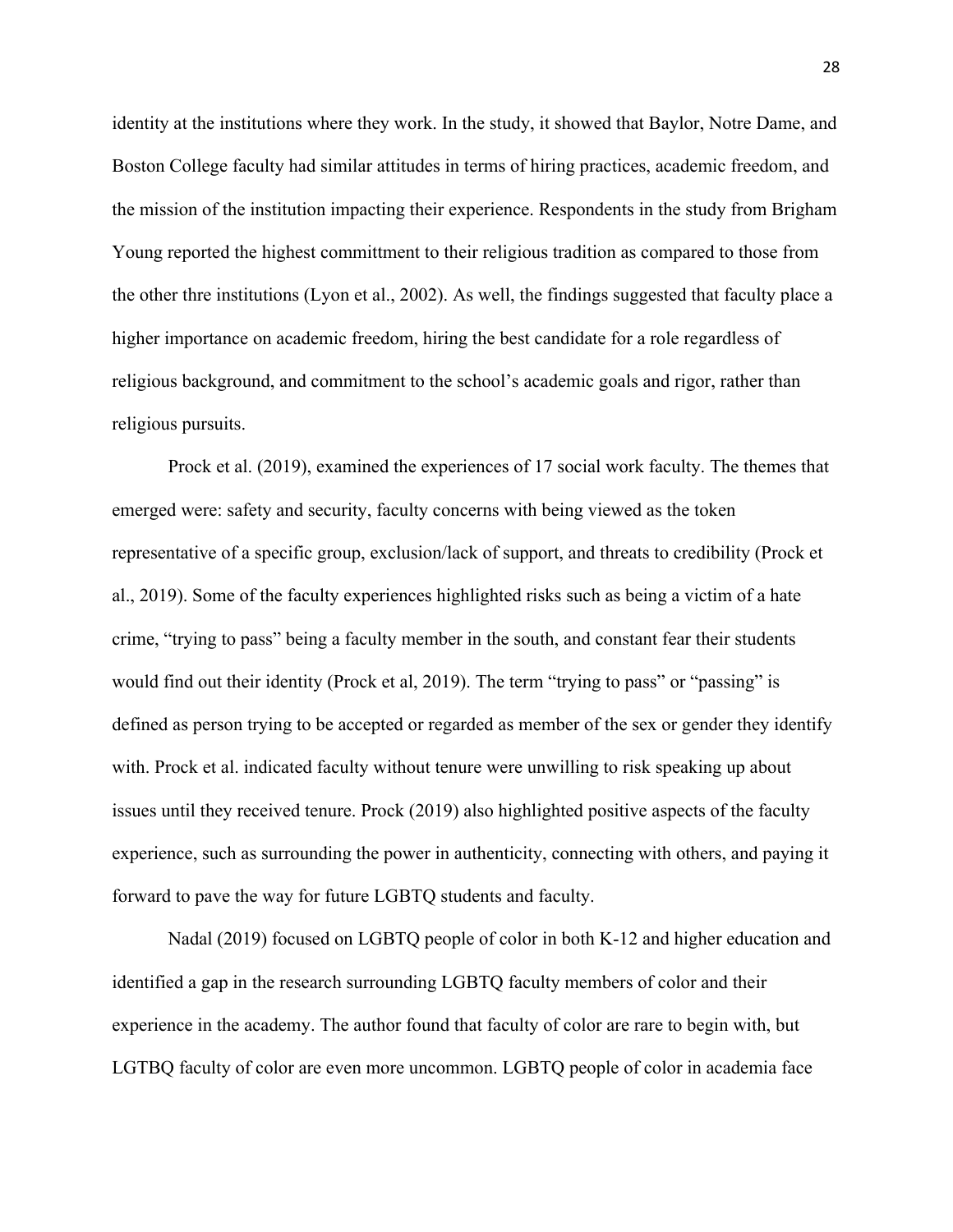discrimination, a heterosexism dominated field, and systemic oppression (Nadal, 2019). Nadal recommended that LGBTQ faculty of color create their own professional network to uplift and support this community and break down barriers for a more diverse academy.

There is scant research on LGBTQ faculty and staff experiences in higher education. Thus, more research is needed to better understand the LGBTQ faculty experience in the academy (Rankin 2003, 2010).

#### **Trends and Practices to Make Campuses More Inclusive**

It is important to look at the development and history on campuses to learn and grow. Today, colleges and universities are making strides in increasing inclusivity and more than 150 colleges in the US that have changed policies on their campuses to do so, although challenges remain (Banchiri, 2016). Incorporating students' preferred pronouns or names is one strategy, although not all campus technology systems may enable non-binary options (Bazarsky et al., 2015). Thus, ensuring the university embraces diversity in its members faculty, staff students, but also in its technology, human resources, and other university functions is important (Bazarsky et al., 2015). Yale University's efforts to create "All Gender Restrooms" is an example of policies and practices that include the needs of LGBTQ populations on college campuses (Banchiri, 2016). In addition to such efforts, colleges and universities should provide professional development opportunities for faculty and staff, such as the Safe Zone program, for employees to be educated on LGBTQ issues (Poynter & Tubbs, 2008).

According to Patton et al (2016), "Functional units across student affairs and other student services should have a baseline understanding of concepts related to sex assigned at birth, gender identity, gender expression, and sexual and romantic orientation" (p.156). A basic understanding of these issues is needed to truly make a community inclusive and ensure faculty,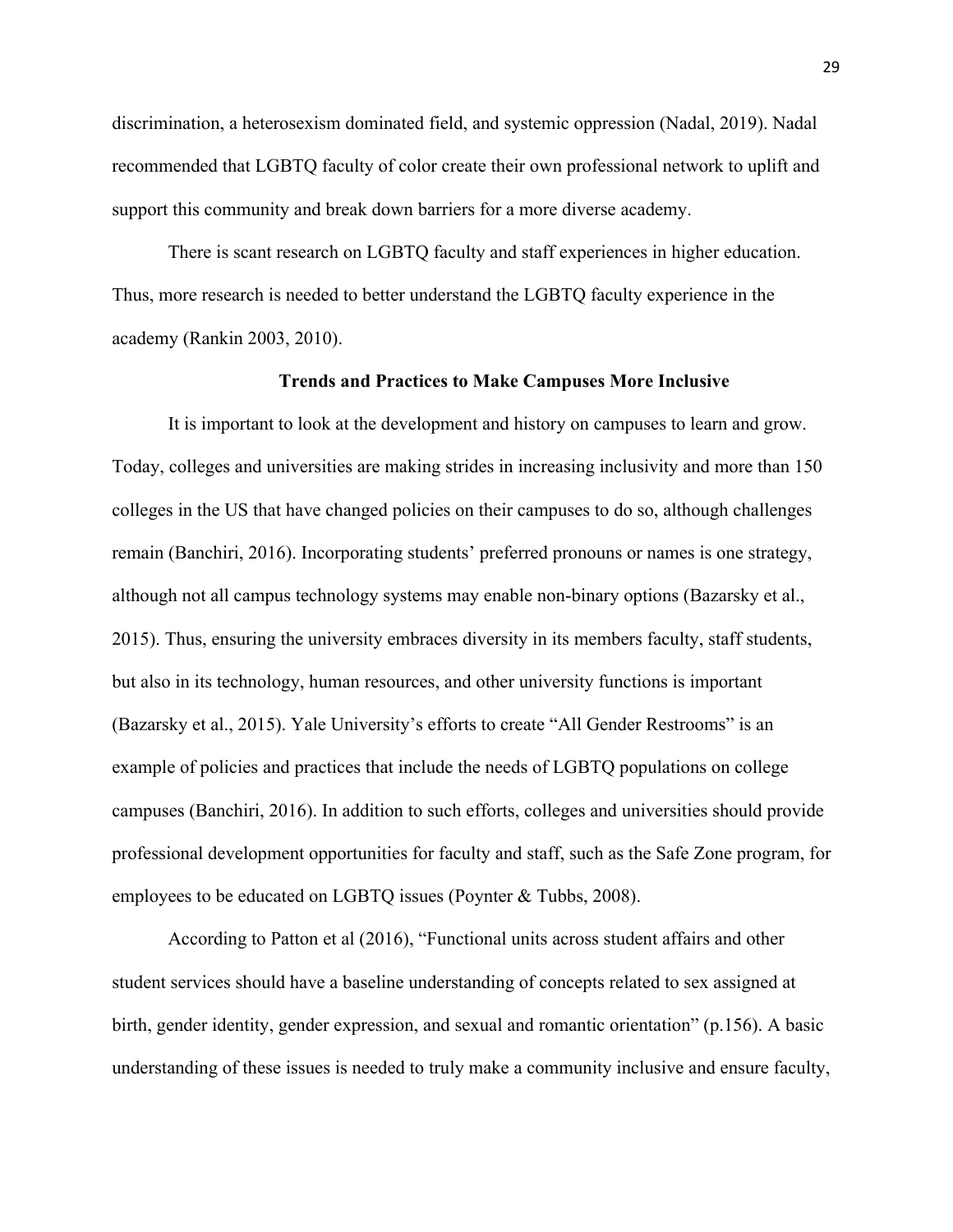staff, and students have an environment to thrive. Some institutions have LGBTQ centers on their campuses that are listed through a website *LGBTQ Campus.org*. Many of the colleges and universities without LGBTQ centers were religiously affiliated colleges and universities. Of all the institutions with LGBTQ centers, only two were religiously affiliated colleges and universities. In order to be eligible for an LGBTQ center institutions must have a position that is 50% full time equivalent, and a minimum of 20 hours per week dedicated to providing services to the LGBTQ community. Provide a space for LGBTQ students through these offices, significantly help increase diversity on the campus.

The visibility and support of LGBTQ community can have major impacts on a campus. One example of advocacy at a religiously affiliated institution occured at a small Catholic college in Southern California. The college took steps to address the issue of discrimination and prejudice through the creation of an educational program. In response to campus incidents of discrimination in the late 1990s, the college created a rainbow educators' program. The rainbow educators' program was intended to bring awareness and bridge the gaps of the community. Prior to the rainbow educators' program development on this campus, LGBTQ faculty and staff feared losing their jobs and students worried about increased harassment and discrimination (Getz & Kirkley, 2006). Getz and Kirkley (2006) examined the rainbow educators' program to learn about how the program reduced incidents of prejudice and disrespect. The participants of the program were a diverse pool, who answered a series of open-ended questions about their experiences. The findings indicated that the program contributed to an increased awareness of social identity by faculty, staff, and students and an improvement in confidence of participants to serve as allies to the LGBTQ community (Getz & Kirkley, 2006). This was just one study to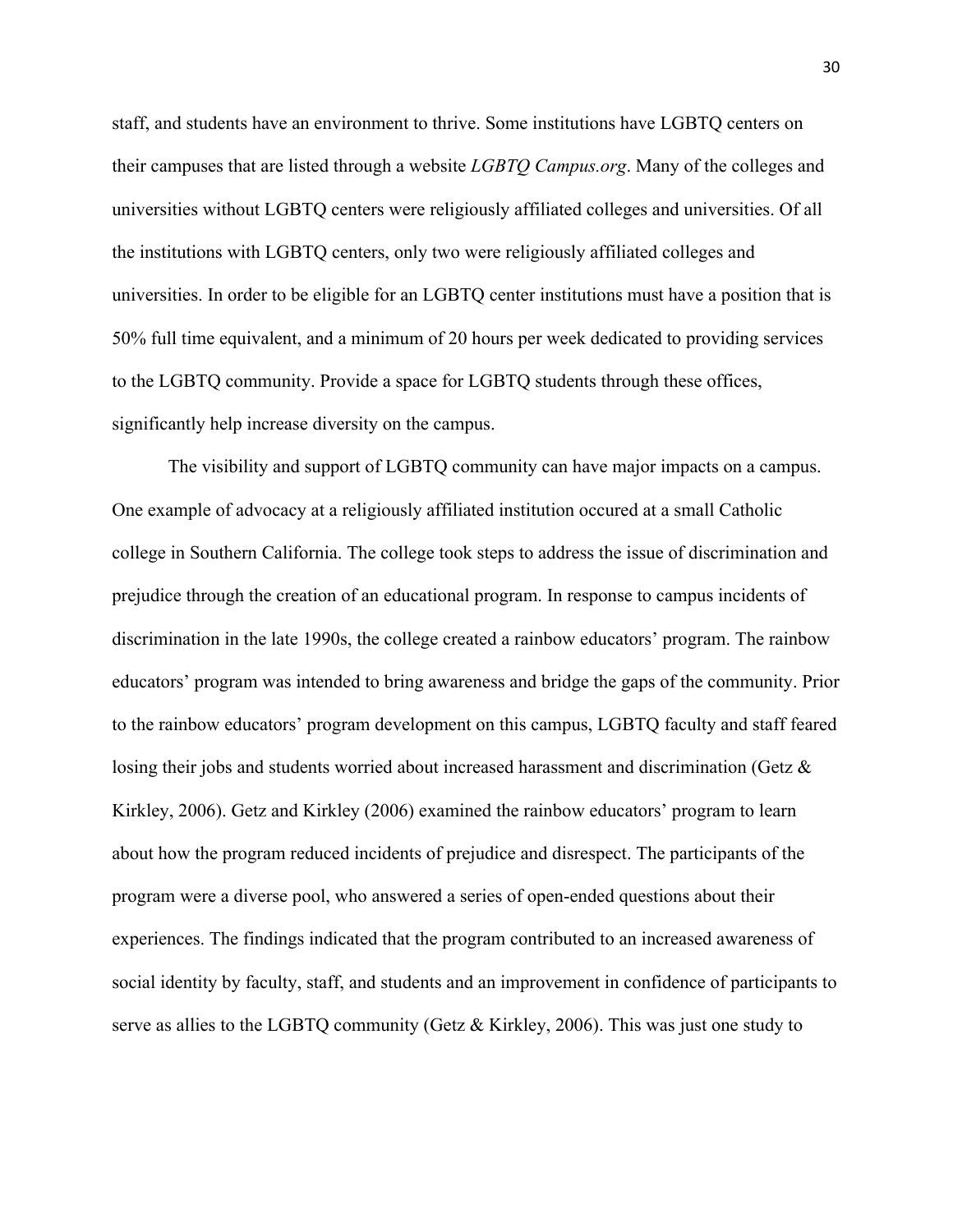provide a glimpse into how a Catholic institution combatted discrimination with a program that had positive effects on the community.

Yet, Getz and Kirkley's study is one of few pertaining to religiously affiliated institutions and the LGBTQ community. The campus culture for the LGBTQ community at any institution can be challenging. A study by Rankin (2003) indicated the difficulty the LGBTQ community experiences on college campuses, with 41% of respondents reporting that their campus community did not address sexual orientation or identity issues. For those on religiouslyaffiliated campuses, this may be even more challenging.

#### **Catholic Church and Homosexuality**

The church's teachings against homosexuality are derived from early teachings in the Bible. This issue is frequently challenged, and scripture is used as the pulpit for their stance on this issue. The textbook *Homosexuality in the Church* by Jeffrey Siker (1994) outlines the contentious relationship between homosexuality and the Catholic Church. According to Siker, "The Bible hardly ever discusses homosexual behavior" (p. 5). Siker asserted the most explicit biblical reference against homosexuality is found in the book of Romans 1:18-32. "Men committed shameless acts with men and received in their own persons due penalty for their own error" (Romans 1:18-32) Siker referenced this letter by Paul to the Romans as not being against God nore unlawful in the eyes of God. In the book of Leviticus 18:22, it states, "Man should not lie down with man for it is an abomination" (Leviticus 18:22). There are many interpretations of the Bible, and these passages may have been interpreted differently in the time the Bible was written. Further, Siker argued the Bible has many different authors and was compiled from various points of view.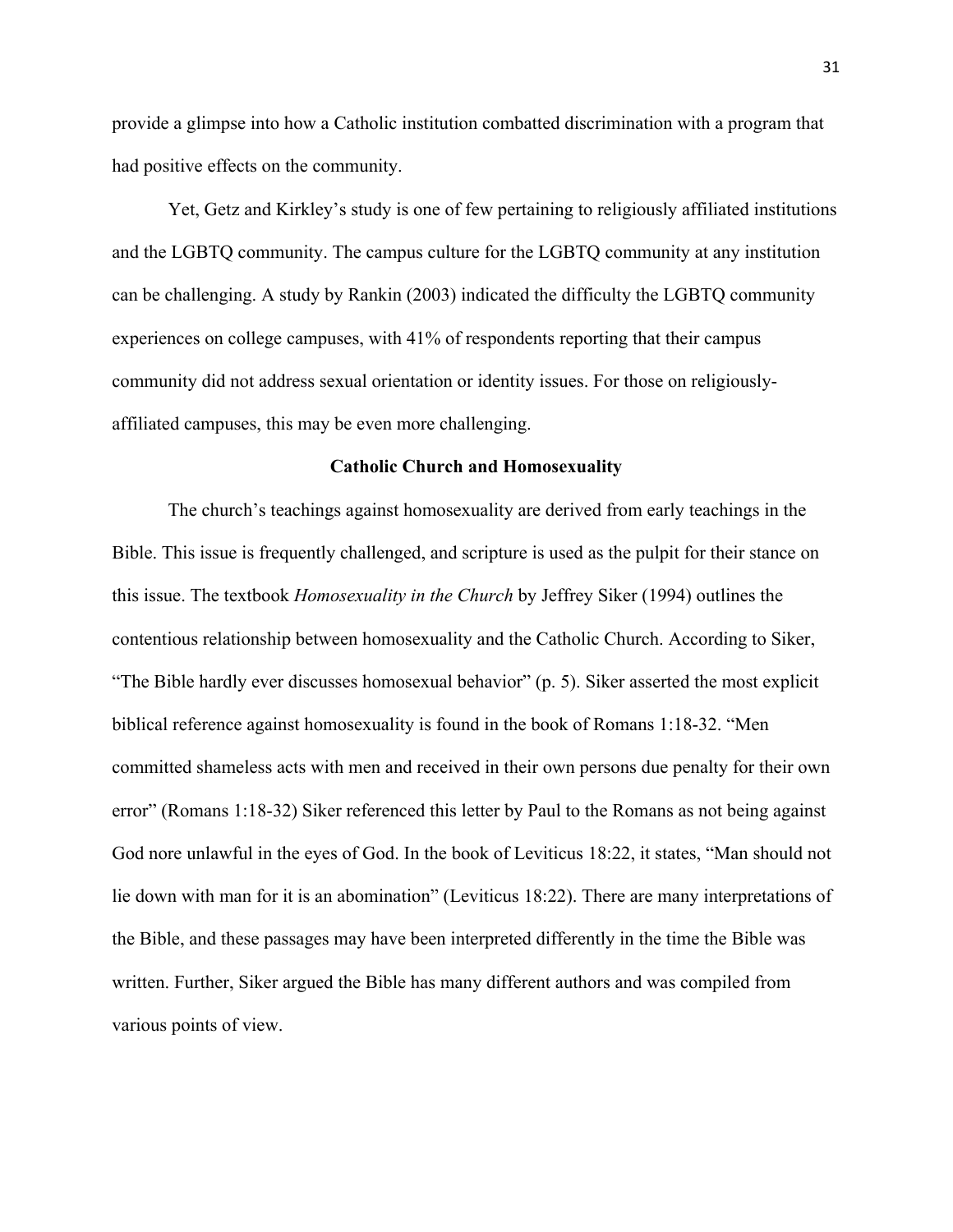Cardinal Joseph Ratzinger wrote a letter to all bishops of the Catholic Church in 1986 in reference to pastoral care of homosexual persons. This letter addressed that the church's teachings on homosexuality are based on sacred scripture and biblical literature. Ratzinger stated that, in the book of Genesis and the creation story, God created people in his fashion of male and female (Siker, 1994). He referenced biblical passages in Romans and Genesis on the topic of homosexuality and articulated that the church's teaching aligns with scripture and the tradition of the church. Ratzinger proffered that the central argument was derived from scripture and that it should be at the forefront of any discussion of homosexuality and the Catholic Church (Siker, 1994). The Cardinal wrote of a movement outside of the church to undermine its position on homosexuality, asserting that some of the groups will use homosexuality as principle against the church (Siker, 1994). Ratzinger concluded by stating that priests and pastoral ministry should include LGBTQ among the people to whom they cater and help them in their spiritual journey. He added that God wants priests to minister to every man, woman, and child with compassion. This contradicted earlier arguments, but ultimately demonstrated the contentious and difficult relationship between homosexuality and the Catholic Church, even among church leaders.

A national survey conducted by Kappler et al. (2012) of 156 Roman Catholic priests indicated that 105 of those priest identified as gay (67.3%), 42 identified as heterosexual (26.9%), and 9 identified at bisexual (5.8%). This research indicated that there are priests and pastoral ministers of the Catholic church that identify as LGBTQ. One of the tenant teachings for pastoral or priestly ministry is the devotion to celibacy or not engaging in sexual acts. Roman Catholic teaching focuses on natural law which states that homosexual relations are not essential (Siker, 1994). The percentage represented in the priesthood exceeds the percentage displayed in the text by Siker (1994), who cited a series of existing research suggesting that 4% or less of the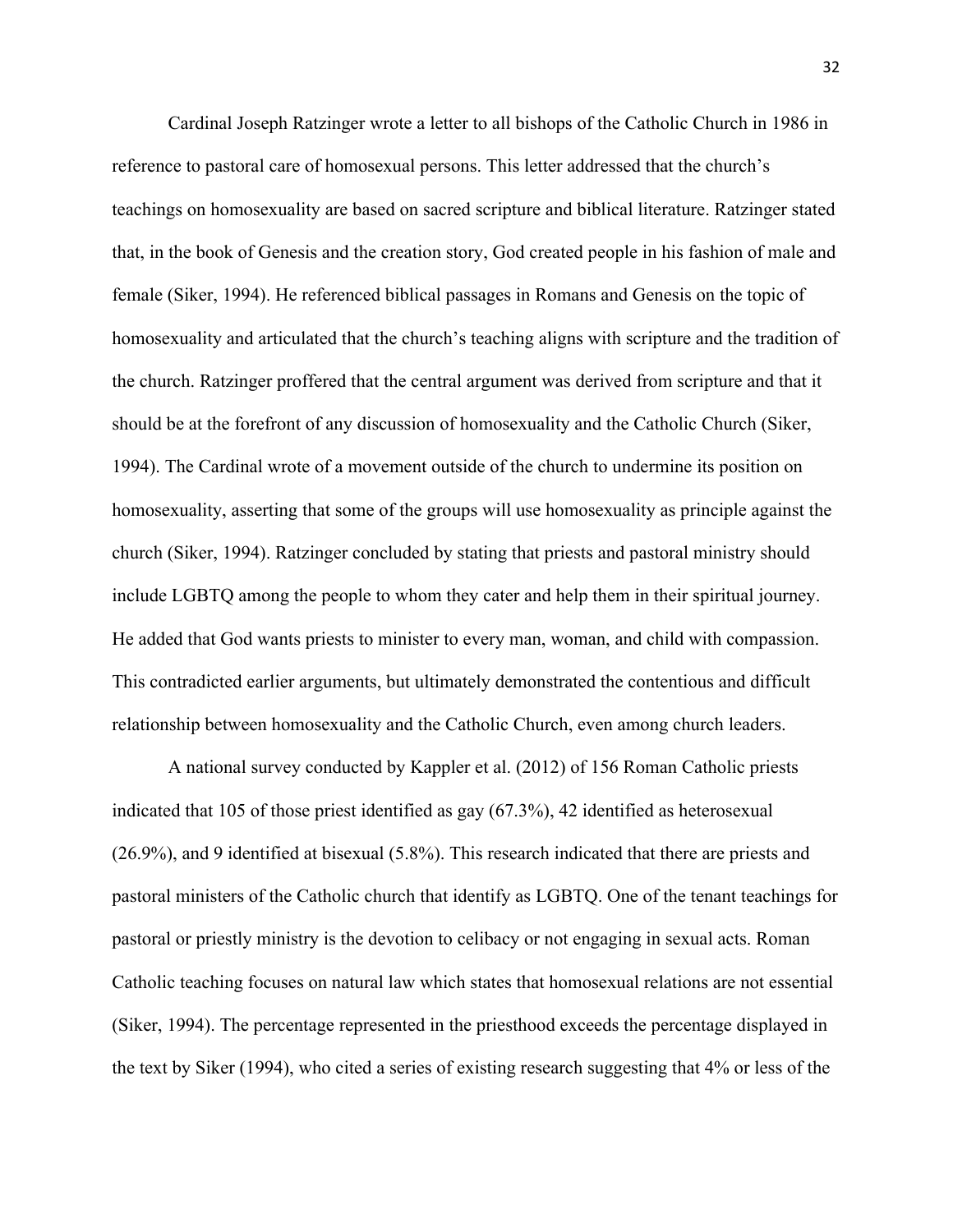adult male population are exclusively homosexual. Overall, these numbers are difficult to determine as people come out at different times in their life, because people may be hesitant to report this information, and because there are different identity processes that individuals go through.

Since the Second Vatican Council, the Roman Catholic Church has been in disagreement on the issue of homosexuality. The Second Vatican Council, commonly known as Vatican 2, was a churchwide meeting from 1962-1965 to discuss doctrinal issues impacting the church, such as homosexuality. The church is divided on the issue of homosexuality and, according to Maher and Sever (2007), there are three primary perspectives on this issue within the church: the traditional point of view on the immorality of homosexuality, the mediating point of view of not challenging church teaching, and the revisionist point of view of publicly challenging church teachings.

The divisions in the Catholic Church trickle down into the education system that it sponsors (Maher & Sever, 2007). Some Catholic colleges and universities have been addressing the issue for decades through the acceptance of LGBTQ student groups on campuses. There is an organizational change that must occur in order for Catholic higher education to become more accepting for the LGBTQ community. It takes a community at all levels of the college to collaborate on the issue of acceptance and to review the institutions' mission and values.

Love (1998) examined the manner in which United States Catholic colleges handled the issue of homosexuality. Love collected data through interviews and observations in 1993 and participants at St. James Catholic College were selected if they identified as gay, lesbian, or bisexual. Students, faculty, and staff participated in the study and there were 26 people interviewed and a total of 41 interviews. The findings indicated norms of homophobia and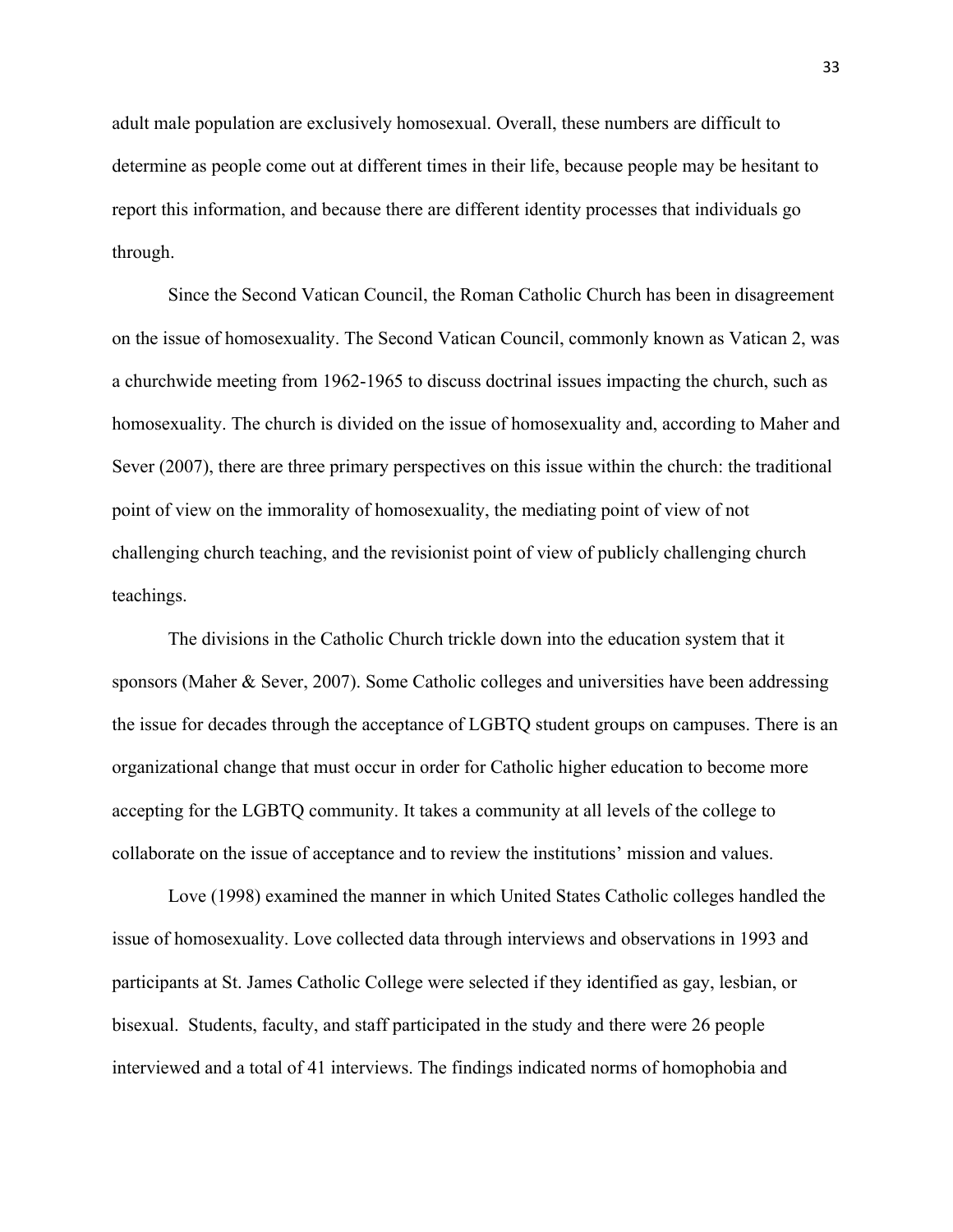heterosexism, uneasiness with sexuality, shame associated with homosexuality, and unacceptance of sexual minorities, or people whose sexual identity orientation and practices differ than the majority of society (Love, 1998). The study by Love also suggested that the Catholic religion did not cause barriers but was used as a tool to hide identity.

There were contradictions revealed in the study that indicated students were willing to divert from Catholic teaching on issues of birth control, premarital sex, and divorce, but not on the issue of homosexuality (Love, 1998). Love (1998) highlighted the fear of many on the campus of St James Catholic College. This fear emanated from upper level administrators, clergy, board of trustees, and other protectors of the Catholic tradition. The faculty had an easier time addressing issues of sexual orientation on campus compared to administrators because they were protected through academic freedom and tenure policies. Administrators such as hall directors, student activities, and other student affairs professionals had to treat the issue differently because they lacked a sense of protection due to the power structures on campus. One of the conclusions from the study was that, even though there was work being done by faculty and staff in support of LGBTQ students, the religion and cultural tendencies impacted this work. The faculty and staff were not recognized for the work they were doing, and many left the institution shortly after the study was conducted. The change on this religiously affiliated institution could not happen within due to the many layers of the oppressive culture (Love, 1998).

There is a changing church that is emerging, according to the literature. Maher and Sever (2007) highlighted a series of studies conducted by various researchers on the topic of homosexuality in the K-12 system. Findings from a study conducted by the National Opinion Research Center suggested American Catholics are becoming more accepting of homosexuality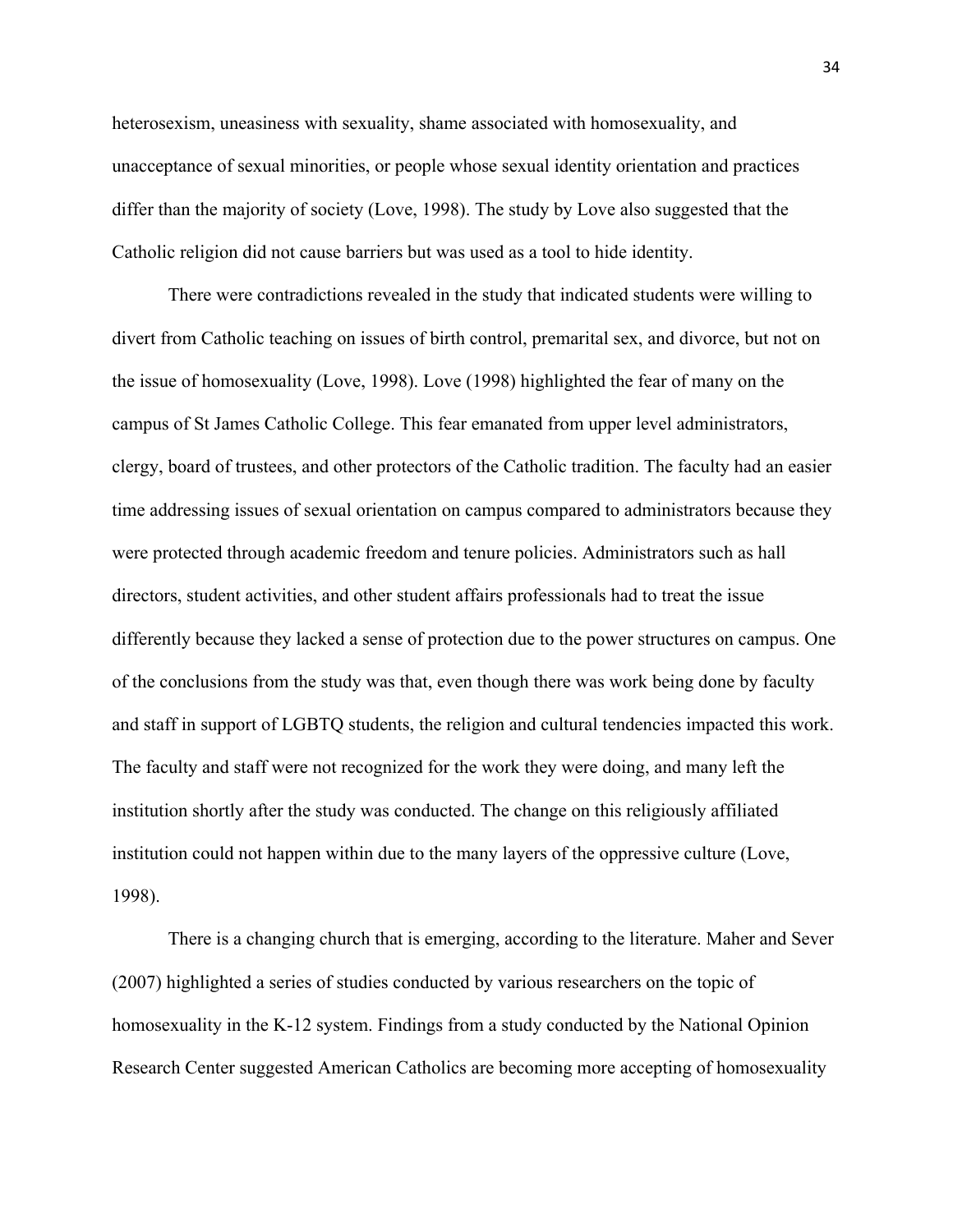and civil liberties of the LGBTQ community. The National Catholic Education Association found that 52 % of teachers believed a fellow teacher or administrator should not be fired for being homosexual. In contrast, the majority of principals (64%) agreed that homosexuals should not be hired to teach in Catholic schools. While the study by Maher and Sever focused on the the K-12 system, many findings are mirrored in studies on the higher education system. Maher and Sever identified that community reaction and lack of support from administration were the strongest barriers to addressing LGBTQ issues in school (Maher & Sever, 2007). There is a fear that exists in the K-12 system from teachers and administrators similarly described in Love's (1998) study. There is a struggle within the church, and the people who work within structures organized by the church are also often conflicted on the topic (Love, 1998).

Maher and Sever (2007) argued the dynamic of homosexuality and the Catholic Church is not going away and is something that needs to be discussed and remedied. Specifically, their findings revealed there are some teachers and administrators in Catholic elementary and high schools trying to support and educate students on gay and lesbian issues. However, the vast majority are not because of the Catholic teaching against homosexuality (Maher & Sever, 2007). Some students in the K-12 system come out during this time and, at Catholic high schools specifically, there is often limited support for them in the process. Further, there is a lack of training for educators in Catholic high schools pertaining to the coming out process and providing support for LGBTQ issues. The educators interviewed in the study believe Catholic identity is a barrier to students' expressing their sexual identity. There is also a fear from the teachers of the community response and reaction. In addition, they are also worried about the reaction from school administrators and clergy (Maher & Sever, 2007).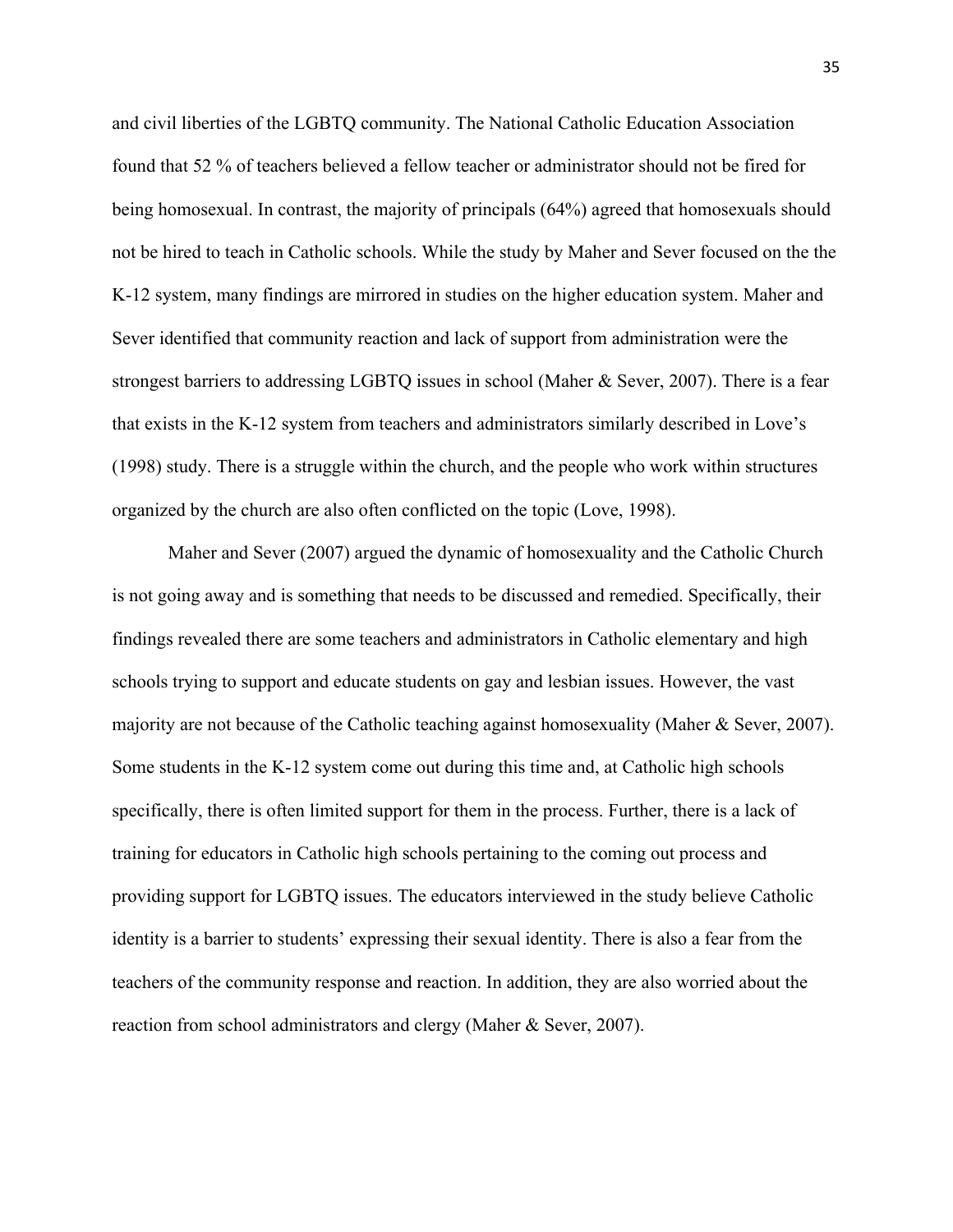In the book, B*uilding a Bridge: How Catholic Church and the LGBTQ community can enter into a relationship of respect, compassion, and sensitivity, Father James Martin (2017)* discussed ways to bridge the gap between LGBTQ communities and the Catholic church. One of the reasons that Father James Martin wrote this book was because of the Pulse Night Club shooting in the summer of 2016, which was, at that time, the largest mass shooting in US history. Following the shooting at the night club there were many leaders of the Catholic Church sending prayers and speaking out in support of the LGBTQ community and against homophobia. Father James Martin began thinking about building this bridge, especially being a Jesuit Catholic priest ministering to LGBTQ people and a leader in the Catholic Church. Father Martin described the relationship between the Catholic Church and LGBTQ community as both contentious and simultaneously welcoming. For example, Father Martin proffered that there are gay men that enter diocesan seminaries and become priests because they are "called" to this service; however, Fr. Martin also acknowledged that this is a route men may take so they do not have to admit their own sexuality (Martin, 2017). The Catholic catechism says to treat LGBTQ people with respect, compassion, and sensitivity, and Father Martin focused on optimism in connecting the LGBTQ community and the Catholic Church. He acknowledged the struggle in bringing both sides together given the many differences they have. Father Martin discussed the institutional power that exists in the church. The institutional church consists of the pope, cardinals, archbishops, and in these roles they are given authority and power (Martin, 2017). The hierarchy that exists has powers associated that can open or close parishes, and hire and fire individuals in the organizations.

Pope Francis developed a document for a world audience on family life called *Amoris Lateitia*, which translates to "joy of love," acknowledging that some countries are more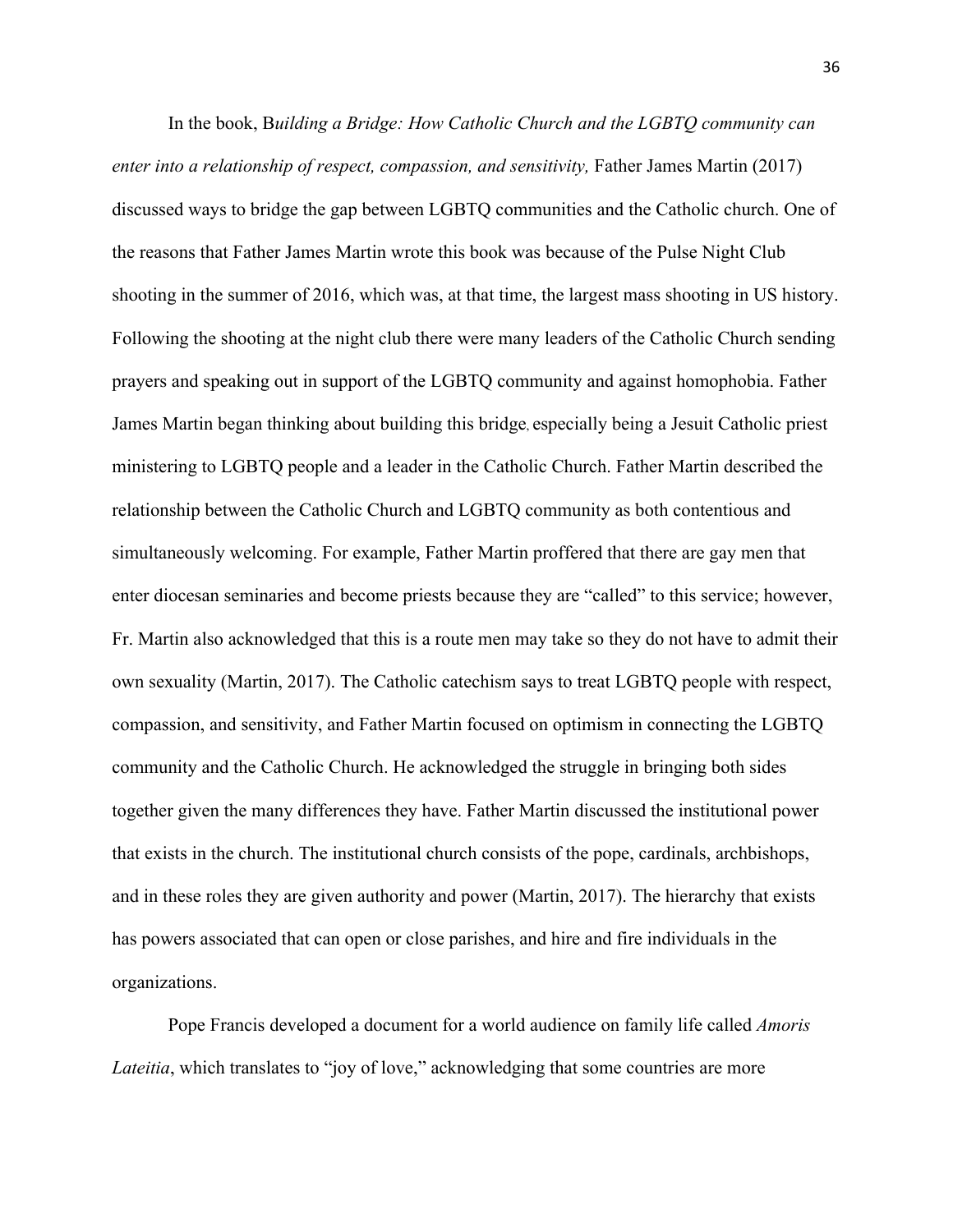accepting towards the LGBTQ community than others (Martin, 2017). In this document, the pope wrote about the dignity of every person and asserted that LGBTQ people should receive the support and dignity they need in their spiritual journey. After the publication of this document Pope Francis was quoted by the media saying, "Who am I to judge?" The closing message of Father James Martin's book is an analogy of being together on a bridge with people who are all imperfect and struggling and trying to do their best ever day. Martin (2017) asserted that the Catholic Church and LGBTQ community need to come together on this bridge of compassion, respect, and sensitivity to create a new a chapter for the future.

### **Theoretical Framework**

The theory that guides this study is Dillon's sexual identity unifying model (2011). To contextualize the development of Dillon's model, I outline several influencing identity theories in the following sections before describing Dillon's model in greater depth.

## **LGBTQ Identity Theory**

The first homosexual identity model was developed by Cass in 1979. There are six stages of homosexual identity formation according to Cass: prestige, identity confusion, identity comparison, identity tolerance, identity acceptance, identity pride, and identity synthesis. (Cass, 1979). People go through stages to gain self-identity and ultimately fulfill oneself (Cass, 1979). The Cass model focuses on sex role socialization and that men and women may have different experiences based on their gender. The Cass model uses identity formation as a process independent of sexual preference (Cass, 1979). The Cass model was originally developed in the 1970s and since that time there have been many changes or adaptations. The most recent Cass revision in 1996 renames the original term "homosexual identity formation" to "sexual orientation identity formation." The Cass model was based on clinical work with gay- and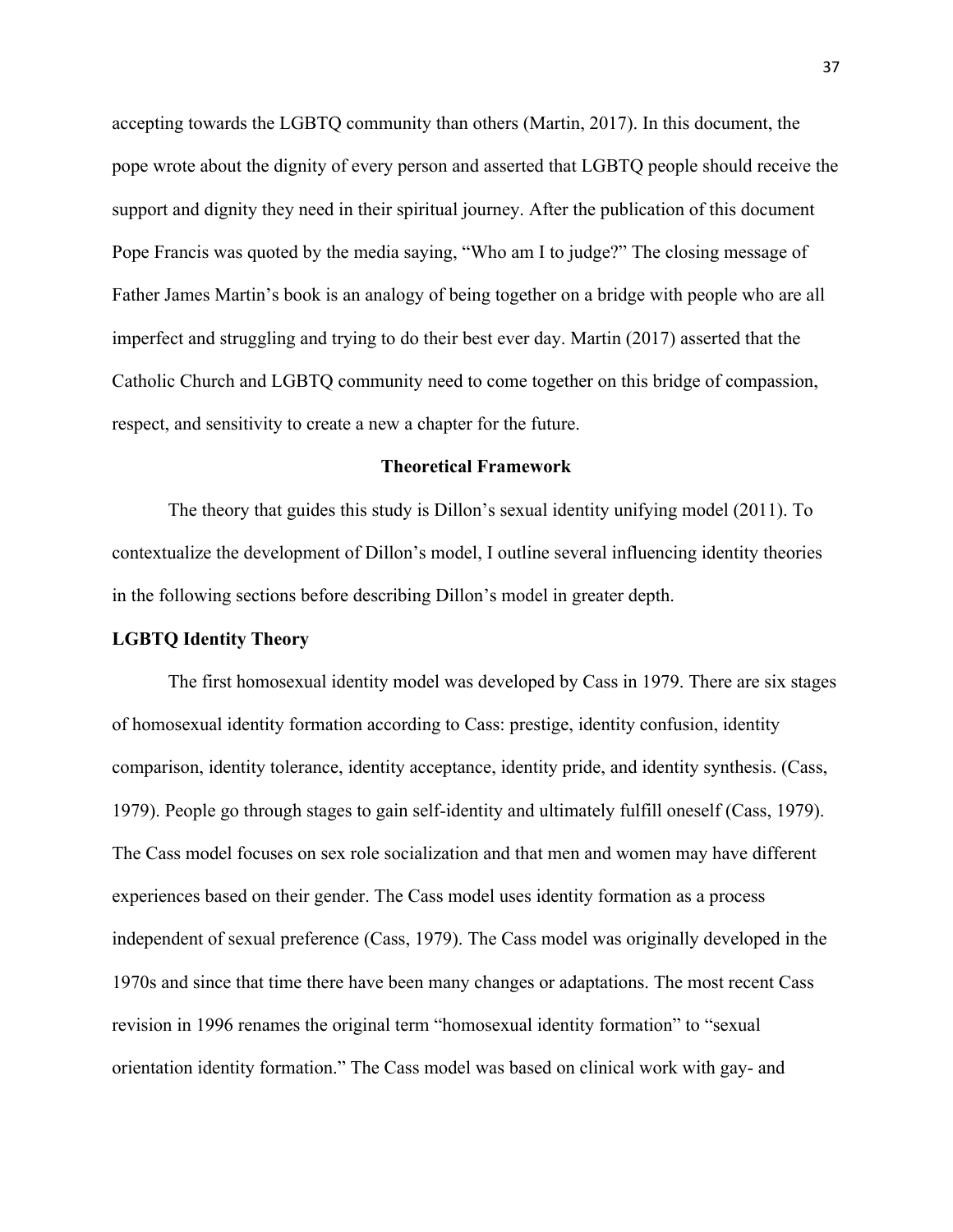lesbian-identifying people in Australia. One of the limitations of the model was that not all gay and lesbian people go through all the processes in the model. Individuals may go through any number of stages (Cass, 1979).

The critiques of the Cass Model are based on the theory's lack of identification of the intersection of race and sexual identity. The Cass model lacks in the area of including transgender individuals, people of color, and individuals with multiple intersecting identities (Kenneady & Oswalt, 2014). The early models were developed without acknowledging intersectionality and diversity. The majority of early literature and research about the LGTBQ community focused on White gay men. The application of the Cass Model helped perceptions move from homosexuality being a medical condition to setting a standard for working with gay and lesbian students in college.

The next three models of gay, lesbian, and bisexual identity development were developed by Fassinger (1996), D'Augelli (1994), and Dillon (2011). The Fassinger's Sexual Identity Formation model was developed by McCarn and Fassinger for lesbian identity development and was later restructured to include men as well. The Fassinger model is also a stage model structured into four levels: awareness, exploration, deepening/commitment, and internalization/synthesis. The model by Fassinger is more inclusive than the others because it considered racial and ethnic identity development (Gervacio 2015). The Fassinger model encompasses the role of a community or group structure. This was the first model to address identity in a social context. This model is aligned with this research because it can be used to address potential conflicts between personal identities and communities, such as the dichotomy between being Catholic and gay. This model focuses on what it means to be gay or lesbian in the world and specifically in the individual's community. Fassinger and Tomlinson (2003) studied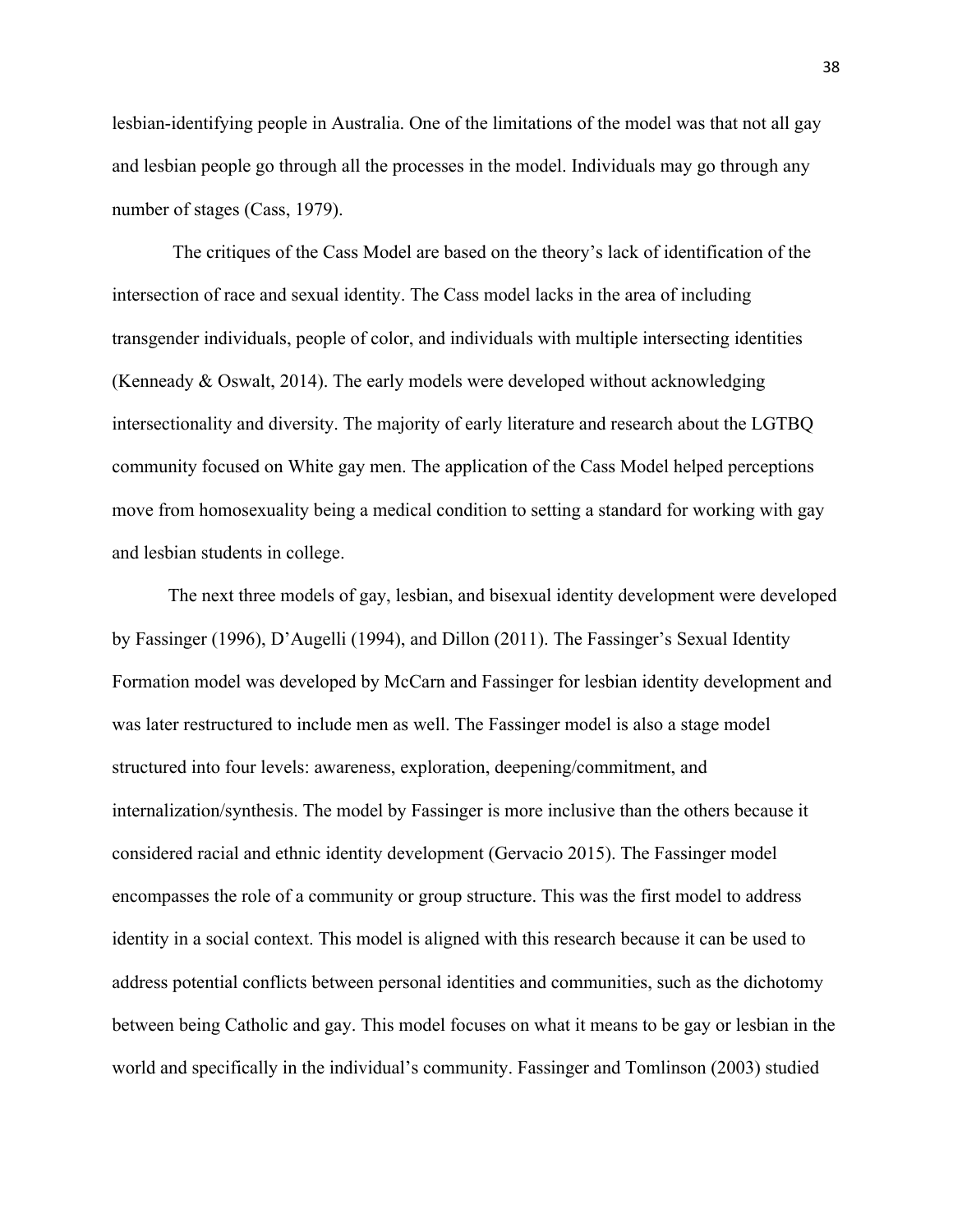192 lesbians and found that that they felt more comfortable and freer to explore in a community that was more accepting (Evans et al., 2010). Student affairs administrators widely use both the Cass and Fassinger models for student development. Gervacio (2015) highlighted that both the Cass and Fassinger models call for deeper understanding and drawing a connection between race and ethnic identity models.

# *D'Augelli's Lifespan Model of Identity Development*

The D'Augelli (1994) framework addresses the challenges of the identities of LGBTQ people. D'Augelli's model acknowledges the intersection of multiple identities and the complexity of identity (D'Augelli, 1994). D'Augelli explained that while U.S. society has become more accepting of LGBTQ people, many of the structures are built on heterosexuality. Therefore, being LGBTQ requires a coming out or owning an identity that society didn't initially recognize or accept (D'Augelli, 1994). D'Augelli further discussed how the coming out process is very personal and also requires the individual to overcome shame and fear built by societal norms.

D'Augelli's (1994) model was developed based on individual changes from birth through adulthood to death; patterns of social intimacy across the lifespan; and linkages between the person, their significant other, and their proximal and distal environments. D'Augelli built on these factors with variables using personal subjectivities and actions, interactive intimacies, and sociohistorical connections (D'Augelli, 1994). Personal prejudices and actions impact how the person feels about their sexual identity and how it plays it out in their life (D'Augelli, 1994). Interactive intimacies focus on the person's upbringing and familial life and how it affects personal relationships and intimacies (D'Augelli, 1994). The last variable is sociohistorical connections, which concerns social norms of a geographic and cultural nature (D'Augelli, 1994).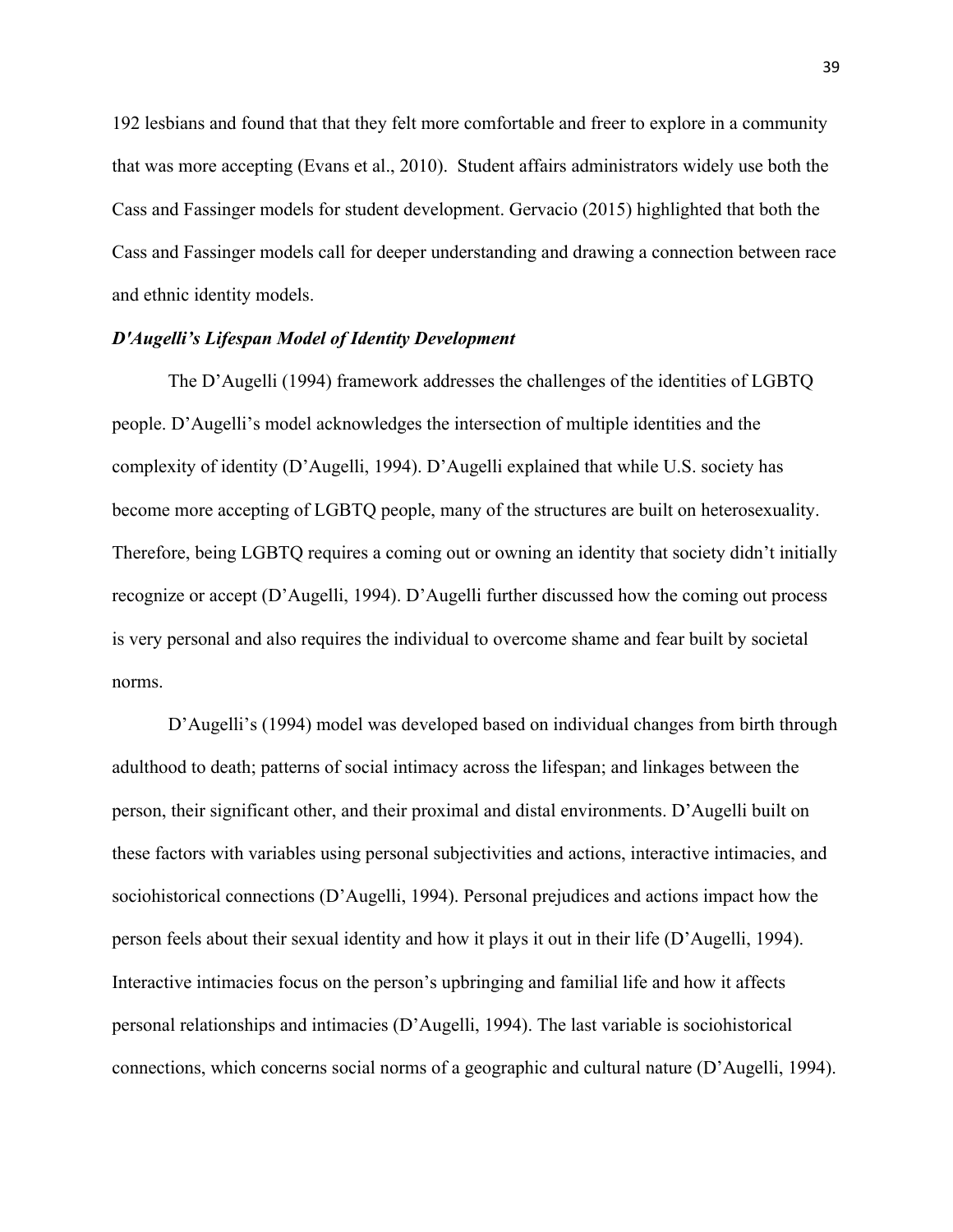The D'Augelli model illustrates ways LGBTQ people go through in the identity process from isolation, rejection, failure, and prejudice (Renn & Bilodeau, 2005). The D'Augelli stages are exiting heterosexuality, developing a personal LGB identity, developing an LGBTQ social identity, becoming an LGB offspring, developing an LGBTQ intimacy status, and entering an LGBTQ community (Renn & Bioldeau, 2005). These stages can happen in any form and some individuals may experience one more than the other stages. A person may be at one point in the process or experience some of the stages more than the other (Renn & Bilodeau, 2005). For example, the person might have strong LGBTQ social identity and a sex partner, but not have come out to family (Renn & Bioldeau, 2005).

The D'Augelli (1994) model illustrates that people change over the course of their lives and the importance of surroundings and other factors to owning identity and sexuality. One of the examples D'Augelli shared was urban gay clubs as a place gay men felt comfortable congregating and coming together to find acceptance, despite potentially contributing to the AIDS crisis (D'Augelli, 1994). D'Augelli's model and theory highlighted that a feeling of safety for LGBTQ members occurs in LGBTQ affirming communities.

# *Dillon's (2011) Unifying Model*

D'Augelli's LGBTQ model was developed in 1994 and new theories have been developed since. It is important to understand influential past theories because they provide a foundation and inform future research that can benefit the LGBTQ community. One of the most recent models and theories for LGBTQ identity development was developed by Frank Dillon in 2011 and is referred to as sexual identity unifying model.

Dillon's (2011) sexual identity unifying model encompasses many factors and processes that impact sexual identity development. It outlines a range of sexual identity and journies that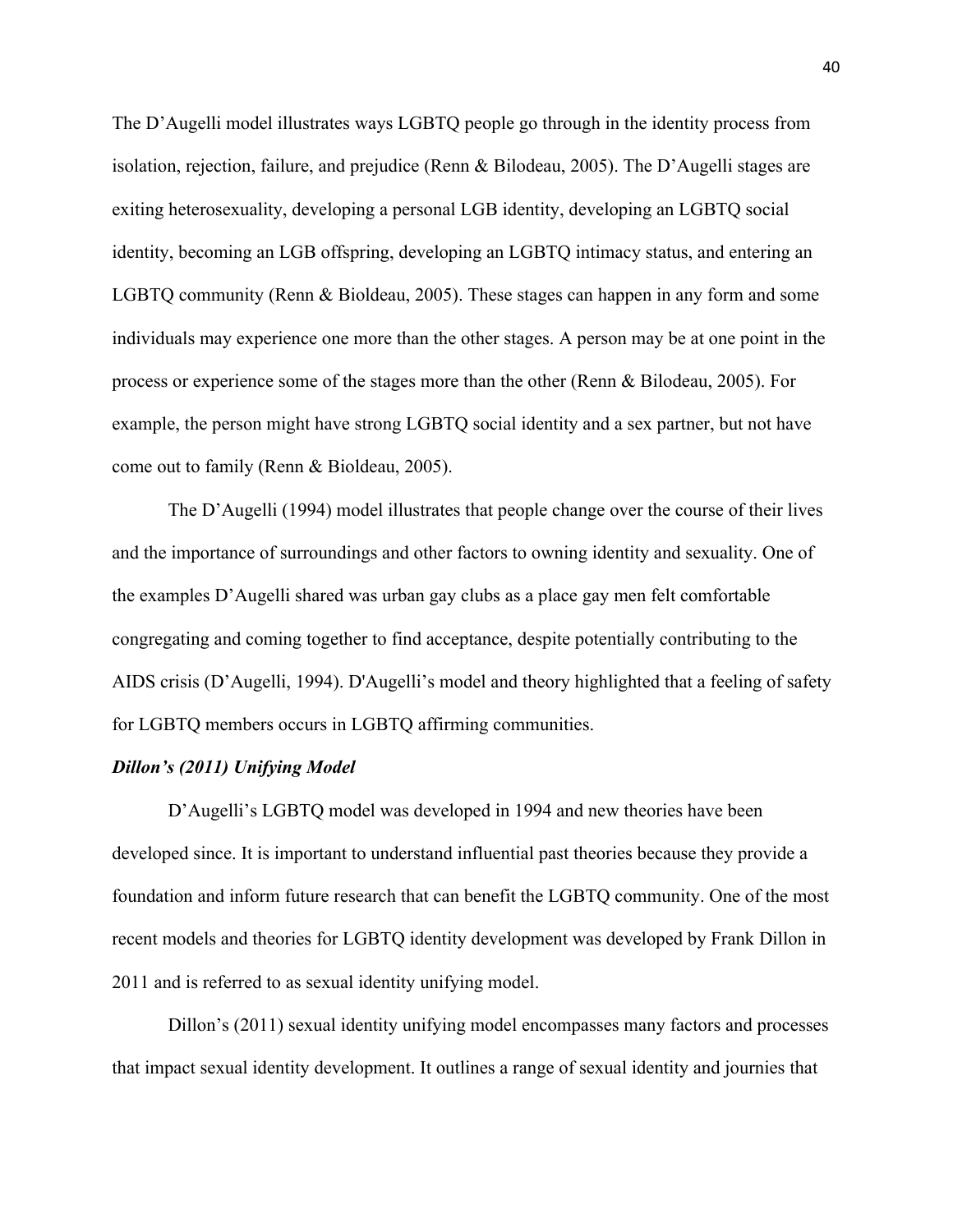impact identity development (Dillon, 2011). One of the central components of Dillon's theory is that sexual identity development is a process happening around the globe (Dillon, 2011). In the unifying model, Dillon defined sexual identity development as the individual and social processes by which people state their sexual needs, values, preferences, and ways to express themselves sexually (Dillon, 2011). The unifying model is nonlinear and flexible in design and helps researchers better understand the ways people pass through identity development in their lifespan (Dillon, 2011). Dillon breaks the model down into two factors in identity development: the individual experience and the social/community experience (Dillon, 2011).

Dillons' (2011) theory was developed using previous theories and ideas from researchers. One of the researchers introduced within Dillon's theory is Urie Bronfenbrenner (1977) who described the ecology of human development. Bronfenbrenner believed that a person's development was impacted by their surrounding environment. Bronfenbrenner argued that there are microsocial influences in identity development and that, in addition to biological factors, identity development can stem from the environment which includes family, peers, neighbors, professional life, church, and social organizations (Bronfenbrenner, 1977). Bronfenbrenner described microsocial infleunces as a setting defined as a place such as a school or church, with physical features and the people who interact with the place in roles such as parent, teacher, employee, etc. (Bronfenbrenner, 1977). Bronfenbrenner's ecological theory is mentioned as an element of Dillon's theory and is aligned with this study.

There are five key themes of Dillon's (2011) model: compulsory heterosexuality, active exploration, diffusion, deepening and commitment, and synthesis. Dillon's model also illustrates how a person can go through identity development consciously or subconsciously. The theme of compulsory heterosexuality refers to heterosexual norms in society cemented through family and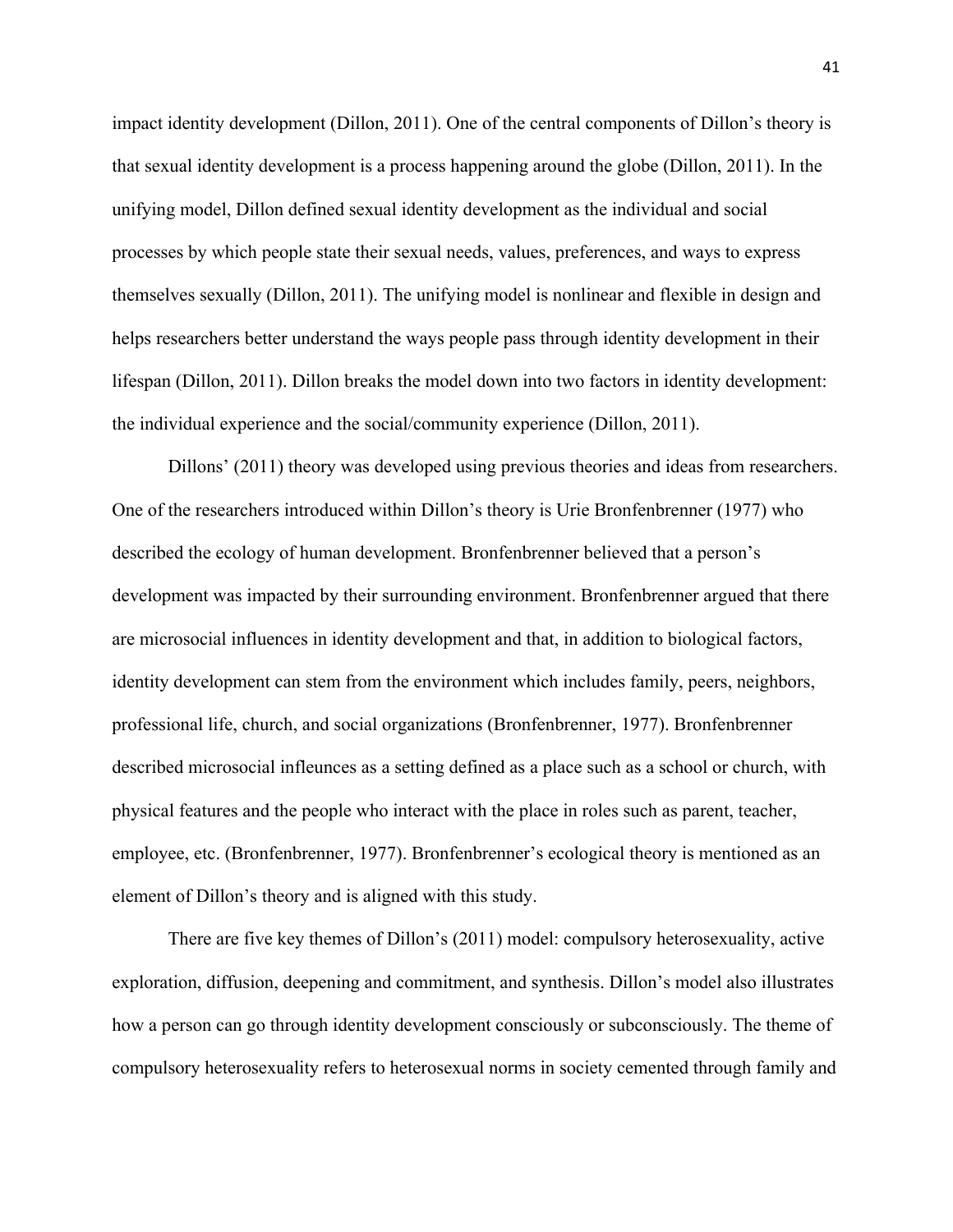society for specific gender roles, which may cause avoidance of sexual exploration (Dillon, 2011). The next theme is Active Exploration in which Dillon argued that socioeconomic, family, and religion are all as part of the active exploration of sexuality process (Dillon, 2011). According to Dillon (2011),

This occurs when a person is raised in a family, culture, or religion that instructs that acceptable sexual partners are only persons of the same race, different gender, similar age, same socioeconomic status, and same religion. Although these constraints vary from person to person depending on a number of dimensions of social context (e.g., gender, culture, age, religious orientation), active exploration occurs when the individual engages in cognitive or behavioral exploration of individual sexual identities beyond that which is socially mandated within one's social context. (p. 661)

This assertion is aligned with this research because religion and working at a religiously affiliated institution is a potential barrier to identity development and an individual being able to express themselves, and Dillon noted this as part of the identity development process.

The next theme discussed by Dillon (2011) was Diffusion and is described as individuals who do not want to actively explore and exhibit low levels of care. Individuals in the Diffusion phase are people who may identify as asexual or not wanting a relationship or connection with others (Dillon, 2011). Dillon described the deepening and commitment theme as asserting oneself to identify one's sexual needs, values, orientation, and preferences for sexual expression. Lastly, the synthesis phase is when the individual and social experience come together. In this phase, the individual understands themselves and their own identity, and it carries over into their social groups (Dillon, 2011). The Dillon model is composed of multiple factors and ways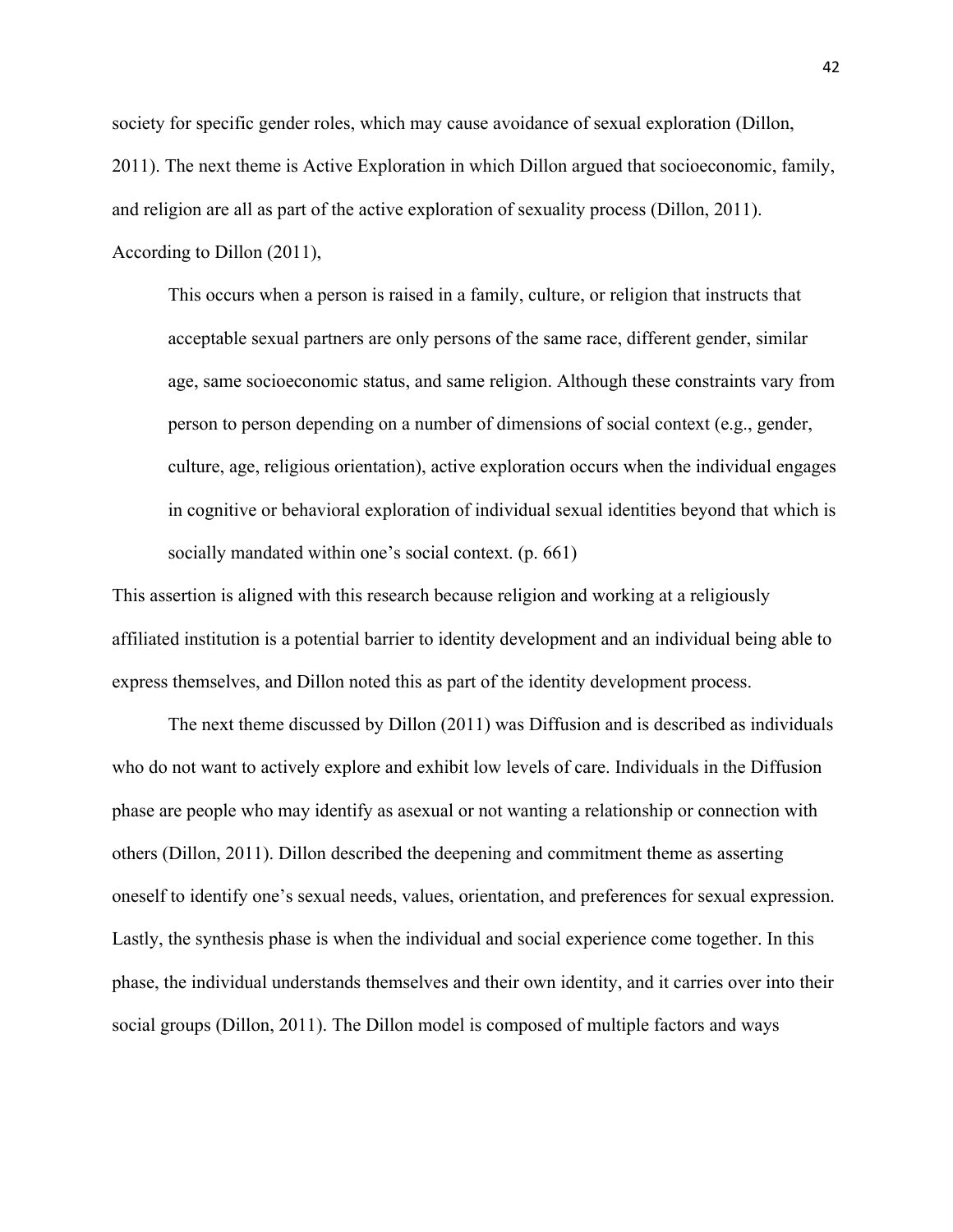identity development occurs in an individual and social lens. This model covers all sexual orientations and provides barriers and ways to identity development.

In Dillon's (2011) theory there is a focus on group membership identity and recognizing oneself as a member of a community. According to Dillon the social identity process involves group membership identity or being part of a group of individuals that share similar attitutdes or beliefs regarding an identity. This can be in conflict when identifying as LGTBQ and working at a Catholic institution. Dillon's theory helps scholars understand how the religious affiliation of a diocesan Catholic institution may be a social environment that influences LGBTQ faculty and staff. Further, this phenomenon may impact their work experience in these roles and in understanding how they handle group membership identities in both the LGBTQ and Catholic community.

Understanding LGBTQ faculty and staff identities and experiences matters for professional success and for the success of an organization. In 1994, discrimination against LGBTQ had productivity consequences and costed companies roughly 1.4 billion dollars that year (Ozeren, 2014). Employees who are able to be out in the workplace and own their own identity are more productive, retained, and successful in their roles based on experiences (Ozeren, 2014). There are varying experiences of being out in the workplace depending on the individual's comfort, including hiding one's identities to receive the privileges of another group, or trying to understand the culture of the office before coming out, and looking for signals (Clair, 2005). Visible Catholic symbols, such as a "Jesus Fish" on cars to outwardly share one's Catholic identity (Clair, 2005), may cause an individual to hesitate about sharing their identity in the workplace or being comfortable to work in that space. At the research campus for this stidy, LGBTQ employees may be especially careful in disclosing their identities or may report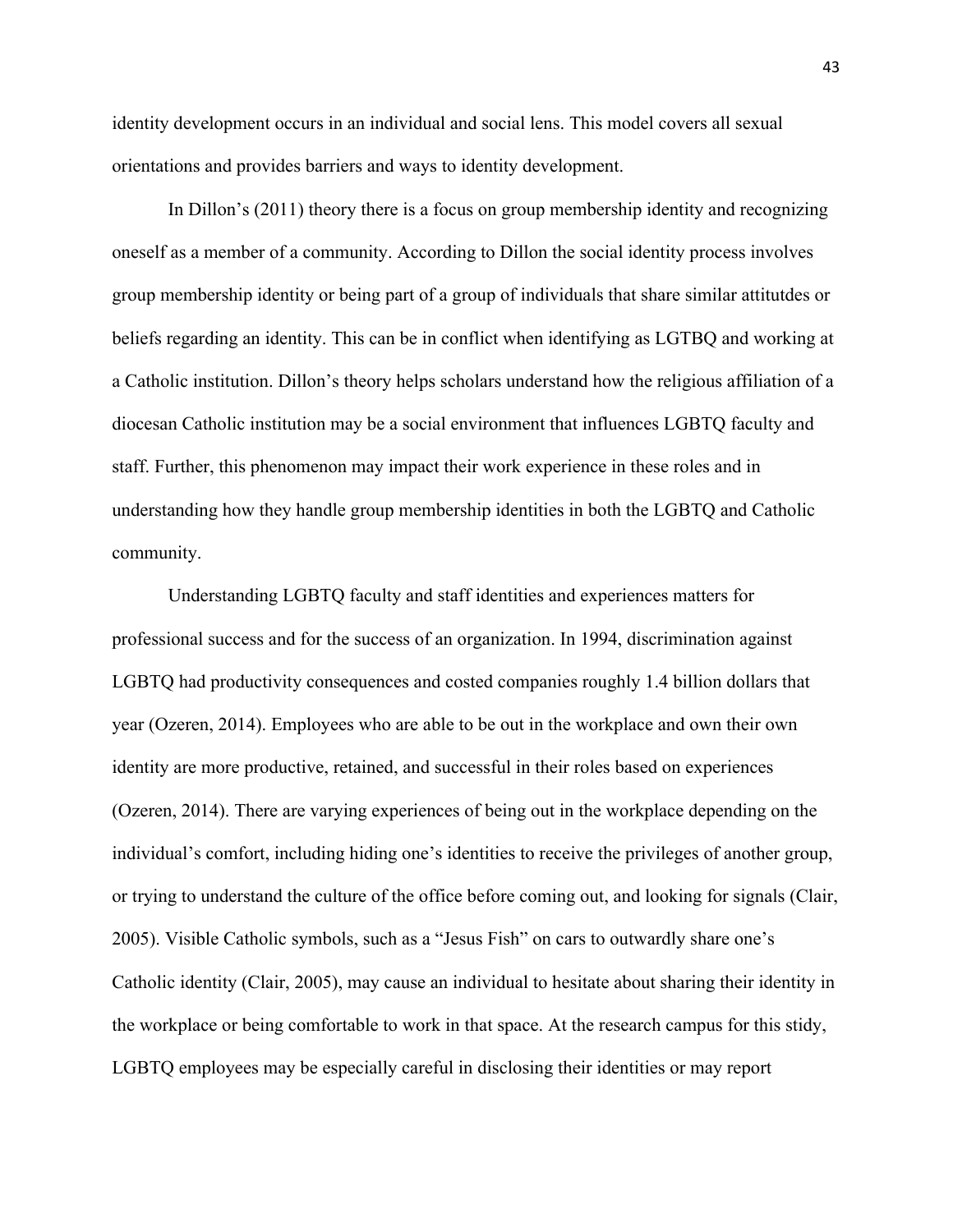professional experiences that are influenced by their dual membership in the LGBTQ community as well as their membership as an employee at a Catholic institution.

# **Conclusion**

In this chapter, the researcher reviewed literature on LGBTQ people and identity theories. There are LGBTQ people in every part of society and there are LGBTQ community members on every college campus. The literature supports that a difficult journey exists for LGBTQ people, including a challenging climate that exists on many college campuses, especially at religiously affiliated institutions. Society and college campuses have made tremendous advancements in supporting LGBTQ people, but there is still work to be done. As D'Augelli indicated in his theory, identity development is a difficult, complex process. Dillon (2011) asserted that identity development is a universal process and that there are influences such as religion, social, familial, and socioeconomic factors that can impact a person's identity journey. These factors are present in the experiences of LGBTQ professionals at diocesan Catholic colleges as well and will be further explored in this qualitative study. In the next chapter, I will provide the approaches used for solving problem and describe the methods used in this study.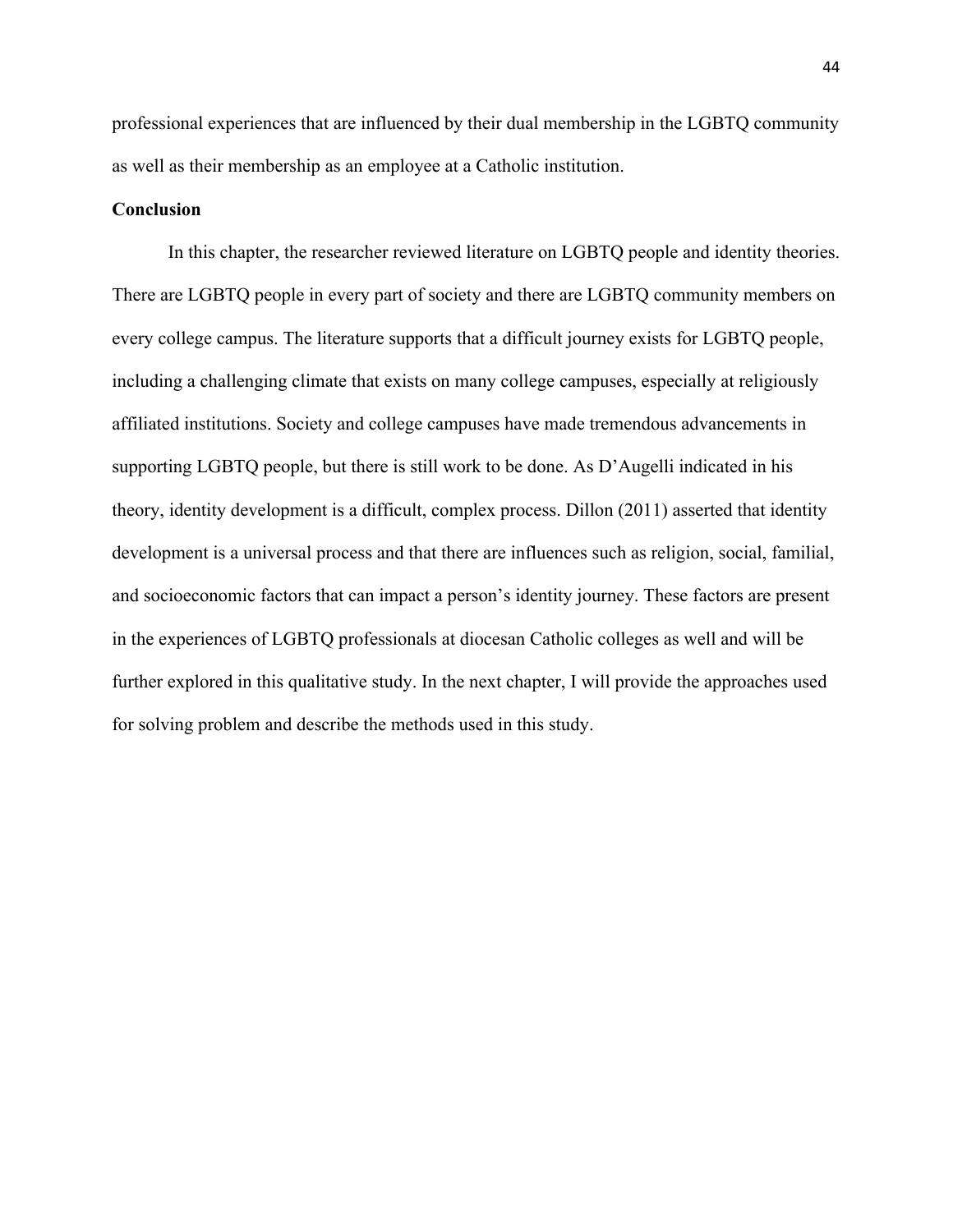### **CHAPTER 3**

## **Purpose of the Study**

There is a problem in higher education, with evidence that LGBTQ faculty and staff feel discriminated against or unsafe on campuses in the U.S. The views of the Catholic church may impact a campus's ability to develop an inclusive culture for LGBTQ at diocesan Catholic colleges. Furthermore, there is a history of tension between the LGBTQ community and Catholic institutions. While there have been studies about the experiences of LGBTQ individuals in higher education, there is scant no research on the LGBTQ experience at diocesan colleges. This researcher will ground this study in the work of Hughes (2015), who examined organizational structures at Jesuit institutions to improve the climate for the LGBTQ community.

# **Research Questions**

- 1.) What are the experiences of LGBTQ faculty and staff working at a diocesan Catholic higher education institution?
	- a. How do LGBTQ faculty and staff perceive that institutional Catholic values impact their work?
	- b. How do LGBTQ staff develop their social identity in their professional roles?

 In Chapter 2, I present Dillon's theory (2011) as a framework to better understand the experience of LGBTQ faculty and staff at a diocesan Catholic campus. In his theory, Dillon applies sexual identity development to demonstrate the extent to which being LGBTQ is impacted by social or religious factors. Dillon's theory is aligned with study in that they both concern understanding identity development as a universal process. Dillon's theory applies to this study because it takes into account factors that impact sexual identity, such as social groups. Applying this theory will help the researcher better understand the experiences of faculty and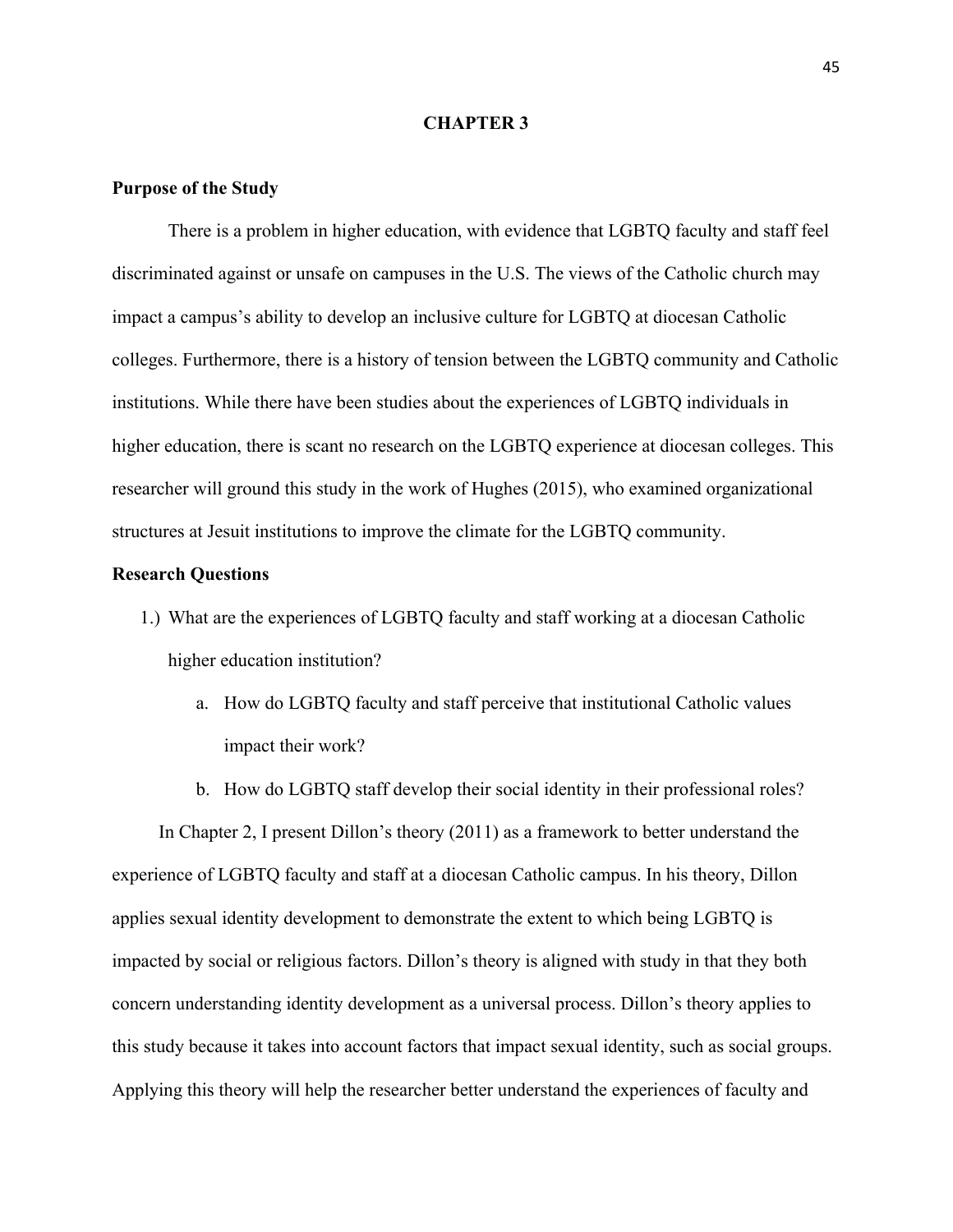staff at the research site because it connects sexual identity across contexts such as home, work, neighborhood, etc. The theory focuses on microsocial influences that can occur within an institution through immediate relaitonships and experiences that inform the experiences of faculty and staff at the institution. The theory allows for various intersections and provides a more comprehensive view to identity development. This researcher aims to better understand the LGBTQ experience of faculty and staff at one diocesan institution. This study may be an important step in raising awareness, education, and acceptance, and in bridging the gap that exists between the LGBTQ community and Catholic institutions.

#### **Research Design**

This is a qualitative case study focused on understanding the experiences of LGBTQ faculty and staff at a diocesan Catholic college. The method is case study research and the institution is the case. Faculty and staff participants are embedded units within the institutional case context. The reason for using case study is because it provides the opportunity to get a real life understanding of a specific situation or setting. Yin (2018) described case study as trying to illuminate a decision or set of decisions involving individuals and organizations, both of which are important to a study. According to Yin (2018), "A case study is an empirical method that investigates a contemporary phenomenon (the "case") in depth and within its real-world context, especially when the boundaries between phenomenon and context may not be clearly evident" (p. 45). The participants in this case study are employees of the diocesan institution chosen for the study. A case study helps researchers better understand unique situations with myriad possible variables using its own design, data collection, and approaches to data analysis (Yin, 2018 ). In applying a case study for this research, I expanded upon the theory and information already presented. According to Yin (2018), a case study should be based on a real world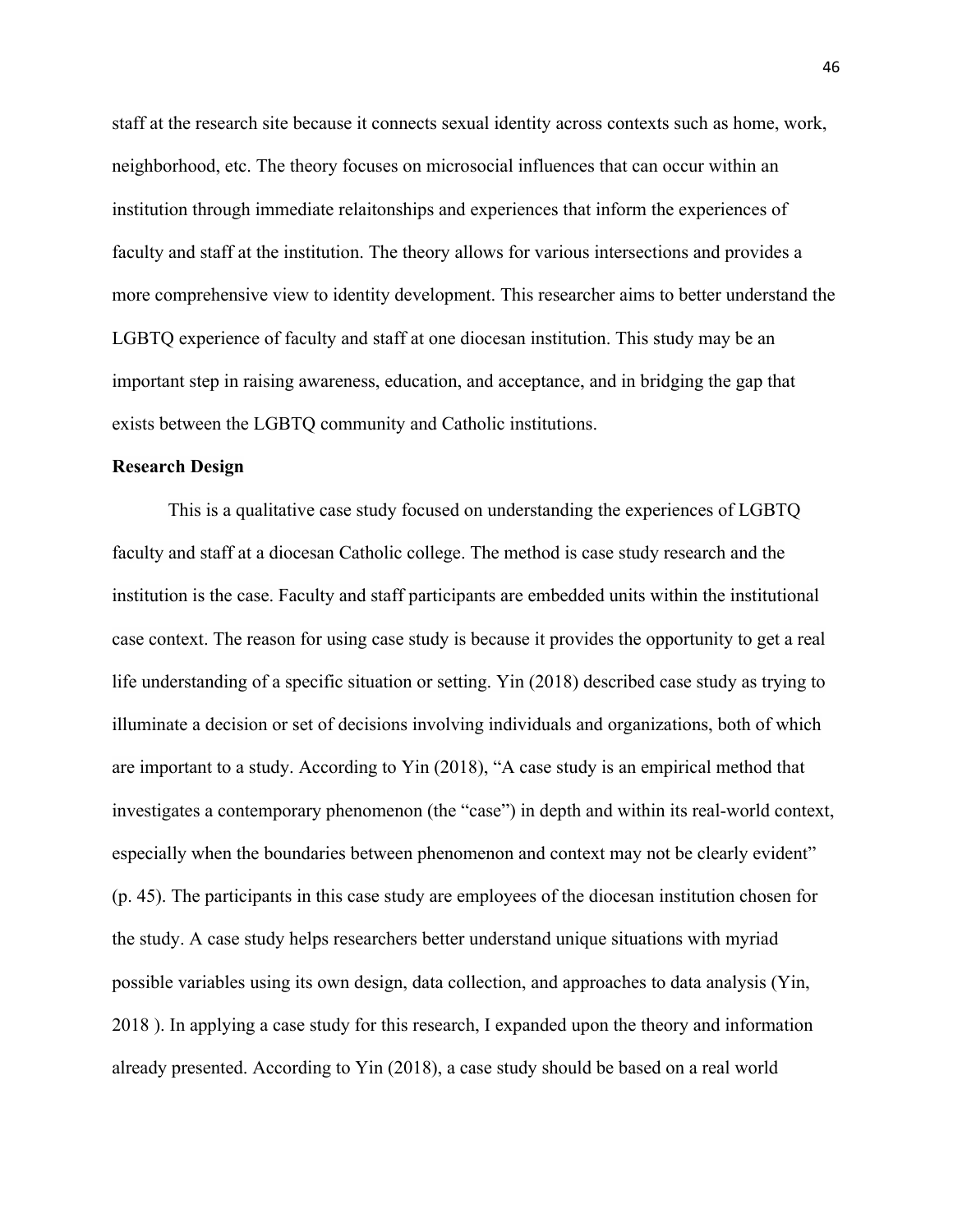phenomenon that is grounded in concrete situations. Case study has been used widely in research on a variety of topics. Case study research focuses on a phenomenon within boundaries and, in this study, the participants, phenomenon, and institution all bound the case (Yin, 2018 ). Yin argued that the boundary and its case may not be sharp because real world issues cannot fit into a category. This allows for interpretation of different individual experiences within a common campus setting and climate. Through the conducting of this case study, I discovered the interactions and factors about the phenomenon (Yin, 2018), which is the experiences of LGBTQ faculty and staff within a diocesan Catholic institution setting.

### **Study Site**

 Since this is a sensitive topic, the research site is blinded to protect participant confidentiality, allowing participants to more accurately share their personal experiences. The institution is a mid-sized private Catholic institution located in the United States. The institution identifies as diocesan, meaning that there is a close connection with the local Catholic diocese and the institution. The institution was founded by the diocese in which it resides. A diocese is a term used to define a geographic area under a specific bishop. In the case of the site institution, the bishop is the chair of the school's Board of Regents and president of the school's Board of Trustees. The institution also is home to the diocesan seminary to train future priests. The institution has multiple campuses and is located in an urban area. The institution was founded in the 1800s and has an enrollment of over 10,000 students including undergraduate and graduate students. The institution employs over 1,000 faculty and staff and has a priest community residing on campus. It is the one of the oldest Catholic universities in the United States. There are over 90 majors and programs and students represent 51 countries. The research site has a documented history of tension with the LGBTQ community, including involuntary termination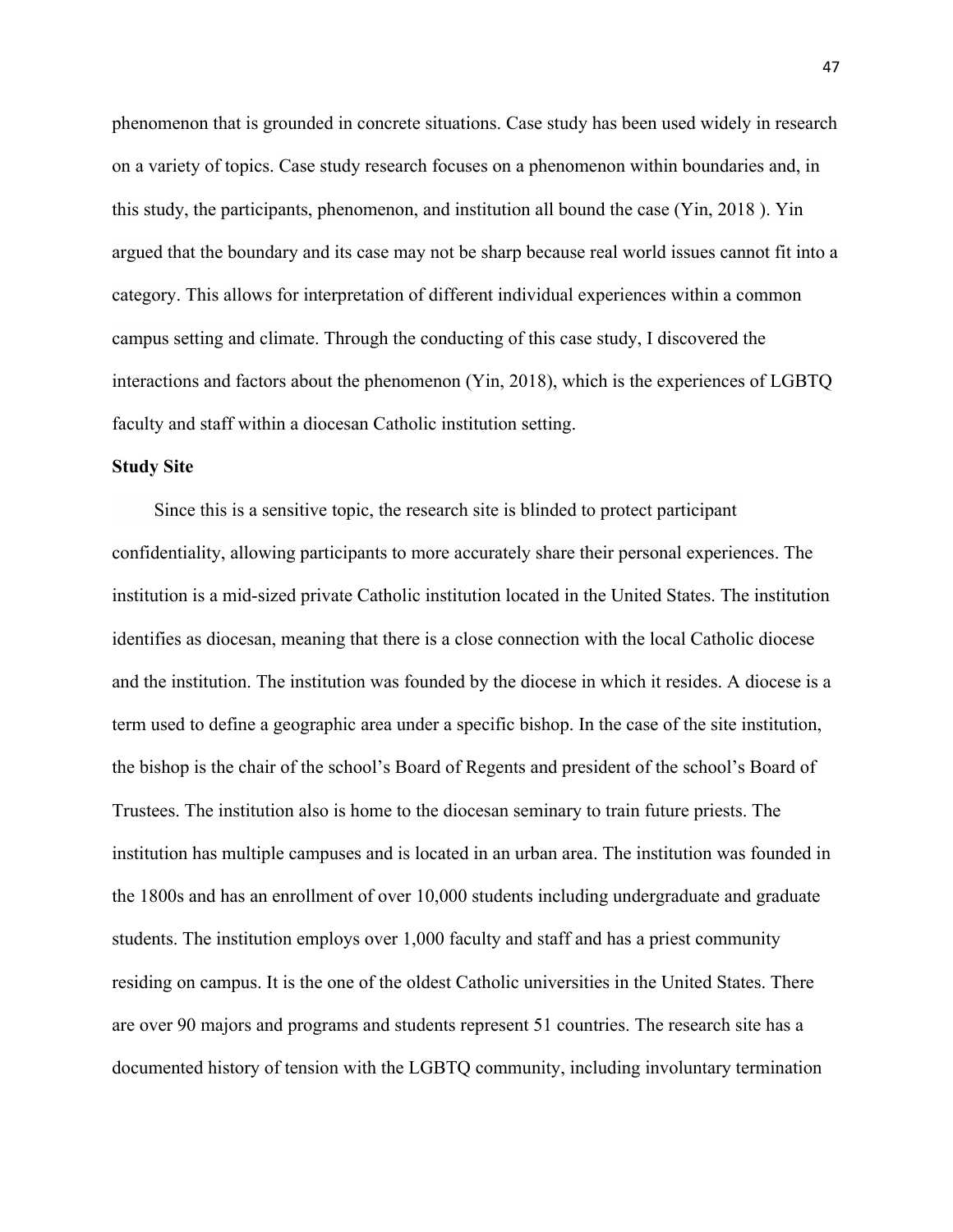of clergy, staff, and faculty of LGBTQ identity and those who have given vocal support of these communities, with members of the institutional leadership further reinforcing Catholic teachings and doctrine that were anti-LGBTQ.

## **Recruitment and Participants**

Because this topic was sensitive, ensuring confidentiality to participants was a priority throughout the study. In order to participate in the study, participants needed to be employees of the institution. Participating employees were faculty or staff, which included any person who receives compensation from the institution, including adjunct faculty, administrative, dining staff, etc. Participants served in either a full-time or part-time capacity and were currently employed by the institution. Because the of the nature and topic of this study, I expected only a small number of employees to be eligible for the study.

I found participants for the study using word of mouth and snowball sampling to connect with individuals. A starting point for this study was the former advisor of the student LGBTQ group at the site institution. I kept my sample to current faculty and staff at the institution. The faculty member who was a former advisor to the LGBTQ student group was very helpful in helping me recruit participants. My recruitment strategy was to send emails to faculty and staff at the institution asking them to participate based on suggestions from the LGBTQ advisor. I also connected with the leadership in the student services division at the institution to request assistance getting participants. They added information regarding my study to their monthly newsletter to help attract more participants.

Additionally, I was able to use snowball sampling as way to recruit participants for the study, by asking each respondent to suggest other people for the study. Some participants made recommendations. This was important because it allowed for a community of participants who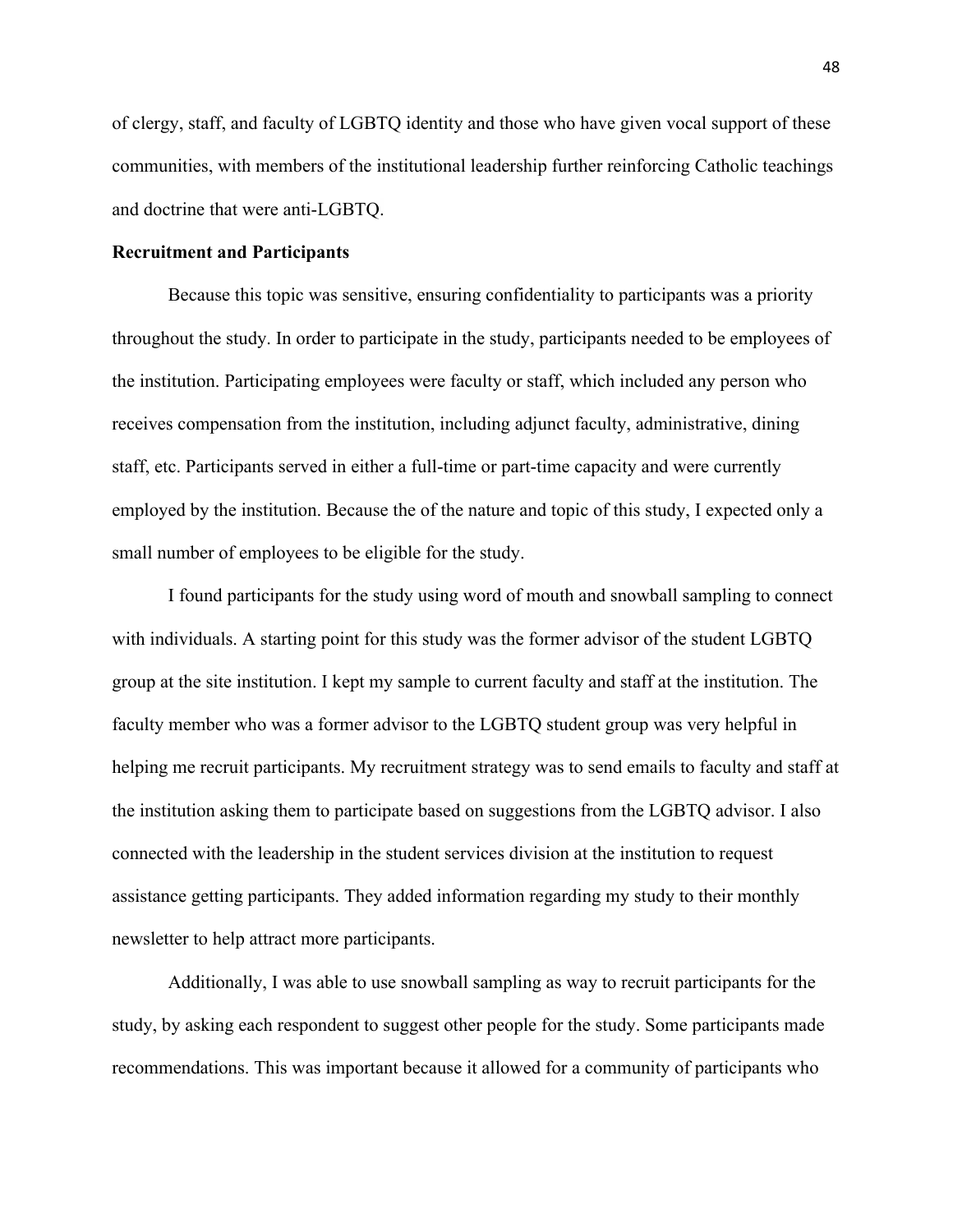trusted one another and allowed for more discreet recruiting. Snowball sampling is a common technique in qualitative research. According to Neuman (2009), snowball sampling is a technique that begins with one or few people and spreads out based on links to the orginal case. To give you a better understanding of snowball sampling, imagine a snowball rolling and, as it does, it continues to get bigger. Another analogy is a small spider web continuing to spread out touching multiple points, and as it grows the sample gets larger (Neuman, 2009).

Following these procedures, I secured eight participants for the study. Participants chose pseudonyms to protect their identities, and I used these pseudonyms in all study documents. There were seven faculty members and two identified as tenured faculty and the remaining were untenured/adjunct. Three participants (Al, Art, and Rich) have each worked at the institution for fewer than five years. The remaining five participants (Carl, Dophin, Dinah, Gerard, and Ray) have each worked at the institution for 10 years or more, with two participants who have been at the institution for over 25 years.

| Psuedonym | Faculty/Staff | Gender Identity | Identity within<br><b>LGBTQ Community</b> |
|-----------|---------------|-----------------|-------------------------------------------|
| Al        | Staff         | Man             | Gay                                       |
| Art       | Faculty       | Man             | Gay                                       |
| Carl      | Faculty       | Man             | Gay                                       |
| Dolphin   | Faculty       | Woman           | Lesbian                                   |
| Dinah     | Faculty       | Woman           | Bisexual/Queer                            |
| Gerard    | Faculty       | Man             | Gay/Queer                                 |
| Ray       | Faculty       | Woman           | Lesbian                                   |
| Rich      | Faculty       | Man             | Gay                                       |

Below is a breakdown of participants:

# **Data Collection Methods**

It is important in the data collection portion to gather multiple sources of evidence (Yin, 2018). Yin (2018) described the importance of triangulation to ensure an accurate picture of the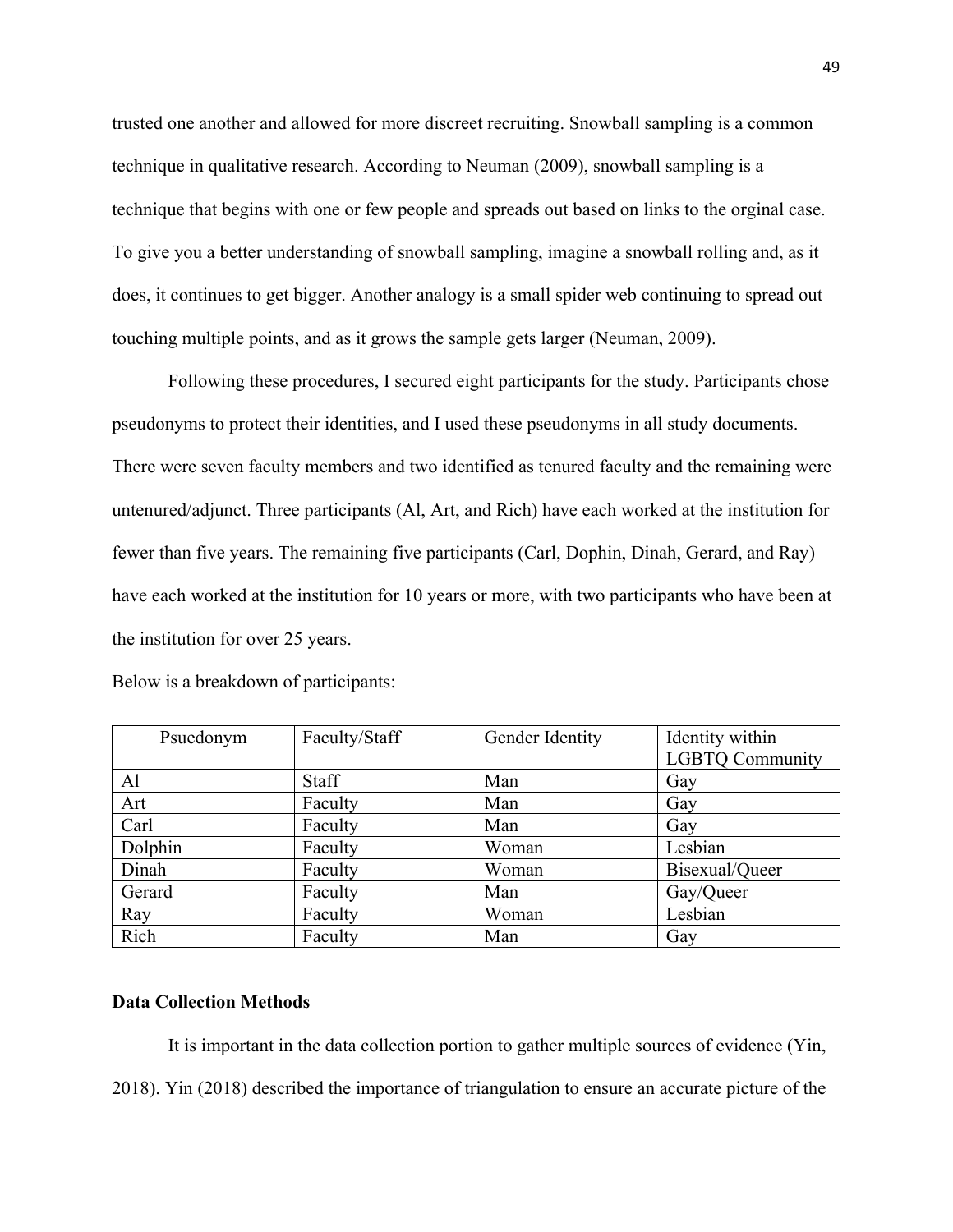participants' perspectives. For the case study, the case is the institution so that was central to this process. Yin (2018) stated, "On the contrary, a major strength of case study data collection is the opportunity to use many different sources of evidence" (p.170). This was the case with this study and the importance of using multiple sources. The data were collected through interviews, a focus group, and a document review for this study. The primary data for this study were interviews conducted on Zoom from June 1, 2021 to June 30, 2021. In addition to the interviews, there was also a focus group and a document review of the selected institution's website and social media.

# *Interviews*

Interviews allowed for interaction and dialogue to occur freely and openly. I provided the participants with an understanding of the study, and ensured them that their confidentiality was my highest priority. According to Yin (2018), "Interview can be more challenging because the interactions are not as structured. This will allow for participants to express their views and have some flexibility to deviate from the questions" (p.127). The interviews began by the researcher allowing participants to select a pseudonym to protect their identity and then flowed with openended questions allowing them to answer freely and openly on the subject of their experience at the institution as an LGBTQ person. I had an interview protocol and questions developed prior to the interview, but some questions deviated and participants felt comfortable sharing their responses and experiences. The interview questions (Appendix I ) covered participants' process of learning about their role in the institution, experiences working at the institution, the extent to which their own personal identity impacts their experience, and participant suggestions of additional ways the institution can be more inclusive. With participant approval, I recorded the interview, used auto transcription, and corrected the transcripts to ensure accuracy.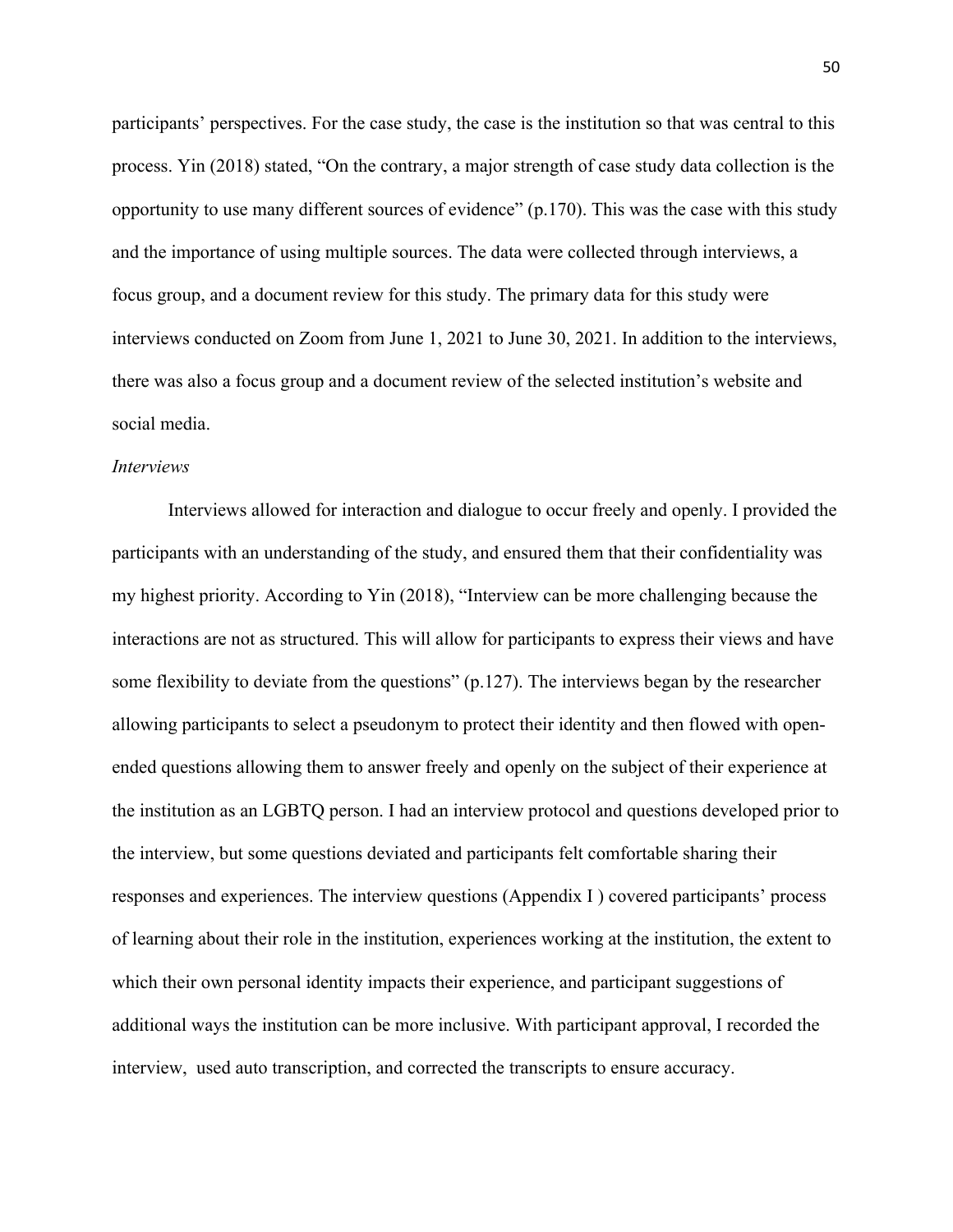It is important to ensure bias and personal influence are left out of the interviews, collection, and analysis processes (Yin, 2018). Following the interview process, I was organized with clear notes and protocols for the data analysis and collection process (Yin, 2018). I transcribed and coded the data following the last interview and that continued through July and August 2021.

# *Focus Group*

In addition to interviews, I conducted a focus group with participants. According to Yin (2018), focus groups first emerged during World War 1 and later became more popular market research, to better understand consumer perspectives of radio programs. Focus groups allow for participants to collaborate and for the researcher to gather additional relevant information for this study. This allowed for a deeper understanding of the topic being studied and further learning about atittudes and beliefs. According to Morgan (1998), "the key to a successful focus group is thinking through the whole project" (p.4). Morgan described a focus group as a research practice collecting data in a group setting with a topic led by the researcher. Morgan provided an outline for developing a successful focus group that I applied as a guide for this study.

After interviews, a focus group was held in July 2021. The focus group participants were the same group recruited to participate in the interview portion. There was one participant who was not able to participate in the interviews, but indicated interest in the focus group, however, ultimately could not participate due to scheduling conflicts. I had difficulty scheduling the focus group despite multiple attempts. The focus group ultimately had two participants, Dolphin and Dinah.

The focus group was approximately 30 minutes in length. In the focus group, the researcher asked questions in Appendix I. Prior to participating, participants were asked to keep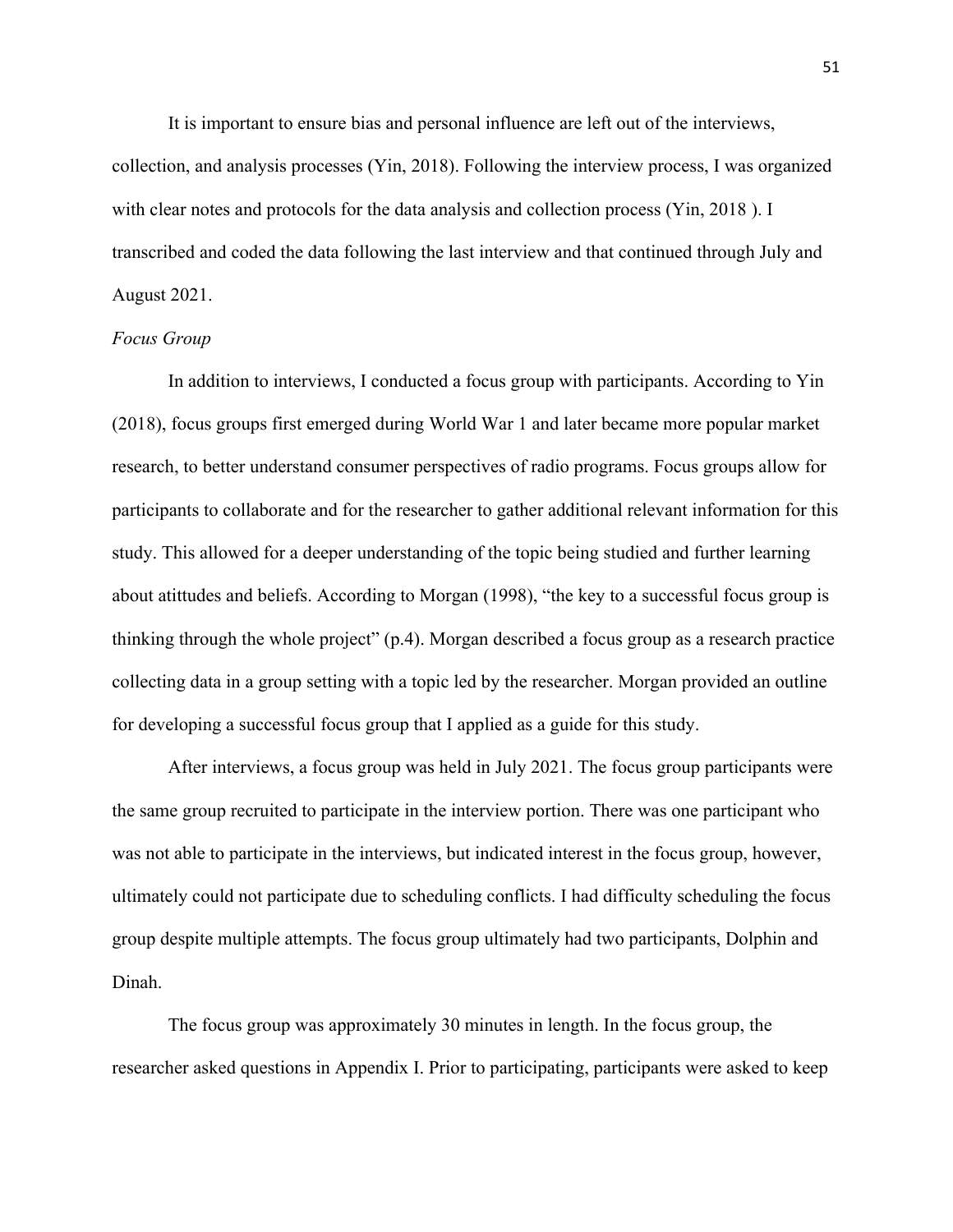their cameras off and change their display name to help keep their idenitities confidential. I moderated the focus group and relayed the ground rules and questions in Appendix I. Both focus group participants had participated in individual interviews and started the focus group by talking about their love for working at the institution, due to research opportunitites, teaching, small classrooms, the community, and sharing their interests with students. The focus group was an additional data collection step that helped gather additional information for the study. The focus group contributed to the interview data in discussing the oppressive nature of the institution connected to the Catholic religion and reinforced by Catholic mission at the institution. The focus group supported statements made in the interviews. Some of the topics discussed in the focus group were employment benefits for same sex couples. At the institution they do not provide benefits for same sex couples and the participants in the focus group found this to be punitive. Participants also discussed the power of the priestly community and their belief in a "shadow state" at the university that has control and power. Participants in the focus group discussed the hostile environment on campus and the censorship of speakers and films around LGBTQ issues. Lastly, one participant in the focus group discussed how uncomfortable it was for them to ask potential candidates in the interview process about the Catholic mission, but that it is mandated to do this in the interview process.

### *Document Review*

The document review portion was an important step of the data collection process as it revealed data that supported data sets found in other collection areas, thus ensuring triangulation. I reviewed institution's website and available documents. I used the search engine for the university to review relevant materials relating to my topic. The document review was another step in the art of inquiry. According to Yin (2018), "For case study research, the most important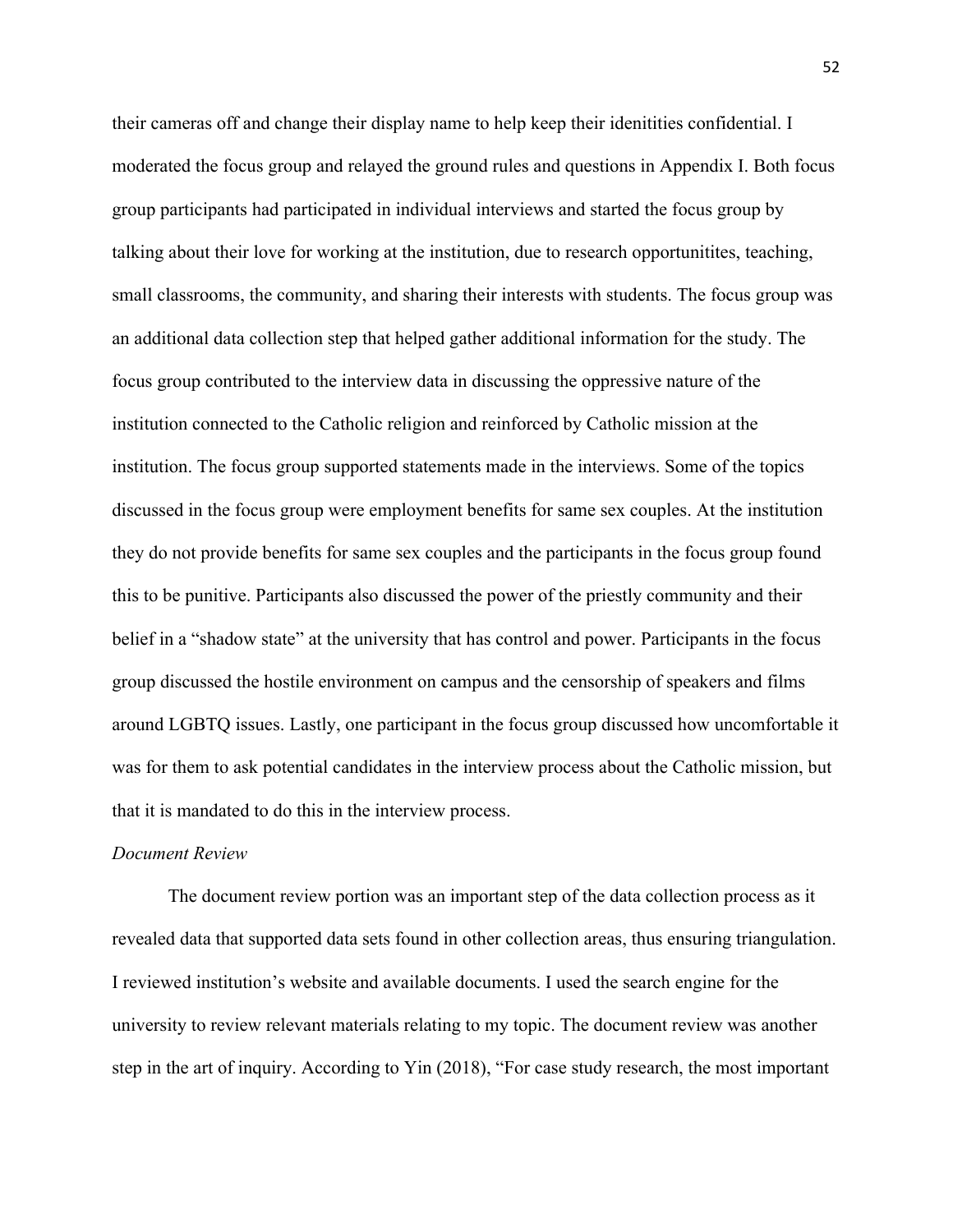use of documentation is to corroborate and augment evidence from other sources" (p.158). The document review included the following sources:

- 1.) The institution;s website
	- a. Library Website
- 2.) Social media/marketing materials.

 The data sources reviewed were the institution's website, library website, and social media/marketing materials available online. These sources were analyzed referring back to the research questions.

### **Data Analysis**

The data analysis process was core to this study. Following the first interview, I began to organize and transcribe the interview data. The interviews and data were kept securely throughout the study. After completing the transcription process, I uploaded the data to Atlas.ti for the coding process. The Coding Manual for Qualitative Resarchers by Saldana (2016), served as a resource for the coding process. The manual was helpful to learn how to use codes to create categories and subcategories. Acording to Yin (2018), "Instead of thinking about any theoretical propositions, pour through your data. Whether as a result of your earlier 'playing with the data' or whether noticing a pattern for the first time, you may now find that some part of your data suggests a useful concept or two" (p.217). The data were analyzed assigning various codes (Yin, 2018). Coding is a qualitative inquiry using words or phrases to summarize or capture data (Saldana, 2016). The coding process method employed for this study was descriptive coding (Saldana, 2016). As such, I labeled the data passages from interviews and field notes with specific words, and compiled these labels into a codebook in which each code was defined, and kept track of emergent codes and descriptions (Saldana, 2016). Descriptive coding leads to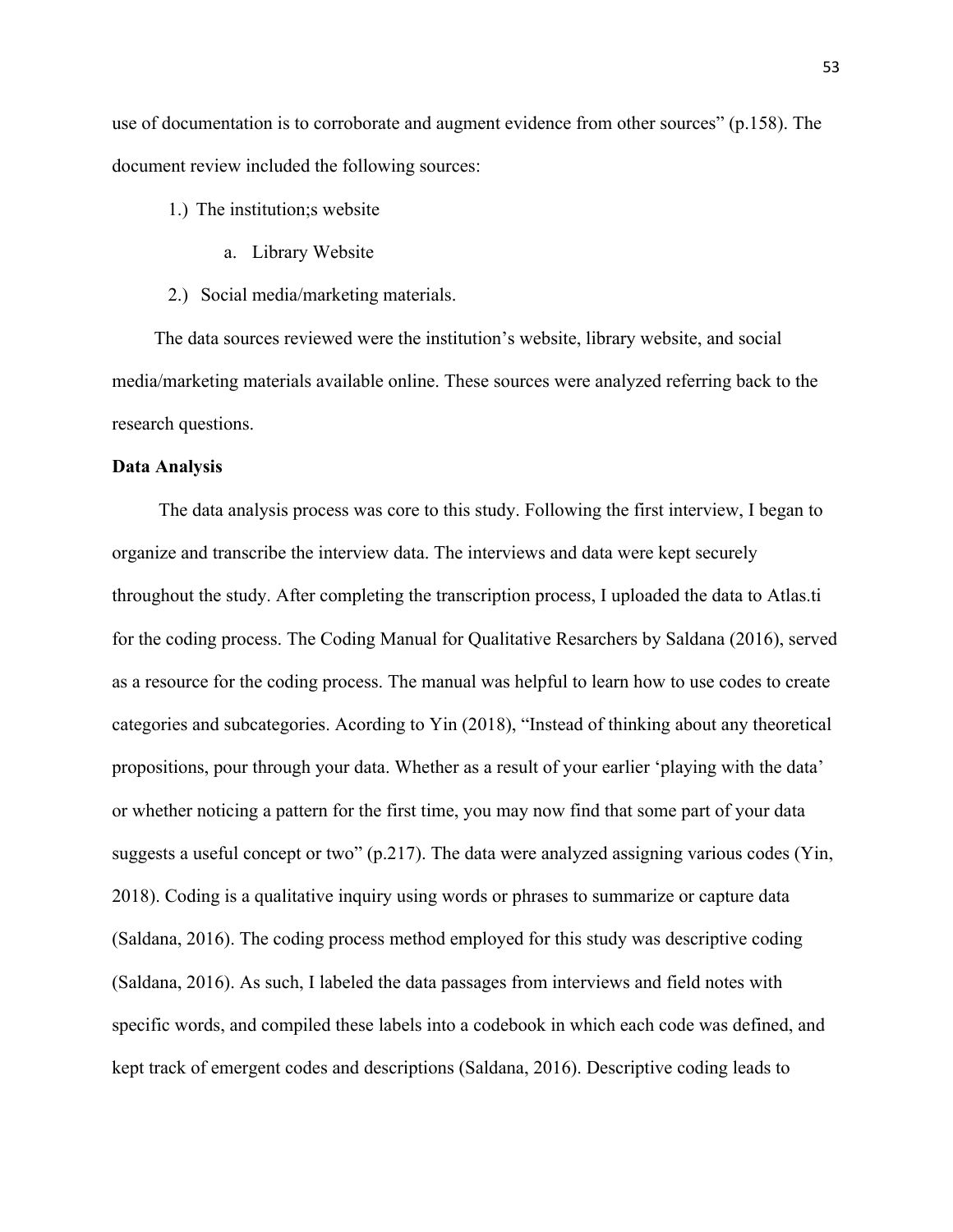categorized inventory preparing for second level coding (Saldana 2016). After descriptive coding, I used second level coding to combine the data collected into categories. Following the second level coding, I also reviewed the data to save significant quotations or information useful for the study. The goal of second level coding is to gather meaningful material from the first cyle to generate themes that reflect patterns among the descriptive codes (Saldana, 2016).

In addition to coding, my goal was to triangulate the data through document review. I focused on the selected university's website to better understand how the LGBTQ community is represented on the website. Document analysis is a form of qualitative research that adds a component to the study or topic (Bowen, 2009). The document review incorporaetd content into themes and added to the data from the focus group and interviews (Bowen, 2009). Adding the document analysis of the website helps enhance credibility into the study (Bowen, 2009). The documents were analyzed with the same process used in the interviews and focus group, using codes to develop categories and subcategories. I conducted a more complex analysis for each category that contributed to answering the research questions, but this process was limited to the lack of information. However, this will add credibility because in addition to the interviews and focus group conducted, the document review of the website added to the research data. Documents are a way to trainagulate interview and foucs group data to help promote trustworthiness. The website was a source that is outwardly facing managed by the institution. It provided background knowledge and a clearer picture of the topic.

#### **Positionality**

One of the challenges in selecting this topic for research was how personal it is for me, being a former employee of a diocesan institution and also identifying as a gay male. The most important part of a study is being honest and forward (Yin, 2018). According to Yin, " The goal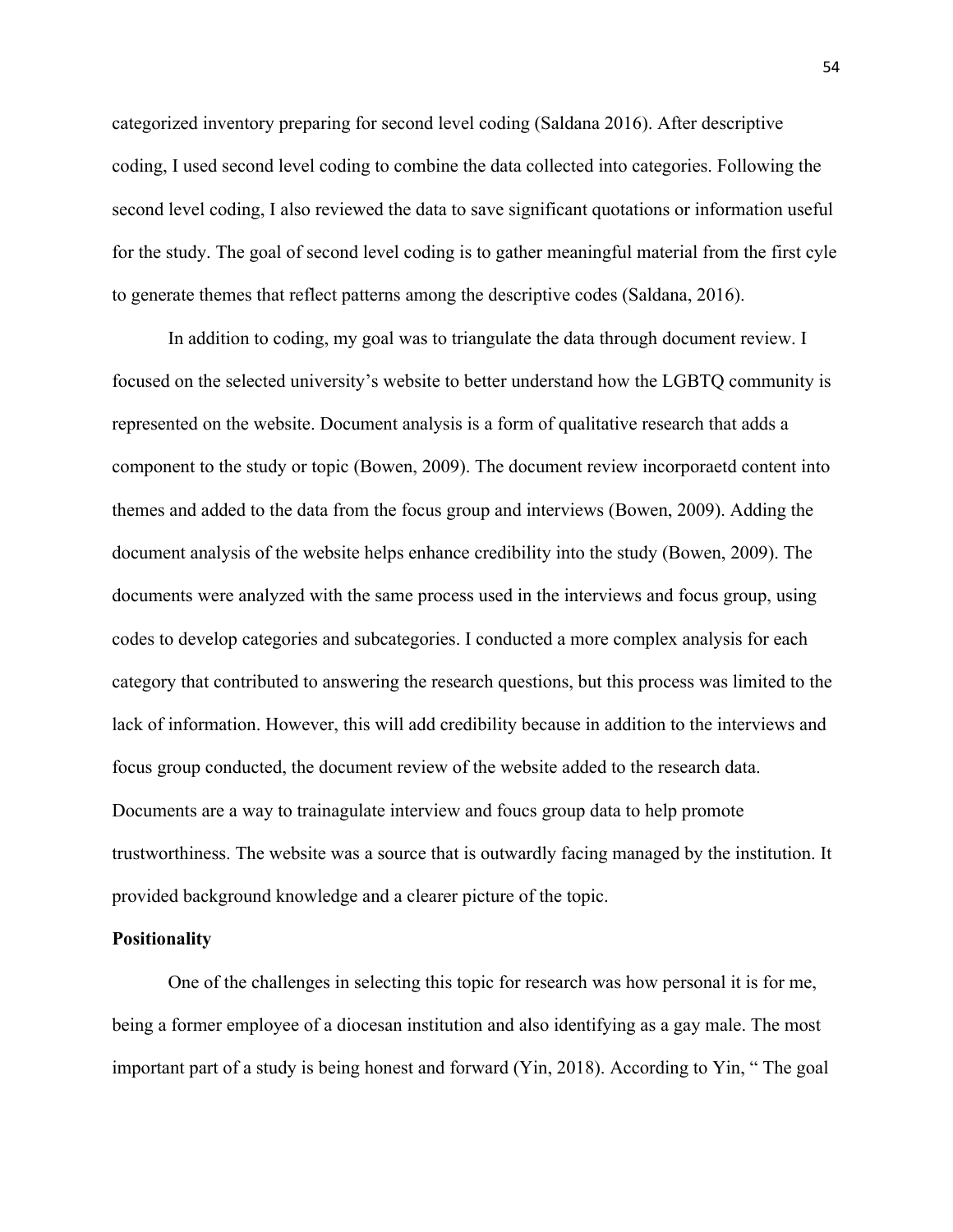of reliability is to minimize the errors and biases in a study" (p.82). I am being forward about my own personal identity. In addition, I am one of four children and, in my family, three of the four siblings identify as lesbian and gay. In our household, growing up Catholic was a personal barrier to each of my siblings and myself owning our identities. At the time I did not realize the role religion played in this, but shortly after receiving one of my first professional positions at a Catholic diocesan university, this was illuminated. I realized that there were myriad views and attitudes of colleagues on campus towards the LGBTQ community, which inspired me to further research to better understand this phenomenon. This was a significant motivation in conducting this study.

#### **Reliability**

There were four tests administered to help the reliability of the study that Yin (2018) described as: construct validity, internal validity, external validity, and reliability (Yin, 2018 ). Yin offered these as a way to provide checks and balance in the study process. The first test is construct validity (Yin, 2018 ). I used construct validity in this study to ensure the sources of evidence and chain of evidence was relevant through the entire process (Yin, 2018 ). In this study, reviewing existing research and using multiple sources of evidence helped contribute to the construct validity. The next test was internal validity and for this test it was important to understand the strength of the causal or "how" and "why" inferences made in the case study (Yin, 2018). This tested the truth of what was directly observed throughout this study. The next test was external validity which entailed addressing the how and why questions posed initially to help keep structure (Yin, 2018). The theoretical framework that guided this study also contributed to and addressed the external validity.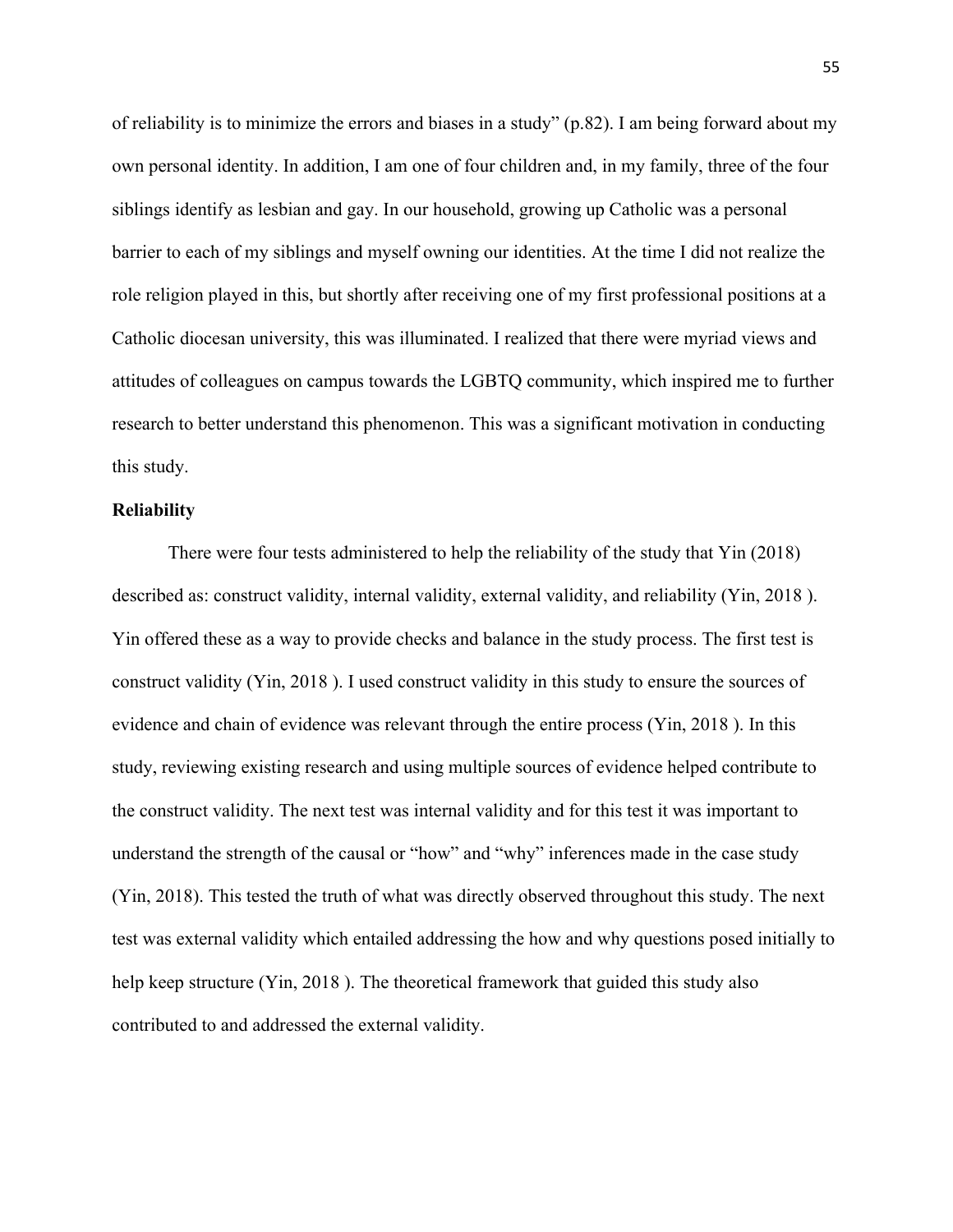Lastly, I used reliability in this study and acted as though someone was looking over my shoulder (Yin, 2018 ). It is often difficult when you are passionate about a topic. Throughout this study I tried to keep my own biases and opinions bracketed. These steps helped improve reliability and assisted the researcher in remaining neutral and staying committed to the information being presented in the process.

# **Summary**

In this chapter, the researcher presented the research method and structure followed in the study and the design and analysis processes. Case study research was the best method for this study because it explores a phenomena in everyday life bounded within a specific context. In this study, the case was a Catholic diocesan college. Through collecting data in interviews and analyzing using coding methods, I better understood the experiences of partipants in analyzing the data. In the next chapter, I plan to share the results and findings of this qualitative case study.

### **CHAPTER 4**

 The purpose of this research study was to better understand the experience of LGBTQ faculty and staff working at a diocesan Catholic university. The research questions that informed the researcher in conducting this study are: What are the experiences of LGBTQ faculty and staff working at a diocesan Catholic higher education institution? To what extent do LGBTQ faculty and staff perceive that institutional Catholic values impact their work? How do LGBTQ staff develop their social identity in their professional roles? During in-depth interviews, study participants described their perceptions and experiences at a diocesan Catholic university. The research finding are based on interviews, focus group, and document analysis of the university website.

# **Background**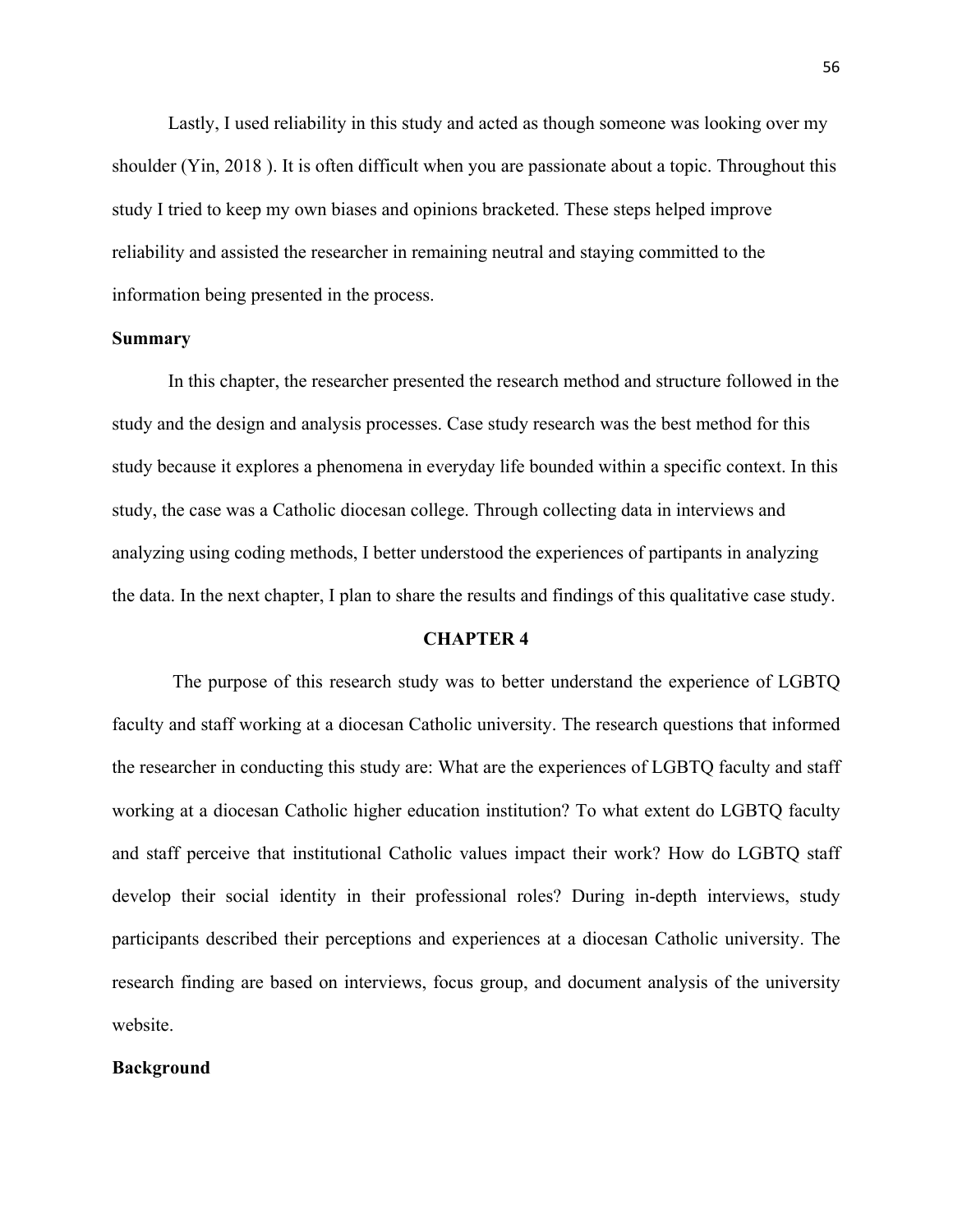The participants of this study were seven faculty members and one staff member from a diocesan Catholic university in United States. The participants were six males and two females. The participants' positions and experiences varied at the university. They all indentified as a member of the LGBTQ community. In order to protect the identities of the participants, they selected pseudoynms.

Throughout the analysis, three themes emerged:

- 1.) LGBTQ faculty and staff experience at a diocesan Catholic higher education institution
	- a. Hiring Process
	- b. Academic Freedom
	- c. Experience working at the institution
	- d. Feeling of safety and security
- 2.) Catholic mission and values impacting diversity and inclusion
- 3.) Lack of visibility, resources, and support for LGTBQ faculty and staff

The data collection consisted of both individual interviews with participants combined with one focus group and document analysis. The following themes and subthemes exemplified the commonalities and differences that emerged in the interviews. The first theme highlights the experience of LGBTQ faculty and staff who are employed at the institution. The second theme is Catholic mission and values impacting diversity and inclusion. The third theme is lack of visibility, resources, and support for LGBTQ faculty and staff.

#### **LGBTQ Faculty and Staff Experience at a Diocesan Catholic Higher Education Institution.**

This theme emerged based on participants' experiences and forming insights into the LGBTQ faculty and staff experience at diocesan Catholic institution. There are four sub areas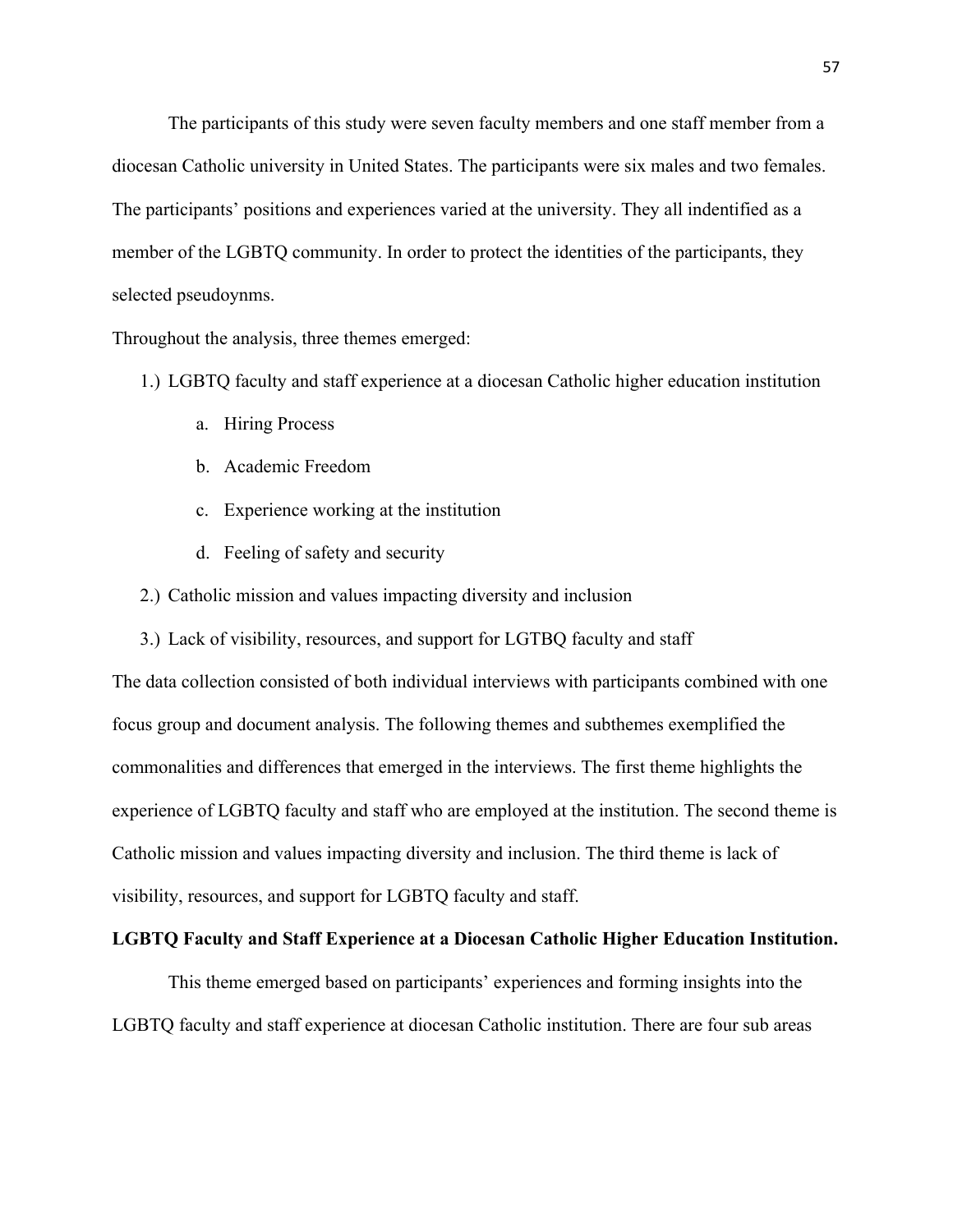within this theme; hiring process, experience working at the institution, academic freedom, and feelings of safety and security.

In addressing the specific concerns and reflections of their employment at the diocesan Catholic institution as it relates to their identity, all of the participants shared their concern of working in a religious institution which may not embrace them. For example, Rich shared how he had specific identity concerns associated with the religious affiliation. Rich identifies as Jewish and didn't know how that would impact working at a Catholic institution. Art said, "I think my initial thought was, will I even be allowed to work here, will I be allowed to teach here?" Ray shared, "Sure I mean my thoughts at the time were I was nervous because obviously as a Catholic institution. My Google results showed that someone had been terminated a few years earlier for being gay, so I was very nervous about it." Additionally, the majority of the participants reported how colleagues emphasized the institution would not support their identity or affiliation with the LGBTQ community, therefore, they suggested removing any identifying information. They were instructed to remove any LGBTQ research on their curriculum vitae or other outlying signs of their sexual orientation or identity.

When participants were asked about their hiring experience at a Catholic diocesan university, all participants indicated that they had concerns, second thoughts, or paused when offered employment at the institution because of their identity. In addition to their LGBTQ identity, one participant had concerns because they identified as Jewish.

There was a strong consensus from participants that they were concered about the institutional values and stances against the LGBTQ community. Gerard expressed,

Friends from other Catholic universities, friends who I knew through various academic conferences all advised me to remove everything from my CV that had any indication of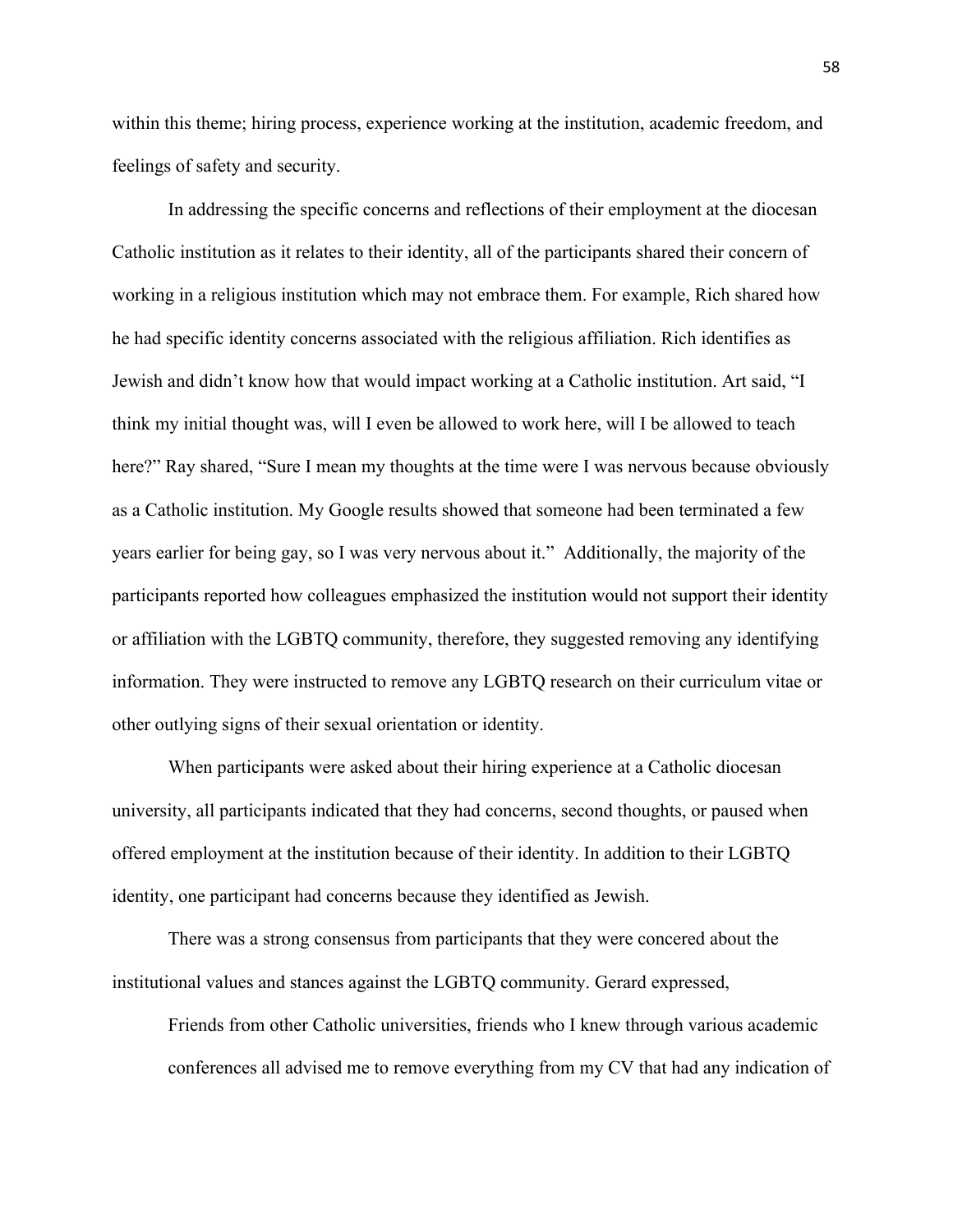gayness and then I realized if I did that there'd be nothing on my CV except where I got my degrees and what my name and email address. I am not going to retreat back into the closet, so I left everything on the CV and thought to myself, you know why. This is who I am, and this is who I am going to be if you hire me, you at least know what you are getting.

# Rich said,

The religious affiliation, the Catholic association of the university, was something I was a little bit concerned about because I was raised Jewish and I'm not very religious personally, and also because of the fact that I knew that there was no sort of openly gay, or not much anyway of an openly gay community or gay student support, student organizations. So I was a little bit concerned about it.

Art said, "The hiring process and working at the institution is like being in the military with the policy 'Don't Ask Don't Tell.' Art felt that if he doesn't say anything or wear a rainbow flag then no one at the institution will know." On the institution's website there is a nondiscrimination and Title IX statement indicating they do not discriminate based on creed, color, religion, national origin, nationality, ancestry, affectional or sexual orientation, gender identity or expression.

### *Hiring Process*

Seven out of the eight participants expressed concerns about being hired and working at the institution, citing their identity conflicted with the mission of the university. Participants were aware of the mission and connection to the Catholic church at the time of hiring and had major concerns. Throughout the interview process, the researcher noted how some of the participants were reluctant to share their true reflection about their direct experience at the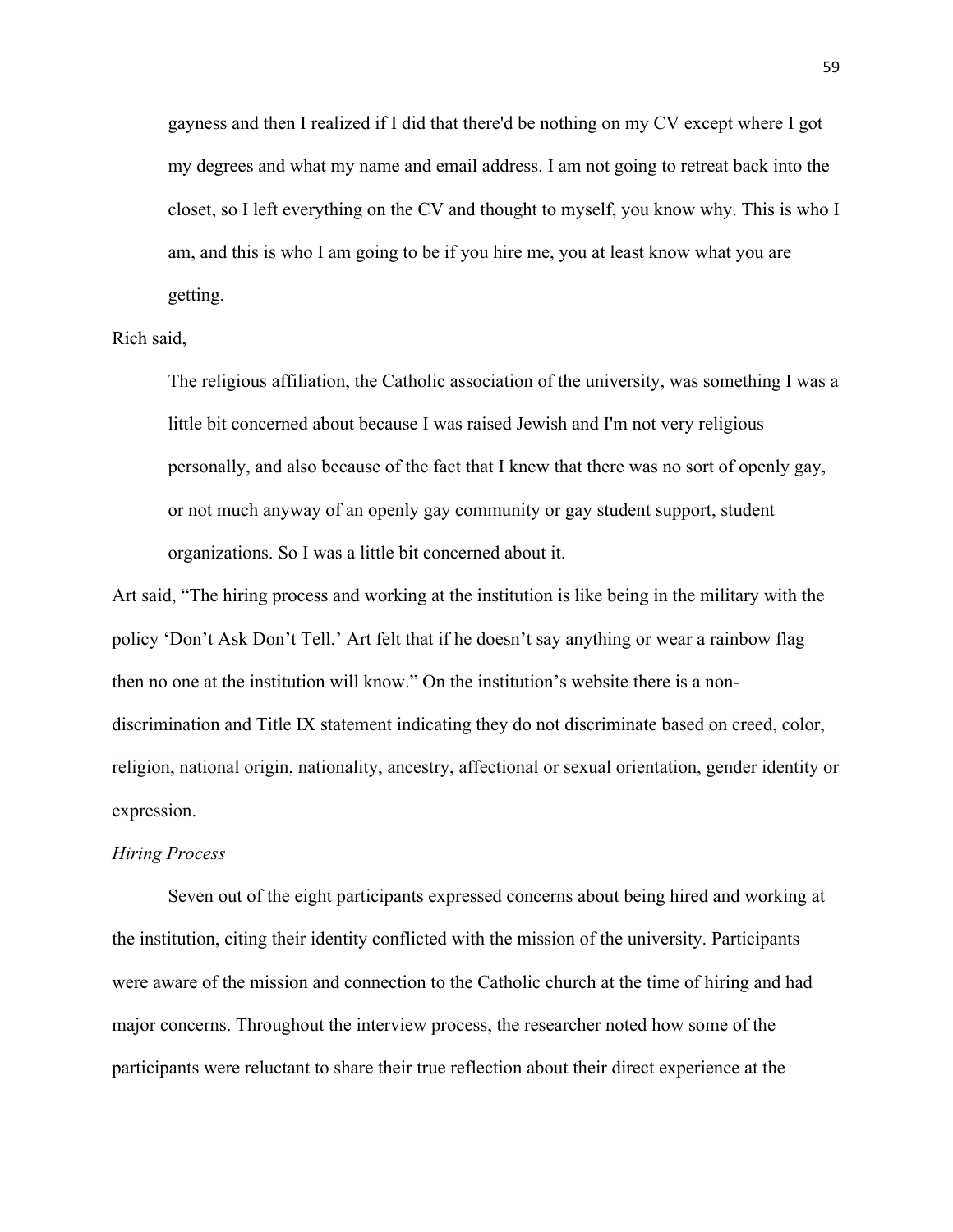institution based on their status. For example, faculty who were tenured were comfortable sharing their perceptions, whereas the adjunct faculty were less candid in their responses.

One of the adjunct faculty participants said, "I mean, my thoughts at the time [of being hired] were I was nervous because obviously as a Catholic institution, my Google results showed that someone had been terminated for being gay a few years earlier, so I was very nervous about it. But of course as an adjunct you're kind of you're not necessarily expecting to be getting tenure, it's, you know, hired from semester to semester."

Faculty participating in the interviews specifically responded they were concerned about revealing too much information and disclosing who they really are. They were worried about their identity being revealed and repercussions from the university. They realized how sensitive and controversial this topic is and requested I do my best in respecting their privacy and confidentiality. Some participants used email addresses that could not be traced back, kept their camera off during the interviews, and came to the interviews using alias and other steps to conceal their identity. From the researcher's perspective, tenured faculty did not exhibit these same behaviors and were more candid with their responses.

Some of the participants' experiences varied when it came to being protected through academic freedom by the institution. Faculty who were tenured at the institution felt more comfortable and free to share, whereas some participants cited being adjunct or part-time inhibited their ability to share in the classroom. Also, there were significant differences between the responses of tenured faculty in comparison to their non-tenured counterparts. Tenured faculty interviews tended to be longer in length and were more candid and open in their responses in the interviews because of their comfortability and job security, than their adjunct counterparts who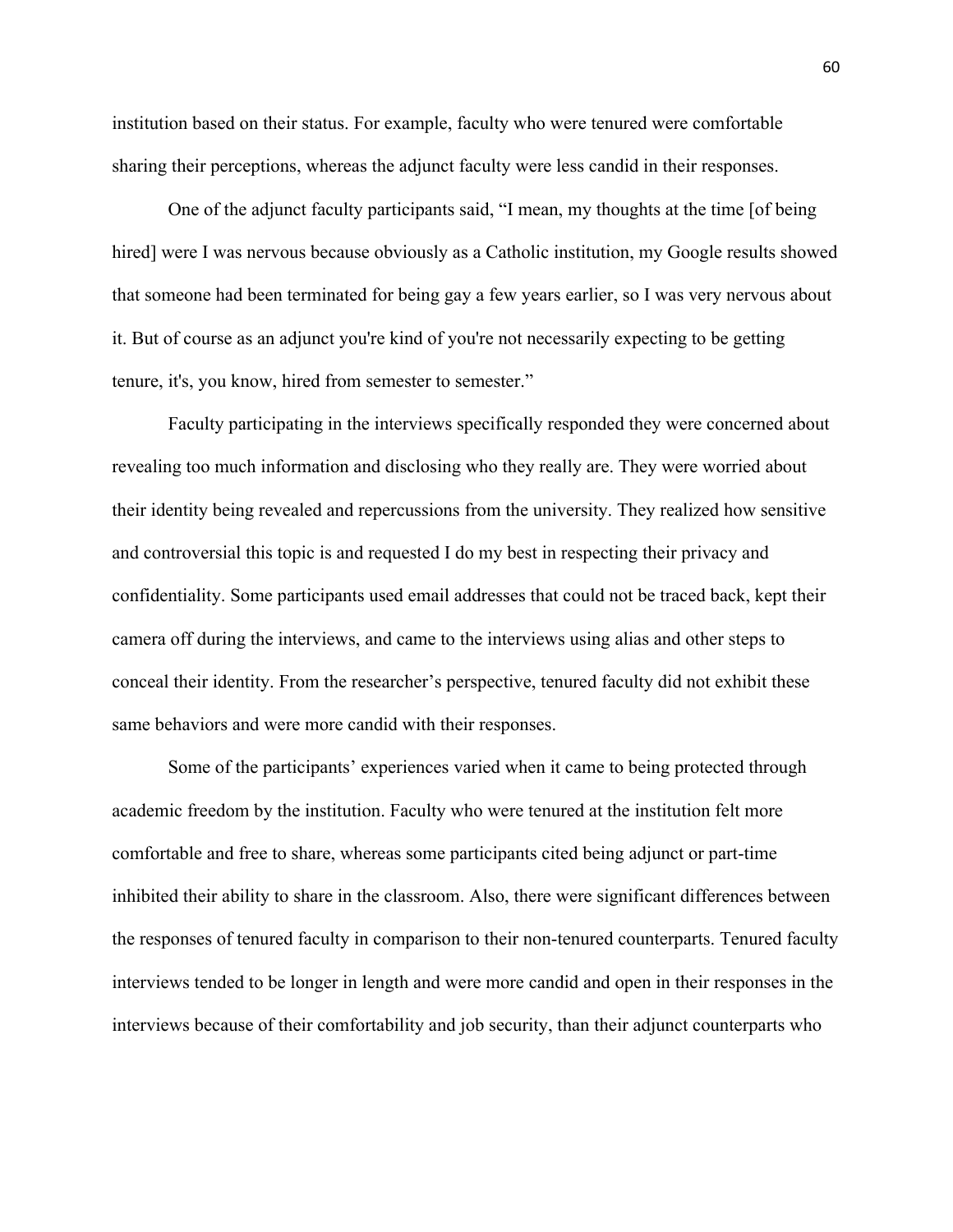were more guarded and nervous to share. The experience working at the institution was mixed based on role, experience, tenured and non-tenured.

Multiple participants cited that during the interview process, colleagues already working at the institution minimized or dismissed the Catholic mission, indicating it would not impact their daily work. Specifically Dinah shared, "Basically, I was told, if you don't talk. If you don't organize about or try to educate about abortion, outside of the classroom, you're good. And so, you know, I thought about it but it was minimized by the people who were hiring me at the time. And so I decided that it would be okay."

A few participants acknowledged that obtaining employment in academia was a difficult task to begin with and that was a cause for them obtaining employment at a Catholic university. The geographic location and market in which this university is located is competitive and that also was a driving force for accepting roles in the hiring process according to respondants. Participants indicated that if they had other options available they would have chosen other institutions. However, this was the only offer they had so they took the position, with hesitation and concerns because of their identity. Al said he took the position working at the institution because of location and proximity. Al's experience is different because he is a staff member. There were significant differences between the experience of staff versus faculty within study data.

Al, who is a full time staff member at the institution, discussed how he is apprehensive in sharing his perception of the institution. Al emphasized his perception is different from colleagues' because he is actively engaged in the institution and serves in a different capacity from faculty. Al was the only staff member to participant in the study. Al continued to reflect about his view on oppression and discussed his reluctance to share his personal life at the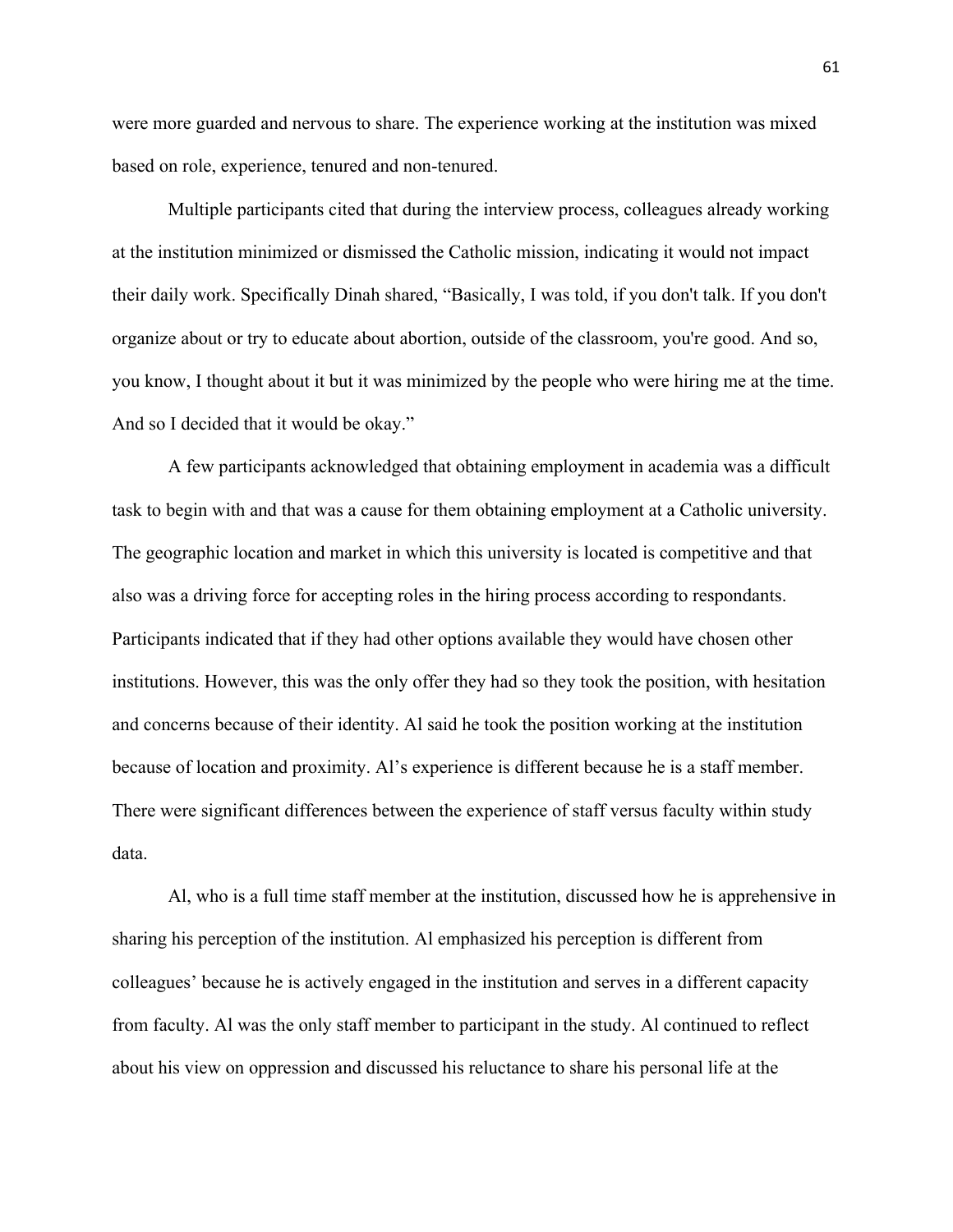institution. To emphasize his position, Al spoke about a cloud of oppression in his daily life and the institution's strong ties to conservatism. These differences included his ability to share his LGBTQ identity with colleagues and in his department. Al shared that he hesitates to share his personal life with those around him. He believes that if he worked in a different environment, he would have the ability to share his identity. Rich also shared that it was a concern, but not a large enough concern not to take the job. No participant in the study indicated they believed they can be free, feel comfortable, or open about their sexual identity without concerns.

### *Academic Freedom*

Many faculty members in the interviews referenced academic freedom in their experience and focused on the extent of what they could share in the classroom. According to Webster's Dictionary, the definition for Academic Freedom is, "*Freedom to teach or to learn without interference.*" The majority of the faculty members in the interviews discussed feeling comfortable sharing their identity within their silos or departments, however had concerns about sharing with the larger community and students. Participants shared their belief that academic freedom gave them the flexibility in the classroom that they need to be comfortable at the institution. Dinah stated, "A university is supposed to be a place where educators live and they interact with their students and if you want to have engaged students you need to have faculty that are engaged with the life of the institution, and often I find that very challenging given the constraints on my own positions and identity and presentation that I feel at the institution." Even though there is academic freedom within the classroom, faculty participants were hesitant to share their own personal views or identity with their students at this specific institution. In the document review, there was a statement about academic freedom found on the website. The document mentions academic freedom, but reinstates that certain responsibilities are specifically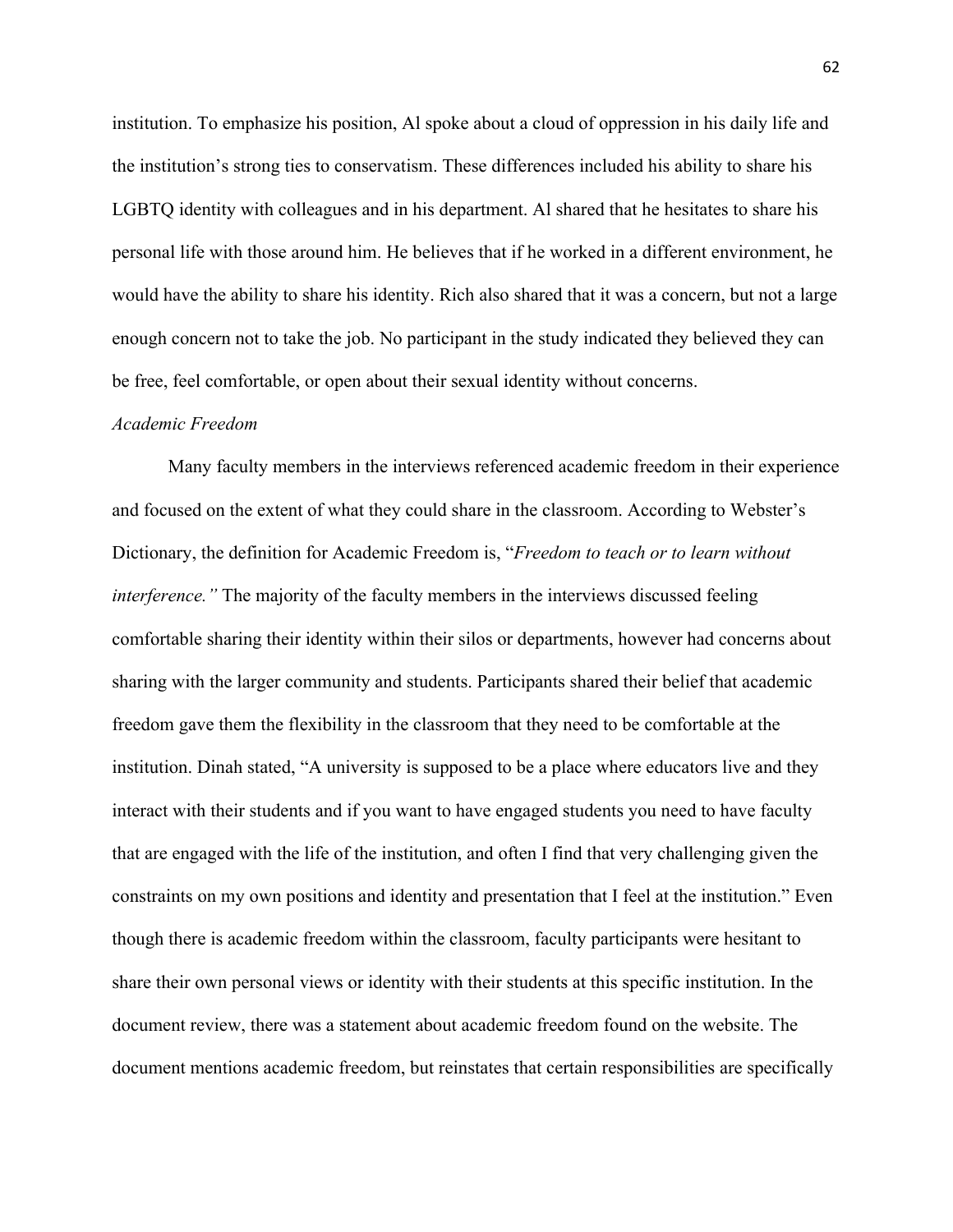attached to the university's Catholic identity. Additionally, the website lists activites outside of the classroom related to academic freedom. The website describes an adherence to the Catholic mission as it relates to the sponsoring diocese and that all members of the community should follow these expectations.

Conversely, Dolphin believed that they are free to engage and have open discussions and protected by academic freedom in the classroom. Carl cited that they had created a course and there was outside objections to the course because it interfered with the Catholic mission. Carl faced criticism from the institution and the community, therefore, they understand the risks associated with an institution's inability to accept change, specficially course content, that may not align with the traditions of a Catholic school.

Art spoke about staying away from teaching or discussing topics contrary to Catholic church teaching the first couple of years at the institution. He spoke about being gay and married which are both against Catholic church teachings, but stated he tries not to pay much attention to it.

Another common response from all participants in teaching roles implied at the time of hiring, is that they or had concerns about the extent to what that could share in the classroom. Art stated, "Will I be allowed to teach here? I remember thinking, wondering how much filtering I would have when it came to my own personal identity, but also in my teaching, and in the curriculum. So, yeah, all of those things crossed my mind as I was considering my faculty appointment." A common theme among faculty participants in this study was worry or doubt related to the material or sharing their own personal identity in their courses. At this specific institution, the Catholic teachings and positions on homosexuality impacted academic freedom for faculty. This was a reoccurring theme from the participants in the study.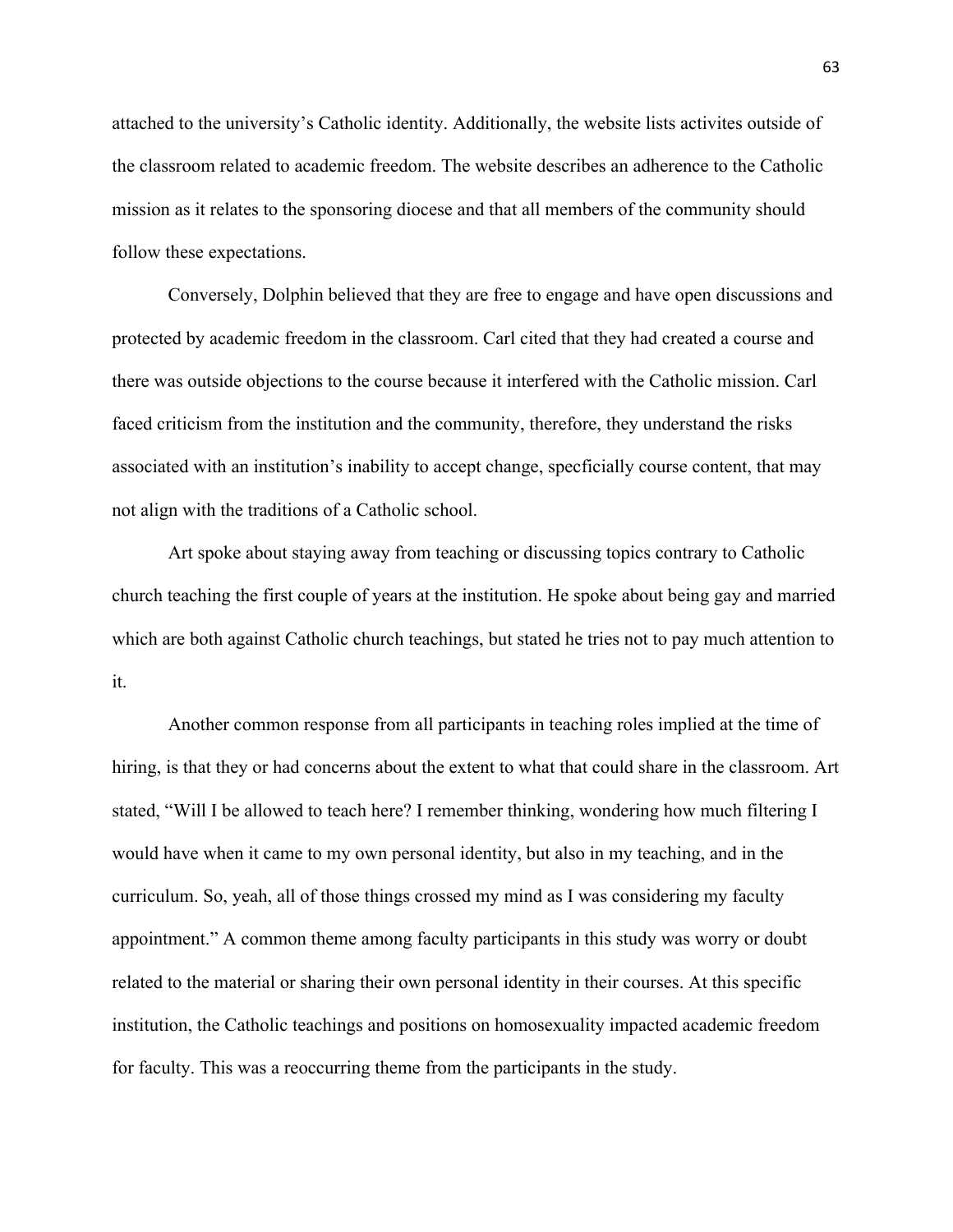## *Experience working at the institution*

Al stated, "I have to say that being in a Catholic institution you do feel that the cloud of this hierarchy, is around you. So even though I've been out for many years and I'm married now and I'm a middle aged person, I still feel like the oppression from that still affects me at work" Many participants cited that within their departments and units they felt comfortable about sharing their identity. Rich shared that he doesn't have any indications that anyone in his office that would out or share his sexual orientation, but within his department, his chair is openly gay and colleagues are aware of it and that makes it more comfortable. Gerard stated, "Being on campus here is participating in the LGBTQ version of the Dred Scott decision. In other words, we are only three fifths of a human being at the institution."

Two participants referenced the priest community on campus. Al stated, "I don't know the specific identities of specific priests or seminarians, but I know that there's a gay culture there. So, somehow, some gay people can be in the institution, and still be gay and still be part of it." Carl supported this notion in his interview, stating he believed that half the priest community was queer and not out. Dolphin similarly cited a recent news article about a high-ranking priest caught on a gay dating site and said that the hypocrisy exists. "What if priests were allowed to come out? How many would be left?" he pondered. Gerard, stated that he believed the priest community on campus works to convert students and is a source of conversion therapy. Gerard further elaborated, "So you know all of the nuns and monks walking around and flowing robes acting overly friendly to the students? You know, whenever I see that I think, oh conversion strategies and tactics." Ray shared the following, "During one of my classes my students were on Google. We were talking about conversion therapy. One of my students Googled it while we were having a discussion and said there's a link to conversion therapy resources through the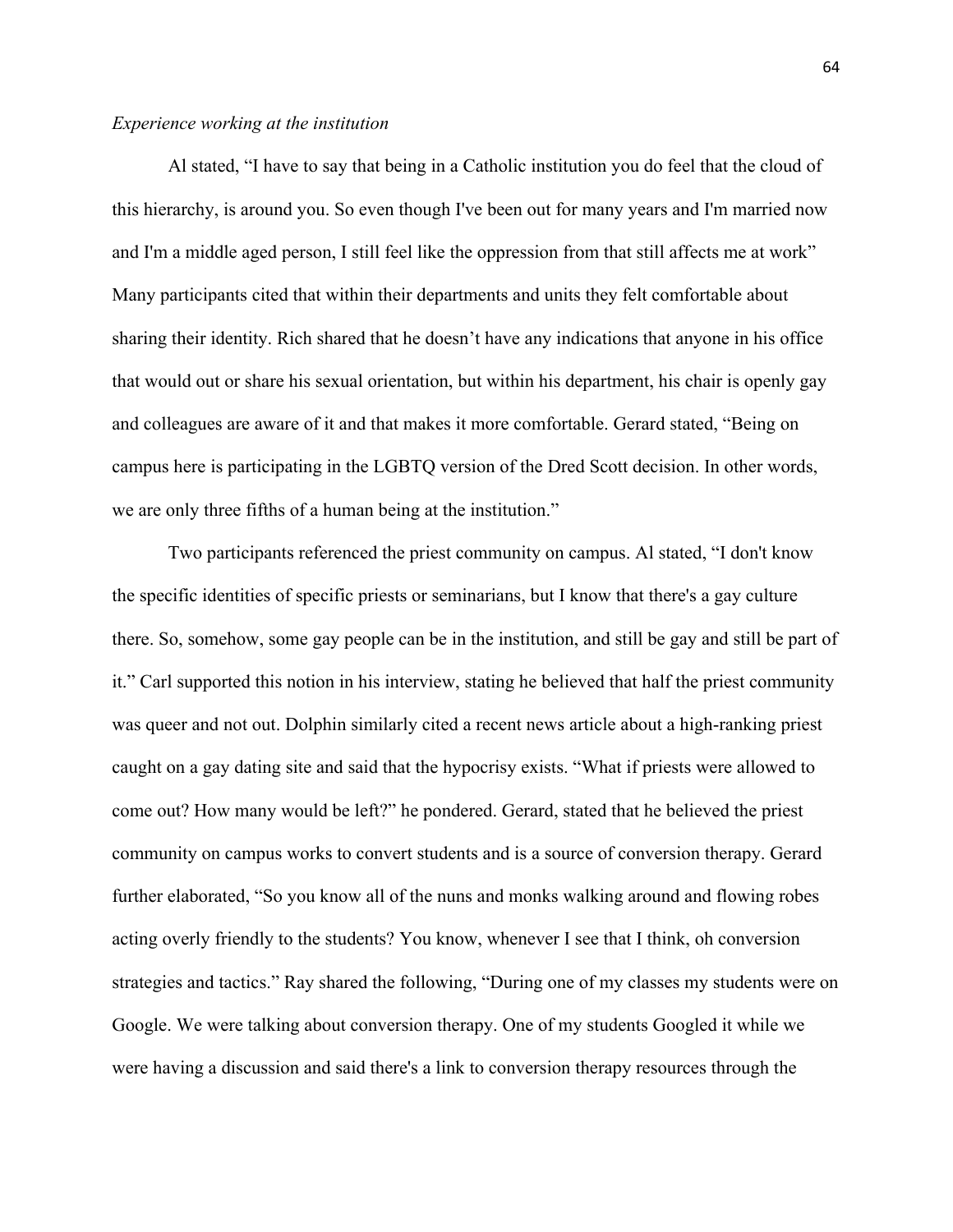institution's web page." In the researcher's Google search and document review, this information was unfounded, but it adds value to understanding there is a connection between Conservative views, Catholic mission, and a toxic environment for LGBTQ faculty and staff at the institution. This may have been on the website and taken down prior to this topic being researched. Dolphin found that, at this institution, there is a strong presence and power of the priest community on campus. Dolphin suggested a further study on the influence and power of the priest community on this campus as a future potential study.

Rich stated that, in working at this institution, one of his least favorite things is the compensation, which is below peer institutions in this geographic area. Rich was told that the religious component is the reasoning for the low compensation. Rich stated, "I do frankly wonder from time to time whether the expense of the religious side of the university, including the defense of misconduct through having to hire lawyers and so forth, whether all of that expense could be reallocated toward faculty and students."

### *Feelings of Safety and Security*

The topic of safety and security emerged throughout the interviews by participants. Al and Art both said they feel physically safe on the campus. Rich indicated they don't feel unsafe or unwelcomed anywhere on campus. Carl shared he likes to be a provider of safety for LGBTQ people on campus, indicating that he has encouraged students who are LGBTQ or transitioning to transfer schools or get out because of the repressive nature of the university. Carl spoke of his work being as a service to those around him and being LGBTQ allows him to help others on campus. Carl also said, "You know, I can pass, I have White privilege and I have male privilege. And if I just keep my mouth shut, I'm not physically threatened. But not, If, if you're out. There's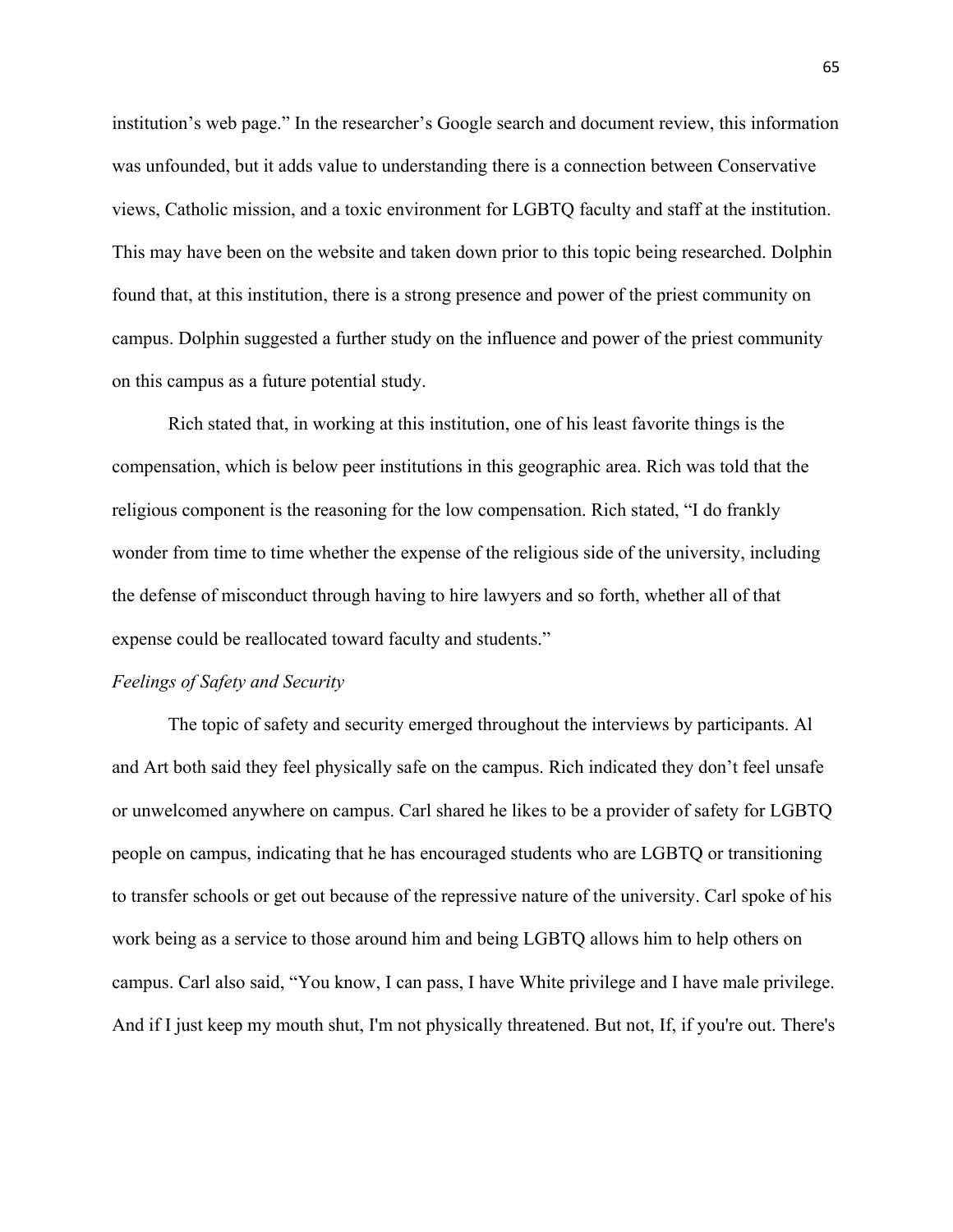potential discomfort, everywhere." Yet, despite this, Carl also discussed the constant level of anxiety prevalent on the university.

Dolphin shared that she felt safe on campus and accredited it to "street smarts" growing up in a tough urban environment. This created an awareness that she credits to her feeling of safety on campus. Gerard shared that, even though his sexual orientation is only a part of who he is, whenever he's at the instiution or in a Catholic setting, because of the toxicity of the church's techings on human sexuality, safety is always on his mind. Ray shared that, on the floor of their office location, they feel safe, but whenever they are on campus, safety is always on their mind and a concern. Ray was also concerned about participating in the study because feared the university would be unhappy about it. Six out of the eight participants that indicated that safety is a concern because of their identity and the institution's mission and connection to church's teachings on homosexuality.

## **Catholic mission and values impacting diversity and inclusion**

Patrticipants' responses to the research question on how the participants perceived the value of the mission and connection to the diocese provided valuable insight. Some participants were keenly aware of the relationship with the diocese and Catholic church, while other participants were not aware at all. Al's responses indicated that he understood the relationship between the two more than any of the other participants. He believed that there is a connection between the Catholic church and conservative politics. This participant highlighted that many of the main voices in the Catholic church are conservative. He believes there are liberal views, but they are not as dominant and one does not always hear them. Al specifically discussed the difficulty of working at the institution during the Trump presidency. He found those around him not sympathetic to realizing the president was taking away rights of the LGBTQ community. Al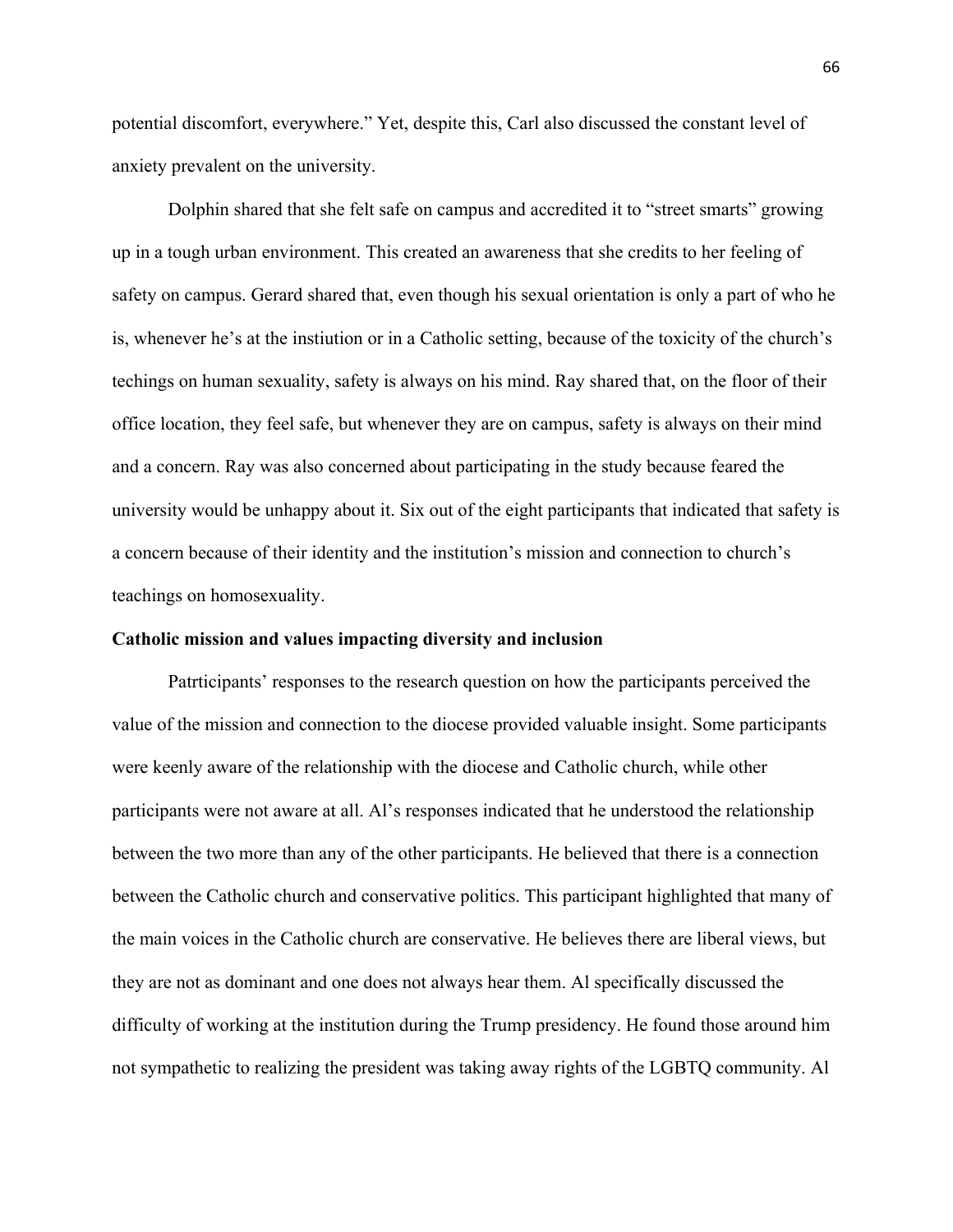cited events such as Kavanaugh hearing and George Floyd as significant events that he recalled, and shared that he did not wantto come to work during these times. The Kavanaugh hearing was when Supreme Court Justice Brett Kavanaugh was being confirmed for the US Supreme Court in September 4-7, 2018. During this time, a sexual assault allegation arose, but Brett Kavanaugh was still confirmed to the US supreme court. On Monday, May 25, 2020, George Floyd was an African American man who was murdered by a police officer in Minneapolis on live video footage. There were protest and riots following his murder on the issue of lack of police accountability and excessive force use by police. In the document review, this institution has a history of conservative commencement speakers and guests coming to campus.

Al believed he was surrounded by conservatives and Trump supporters in the workplace. He stated that priests and other staff were very vocal and outward of their support of the President Trump and this made him uncomfortable. He felt disconnected to the Catholic church because of their stances against the LGBTQ community stating, "As far as I'm concerned, Jesus was a trans person. He's all of us, he's the other person that you look down on and discard. So I think that we're all Jesus, and the teachings of the Church are very simple. So, somehow it's gotten away from that. It's gotten all mixed up and I don't know what's happened. I get tired of dealing with it, honestly."

Al was a staff member and most likely on campus more than the faculty, and as such, was likely able to speak more to the climate and daily experience. This insight was valuable in the study and indicated differences in the faculty versus staff experience. Al provided a glimpse into the conservative politics at the institution, gay culture within the priesthood and ranks of the church, and how the campus needs to be more inclusive moving forward to attract students. The interviews with faculty focused more on policies, academic freedom, and feeling of safety which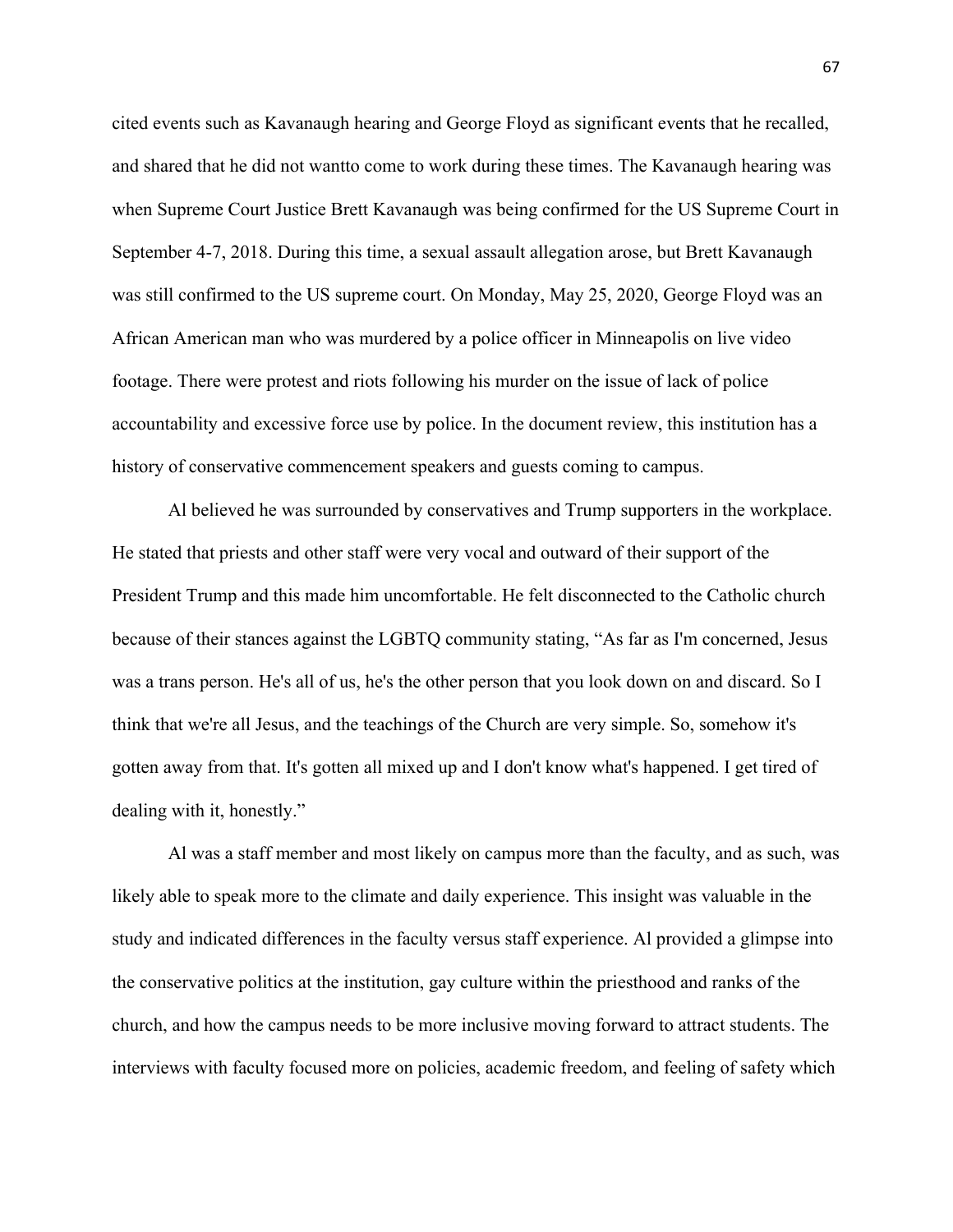were all important, but the staff experience provided overall more information and better glimpse into the daily experience at the institution.

Art indicated that, often, when we discuss Diversity, Equity and Inclusion, we only want to discuss race and ethnicity, but it is a much larger spectrum that includes gender, age, orientation, ability, etc. It's a large spectrum and he tries to educate this in his courses with his students. Recently, students requested to work on a project focusing on LGBTQ issues in his course and he approved their choice, even though this may not be accepted or welcomed by the institution.

In the interviews, the site institution's connection to the Catholic diocese was discussed by Carl and Dolphin. Carl recalled sitting in faculty meetings being asked to pray, and the crosses throughout the campus and in every classroom. Carl stated, "In meetings they will discuss the family, but they don't mean my family." Carl attended every commencement ceremony knowing that he will be offended, but said he is there to support his students. Dolphin also shared similar sentiments regarding commencement. Dinah felt that the diocese and church influences are everywhere at the institution and involved in everything. Dinah doesn't understand why the study site institution is more conservative than other high-ranking Catholic colleges. There are Jesuit institutions and other Catholic colleges that have a recognized LGBTQ student group, host events, and are supportive of the LGBTQ community. The selected site institution does not have these, and has a history of being anti-LGBTQ.

Both Dinah and Carl highlighted that the Catholic mission impacts which speakers can come to campus, what films can be shown, etc. Faculty highlighted that, outside the classroom, these things can be controlled, but not inside the classroom because of academic freedom. Ray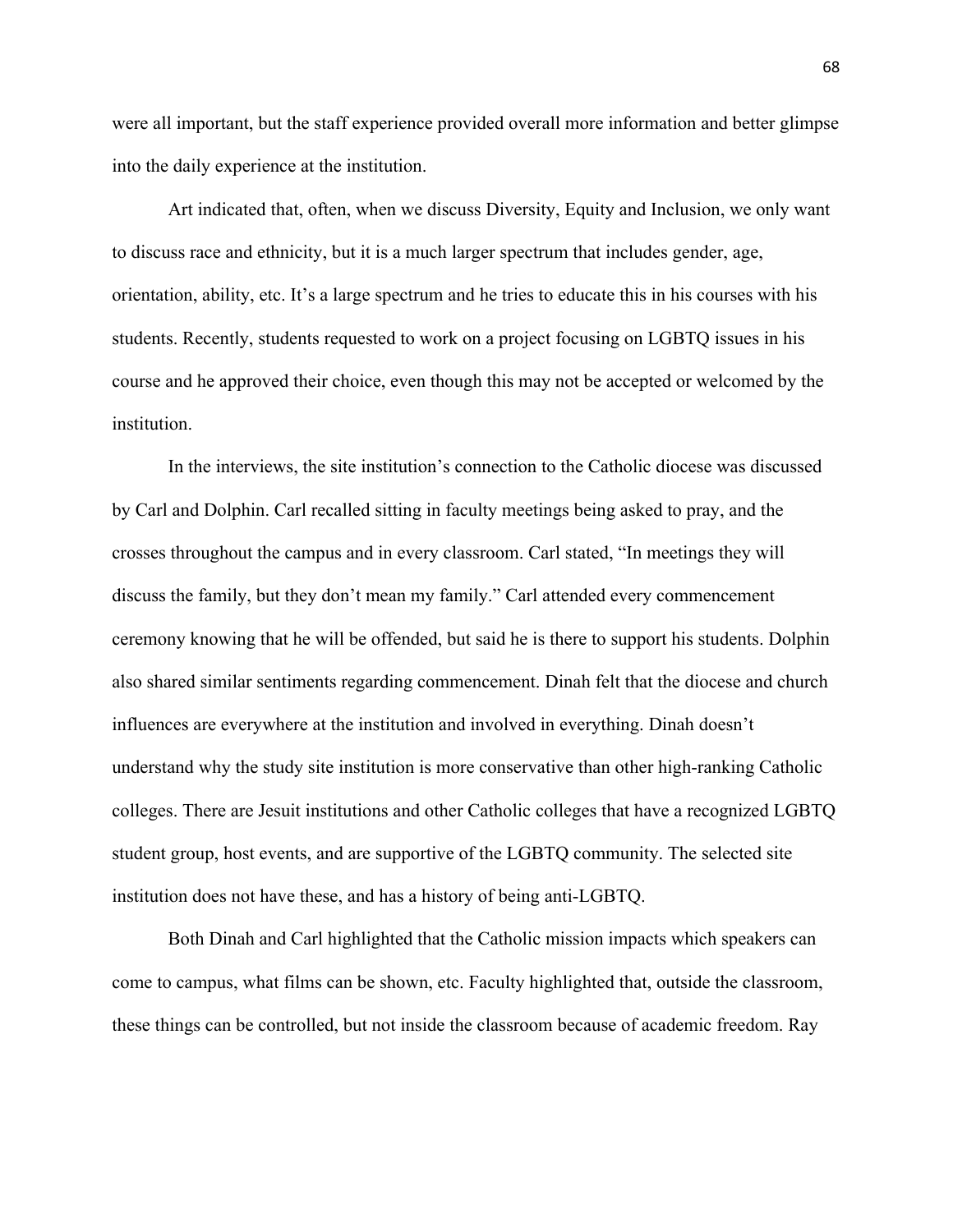said, "The Catholic thing is always nervewracking and worrisome. What if I say or do something that will cost me my job? A job that I really like and enjoy."

Participants who had tenure were more willing to discuss topic in comparison to other participants. The participants who did not have tenure or who worked in an at-will capacity confided in the interviews their hesitation to share certain opinions and were more careful about outing themselves in the interview.

Dinah mentioned some topics in which the Catholic mission interferes with a person's health decisions, such as in vitro fertilization (IVF) treatment and birth control. Women participants highlighted a discrepancy working at the instiution, and talked about being denied access to reproductive products such as IVF and birth control working at the institution. The institution is allowed to restrict these treatments based on the university mission and laws protecting them under religious freedom in the state. In the document review portion, reviewing the human resource website and employee handbook there is information, but participants state it is difficult to find and vaguely written. During the document review, the institution's employee handbook was produced. The handbook focused on the insitution's connection to Catholic church and tradition, being a Catholic institution, and living the Catholic teaching at the institution in many ways.

Dinah shared the discrimination against Women who love Women and the mission of the university working against those working for them. Dinah also stated that reproductive choice is a real concern. Rich doesn't have a partner or child, but wonders, if he did, if they would be covered for benefits and health insurance. He believes that is something to be further investigated.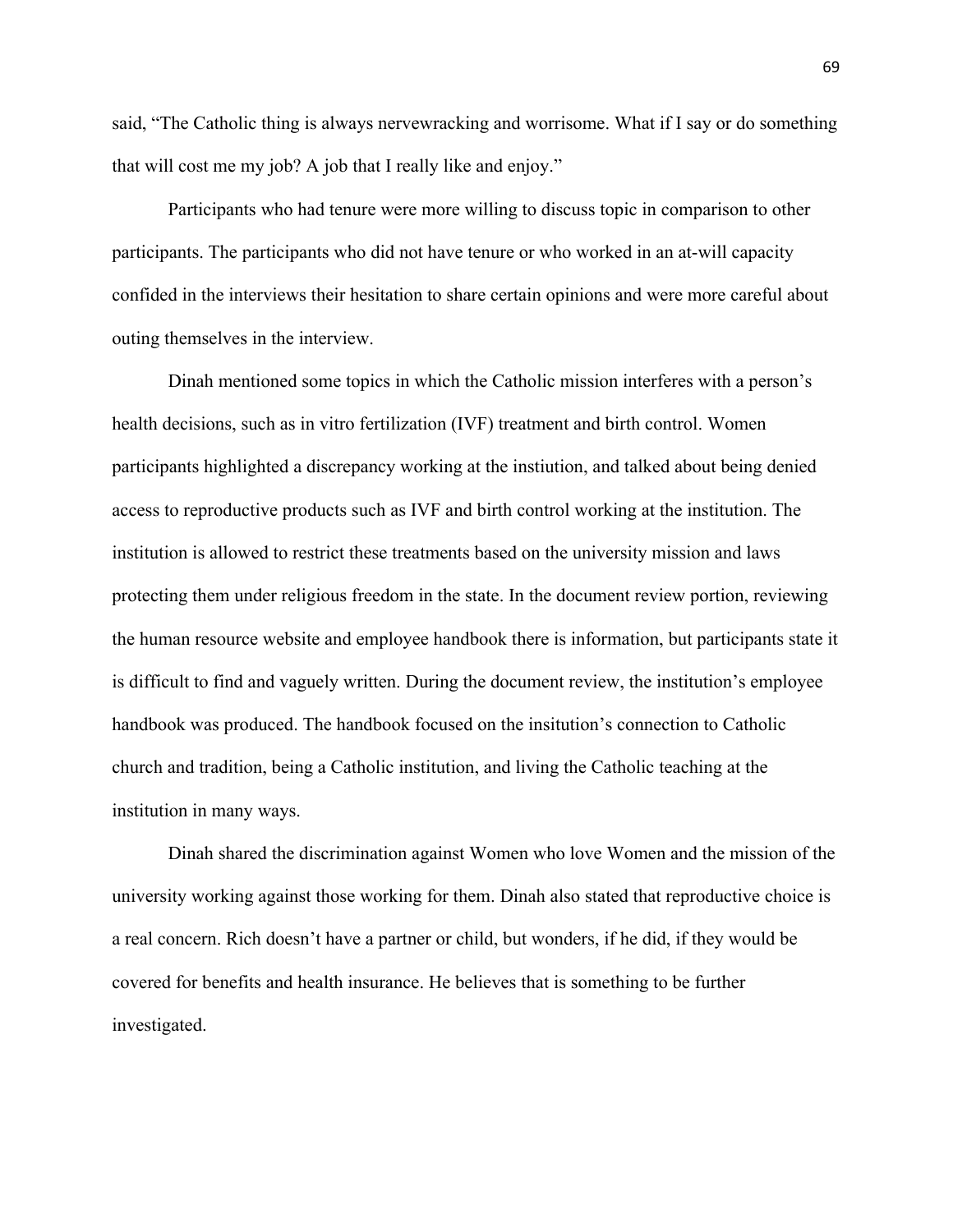There are also events that occur during the semester, such as pro-life day, during which the institution outwardly displays its conservative views. Gerard highlighted this as well saying that there are other competitor Catholic colleges and universities that are more progressive, but for this campus he feels pain and stigma with the university holding on to conservative views. Gerard believes this selected site instiution is different because it is Archdiocesan owned and operated. He said, "They actually believe that somehow it's going to become the 1950s again and the Catholic Church is never going to be questioned."

In the focus group, Dolphin shared, "Being raised as a Catholic [she] understands what that is from the inside and tries not to think about it." Dolphin believes that colleagues not brought up in the Catholic tradition are more disturbed by the Catholic mission. For example, "It seems to be that the Catholic mission is used to be both broader and more narrow and it's talked about as as being about the Catholic intellectual tradition. It is vague in ways which allow for lots of interpretation, and a lot of different ways of defining Catholicism. And then it's also used in more narrow and prescriptive ways, such as using the Catholic mission as an excuse for limiting faculty and staff's reproductive choices and health care." Dolphin and Dinah agreed that the Catholic tradition can be interpreted in more than one way. The participants began to discuss how punitive and penal it was that the institution restricted women's access to IVF and birth control.

Dinah felt uncomfortable asking potential candidates about the Catholic mission in interviews. She is not Catholic and believes one needs to be Catholic to be in leadership positions at the university. Dinah also indicated feeling like an outsider discussing the curriculum conversations around the core and mission. Following this, Dolphin indicated that she has had to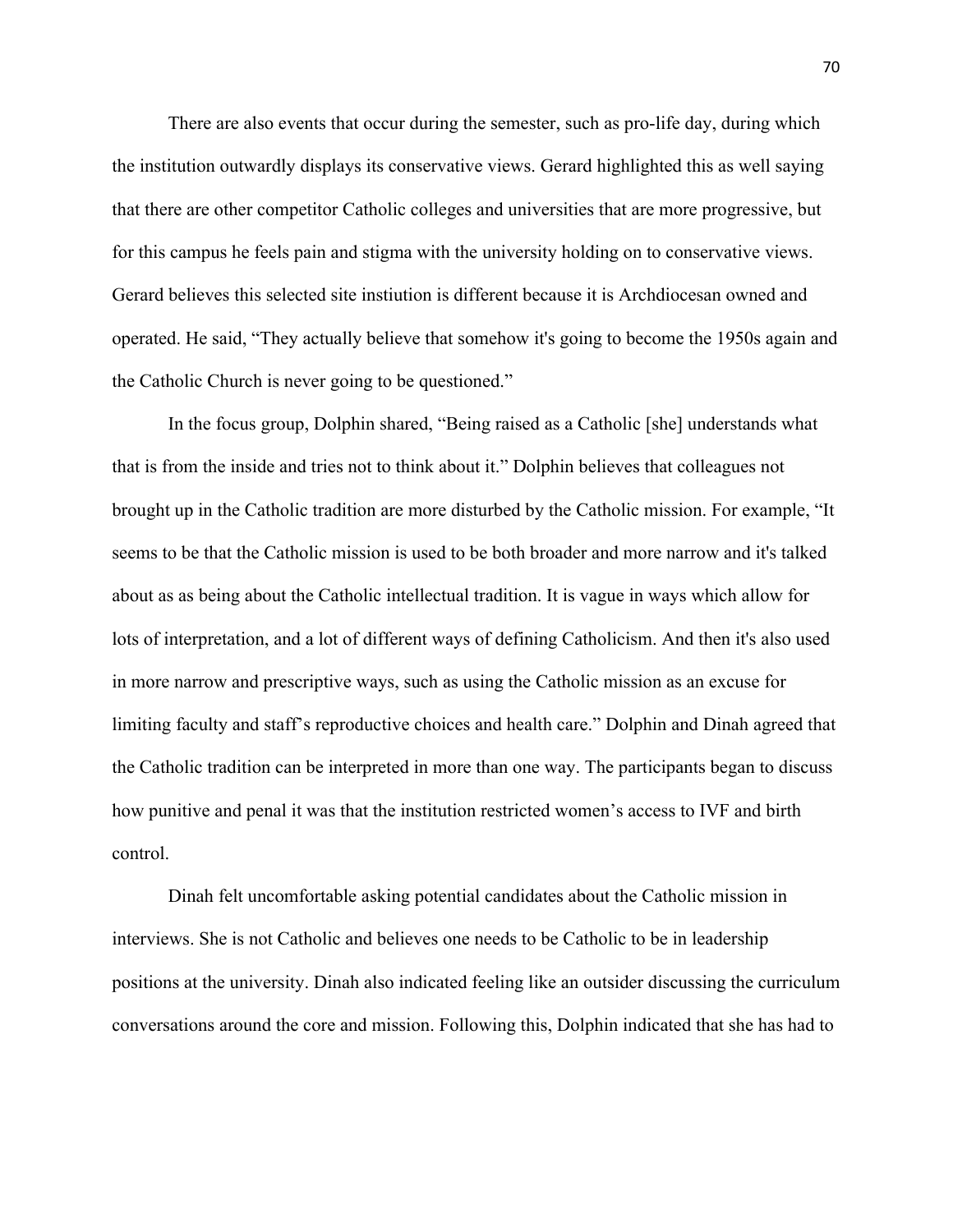sponsor events such as the "Vagina Monologues" performances in order for them to occur. As a faculty member, she has more flexibility to host under academic freedom.

Dolphin indicated that, a few years prior, this institution had fired a staff member for being gay. Dolphin had encouraged the students to become advocates on this issue and write letters to the Archbishop and hand deliver it to him at commencement. The archbishop refused to accept the letters from the students on stage. Dolphin wanted students to register their protest and, after this, told students to mail him the letter. If he wont accept it on stage, mail it and then you had your voice heard. However, nothing changed as a result of this advocacy. Dolphin said, "Even though the Pope said many years ago, is, who am I to judge. Yeah, well, the message did not get to the other ranks."

The participant responses indicated that there are conservative values and feelings that are prominent on this specific campus. Many participants cited competitor institutions are more progressive and have more flexibility when it comes to supporting LGBTQ people and issues, even other Catholic institutions. The terms used by participants when discussing the Catholic mission and values at this institution were "hierarchical," "veil of oppression," and "conservatism." It is important to note that multiple participants tied the oppression and feelings on campus to conservative politics and the Catholic teachings against homosexuality as key reasons for the campus not being inclusive.

#### **Lack of visibility, resources, and support for LGTBQ faculty and staff**

The majority of the participants reported that the first step towards inclusiveness is acknowledging the LGBTQ community. Many cited that the LGBTQ student organization on campus wasn't fully recognized until recently. Based on the interviews, the student organization was a separate organization that reported to a specific person and was treated differently than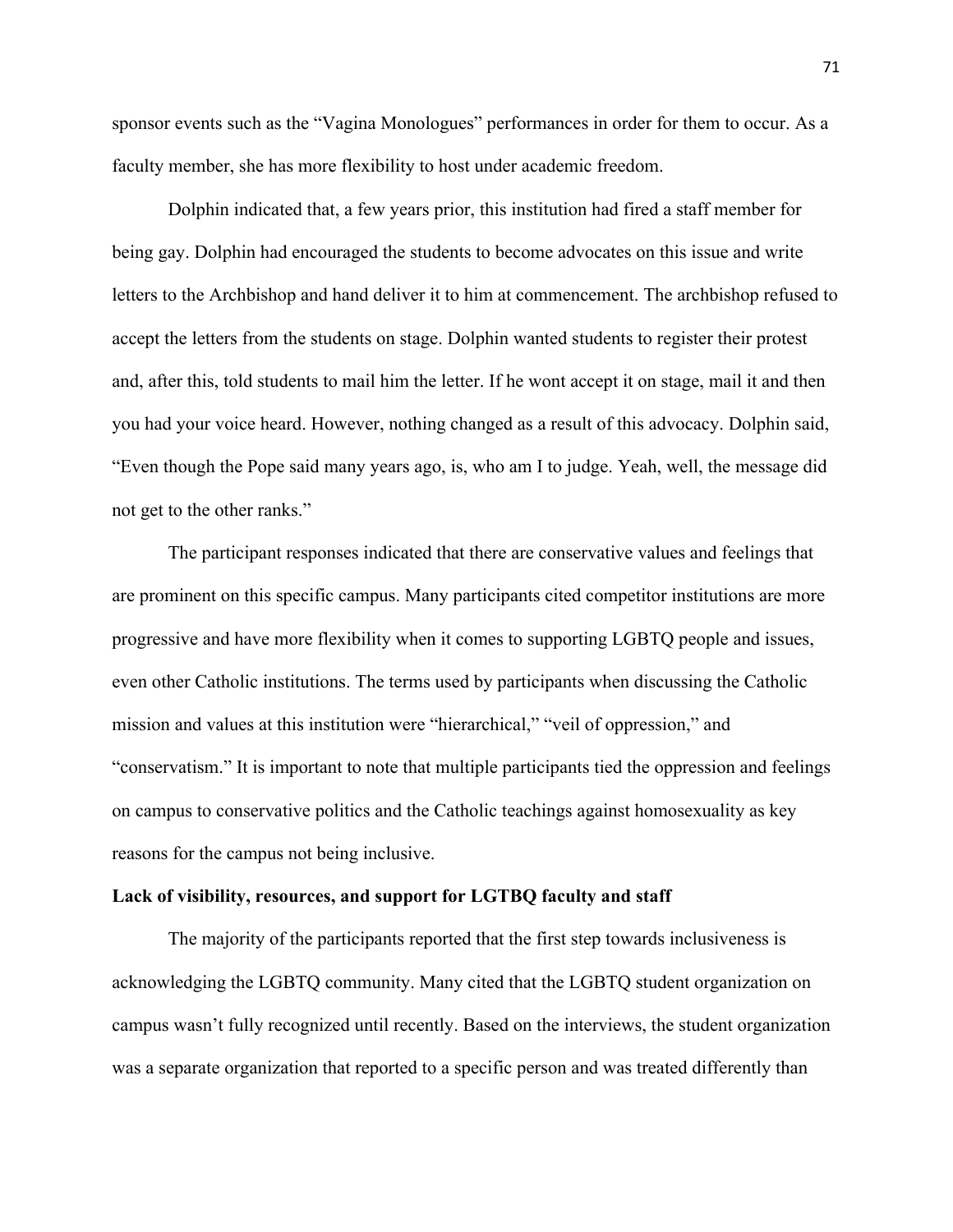other student orgnanizations on campus. For many years, according to participants, the students involved in the LGBTQ organization had to report to a special advisor and didn't receive same recognition or funding as other student organizations. Many interviewees also discussed that academic freedom did not extend beyond the classroom, so this impacted which speakers came to campus or which films were shown on campus. Ray said, "Some show support, some show from the university that were recognized and included. In fact it seems like semester to semester there is or isn't a gay straight alliance or GLSEN club for students, or any kind of reaching out to staff and faculty."

It was mentioned by a participant that since the university hosts pro-life days and other events promoting conservative views, they should allow for more LGTBQ speakers and events on campus as well. Overall, participants felt that there is a different set of rules and lack of flexibility when it comes to the LGBTQ community. Dinah stated, "There's the way Catholicism manifests on the university life. It takes form in the kind of censorship at times so that we can't say LGBTQ in any kind of public announcement or any kind of scholarship or event."

Participants provided suggestions for the university to be more inclusive. For example, they suggested providing benefits to same sex couples. Updating the university policies on funding IVF and birth control and funding may also need to be revisited. Participants noted that the restriction on IVF and birth control is another sign the university is not supportive of the LGBTQ community. Faculty and staff say these policies impact their personal experience because the institution uses a religious exemption to bypass and not provide for employees. Dolphin stated that nearly half of students on campus represent racial minority groups, whereas the faculty and administration do not represent the diverse students on campus. Dolphin recommends Diversity education and training to educate the faculty and staff to make the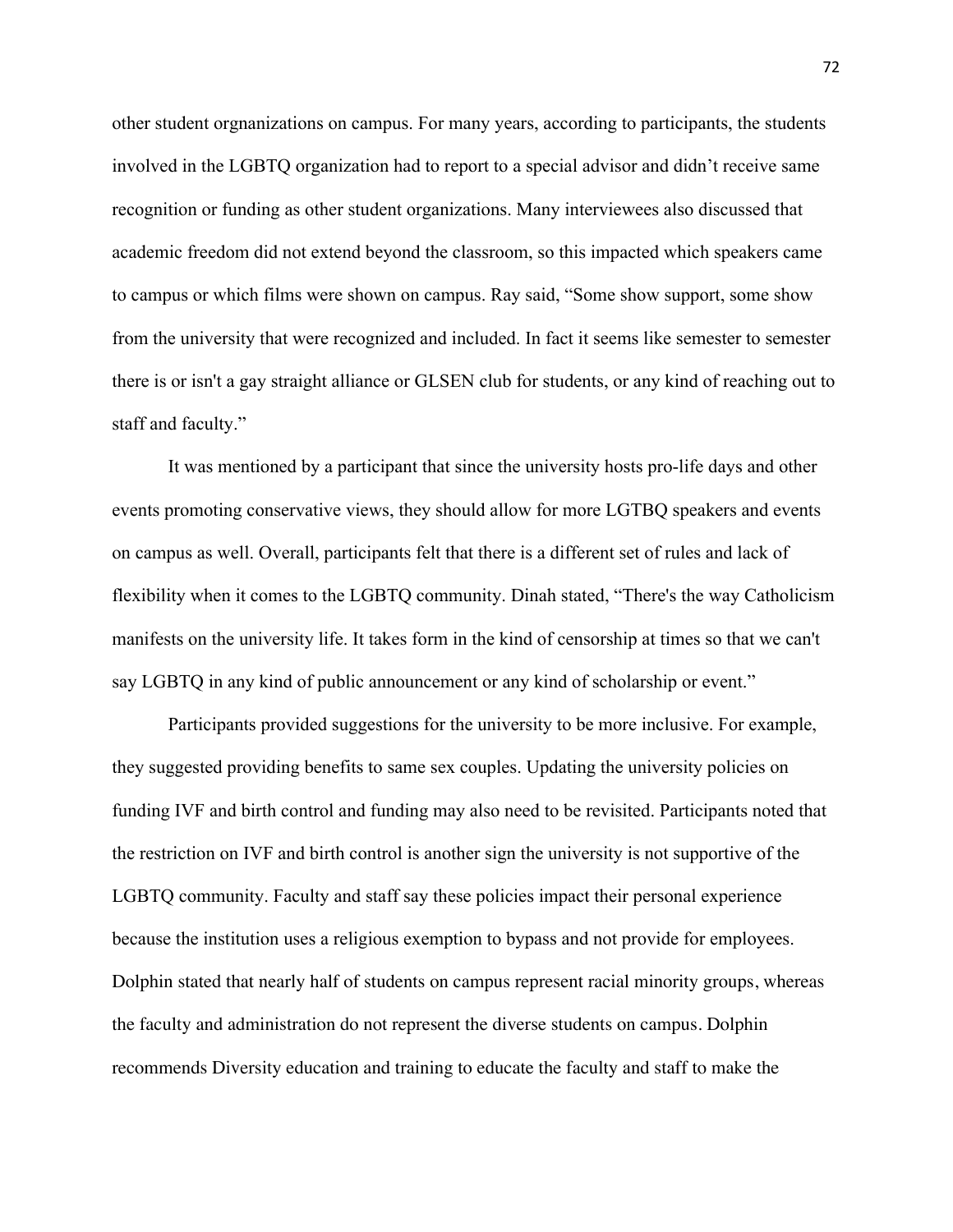campus more inclusive. Also, participants said that the university putting up rainbow flags or a similar outward way of support would be a step towards inclusivity.

Gerard said, " LGBTQ students should be afforded the total and complete rights that everybody else has on campus, in other words, the right to have dances and social activities, the right to be who they are and to conduct their intimate relationships in the same way." Gerard highlight the lack of equality on campus, stating that the Catholic Church does not allow or bless same sex marriages. This campus hosts wedding for heterosexual couples regularly, but LGBTQ couples do not have the same access or ability. In the document review and on the website there is a mention of weddings in the chapel. It does state that non-denominational weddings or those outside the Catholic tradition are not permitted in the chapel. Currently, the Catholic church does not recognize same-sex marriages.

In addition to interviews and focus group, there was a content analysis portion of this study regarding the institution's website. In reviewing documents, there was scant information on the website regarding the LGBTQ community or resources. In searching the university website for "LGBTQ" or "Lesbian" or "Gay" or "Queer," visitors are taken to a page that is connected with the university library and archives. On this page, there is a series of links to University Library resource pages, archives of sexuality and gender: LGBTQ history and culture, antiracism education resources from another institution, anti racist resources from the library and a link to the university counseling page. There is also a short summary regarding the LGBTQ student organization and contact information for this organization. It took a series of clicks and links to find this page.

The website contains a link to a Diversity, Equity and Inclusion committee that was newly created by the university. The new committee has a number of links on their page with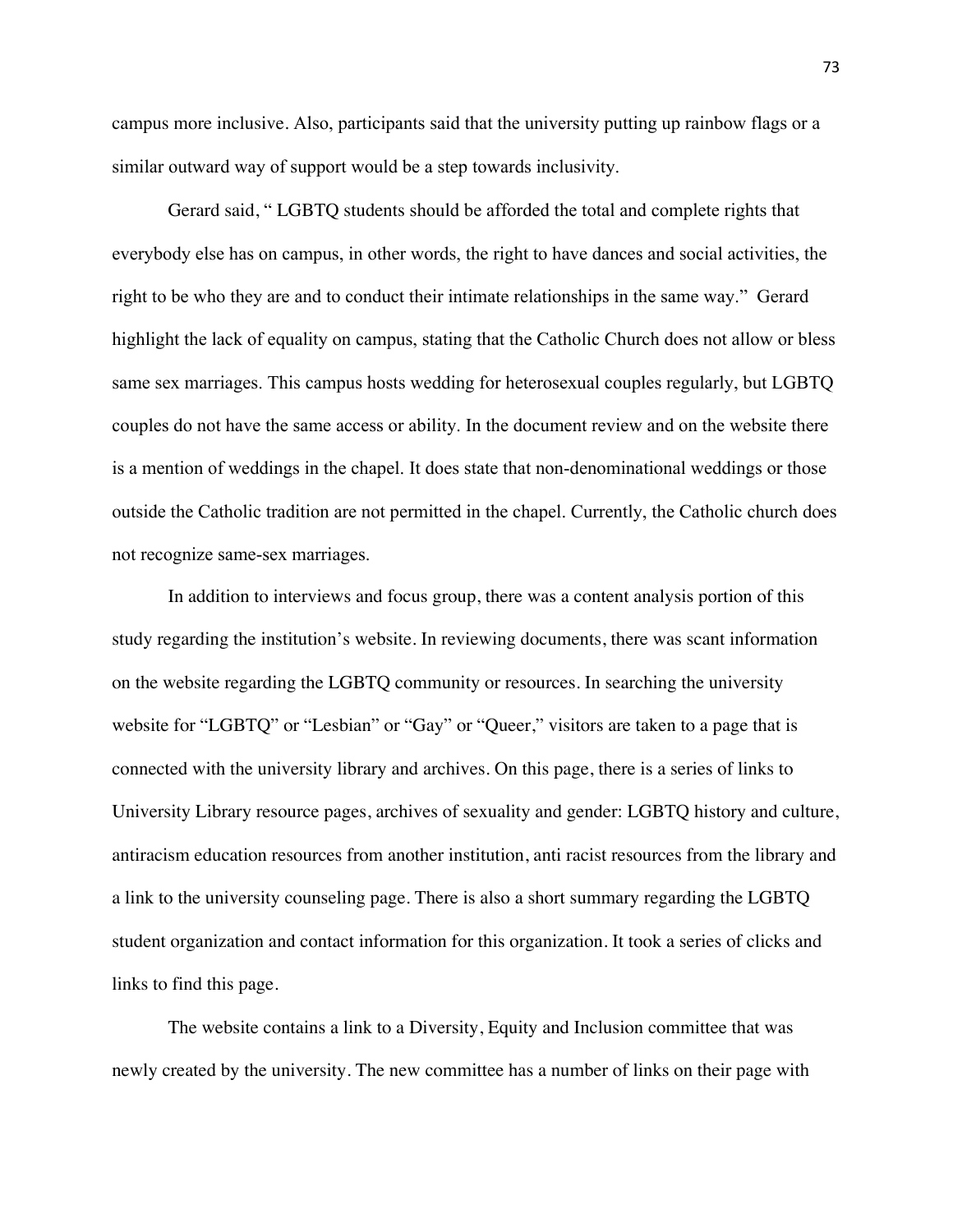events celebrating diversity. They do monthly celebrations that highlight various diverse backgrounds. In June, they celebrate Juneteenth along with LGBTQ pride. This webpage mentions the Stonewall Riots and highlights an upcoming event hosted by faculty about LGBTQ+ students.

The lack of the presence of LGBTQ-focused resources on the university website is additional information to indicate a lack of inclusion and acceptance of the LGBTQ community, which validates participant responses. Throughout the interview portion, faculty and staff both stated the lack of resources provided by the university, and this was evidenced by an examination of the university website. However, there was also some information that contradicted what participants' shared in interviews and in the focus groups. Participants indicated that a student informed them there are links to conversion therapy on the university website. This was further investigated and unfounded, but may have been taken down prior to the search. Multiple participants said there was not a recognized student LGBTQ organization, but the institution's website did show that there is an undergraduate student group represented and shown on the website. The institution's website indicated that the institution's affiliated medical school campus has a recognized student organization as well.

The website also linked to news articles and social media pages of by the university. In both outlets, there is no mention of LGBTQ-related media releases, articles, lectures etc. The student-run newspaper for the institution has had articles and information about the LGBTQ student organization and other events at the university, but no official information from the university media releases or social media were related to LGTBQ-related issues.

The selected site institution has multiple campuses. One participant in the study teaches at this institution's main campus and a second campus site that houses specific graduate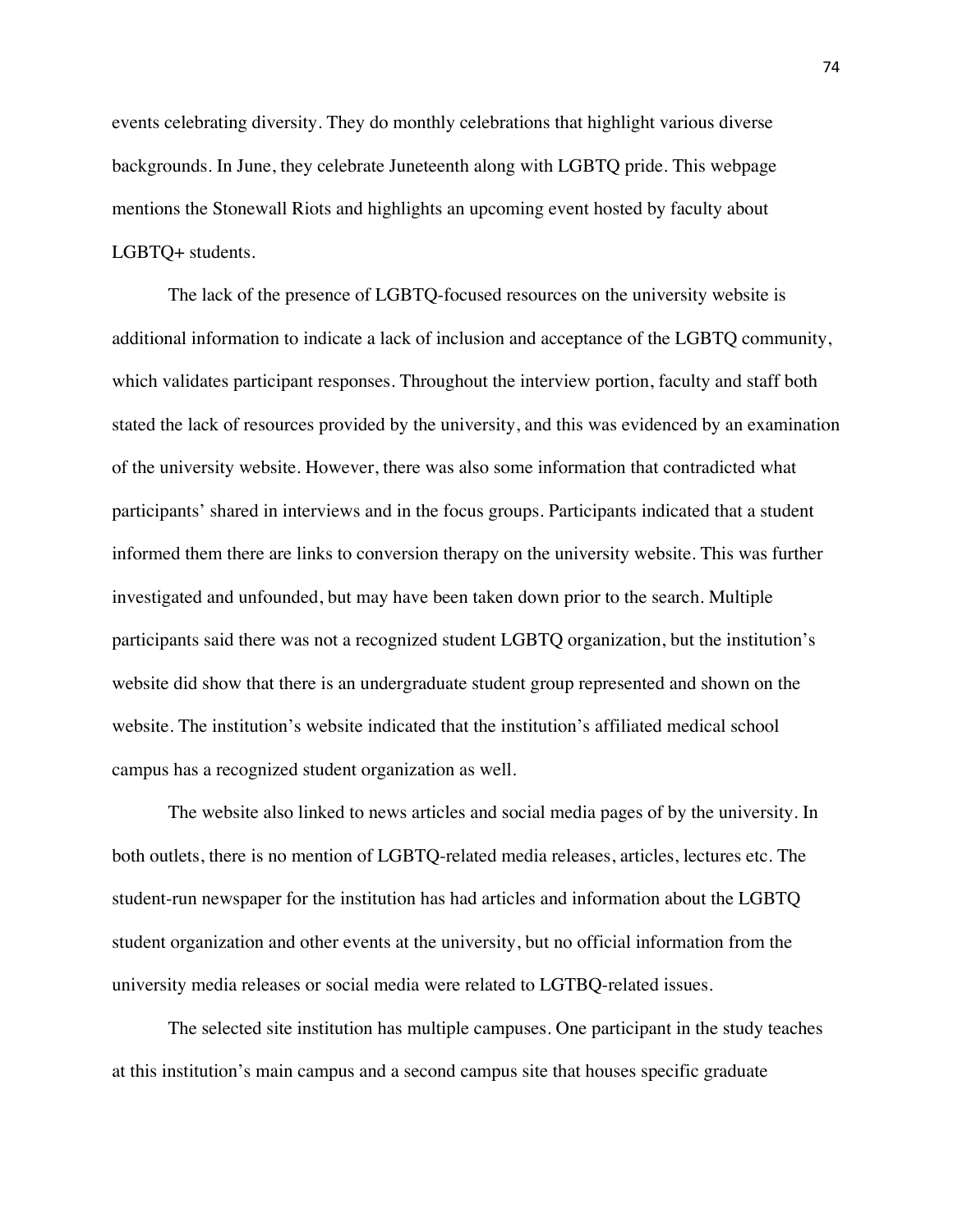programs. This participant believed there is a more positive presence at the branch graduate campus. This participanted noticed signs for LGBTQ events and celebrates LGBTQ pride. He believes there is a more welcoming atmosphere there in comparison to the main campus.

The university recently developed a Diversity, Equity, and Inclusion (DEI) committee that was referenced in the interviews, and it was suggested they expand their work to include the LGBTQ community on campus faculty and staff. LGBTQ faculty and staff indicated interest in outreach from the institution or support group. Al said the institution needs to change its ways and be more progressive for their own survival. The younger generation is more diverse and accepting and if the institution doesn't mirror this they could be left behind. Thus, it may benefit the institution to expand their DEI efforts and bridge the gap with the LGBTQ community.

In conclusion, the participants in the study were candid in sharing their experiences at this diocesan Catholic university. I am grateful to their participation to be able to illuminate the faculty and staff experience at this specific diocesan Catholic university. The themes that emerged were the LGBTQ Faculty and Staff experience, Catholic mission and values impacting diversity and inclusion, and Lack of visibility, resources and support for LGBTQ faculty and staff. The participant views and experiences collected help better understand this experience and may result in improvement in the climate for future LGBTQ faculty and staff. In my next chapter, I plan to discuss my findings and share implications for future practice.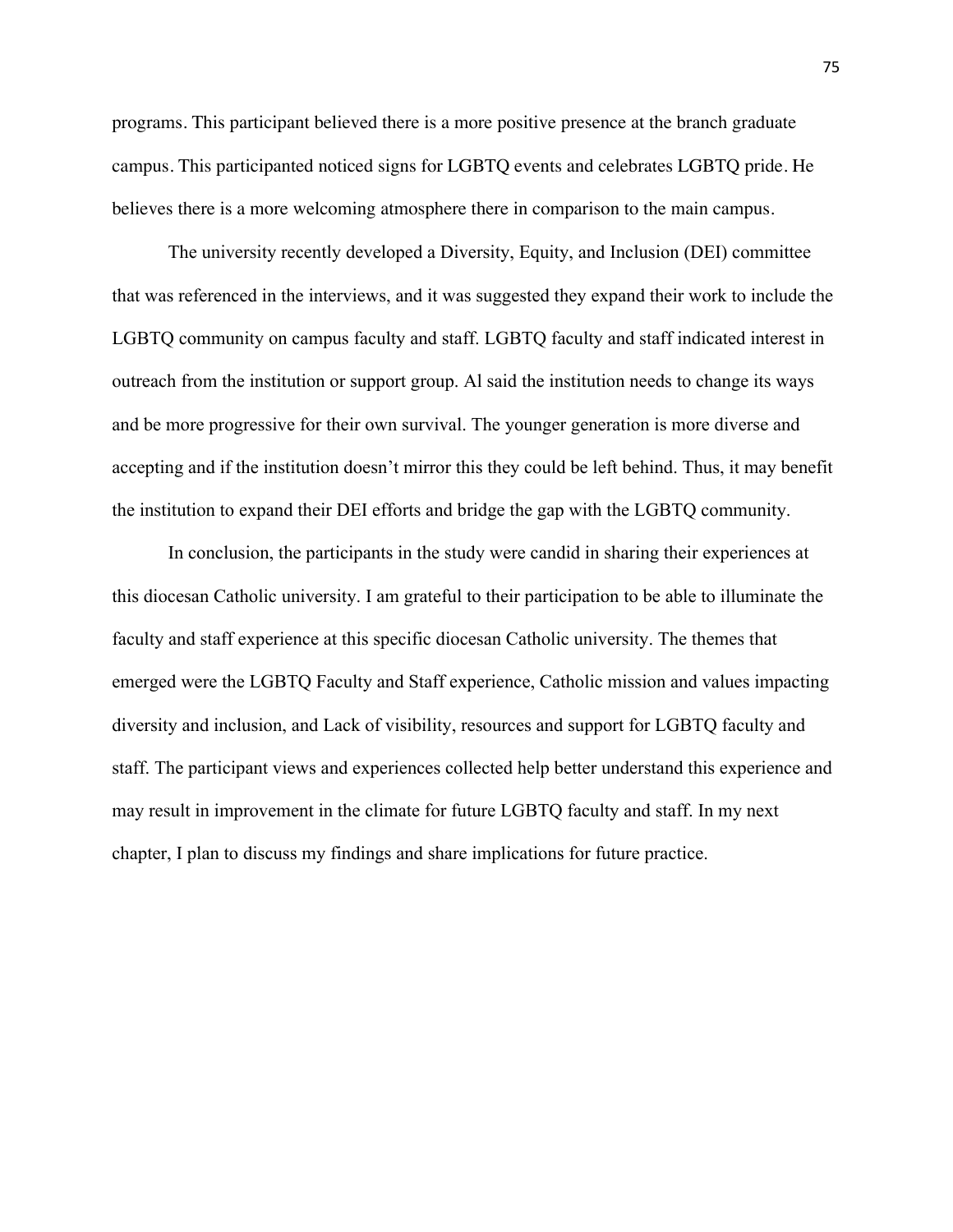# **CHAPTER 5**

The purpose of this study was to examine the experiences of LGBTQ faculty and staff at a diocesan Catholic university. The research for this study was conducted through interviews through Zoom, one focus group, and a review of documents on the university website. In this chapter, the researcher reviews, analyzes, and discusses the findings of the study. In this chapter, the researcher will also outline implications of the findings and offer suggestions for next steps and future research.

There were three questions that guided this study: What are the experiences of LGBTQ faculty and staff working at a diocesan Catholic higher education institution? How do LGBTQ faculty and staff perceive that institutional Catholic values impact their work? How do LGBTQ staff develop their social identity in their professional roles? Answers to these questions emerged through data anaylsis within three themes that were developed:

- 1.) LGBTQ faculty and staff experience at a diocesan Catholic higher education institution
- 2.) Catholic mission and values impacting diversity and inclusion

3.) Lack of visibility, resources, and support for LGTBQ faculty and staff

The research questions were answered by the data that emerged from the interviews, focus group, and document review reported in Chapter 4.

## **LGBTQ faculty and staff experience at a diocesan Catholic higher education institution**

There was scant research available on LGBTQ faculty and staff experience at a diocesan Catholic higher education institution. One of the most important research studies conducted was Hughes's (2015), "Who am I to Judge? How a Jesuit university addresses LGBT issues on campus." The study by Hughes concerned a Jesuit institution, which, is similar to diocesan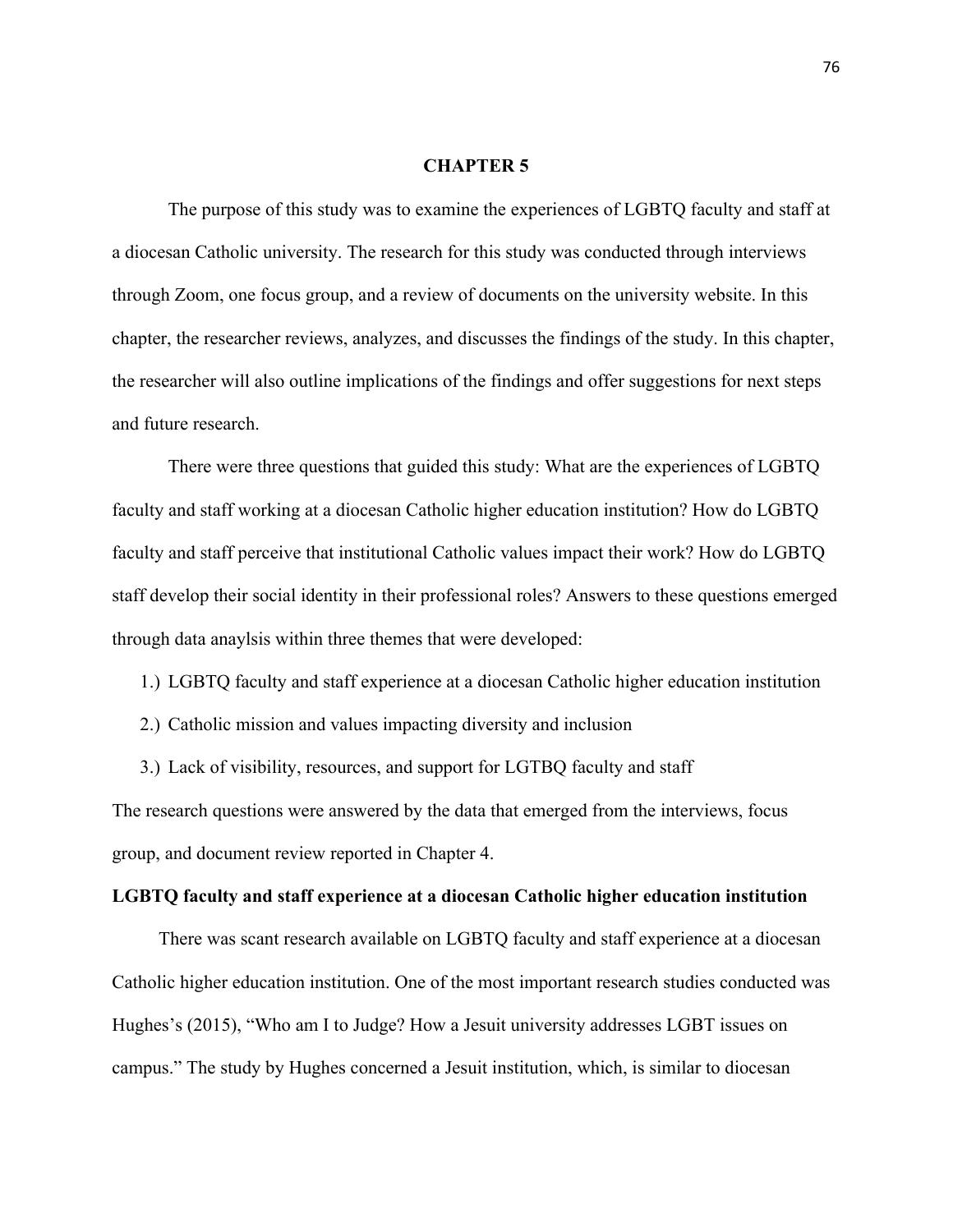Catholic higher education institution. Jesuit institutions have a history of being more progressive and accepting. Jesuit institutions are Catholic, but sponsored by the religious order Society of Jesus. In the United States, there are various types of Catholic institutions. The Jesuit institutions have always been connected to liberal viewpoints.

 In findings from this study, a majority of participants reported stakeholders associated with the research site did not support their identity or affiliation with the LGBTQ community. The findings from Hughes (2015) showed similar results to this study. One of the findings in Hughes, indicated that faculty and staff had concerns about seeking employment at the institution because of their sexual identity. In the study, employees indicated concerns with being a good fit, being openly gay, and the Catholic affiliation (Hughes, 2015). In the current study, participants had concerns about accepting employment at the institution. One participant mentioned conducting a Google search during their hiring process at the site institution and finding articles about someone being terminated for being gay a few years earlier. As well, some participants indicated they had concerns, second thoughts, or paused when offered employment at the institution because of their identity.

 In the current study, participants shared they were concerned about the lack of visibility and resources for the LGBTQ community available at the site institution. For example, the LGBTQ student organization was not fully recognized or treated like other campus student organizations. Participants also discussed barriers about hosting an event or program on campus that was focused on or connected to the LGBTQ community. This was also supported in the literature by Hughes (2015) that indicated a lack of LGBTQ resources and community provided by the institution and available on campus (Hughes, 2015).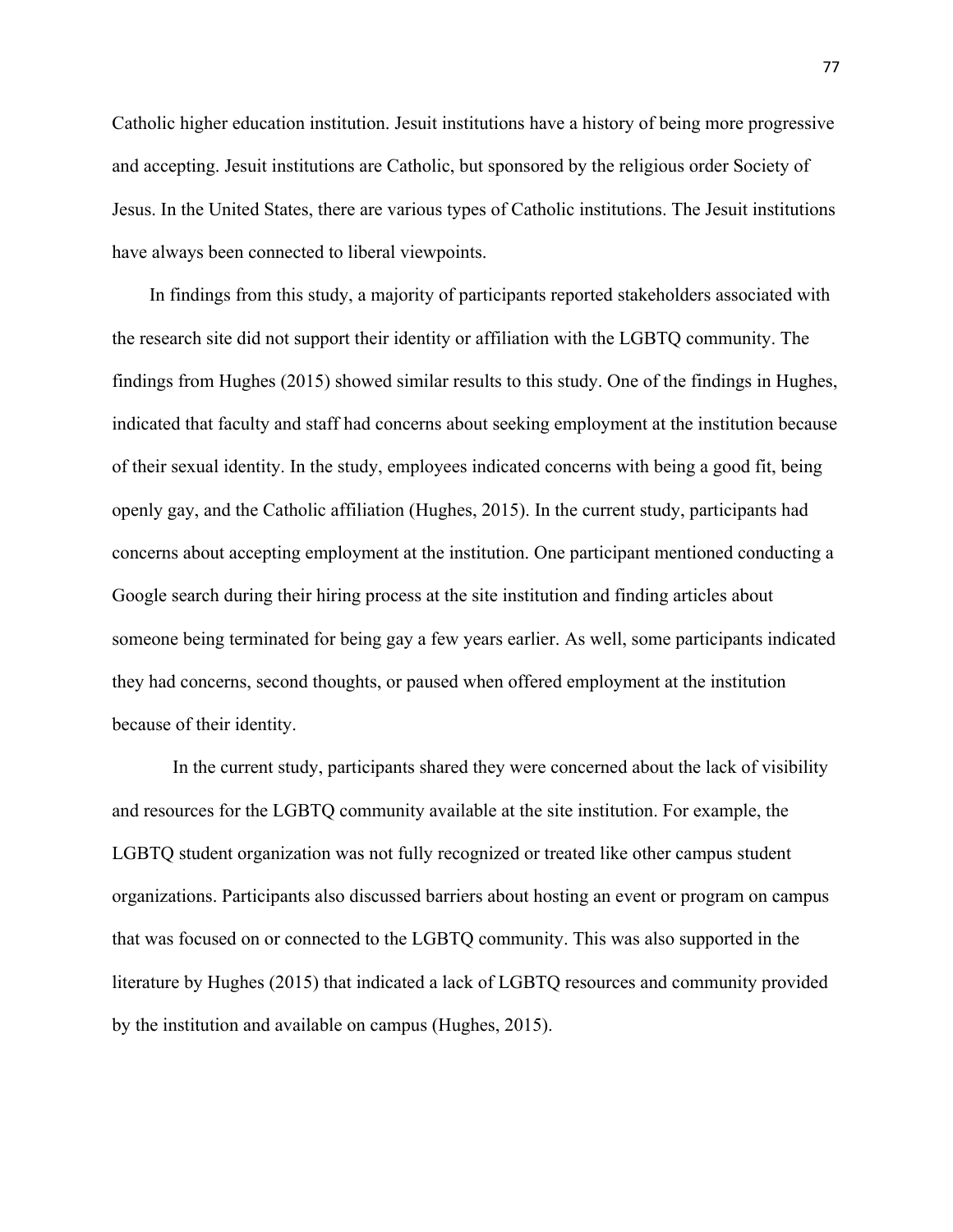In the current study, Al discussed a "cloud of oppression" in his daily experience at the site institution. It was difficult for Al to share his identity with those around him. This is consistent with Hughes (2015) as well, who stated that LGTBQ employees were at greater risk of being discriminated against or harassed. One employee discussed hiding their identity in the hiring process (Hughes, 2015). Another employee inquired about their domestic partner being covered by benefits and was told that would never happen at the institution, but a change in state laws the school now allows partners to be covered (Hughes, 2015). Thus, many of the findings in Hughes have commonality with this study, especially in understanding the experience of LGBTQ faculty and staff within the context of a religiously-affiliated institution. In this study, no participants indicated they believed they can be free, feel comfortable or open about their identity without concerns.

 In the study by Hughes (2015), the majority of participants indicated a generally positive campus climate. Although, there were still examples of oppression on campus and a need for further diversity and inclusion education (Hughes, 2015). Some of the significant similiarities between the study by Hughes and this study were the staff and faculty experiences related to seeking employment, working at the institution, and the extent to which they were able to share their identity in the workplace. Hughes mentioned that Pope Francis' tone about the LGBT community was one of acceptance, which impacted climate on campus. However, even though the Pope was more accepting, it doesn't change biblical and canonical law regarding homosexuality, but the Pope's comforting words are a sign to church members and pastoral leaders to be more accepting and kind to the LGBT community (Hughes, 2015). The current study also indicated this, but one participant noted that there are not enough visible leaders within the church advocating for this change.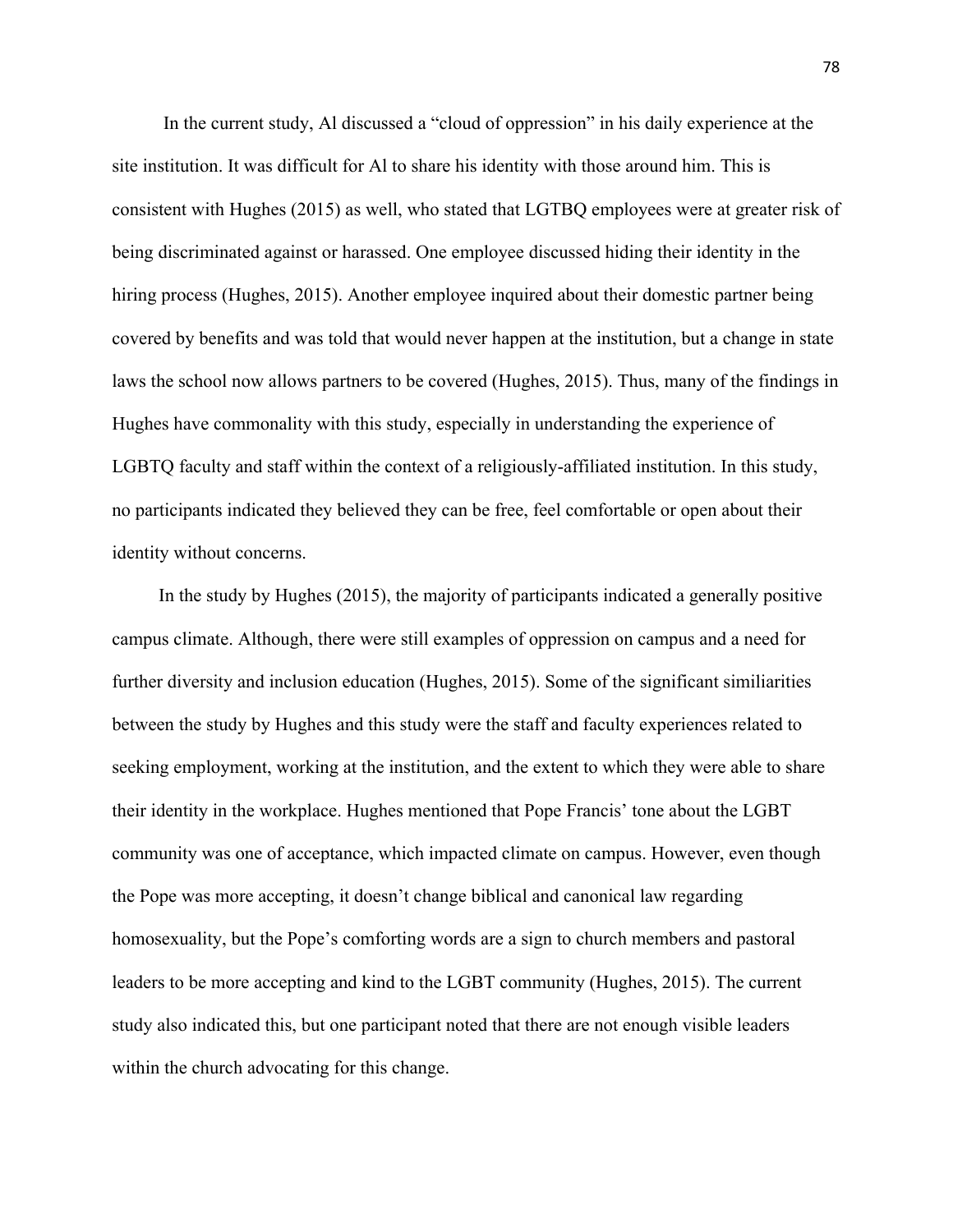In addition to the Pope's views on homosexuality, Hughes (2015) also discussed that the type of student attracted to the institution, often Catholic conservative students, impact the campus climate. This contributes to the power dynamic of the Catholic church teachings, which can translate into an attitude of oppression against the LGBTQ community (Hughes, 2015). This was also discussed in the current study. One participant discussed the Trump presidency and related current events and found working at the institution during this time to be difficult. This participant specifically felt that President Trump was taking away rights for the LGBTQ community. It was shared that members of the site institution's campus community were very outwardly conservative, with participants also noting that priests and others on campus were generally supportive of conservative policies. In my study, I also discuss this connection to conservative politics, based on the perspective of the participants.

 At the institution chosen for the study, there are still issues that uniquely impact LGBT faculty and staff, including a lack of benefits for same sex couples, discrimination, fear of being fired for gay, and a general lack of resources for the LGBTQ community. This was the biggest difference between my study and Hughes's (2015). In Hughes's study, the faculty and staff discussed their worries about working at the institution, but then found campus to be very pleasant and inclusive. Still, participants discussed many microagression and forms of harassment they encounter on the campus (Hughes, 2015). AT the research site for this study, however, participants experienced a less inclusive environment. One participant compared their experience to the Dred Scott decision, feeling they are only three-fifths of a human being at the site instiution.

 Hughes (2015) also discussed that each person's experiences and perception of campus climate is going to be different because each partipant is at varying stages sexual orientation of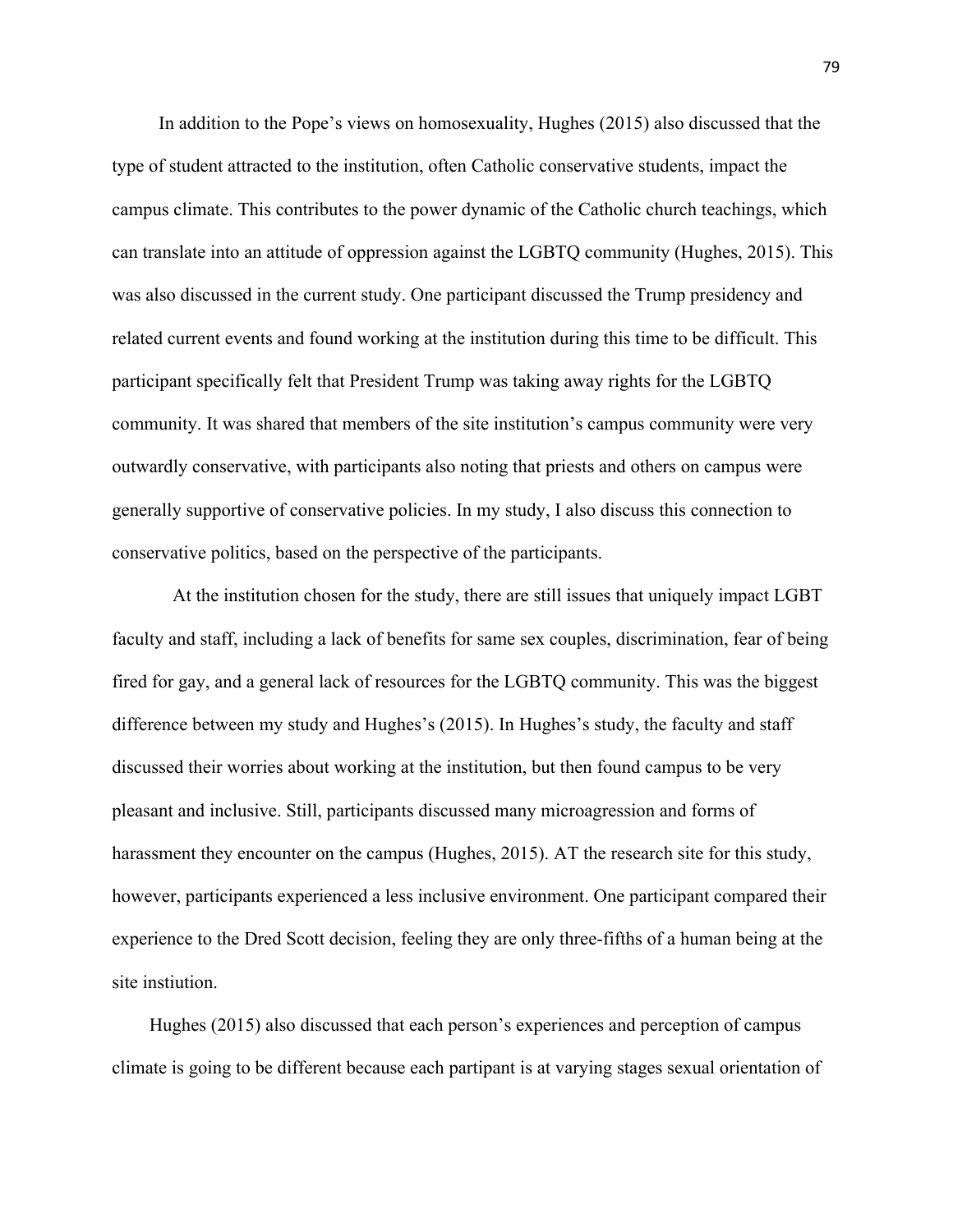identity development. This segways into the theory used as a framework for this study, Dillon's (2011) sexual identity model. Dillon's sexual identity has a connection to the D'Augelli (1994) model, which was developed years prior. Findings from the current study confirmed concepts from the D'Augelli model, namely in that participants are influenced by sociohistorical factors, their work environment, and community settings. Multiple participants were nervous about sharing their identity in the workplace. Many of the participants in this study discussed past experiences and their real life experiences of working at a Catholic diocesan institution. The participants in the study described a challenging environment from being hired, working at the institution, receiving benefits, and overall campus culture as unfriendly to the LGBTQ community. Many of the participants identified they were more comfortable in their LGBTQ identity outside of the workplace, for example with family, members of their community and church groups. D'Augelli argued that prejudices and actions can impact how a person feels about their identity and how it is reflected in life. The findings in this study indicated that the campus does not have a welcoming atmosphere towards LGTQ community. Many individuals felt unsafe, nervous about job security, and experienced a lack of resources such as benefits.

Both Dillon's (2011) and D'Augelli's (1994) theories suggested that identity development is a process that occurs over time and there can be factors that impact this development. Participants' approaches to sharing their identity was a concern encountered and stated multiple times. In the hiring process, some participants hid their identity or research pertaining to LGBTQ issues. Participants also often didn't feel comfortable sharing their identity outside their offices or with others across campus. The anti-LGTBQ history at the site institution and attachment to the Catholic Church impacted their feeling of acceptance and being able to share their true selves with the larger campus community. This fear and concern can cause a staff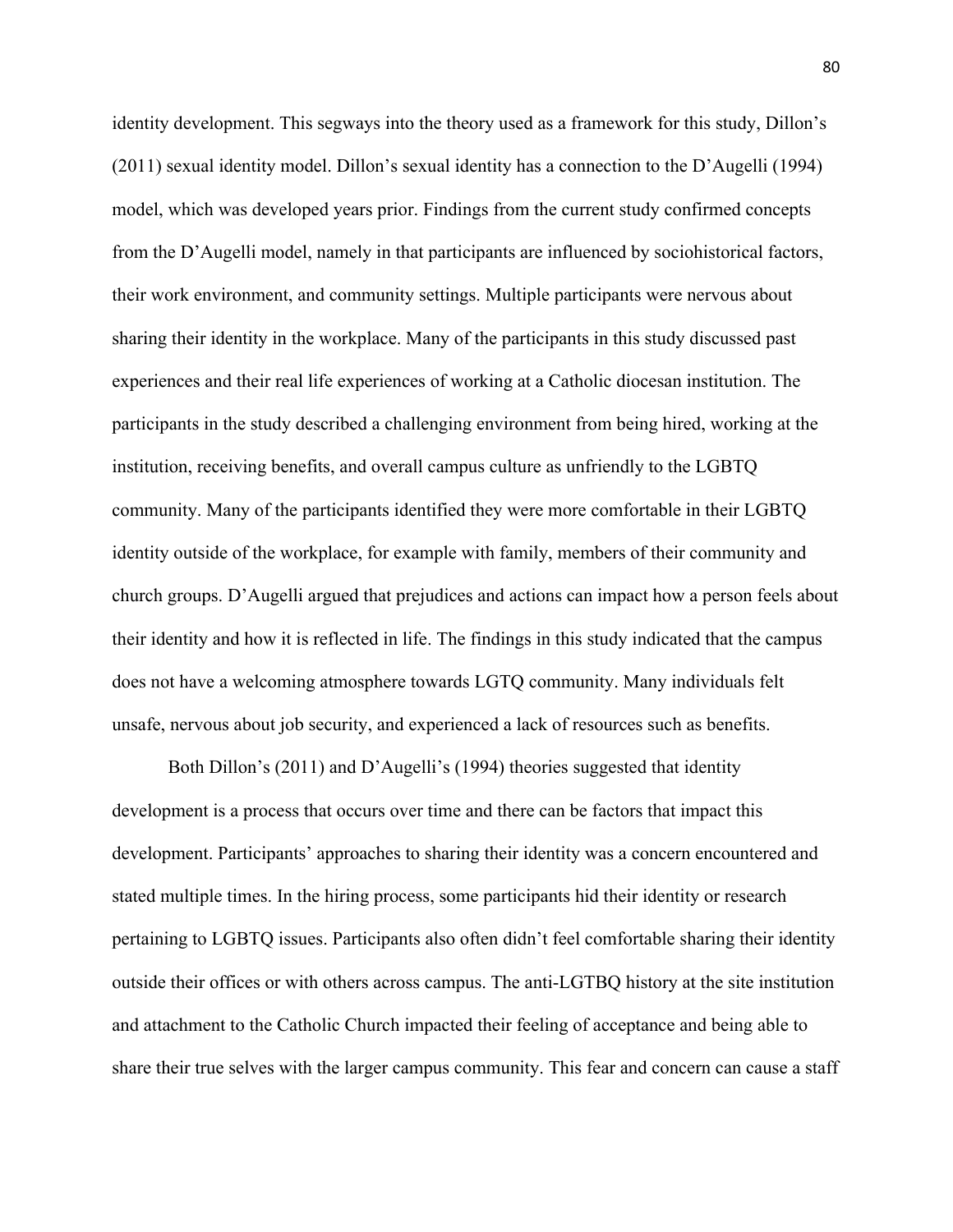or faculty member in the identity process to be unable to express themselves. Working at an institution associated with a religion that has opposing views can make sharing one's identity and coming out even more difficult.

 Dillon's (2011) theory indicated how sexual identity manifests itself and identifies it as a global process. In the Dillon theory, there are two factors to individual identity development: social and individual experiences (Dillon, 2011). The results of the current study confirmed that many participants were further along in their identity development, as they shared they have been out for a number of years or have had long-time partners. There are five key themes in Dillon's theory: compulsory heterosexuality, active exploration, diffusion, deepening and commitment, and synthesis (Dillon, 2011). The compulsory heterosexuality theme, even experienced individually in the identity process, was discussed in this study by participants as a theme visible across campus policies and structures. There was a focus on heterosexuality across the campus and anything perceived as against heterosexuality was perceived as a threat to the institution. One participant said that she felt that there were barriers for women at the institution, but even more so for lesbian women. The challenges she mentioned included in the inavailability of IVF and Birth Control. This participant's experiences illuminates the extent to which heterosexuality is prevelent in the policies and operations of the institution. Another participant discussed that the university uses the term "family," but he knows they do not mean same-sex families. There were many times that heterosexuality was discussed, such as at the university chapel only allowing opposite sex couples to be married. Thus, heterosexuality is reinforced on this campus in a number of ways, and further research is needed to better understand it.

 The theme active exploration in Dillon's (2011) theory addresses the social experience. In active exploration, Dillon discusses socioeconomic status, family, and religion as part of the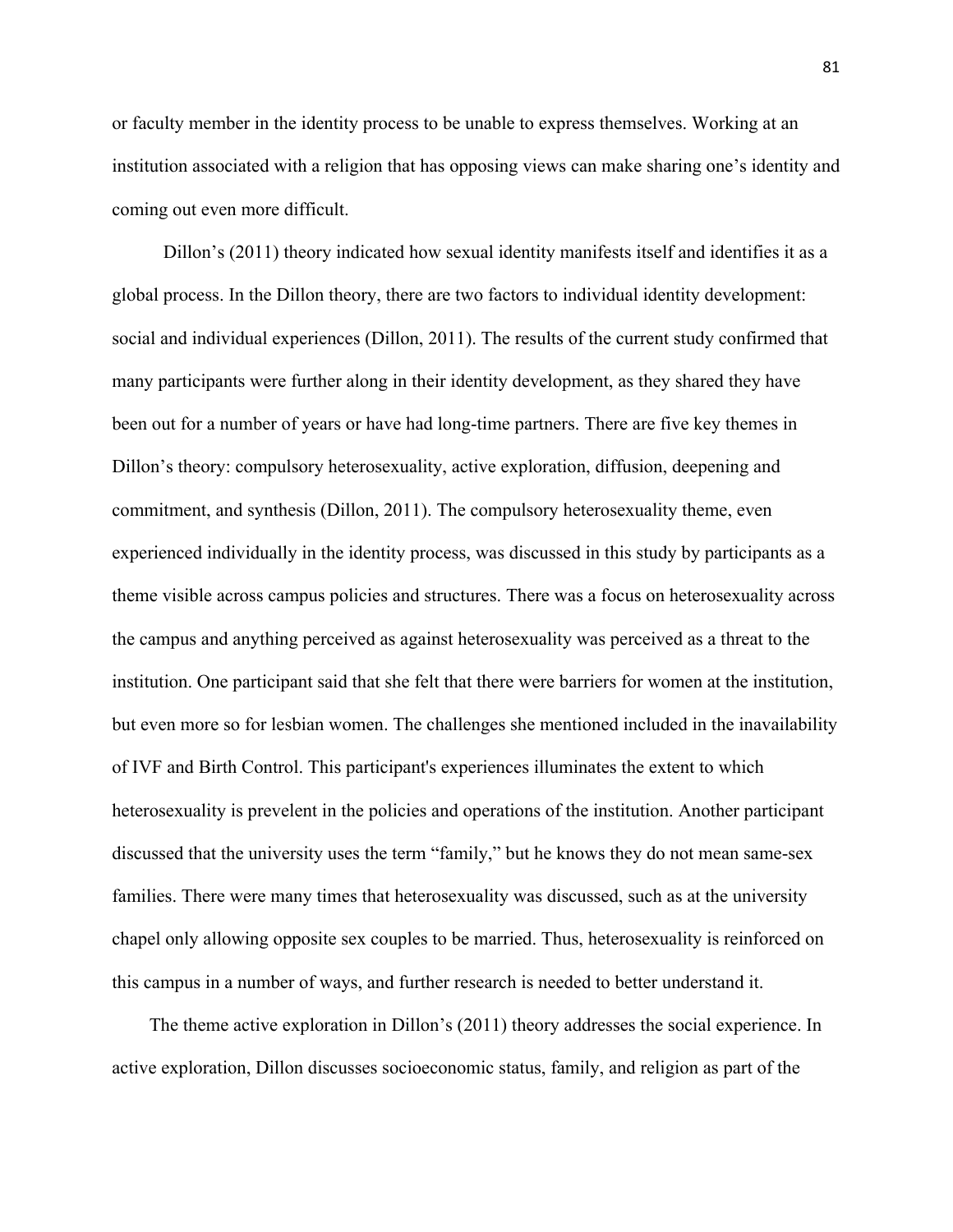sexual identity process. In my study, participants highlighted these areas in a number of ways that influenced their feelings of inclusion and belonging at the site institution. One participant articulating being worried about their religion and working at the institution. The participant specifically cited that he was of another religious identity and was concerned this may impact his experience at the institution. Another participant indicated they were told to hide any information relating to LGBTQ on curriculum vitae when applying for a position. Lastly, one participant believed the institution had a "Don't Ask, Don't Tell" policy in place. All of these examples demonstrate how sexual identity is impacted by workplace contexts. Thus, a workplace with ties to a religion with a set of beliefs and values against the LGBTQ community can be a barrier. It is demonstrative of the extent to which active exploration occurs when an individual's sexual identity is not socially accepted.

 The participants shared their concern for LGBTQ students at the institution, who may be early in their sexual identity process. Kortegast and Van Der Toorn (2016) found that faculty and staff on Catholic campuses played a special role in supporting LGBTQ students. My study supported this research and indicated that faculty and staff wanted to protect students from a negative response or experience. One staff member told students who identified as transgender that the site isntitution would not be supportive or safe environment for them. Much of this is related to the connection with the Catholic Church. The college experience is developmental, and students should feel comfortable and supported to come out. The faculty and staff believe they can endure the discrimination and problems at the institution, but don't want their students to be subjected to it.

 Dillon (2011) discussed deepening and commitment to sexual identity. One participant in this study was very committed and visibly emotional and passionate on this topic. This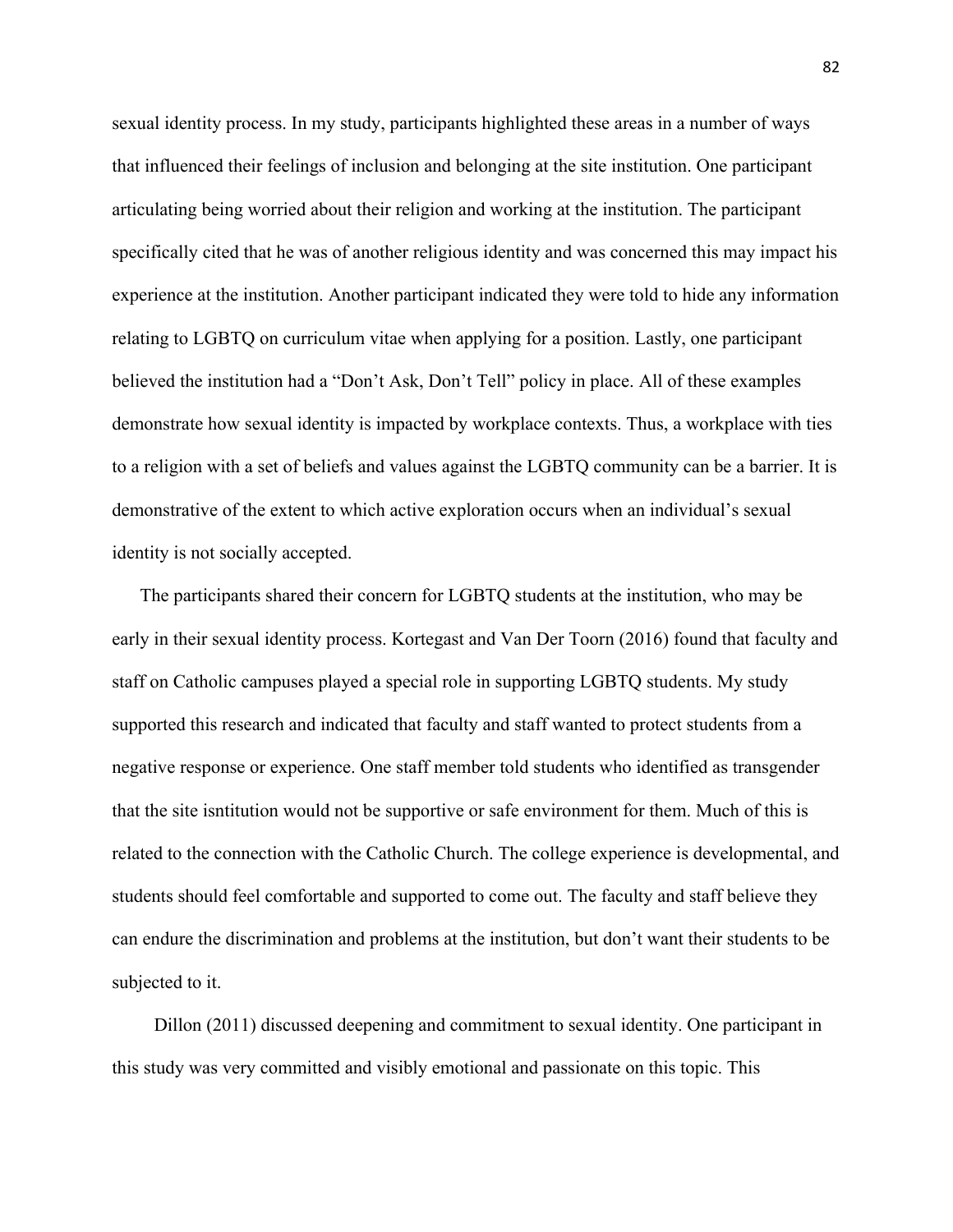participant was committed to raise awareness, gather participants, and attempt to make the campus more inclusive. This participant wanted to advocate for LGBTQ faculty and staff to feel welcomed, accepted, and comfortable at the institution. When the deepening and commitment phase occurs, it allows for expression of sexual orientation and identity at a group level. Some participants mentioned they felt comfortable sharing their identities in their small departments or silos, but not with the overall campus. This is an example of the deepening and commitment phase in which the individual and social identity process become one.

 The next theme discussed by Dillon (2011) is diffusion, which he described as individuals not wanting to actively explore and exhibit low levels of care. Even though no participants identified as asexual or showed low levels of care regarding their sexual identity, this theme is important to discuss because it focuses on expression of oneself and identity. Participants discussed the priest community on campus and some participants posited that some of the priests may identify queer and are accepted based on vows of chastity. They are examples of the diffusion phase by Dillon.

 The last phase discussed by Dillon (2011) was the synthesis phase, when the individual and social experience come together. Many participants discussed how their identity revealed itself outside of the campus, whether in their community or church groups. There was a sense that, while at work, most kept their sexual orientation hidden. Participants often guarded these identities for employment security purposes and safety concerns.

 One of the theorists who influenced Dillon's (2011) was Bronfenbrenner (1977), who believed that a person's development was impacted by their surrounding environment. Specifically, Bronfenbrenner discussed professional life, church, and social organizations as settings that can impact a person's identity development (Bronfenbrenner, 1977). In this study,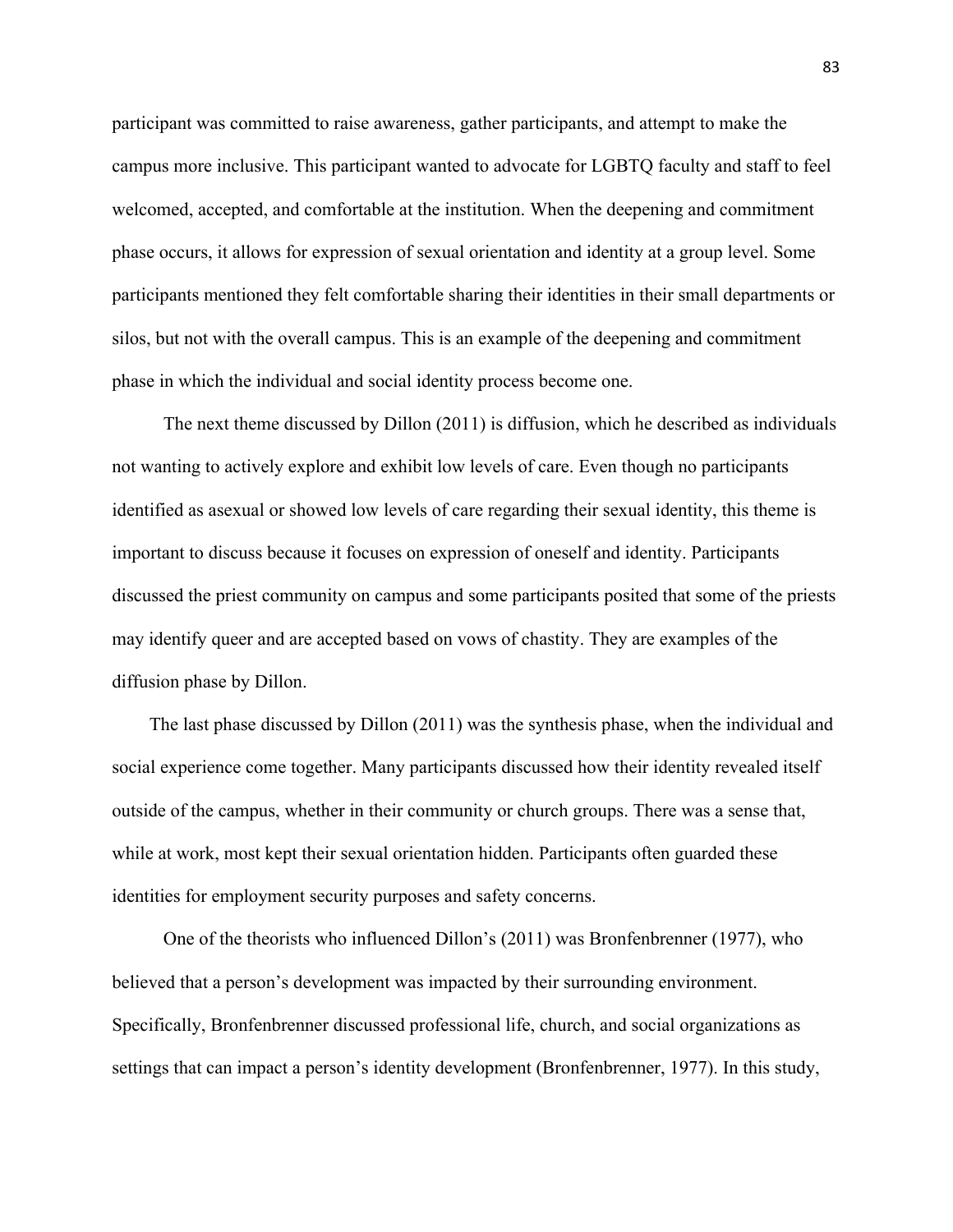participants identified as far along in their own personal identity process. There were no participants who were still at the questioning phase of sexual identity developments. Participants shared they were comfortable with their identity. Some shared they have been married for several years in happy partnerships and have families of their own. The only place they were not totally comfortable sharing their identity and being open was in the workplace due to the religious barriers and Catholic viewpoints. This is important because it indicates the extent to which Catholic viewpoints impact a person's identity and acceptance on the campus where they work.

 Dillon (2011) argued identity development occurs in an individual capacity, but what differentiates his theory is there is the focus on group membership and community. This is aligned with my research because religion and working at a religiously affiliated institution were found to be barriers to identity development and to individuals being able to express themselves, and Dillon indicated this as part of the identity development process. The participants in this study demonstrated their participation in a community as a faculty or staff member, in one sense. For them, the problem arose when LGBTQ sexual identity was identified as part of their identity. While having an LGBTQ identity may be difficult on campus, holding other marginalized or privileged identities may even be harder. One participant shared that because they identified as male and White, they used those privileges to navigate the campus. The study did not have any participants of color, which might bring additional challenges at this specific institution.

## **Catholic mission and values impacting diversity and inclusion**

 The second theme identified in this study was that the Catholic mission and values impacted diversity and inclusion on campus. Existing literature and this study's findings were again aligned. The survey by Kappler et al. (2012), found that 67.3% of Catholic priests identified as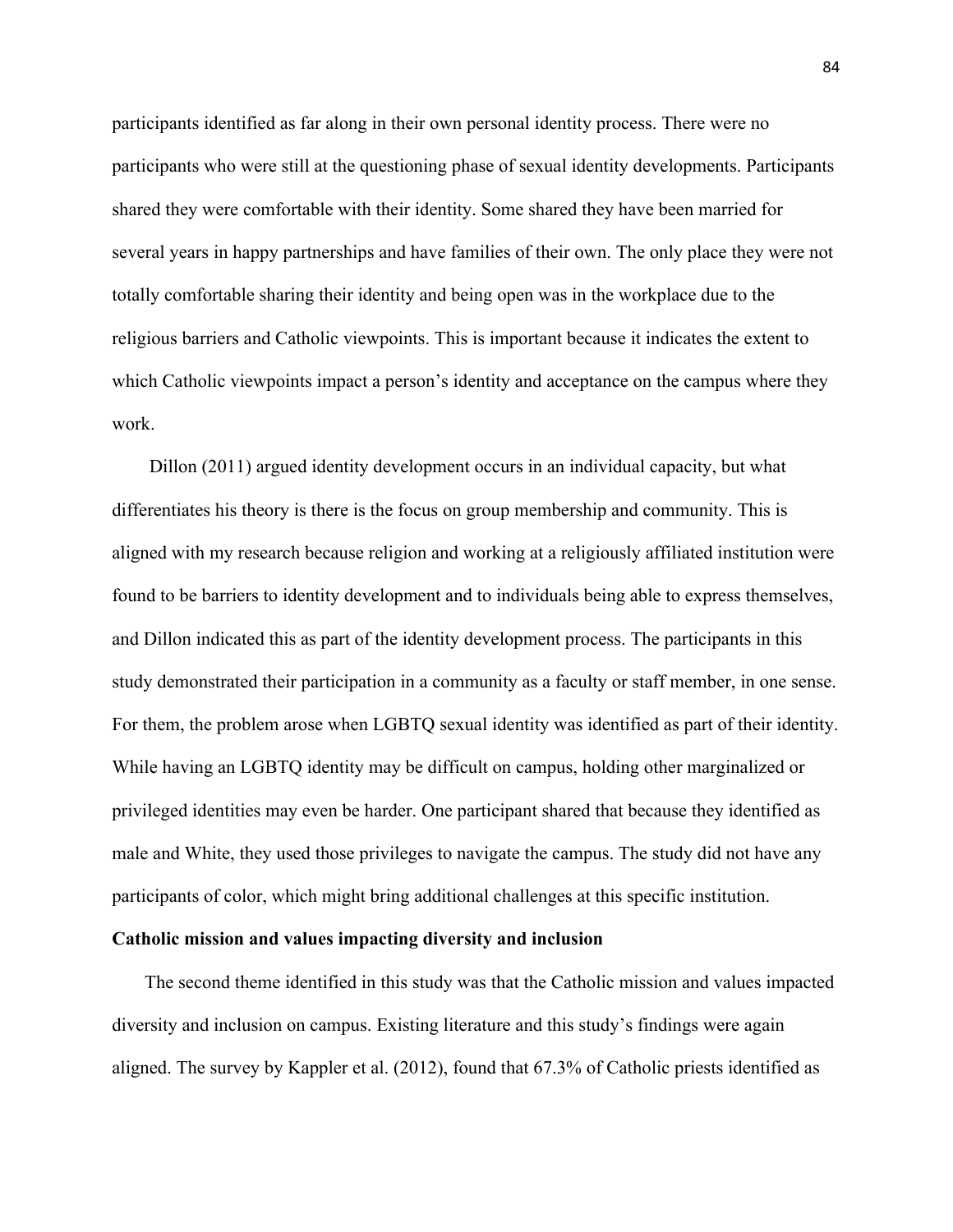gay. In this study, participants cited that they believed there was a gay culture within the priesthood and didn't understand how they were accepted on campus. For example, some of the participants believe there is a gay culture for priests who identify as LGBTQ, but who are unable to come out. One participant who was out questioned why priests were accepted, whereas the acceptance of other LGBTQ community members was lacking. There were also claims that priests and nuns used conversion therapy tactics on campus. The participants indicated they believed when priests and nuns on campus approached students to get them more involved in campus life, they were engaging in these tactics.

 There has been a significant disagreement within the Catholic church on the issue of homosexuality. Since the second Vatican council, the Roman Catholic Church has struggled with this issue. According to the research by Maher and Sever (2007), there are three perspectives in the church: the traditional viewpoint on the immorality of homosexuality, the mediating point of view of not challenging church teaching, and the revisionist point of view publicly challenging the teachings. It is through both challenge and awareness that may perhaps allow the church to reflect its stance on these policies and make changes.

 There are many Bible verses, policies, and church teaching against homosexuality. This was noted from participants and the extent to which it impacted their experiences. In the focus group, the oppressive nature and connection to the Catholic religion and mission was discussed. Participants shared how speakers and films on LGTBQ issues were censored at the institution. As well, during the hiring process, university leaders must ask a questions regarding the university's Catholic mission, according to participants. These are just a few examples how the church teachings are prevalent in the operations of the institution.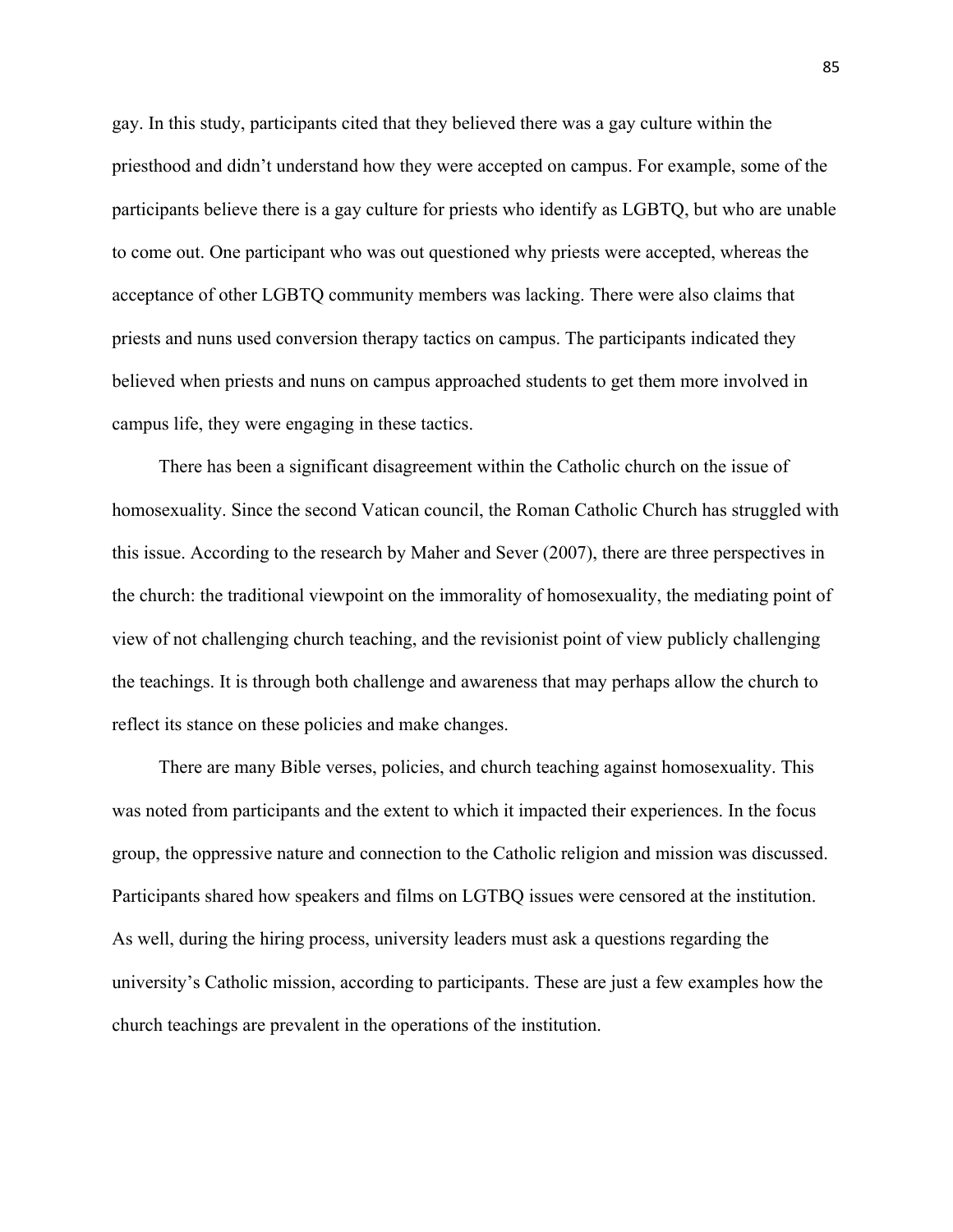There were varying examples of the difficult experience of LGBTQ faculty and staff. Siker (1994) discussed this topic and the tumultuous relationship between homosexuality and the church. The church often attempts to refer to sacred scripture such as in the book of Leviticus 18:22, in which it states, "Man should not lie down with man for it is an abomination." Yet, this scripture can have numerous interpretations. Dolphin highlighted that faculty and staff who were not as familiar with the Catholic religion or mission of the institution were disturbed to learn about the teachings.

There are certain ways Catholics demonstrate their faith. In this study, participants mentioned the frequent presence of the Catholic mission on campus, including crosses in each of the classrooms and starting meetings using prayers. Such outward Catholic symbols may cause an individual to think further about sharing their identity in the workplace or being comfortable to work in that space (Clair, 2005). Participants were careful about disclosing their identities and indicated feeling uncomfortable at specific meetings and events because of the outward Catholic symbols. They associated this sense of discomfort as being connected to employment security and safety concerns.

One of the most visible Catholic signs at the institution is the priest community. Participants made various references to the power of the priest community at the site institution, mentioning that their presence may contribute to the attitudes and views against the LGBTQ community on campus. One participant also mentioned that a recent sex abuse scandal associated with the site campus may be a reason for low salaries and financial challenges. There are many priests residing on campus and extremely involved in the daily operations. In general, the visible nature of Catholic symbols on campus, especially via the priest community, impacted and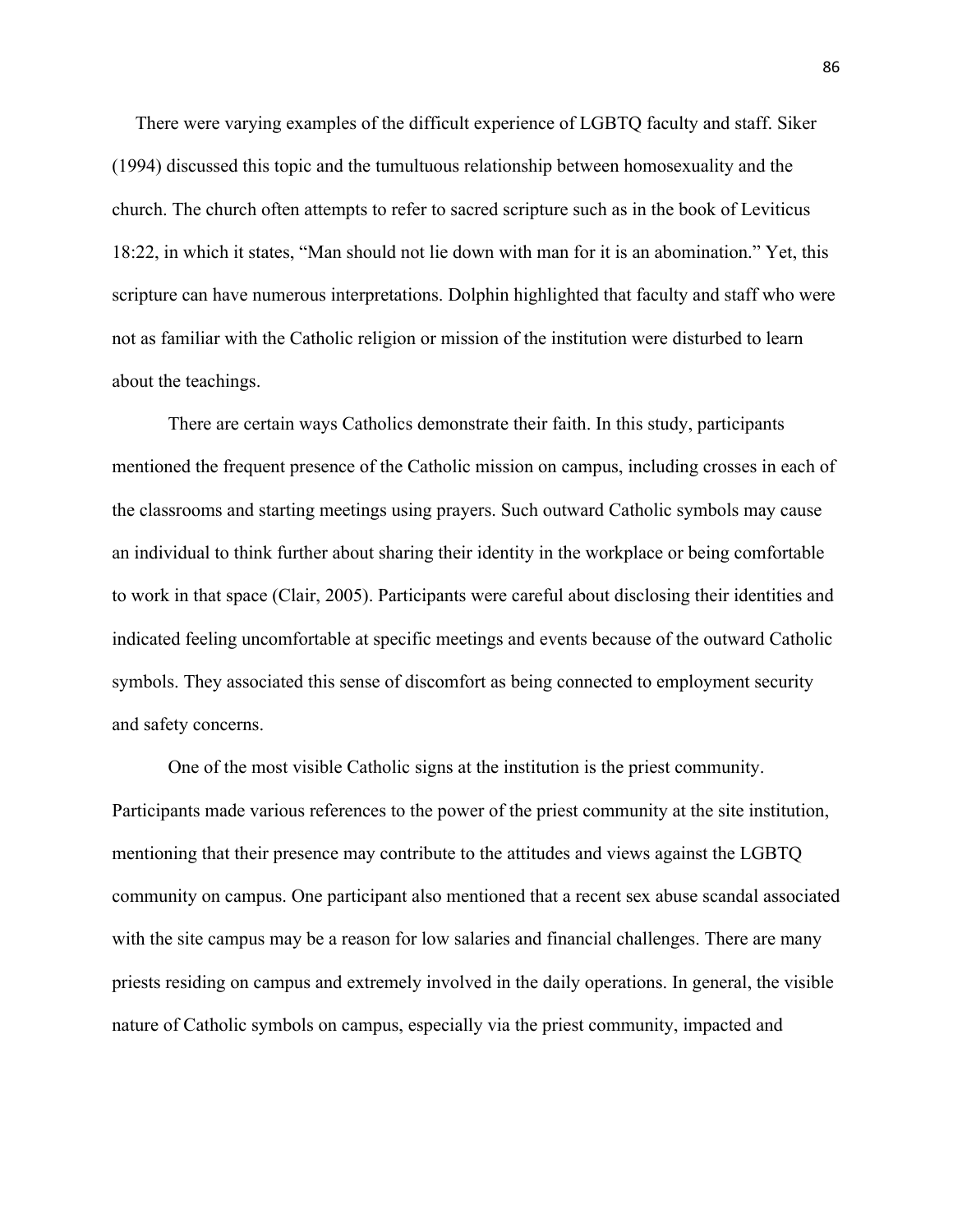influenced participants' experiences because the priests are an extension of the church and often reinforce anti-LGBTQ views.

 Love (1998) found that faculty had an easier time addressing issues of sexual orientation on the campus compared to administrators because they aligned with the findings in the current study as well. Faculty highlighted their privileges and challenges with academic freedom. Findings indicated tenured faculty were more likely to speak out about the topic because of comfortability and job security. There was a hesitation from participants who were adjunct faculty to participate in this study. The low participation from staff also suggested a hesitation to participate and suggests a culture of fear that may exist on the campus.

 This study's participants believed that the oppressive culture had many layers, which is consistent with Love's (1998) research. Love (1998) believed that the idea of protecting the Catholic tradition comes from upper-level administrators, clergy, and board members. Similarly the findings in this study suggested the participants agreed that the oppression came from the hierarchy, however, in addition, one participant believed oppression also came from a larger connection to conservative politics. They also believed that the connection between the Catholic church and conservative politics is financially beneficial. Findings indicated there is an oppressive culture and fear that dominates the research site that is connected to the church and its leaders.

 There are policies and procedures at the institution that are consistent with the Catholic mission and impact employees in personal ways. There is little research about the experience of LGTBQ women navigating the lack of benefits at a Catholic institution or the extent to which policies impact their lives. However, the legal fight on abortion and birth control has been ongoing in the United States for years, with institutions using religious liberty as reasoning for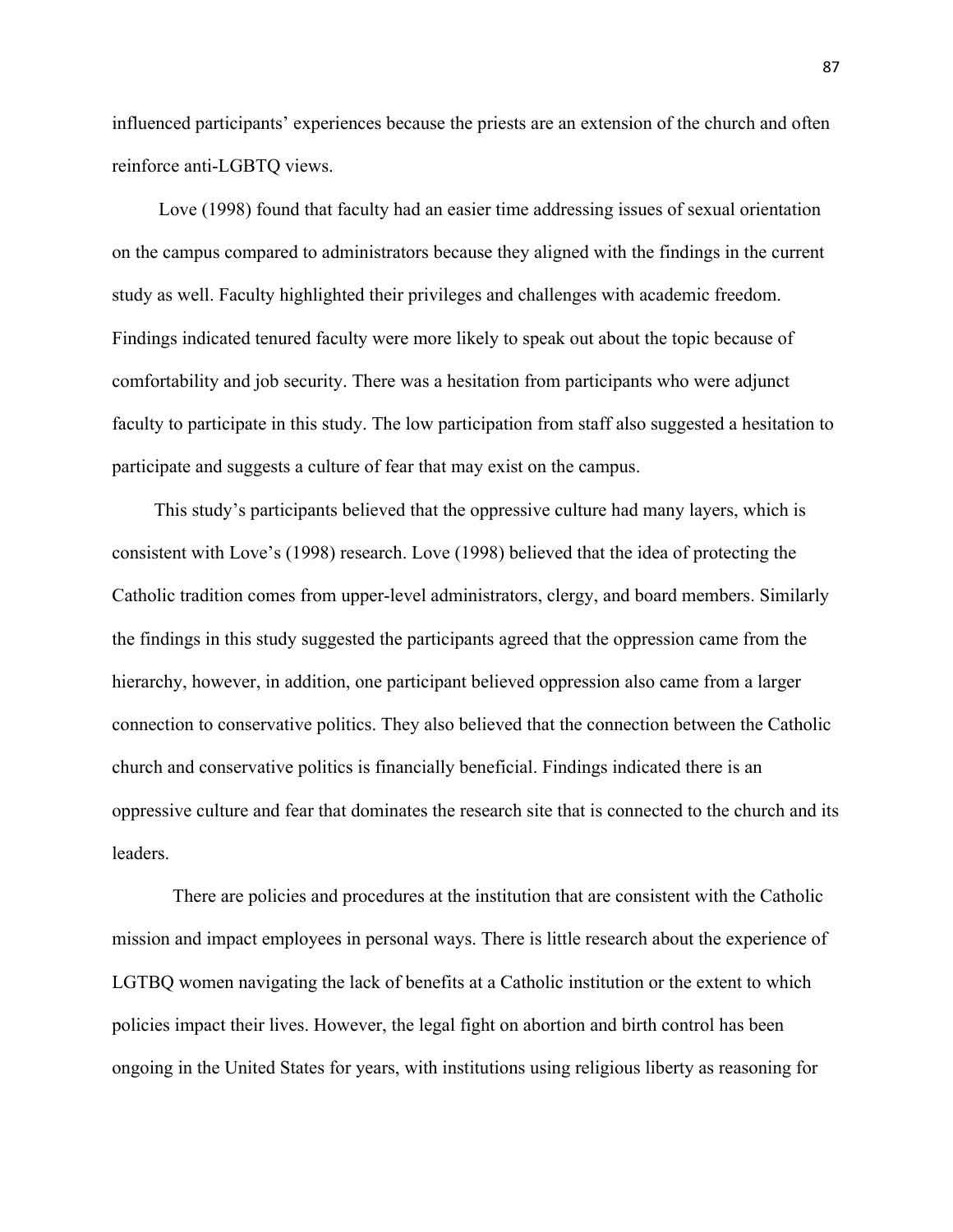not providing or limiting access. Participants discussed how the Catholic mission interferes with their own personal health decisions. Women participants highlighted the discrimination of lesbian women working at the instiution, and shared being denied access to reproductive products such as IVF and birth control while working at the institution. The institution is allowed to restrict these medical services based on the university mission and laws protecting them under religious freedom in the state.These policies have real impacts and effects on women's health and individuals wanting to make personal decisions about the growth of their families.

On this road to inclusion, there is some hope and promise. One leading voice in this journey is Father James Martin, a Catholic Jesuit priest and an outward advocate of the Catholic church's acceptance to the LGTBQ community. Father Martin has written a book on this topic and is consistently posting on social media platforms in support of the LGBTQ community. One of the participants in the study shared they believe many of the strong Catholic voices are conservative leaning. However, that is not the case with Father Martin, who is trying to build a bridge between the church and the LGBTQ community. In addition to Father Martin, another leader in the church, Pope Francis, has a more accepting attitude towards the LGBTQ community. This study adds to the literature because it focuses on the experience of faculty and staff at a diocesan university which has strong ties and highly visible connections to the diocese and leadership of the church.

#### **Lack of visibility, resources, and support for LGTBQ faculty and staff**

The lack of visibility and support for the LGBTQ community indicated in this study's findings constitutes a problem and, as one participant stated, the university needs to "get with the program." The younger demographic is more accepting and diverse. Many young people espouse more accepting attitudes and viewpoints. Thus, if the institution doesn't change their ways or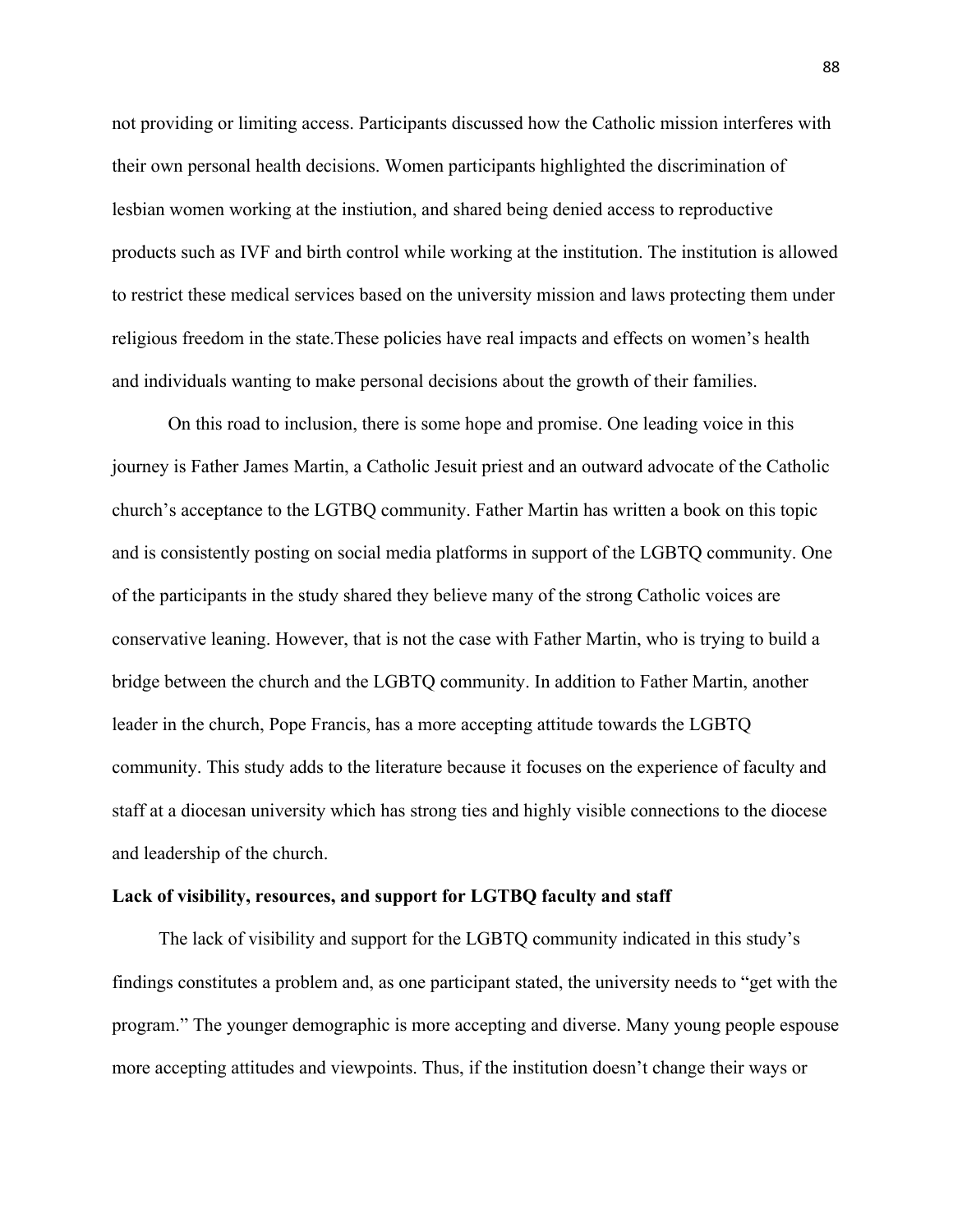views, it could have detrimental organizational effects. A report completed around 1994 indicated that discrimination against LGBTQ people had productivity consequences and cost companies roughly 1.4 billion dollars that year (Ozeren, 2014). The world is changing at a dramatic pace. This specific institution has benefited from its geographic location with participants highlighting they like where it located and where they live.

 In the study, certain participants were more vocal and willing to share than others in this study. These participants tended to have more experience at the institution and positions of power being tenured. In the interviews, there was not a major difference based on participation between identities. Lesbian, Gay, Bisexual, Queer participants all provided value insight into this study and there were no significant differences based on gender identity. Although this study did not have any that identified as transgender participate, there is value in a future study focusing on the experience of transgender faculty and staff.

 The selected university has multiples campuses. The findings revealed that there was significant differences between the campuses. The main campus has less LGBTQ signage and events, compared to their satellite and regional campuses and only the main campus has a priest community presence. This may contribute to lack of support and visibility. During the document review of the university website, there was a lack of presence for the LGBTQ community on satellite campuses as well. There was scant information found was difficult for this researcher to find.

#### **Future Research**

There are myriad options for future research. One suggestion for future research is studying the impact of the priest community on campus. This idea was referenced multiple times by participants. A future study may focus on priestly roles and responsibilities at the institution and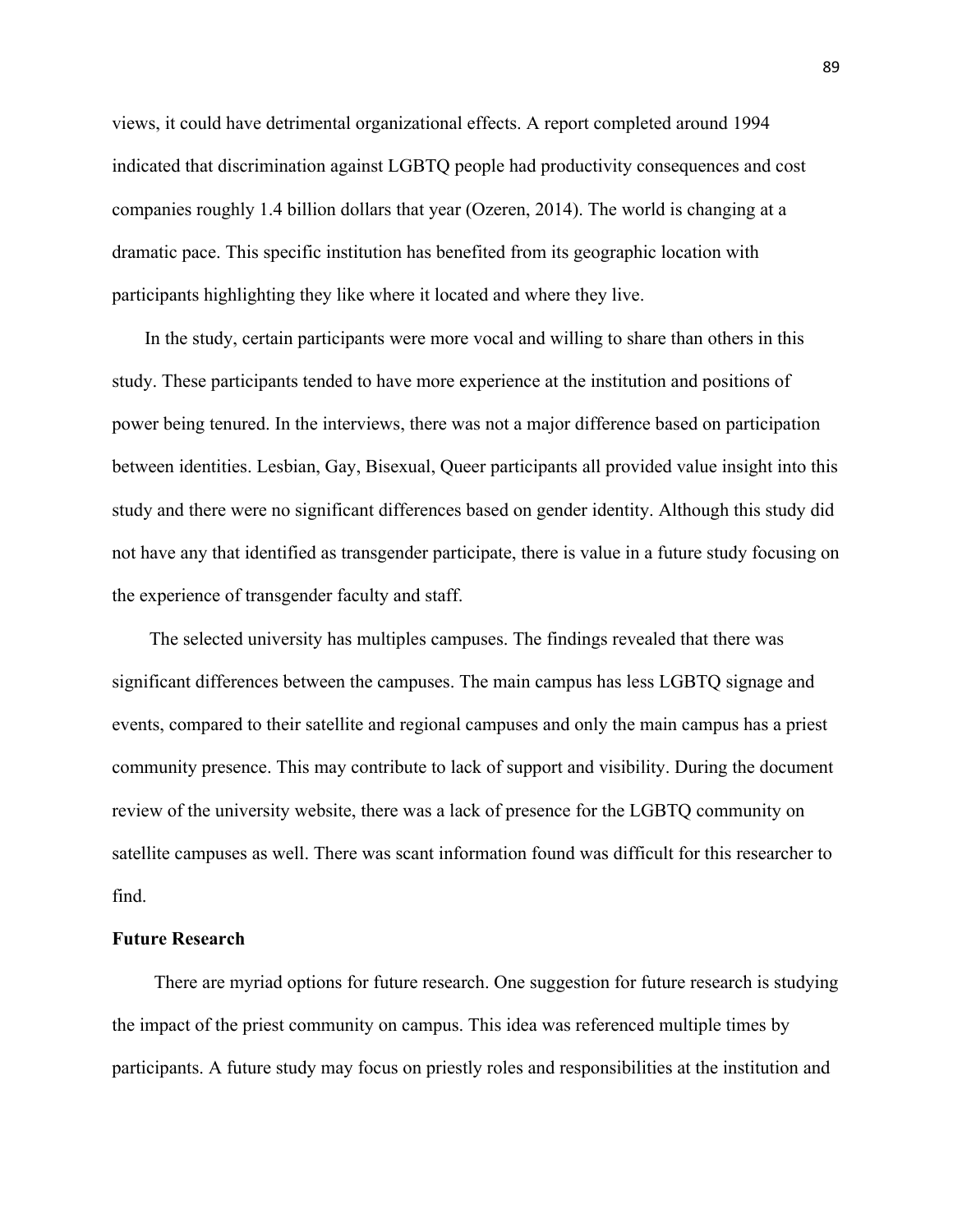how their position and role impacts diversity and inclusion initiatives. Future research could examine reasons for the attitudes, discriminaton, and anti-LGBTQ experience of faculty and staff. The priest community plays a significant role on this campus and any future research pertaining to them may be beneficial to explore.

 Another suggestion for a future study is to better understand the role of conservative politics and relationship between the Catholic church and suborganizations such as colleges and universities. There were multiple mentions of this connection or reinforcement of conservative politics at this specific institution. It may be beneficial to better understand this connection and the extent to which it manifests itself in the campus and its policies. I believe through studying the campus climate and further exploring the connection with conservative politics may illuminate the experiences of LGBTQ faculty and staff. This may also help identify barriers to diversity and inclusion within the Catholic church and its affiliated universities.

 In this study, there were no participants whowere people of color, which is a major limitation of this work. A future study exploring the barriers of LGBTQPOC faculty/staff at a Catholic diocesan university may be warranted. According to Nadal (2019), LGBTQPOC faculty/staff is a rarity in higher education. Further understanding why this is a rarity and how diversity, equity and inclusion goals can help to level the playing field to make the institution demographics more representative may add to the body of knowledge in the field. It may be beneficial to learn more about the experience of LGBTQPOC faculty/staff at a diocesan catholic university to learn if their experience is similar or different than those of the participants in this study.

 One area that should be further studied is the difference between gender identity and experience at the institution. There were few differences in my study, however a larger sample may produce more results and information. Participants who were older in age and had more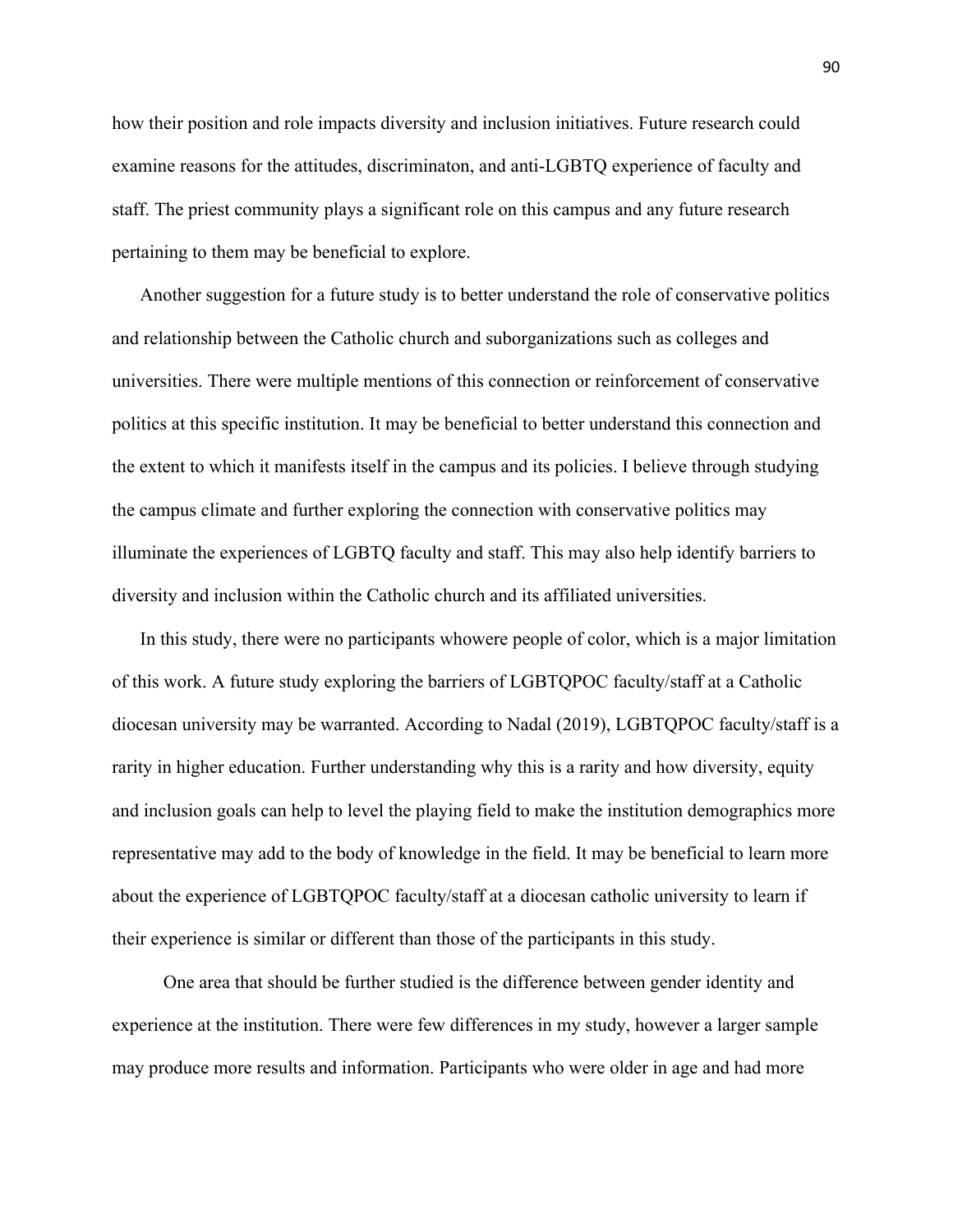experience were more likely to share and be more comfortable sharing in the interviews. There may be room for a future study based on generations and ages and how attitudes are different or similar.

 Another future potential study is examining the relationship between LGBTQ student organizations and the university. In this study, it was referenced multiple times that the LGBTQ student organization was treated differently than other organizations. To better support students, the institution can organize ways for faculty and staff who identify as LGTBQ to provide to support to this organization and other ways for them to connect, raise awareness on the campus, and provide education. As well, a future study may uncover reasons for and sources of anti-LGBTQ culture.

 Another suggestion is to consider other potential barriers to LGBTQ faculty and staff at diocesan colleges and universities. This study had the limitation of a small sample size, especially in terms of staff participation. It is recommended to conduct a study in the future with a larger staff sample. Creating other ways to recruit participants and making it more discreet for them to participate would be helpful. In this study there was fear and that limited the participation of staff members. There should be future research on the faculty experience and the staff experience individually. There should also be future research done to better understand the experience of staff members in various positions and levels at the university, particularly in further understanding the difference between the experience of tenured and adjunct faculty members. Lastly, it may be beneficial to explore the experience of LGBTQ faculty and staff in comparison to another diocesan institution or as compared to a Jesuit insitution. As well, a longitudinal study may be pertinent so as to study the phenomenon over time to examine how it develops and the extent to which campuses become more inclusive in the future.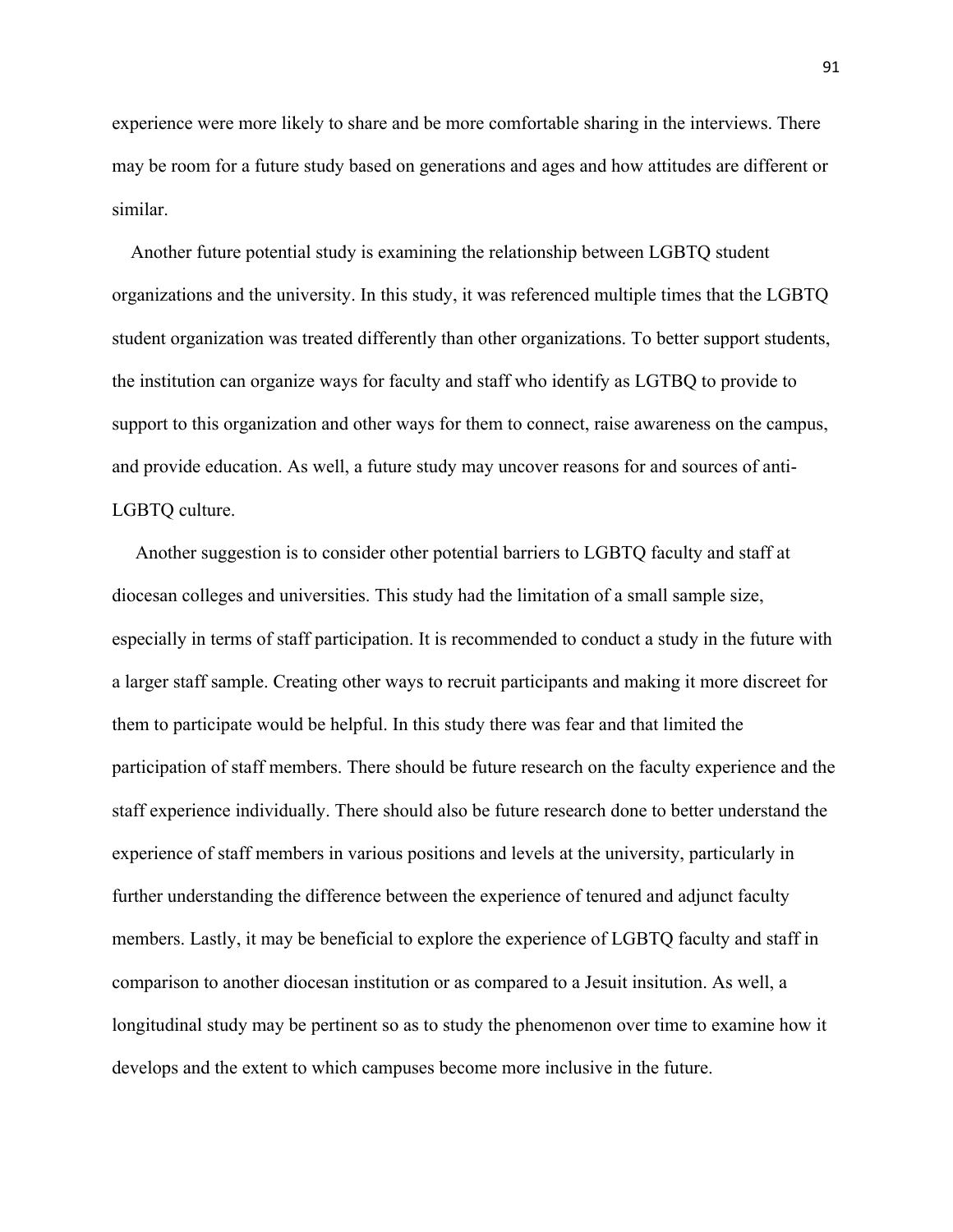# **Future Practice**

After this study, some recommendations to improve the experience for LGBTQ faculty and staff are to revisit the human resource policies currently in place. Institutions need to make them more inclusive to benefit all staff members regardless of gender, sexual identity, race, etc. The human resource and benefits packages should not exclude any person based on who they love. In addition, institutions should ensure that women's health is supported, included IVF and other resources to help an individual make decisions about family planning.

 The next recommendation is for the campus community and public to support LGBTQ colleagues regardless of pressure from watchdog groups, priests, or community members. Additionally, having a student organization and events that are supportive to the LGBTQ community may signify support and acceptance. Allowing events and speakers on campus that are LGTBQ friendly is another suggestion, including embracing PRIDE month festitivites and having rainbow flags at different places on campus. The faculty and staff who participated in this study suggested a group for LGBTQ faculty and staff to support each other and have programs that are supportive to students in the questioning phase of identity development. My hope is that this campus will become a more welcoming and open place for LGBTQ people in visible ways.

 Lastly,beyond changing policies and allowing LGBTQ friendly events and speakers, perhaps the most important thing the university can do is join on this journey to changing atittudes and beliefs. This begins with members of the faculty and staff standing up to implement true change on the campus, such as creating a pathway for individuals to report harassment and discrimination incidents. Hopefully this action will lead to a more inclusive and diverse experience. Some of the information collected in this study was surprising given that the study was conducted in 2021, and much has been accomplished in terms of LGBTQ rights. However,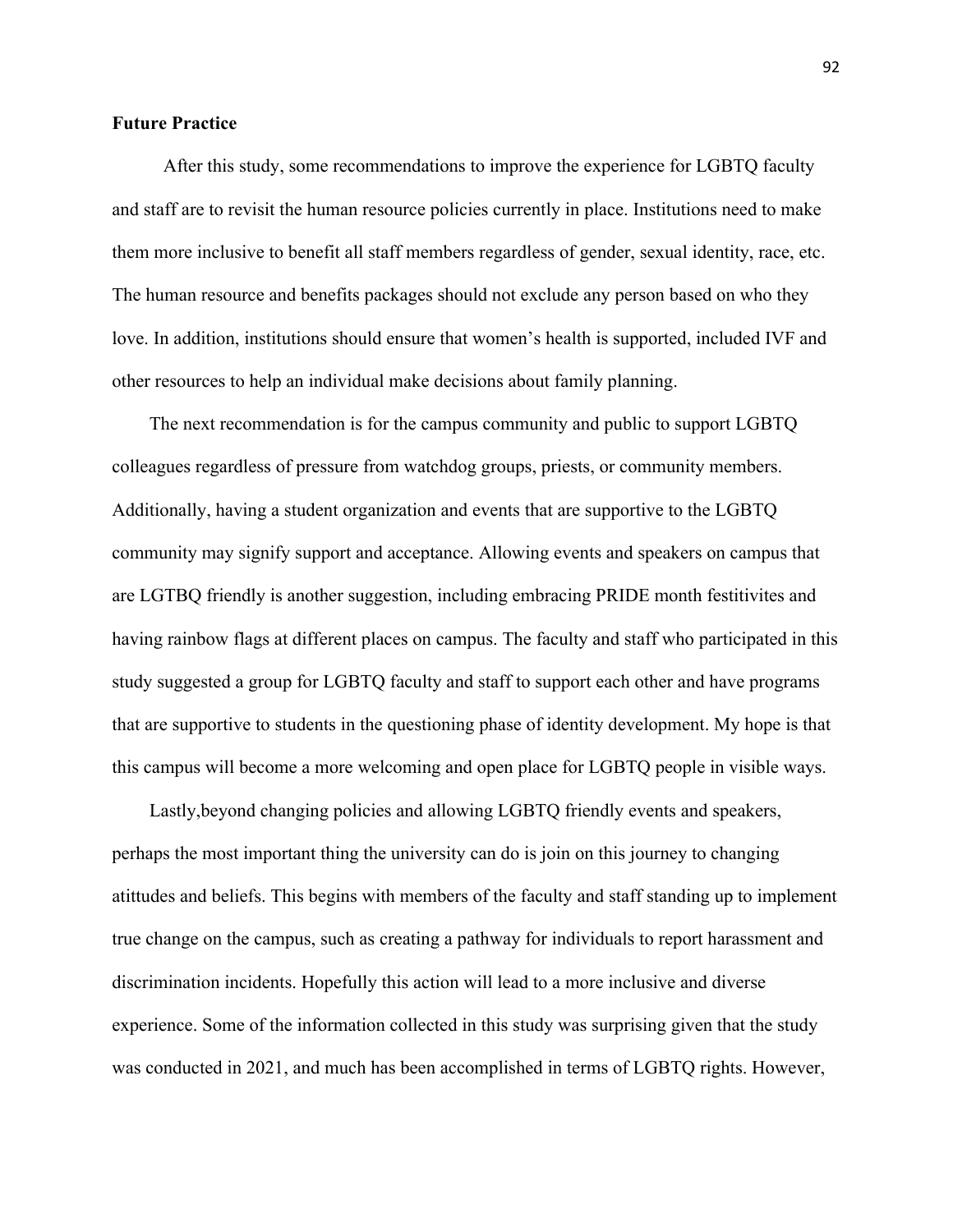unfortunately, this will likely be a reoccurring problem and only rectified through meaningful advocacy, policy changes, and by challenging people to be more open.

# **Conclusion**

In conclusion, because of the long and tumultuous relationship between the Catholic Church and the LGBTQ community, understanding the LGBTQ faculty and staff experience can be a sensitive topic. The hope of this researcher was to raise awareness to the LGBTQ faculty/staff experience at diocesan Catholic university. There is a long road ahead in bringing together these communities, but there is a hope for a more diverse, inclusive diocesan Catholic college in the future.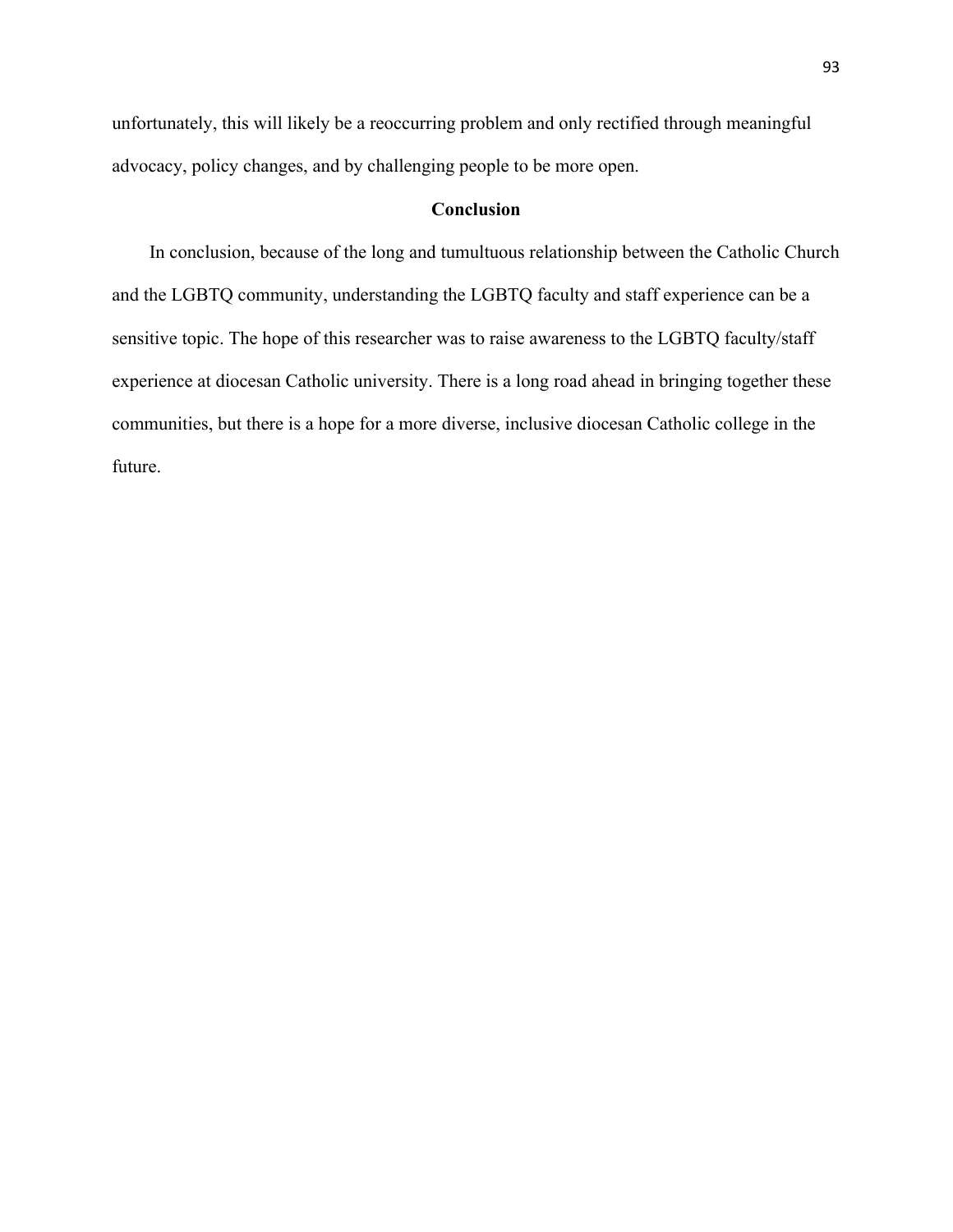# **References**

- Associated Press. (2018). *Miami Catholic school teacher says she was fired for being gay*. NBC News. Retrieved September 22, 2018, from https://www.nbcnews.com/feature/nbc-out/miami-Catholic-school-teacher-says-she-was-fired-being-gay-n847116
- Banchiri, B. (2016, May 21). Yale OKs gender-neutral bathrooms, joining 150+ college trend. *Christian Science Monitor*. https://www.csmonitor.com/USA/Education/2016/0521/Yale-OKsgender-neutral-bathrooms-joining-150-college-trend
- Barlett, T. (2006, June 30). *Bully Pulpit*. Chronicle of Higher Education. https://www.chronicle.com/article/bully-pulpit/
- Bazarsky, M. (2015). Cocurricular and Campus Contexts. *New Directions for Student Services*, *2015*(152), 55–71. https://doi.org/10.1002/ss.20145
- Bethune, B. (2005). Harvard's secret anti-gay court. Book retrieved from:

https://archive.macleans.ca/article/2005/11/14/harvards-secret-anti-gay-court

- Bilodeau, B. L., & Renn, K. A. (2005). Analysis of LGBT identity development models and implications for practice. *New Directions for Student Services*, *2005*(111), 25–39. https://doi.org/10.1002/ss.171
- Bowen, G. (2009). Document analysis as a qualitative research method. *Qualitative Research Journal*. 9. 27-40. 10.3316/QRJ0902027.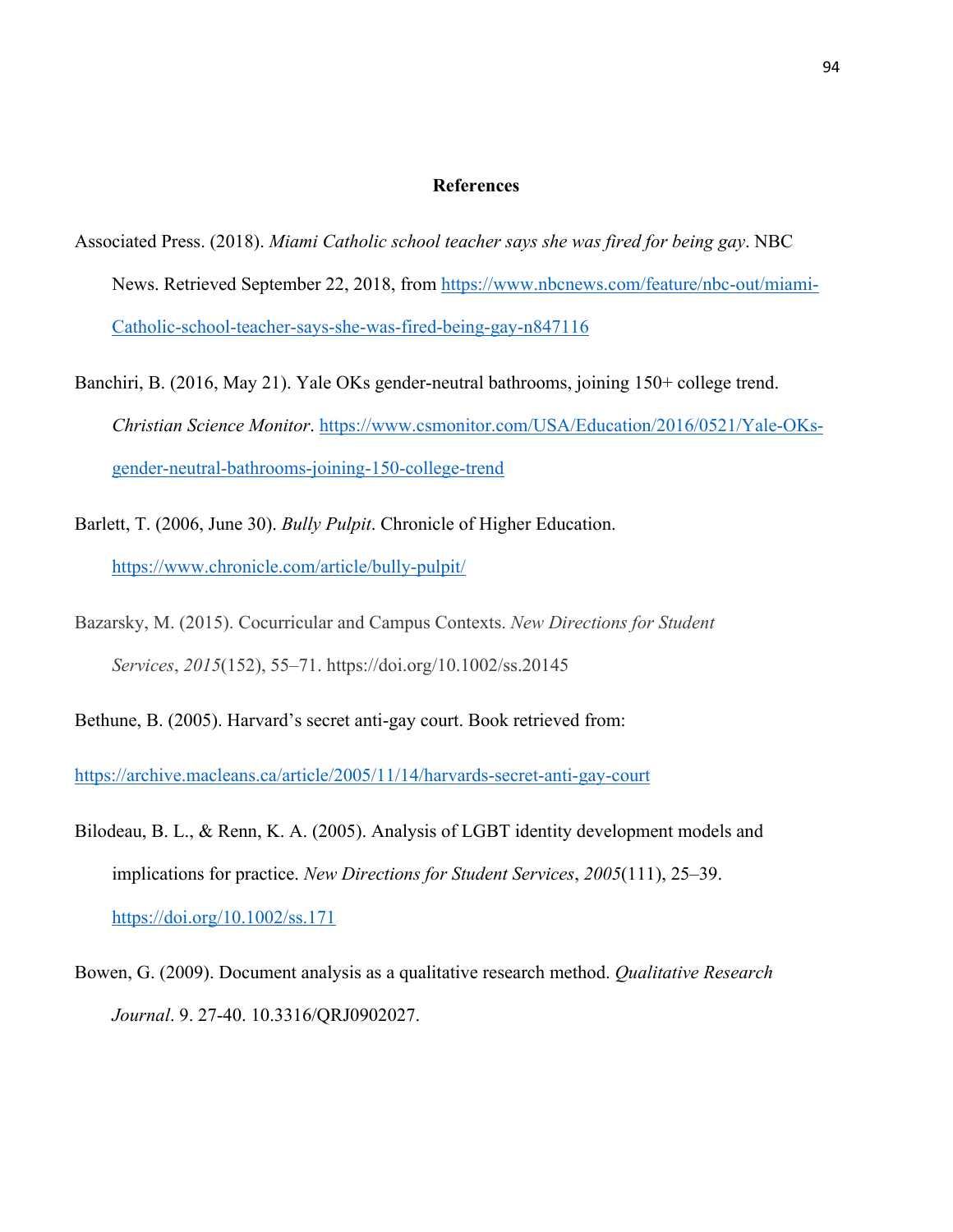- Bronfenbrenner, U. (1977). Toward an experimental ecology of human development. *American Psychologist*, 32(7), 513-531. Retrieved from http://ovidsp.ovid.com/ovidweb.cgi?T=JS&PAGE=reference&D=ovfta&NEWS=N&AN=00000 487-197707000-00001.
- Campus Pride (2017). *Campus Pride releases 2017 shame list documenting "The absolute worst campuses for LGBTQ youth" in the nation*. (n.d.). Retrieved October 1, 2018, from https://www.campuspride.org/2017ShameList/
- Carroll, J. (2013). *Who Am I To Judge?* The New Yorker December 23 & 30, 2013 issue. Retrieved March 11, 2020, from https://www.newyorker.com/magazine/2013/12/23/who-am-i-to-judge
- Cass, V. C. Homosexual identity formation: Testing a theoretical model." *The Journal of Sex Research*. vol. 20, no. 2, Taylor & Francis, Ltd., 1984, pp. 143–67, http://www.jstor.org/stable/3812348.
- Center for Disease Control (2020). *Basic Statistics. HIV Basics. HIV/AIDS*. https://www.cdc.gov/hiv/basics/statistics.html
- Chibbaro, L. (2020, July 1). Petition asks Catholic university president to embrace supreme court LGBTQ ruling. *Washington Blade: Gay News, Politics, LGBT Rights*. https://www.washingtonblade.com/2020/07/01/petition-asks-Catholic-univ-president-toembrace-supreme-court-lgbtq-ruling/
- Clair, J., Beatty, J., & Maclean, T. (2005). Out of sight but not out of mind: Managing invisible social identities in the workplace. *The Academy of Management Review, 30*(1), 78-95. Retrieved January 31, 2021, from http://www.jstor.org/stable/20159096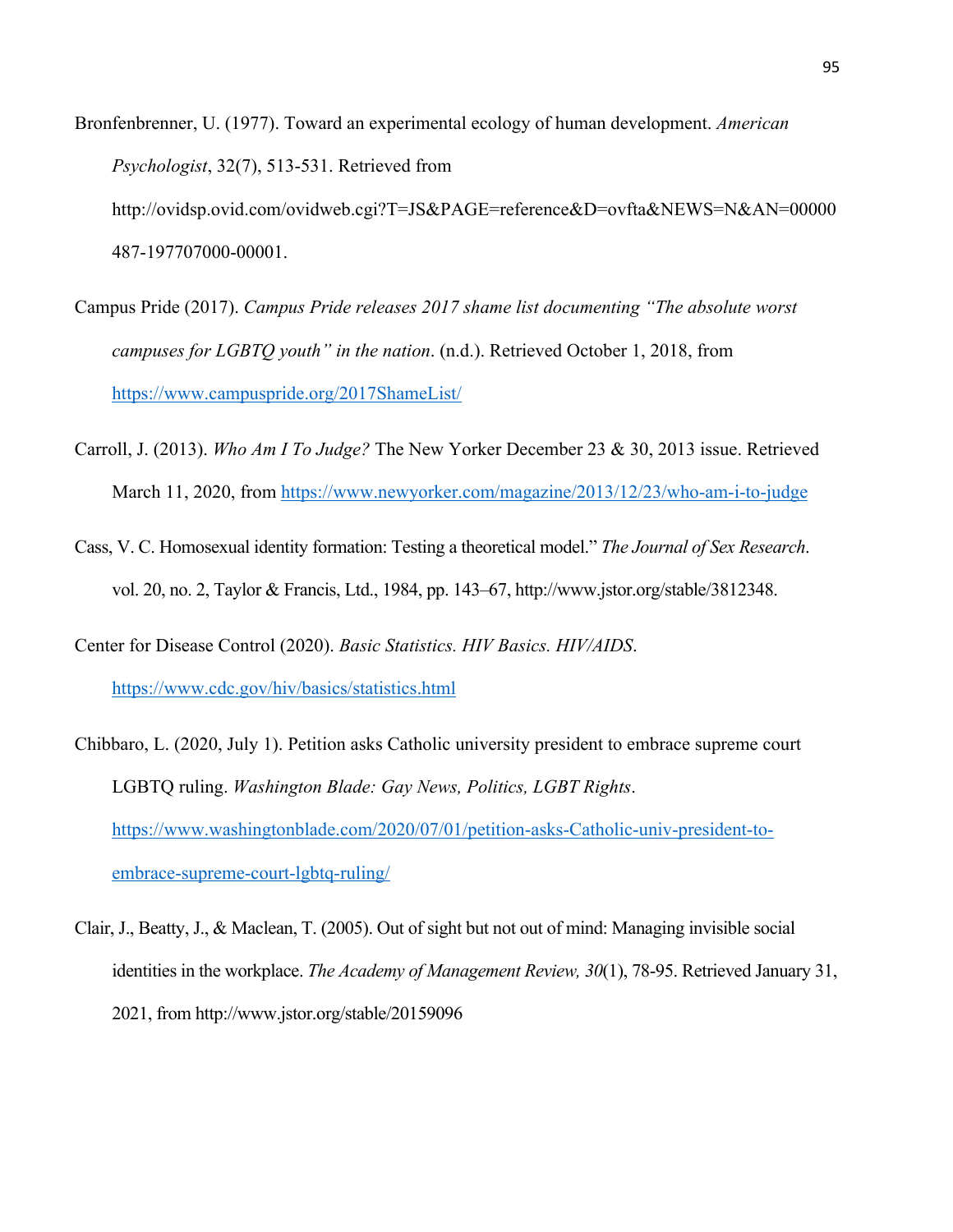- Clawson, J. (2014). Coming out of the campus closet: The emerging visibility of queer students at the University of Florida, 1970–1982. *Educational Studies*, *50*(3), 209–230. https://doi.org/10.1080/00131946.2014.907162
- Cook, B. L., & Writer, I. S. (2011, February 27). *Catholic college fires gay teacher—Philly*. Philly.com.

http://www.philly.com/philly/news/20110227 Catholic college fires gay teacher.html

- Curran, C. E. (1994). The elusive idea of a Catholic university. *National Catholic Reporter*, *30*(43), 12.
- Croteau, J. M., & Von Destinon, M. (1994). A national survey of job search experiences of lesbian, gay, and bisexual student affairs professionals. *Journal of College Student Development, 35*(1), 40–45.
- Croteau, J. M., & Lark, J. S. (1995). A qualitative investigation of biased and exemplary student affairs practice concerning lesbian, gay, and bisexual issues. *Journal of College Student Development, 36*(5), 472–482.
- D'Amico, A. (2015). Enrollment and employees in postsecondary institutions. *Financial Statistics and Academic Libraries, Fiscal Year 2015*. 26.

D'Augelli, A. R. (1994). Identity development and sexual orientation: Toward a model of lesbian, gay, and bisexual development. In Trickett, E. J. , Watts, R. J. & Birman D. (Eds.), *Human diversity: Perspectives on people in context (pp. 312-333). San Francisco: Jossey-Bass.* (n.d.). ResearchGate. Retrieved September 3, 2020, from

https://www.researchgate.net/publication/258691916 D'Augelli A R 1994 Identity developm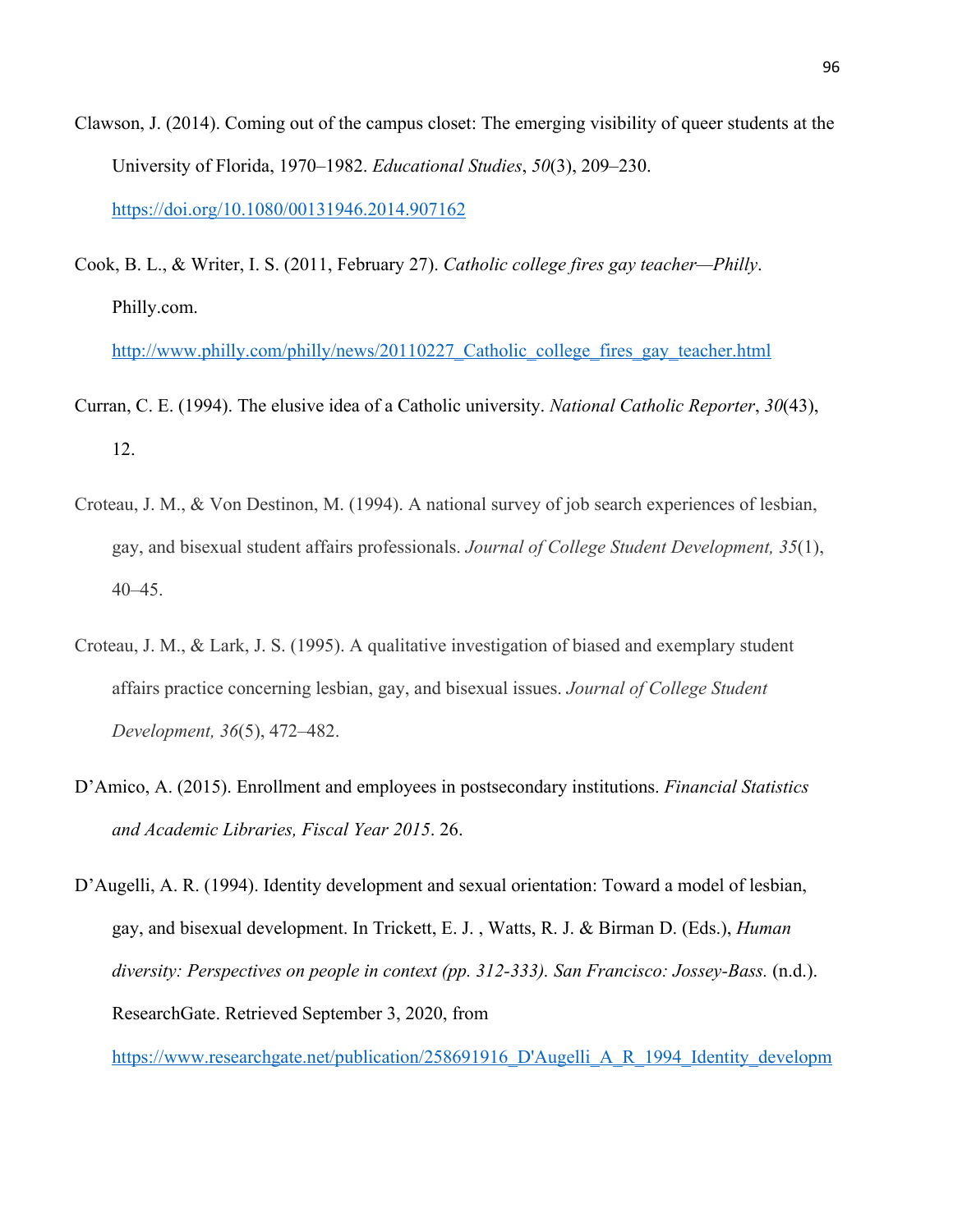ent and sexual orientation Toward a model of lesbian gay and bisexual development In E\_J\_Trickett\_R\_J\_Watts\_D\_Birman\_Eds\_Human\_diversity\_Perspectives\_on\_people\_in\_c

- Dillon, F. R., Worthington, R. L., & Moradi, B. (2011). Sexual identity as a universal process. In Schwartz, S. J., Luyckx, K. , & Vignoles, V. L. (Eds.), *Handbook of Identity Theory and Research* (pp. 649–670). Springer New York. https://doi.org/10.1007/978-1-4419-7988-9\_27
- Donadio, R., (2013) *On gay priests, Pope Francis asks, 'Who am I to judge?'—The New York Times*. (n.d.). Retrieved October 9, 2018, from

https://www.nytimes.com/2013/07/30/world/europe/pope-francis-gay-priests.html

- Duberman, M., & Kopkind, A. (1993). The night yhey raided Stonewall. *Grand Street*, *44*, 120–147. JSTOR. https://doi.org/10.2307/25007620
- Dwyer, D. & Svokos, (2020) *Supreme Court bans LGBT employment discrimination*. ABC News. Retrieved November 13, 2020, from https://abcnews.go.com/Politics/supreme-court-makeshistoric-ruling-lgbt-employment-discrimination/story?id=71254749
- England, D. (2012) Essential Guide to Handling Workplace Harassment & Discrimination, *The*. Retrieved September 29, 2018, from http://eds.b.ebscohost.com/eds/ebookviewer/ebook/bmxlYmtfXzEwMTM3NjVfX0FO0?sid=bcf 0fee0-ca89-47f5-b47a-8f6b59bebce2@sessionmgr102&vid=0&format=EB&rid=2
- Evans, N., & Broido, E. (2002). The experiences of lesbian and bisexual women in college residence halls: Implications for addressing homophobia and heterosexism. *Journal of Lesbian Studies*, 6(3/4), 29-40.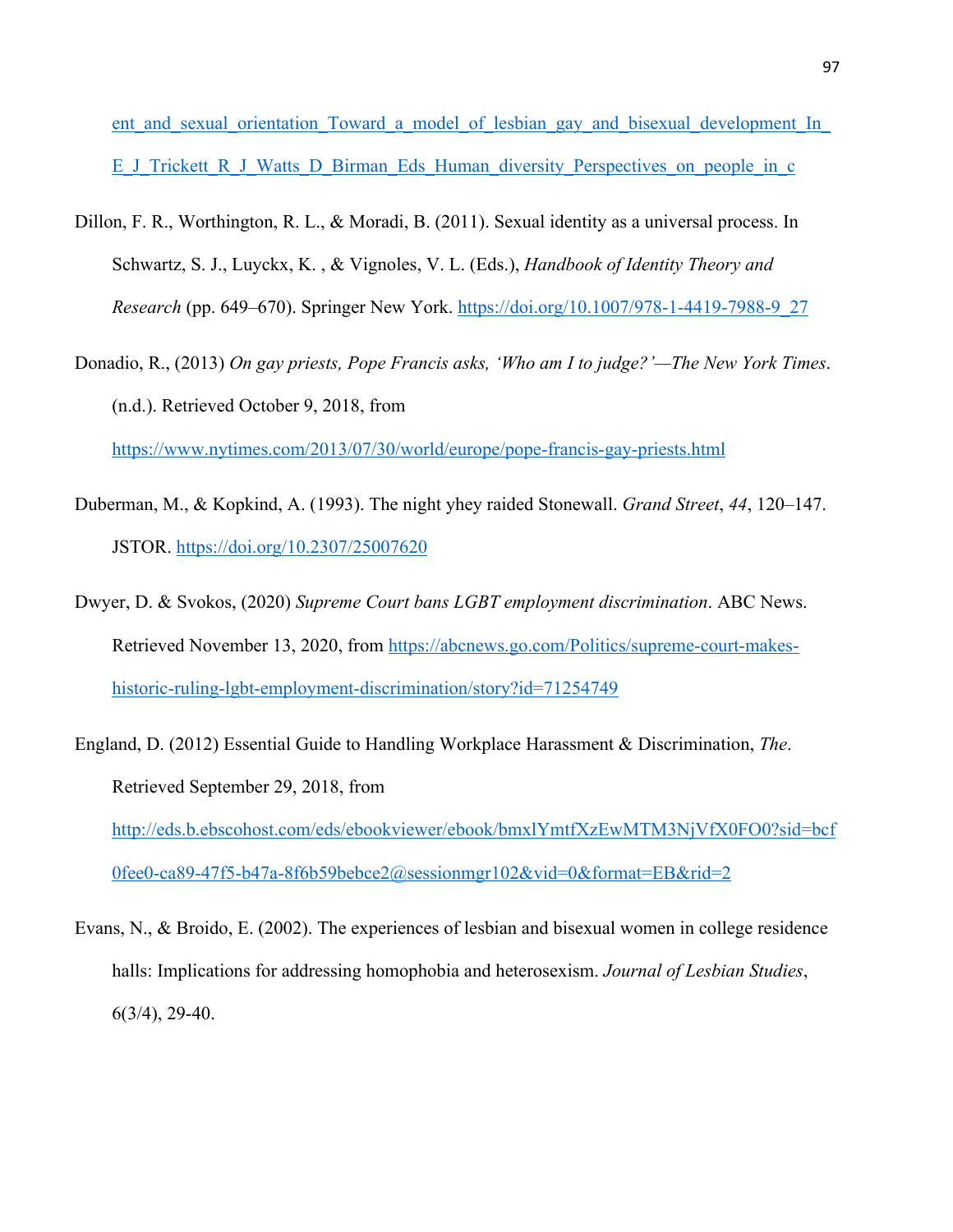- Eyerman R. (2012) Harvey Milk and the trauma of assassination. *Cultural Sociology*. 2012;6(4):399- 421. doi:10.1177/1749975512445429
- Equal Employment Opportunity Commission *Charge Statistics*. (n.d.). Retrieved September 29, 2018, from https://www.eeoc.gov/eeoc/statistics/enforcement/charges.cfm
- Feuer, A. (2017, December 21). Firing of Seton Hall priest highlights a Catholic debate on gay believers. *The New York Times*. https://www.nytimes.com/2015/05/30/nyregion/ouster-of-setonhall-priest-points-to-Catholic-soul-searching-on-gay-believers.html
- Fuchs, M. (2004, June 12). Religion journal: At one Catholic college, crucifixes make a comeback. *The New York Times*. https://www.nytimes.com/2004/06/12/nyregion/religion-journal-at-one-Catholic-college-crucifixes-make-a-comeback.html
- Garrett, M. (2006). The identity of American Catholic higher education: A historical overview. *Journal of Catholic Education*, *10*(2). https://doi.org/10.15365/joce.1002082013
- Gehring, J. (2019.). The case for why Catholics should march in LGBT Pride parades. *Washington Post*. Retrieved November 13, 2020, from https://www.washingtonpost.com/religion/2019/06/06/case-why-Catholics-should-march-lgbtpride-parades/
- Gerald, G. (1989). What can we learn from the gay community's response to the AIDS crisis? *Journal of the National Medical Association*, *81*(4), 449–452.
- Getz, C., & Kirkley, E. (2006). Shaking up the status quo: Challenging intolerance of the lesbian, Gay and bisexual community at a private Roman Catholic university. *College Student Journal, 40*(4), 857–869.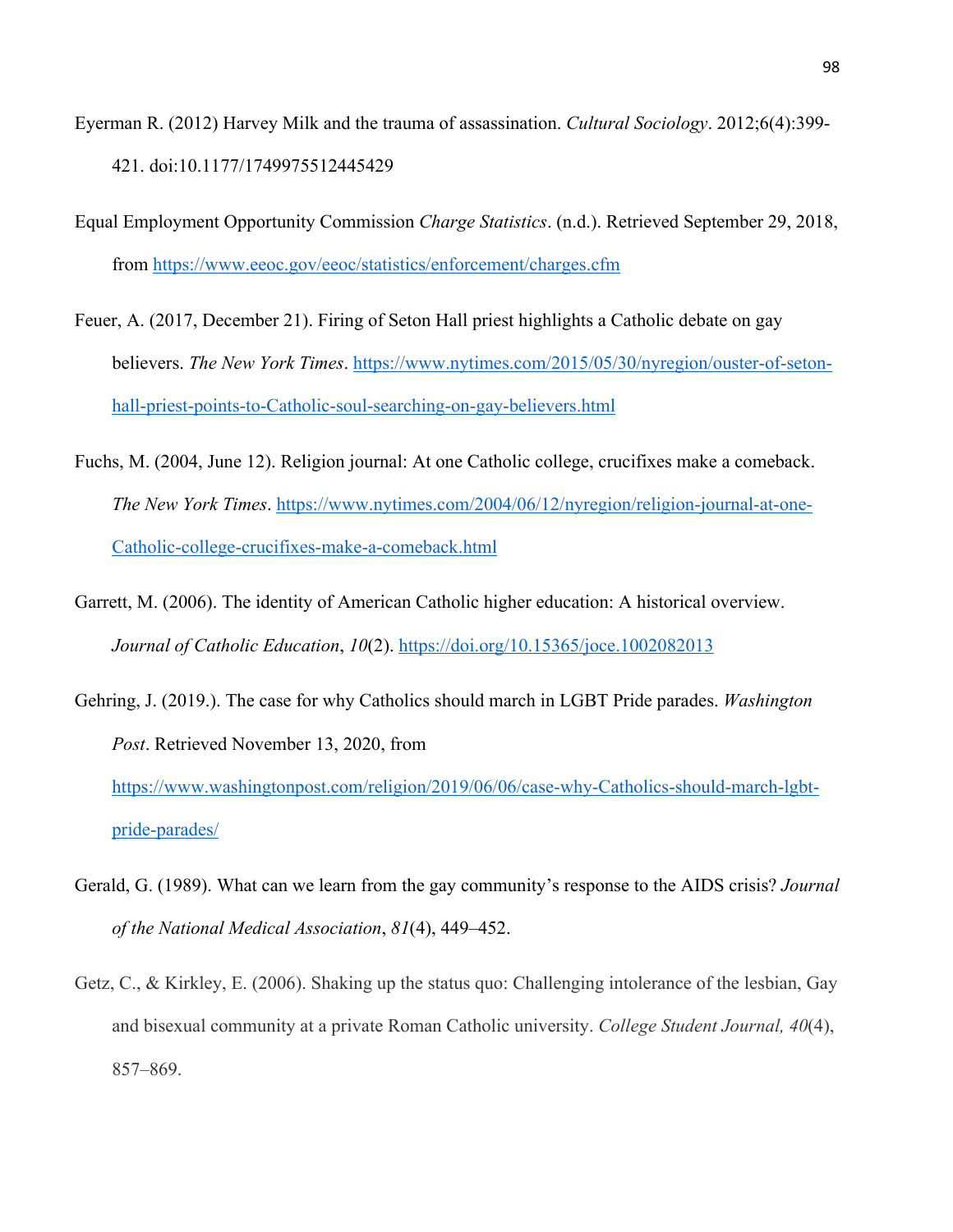- Gibson, David. (2015) New Jersey archbishop: Priests should not give communion to Catholics who support gay marriage. *Washington Post*. Retrieved November 13, 2020, from https://www.washingtonpost.com/news/acts-of-faith/wp/2015/10/13/nj-archbishop-priestsshould-not-give-communion-to-Catholics-who-support-gay-marriage/
- GMHC. (n.d.). *Current HIV Statistics*. Retrieved February 9, 2020, from http://gmhc.org/hivinfo/hivaids-basics/current-hiv-statistics
- Gruberg, S., Mahowald, L., & Halpin, J. (2020) *The State of the LGBTQ Community in 2020*. Center for American Progress. Retrieved October 2, 2021, from https://www.americanprogress.org/issues/lgbtq-rights/reports/2020/10/06/491052/state-lgbtqcommunity-2020/
- Harper, G. W., & Schneider, M. (2003). Oppression and discrimination among lesbian, gay, bisexual, and transgendered people and communities: A challenge for community psychology. *American Journal of Community Psychology*, *31*(3–4), 243–252. https://doi.org/10.1023/A:1023906620085
- Harvard School of Public Health. (2017). *NPR-RWJF-HSPH-Discrimination-LGBTQ-Final-Report.pdf*. Retrieved November 11, 2019, from https://cdn1.sph.harvard.edu/wpcontent/uploads/sites/94/2017/11/NPR-RWJF-HSPH-Discrimination-LGBTQ-Final-Report.pdf
- Henshaw, A. (2017) *Colleges With Catholic Affiliations*. (n.d.). Retrieved February 10, 2019, from https://www.campusexplorer.com/college-advice-tips/36449936/Colleges-With-Catholic-Affiliations/
- Heywood, T. (2015). "Crisis": LGBT college students nearly twice as likely to experience sexual violence. *Pride Source*. Retrieved March 22, 2020, from https://pridesource.com/article/73348-2/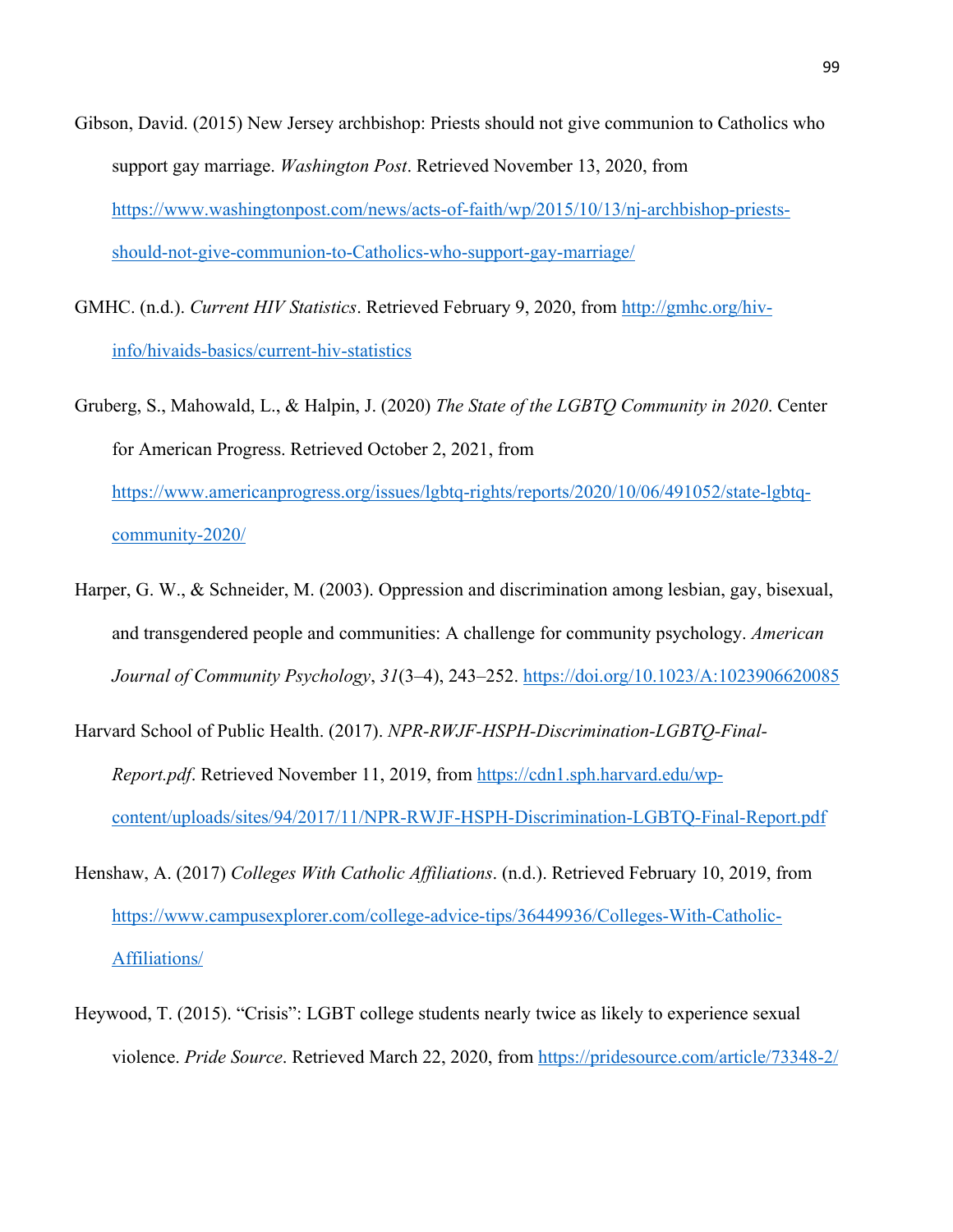- Hines, H. (2017). *The LGBT community responds: The lavender scare and the creation of midwestern gay and lesbian publications* [M.A. Thesis, Bowling Green State University]. http://search.proquest.com/docview/1946062552/abstract/9CCD003D6CB8486DPQ/1
- Horsley, S. (2016). *Obama names LGBT landmark as national monument*. NPR.org. Retrieved November 13, 2020, from https://www.npr.org/2016/06/24/483385747/obama-names-lgbtlandmark-as-national-monument
- Humberd, B. K., Clair, J. A., & Creary, S. J. (2015). In our own backyard: When a less inclusive community challenges organizational inclusion. *Equality, Diversity and Inclusion: An International Journal; Birmingham*, *34*(5), 395–421.

http://dx.doi.org.proxy.libraries.rutgers.edu/10.1108/EDI-11-2013-0105

- Hughes, B. (2015). "Who am I to judge?": How a Jesuit university addresses LGBT issues on campus. *eScholarship*, University of California Dissertation
- International Student Guide *Catholic Colleges and Universities*. (n.d.). Retrieved September 15, 2018, from https://www.internationalstudentguidetotheusa.com/articles/Catholic\_colleges.htm
- Jaeger-Fine, T., & Jaeger-Fine, T. (2016). Marriage equality in the United States: A look at Obergefell and beyond. *Revista de Investigações Constitucionais*, *3*(1), 7–41. https://doi.org/10.5380/rinc.v3i1.45108
- Johnson, C. (2020, July 8). Supreme Court makes anti-LGBTQ discrimination easier at religious schools. *Washington Blade.* Retrieved November 13, 2020, from https://www.washingtonblade.com/2020/07/08/supreme-court-makes-anti-lgbtq-discriminationeasier-at-religious-schools/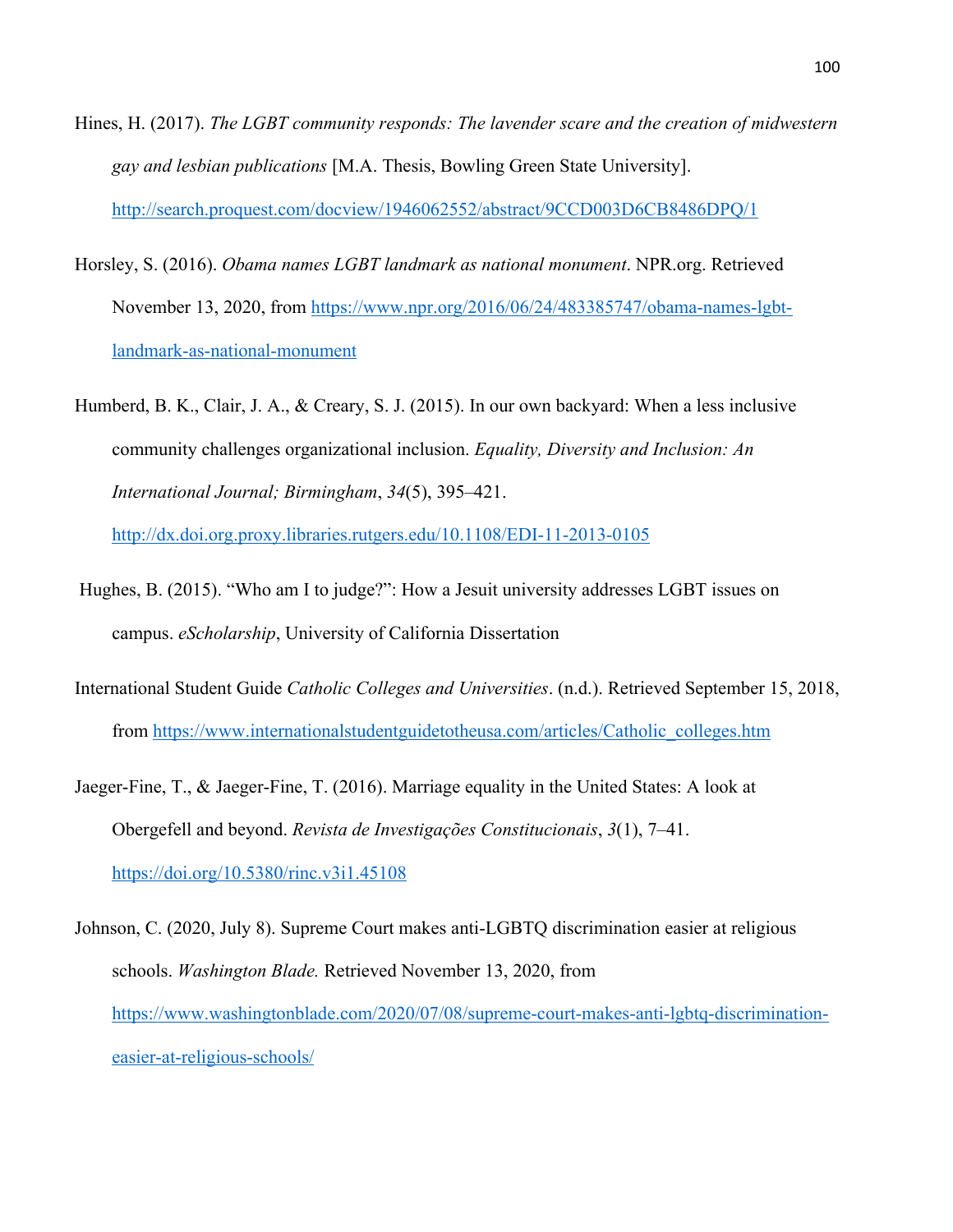- Kane, M. (2013). Finding "safe" campuses: Predicting the presence of LGBT student groups at North Carolina colleges and universities. *Journal of Homosexuality*. 60. 828-852. 10.1080/00918369.2013.774837.
- Kappler, H. (2012). Roman Catholic gay priests: Internalized homophobia, sexual identity, and psychological well-being. *Pastoral Psychology*, 62(6), 805–826. https://doi.org/10.1007/s11089- 012-0505-5
- Kortegast, C. A., & van der Toorn, M. (2018). Other duties not assigned: Experiences of lesbian and gay student affairs professionals at small colleges and universities. *Journal of Diversity in Higher Education*, *11*(3), 268–278. https://doi.org/10.1037/dhe0000046
- Kulpa, R. (2009). Mattachine Society. In J. O'Brien, *Encyclopedia of Gender and Society*. SAGE Publications, Inc. https://doi.org/10.4135/9781412964517.n267
- Leonard, J., & Levine, D. (2006). The effect of diversity on turnover: A large case study. *ILR Review*, *59*(4), 547–572.
- Lewis, G. B., & Gossett, C. W. (2008). Changing public opinion on same-sex marriage: The case of California. *Politics & Policy*, *36*(1), 4–30.

https://onlinelibrary.wiley.com/doi/full/10.1111/j.1747-1346.2007.00092.x

- Lipka, S. (2010, September 14). Gay students and college employees face significant harassment, report says. *The Chronicle of Higher Education*. https://www.chronicle.com/article/Gay-StudentsCollege/124419
- Lopez, G. (2015, April 22). *How most states allow discrimination against LGBTQ people*. Vox.com. https://www.vox.com/2015/4/22/8465027/lgbt-nondiscrimination-laws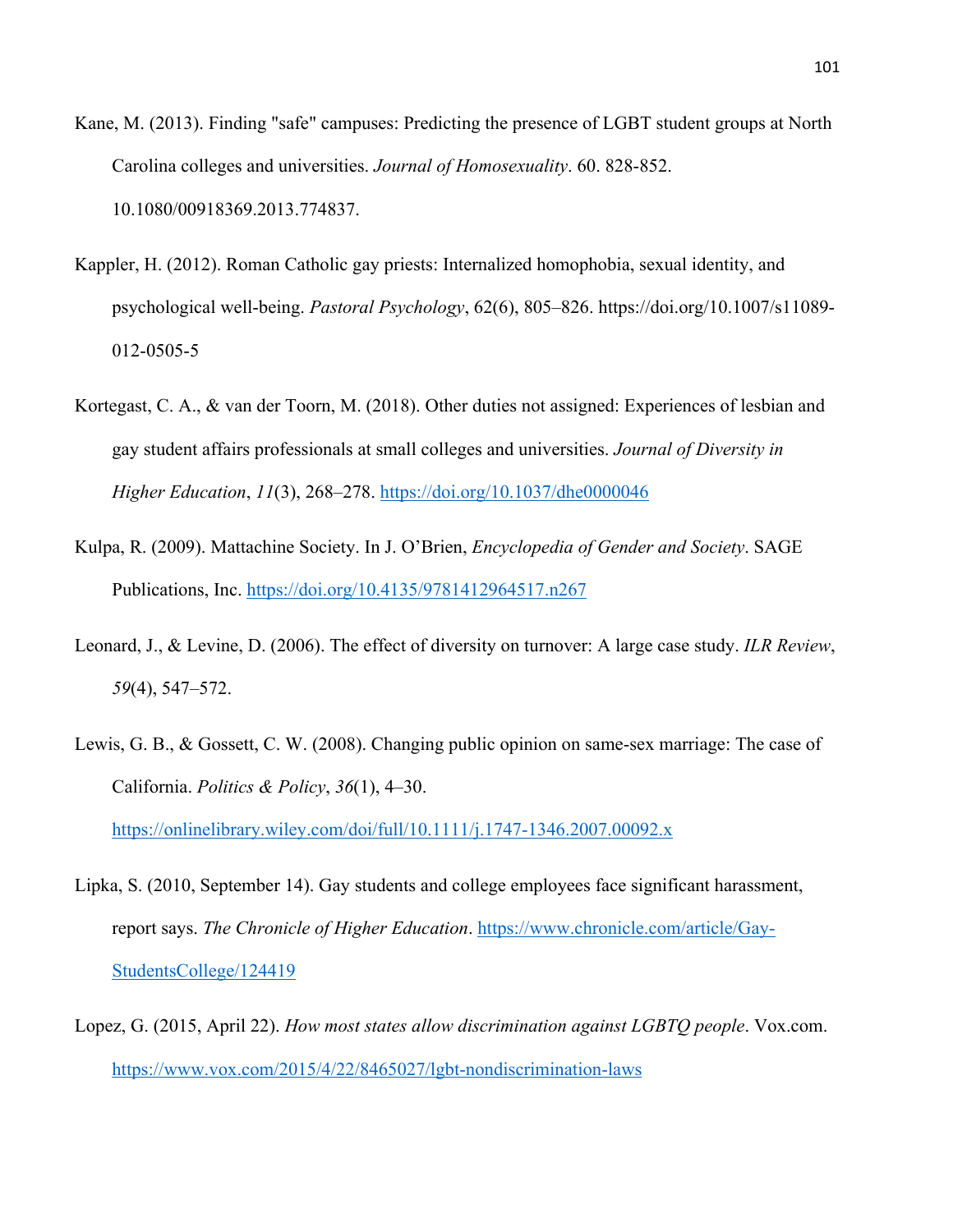- Love, P. (1998). Cultural barriers facing lesbian, gay, and bisexual students at a Catholic college. *The Journal of Higher Education, 69*(3), 298-323. doi:10.2307/2649190
- Love, P., Bock, M., Jannarone, A., & Richardson, P. (2005). Identity interaction: Exploring the spiritual experiences of lesbian and gay college students. *Journal of College Student Development*, *46*(2), 193–209. https://doi.org/10.1353/csd.2005.0019
- Lyon, L., Beaty, M., & Mixon, S. L. (2002). Making sense of a "religious" university: Faculty adaptations and opinions at Brigham Young, Baylor, Notre Dame, and Boston College. *Review of Religious Research*, *43*(4), 326–348. https://doi.org/10.2307/351200
- Maher, S. (2007). What educators in Catholic schools might expect when addressing gay and lesbian issues: A study of needs and barriers. *Journal of Gay & Lesbian Issues in Education*, 4(3), 79
- Martin, J. (2017*). Building a bridge: How the Catholic Church and the LGBT community can enter into a relationship of respect, compassion, and sensitivity.* HarperCollins.
- Mattson, G. (2019, June 12). *The Stonewall riots didn't start the gay rights movement*. JSTOR Daily. https://daily.jstor.org/the-stonewall-riots-didnt-start-the-gay-rights-movement/
- Mays V. M., Cochran, S. D. (2001 ). Mental health correlates of perceived discrimination among lesbian, gay, and bisexual adults in the United States. *American Journal of Public Health*. Nov., 91(11):1869-76. doi: 10.2105/ajph.91.11.1869. PMID: 11684618; PMCID: PMC1446893.
- McDonald, N. (2011, Feburary 28). *Openly gay priest fired from Philly college*. Phillymag.com. Retrieved November 13, 2020, from https://www.phillymag.com/news/2011/02/28/openly-gaypriest-fired-from-philly-college/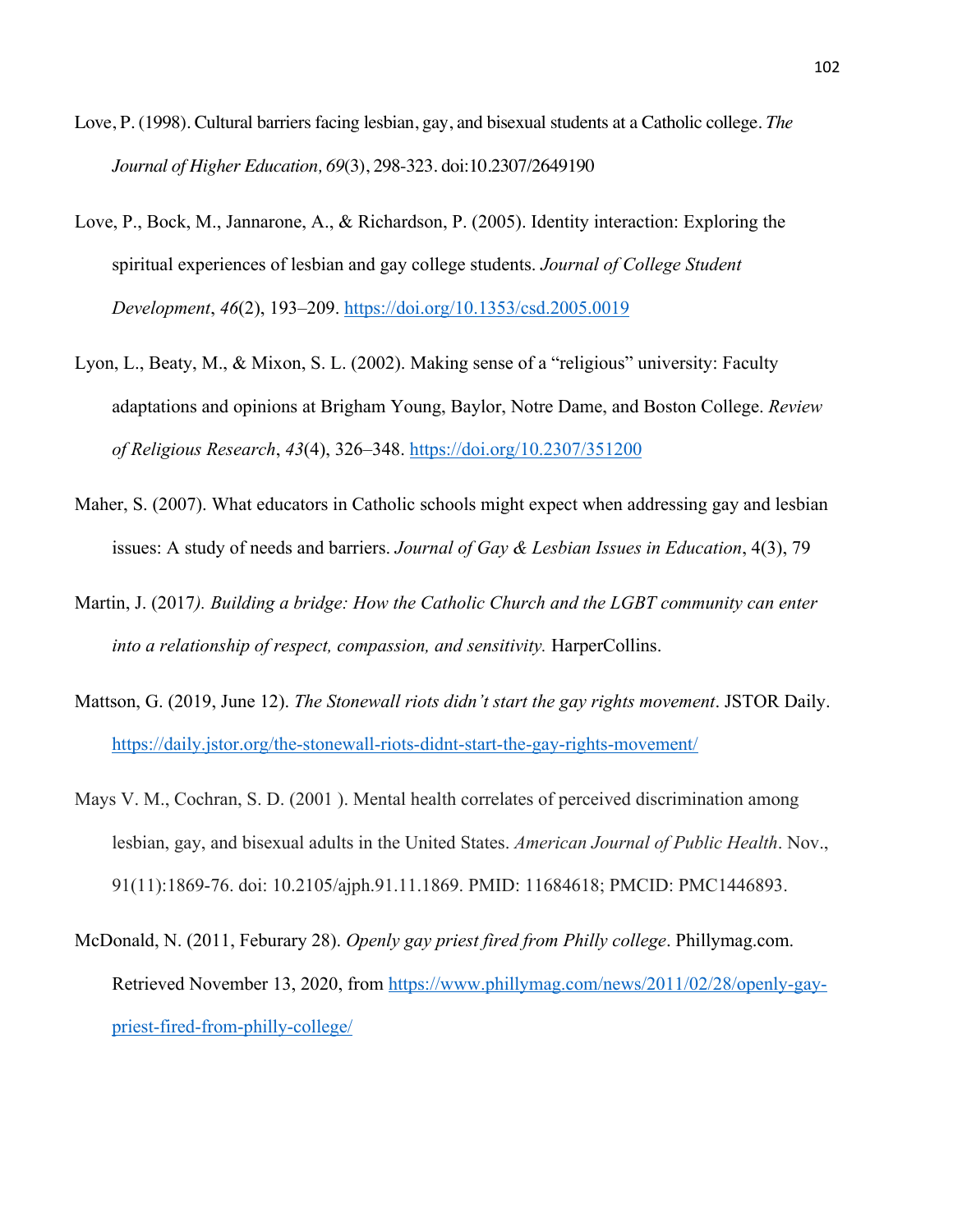- McMurtie, B. (2014, October 13). *Catholic colleges greet an unchurched generation*. Chronicle of Higher Education. https://www.chronicle.com/article/Catholic-colleges-greet-an-unchurchedgeneration/
- Miller, S.. (2019, October 8). LGBTQ employment discrimination: Half of states offer no protections. *USA Today.* https://www.usatoday.com/story/news/nation/2019/10/08/lgbt-employmentdiscrimination-half-of-states-offer-no-protections/3837244002/
- Morgan, D. (1998). Guiding principles of planning. In *Planning focus groups* (pp. 3-8). SAGE Publications, Inc., https://www-doi-org.proxy.libraries.rutgers.edu/10.4135/9781483328171.n2
- National Center for Education Statistics. (2019) *The NCES Fast Facts Tool provides quick answers to many education questions (National Center for Education Statistics)*. Retrieved March 22, 2020, from https://nces.ed.gov/fastfacts/display.asp?id=84
- Nadal, K. L. (2019). Queer and browning the pipeline for LGTBQ faculty of color in the academy: The formation of LGBTQ scholars of color national network. *Journal of Critical Thought &Praxis,* 8(2). https://doi.org/10.31274/jctp.8210
- Nash, M. A. and Silverman, J. A. R. (2015). "An indelible mark": Gay purges in higher education in the 1940s. *History of Education Quarterly*, 55: 441-459. https://doi.org/10.1111/hoeq.12135
- Neuman, W. L. (2009). *Social research methods: Qualitative and quantitative approaches* (7th ed.). Pearson/Allyn & Bacon.
- Newport, F (2015) Americans greatly overestimate percent gay, lesbian in U.S. Gallup.com. Retrieved September 15, 2018, from https://news.gallup.com/poll/183383/americans-greatlyoverestimate-percent-gay-lesbian.aspx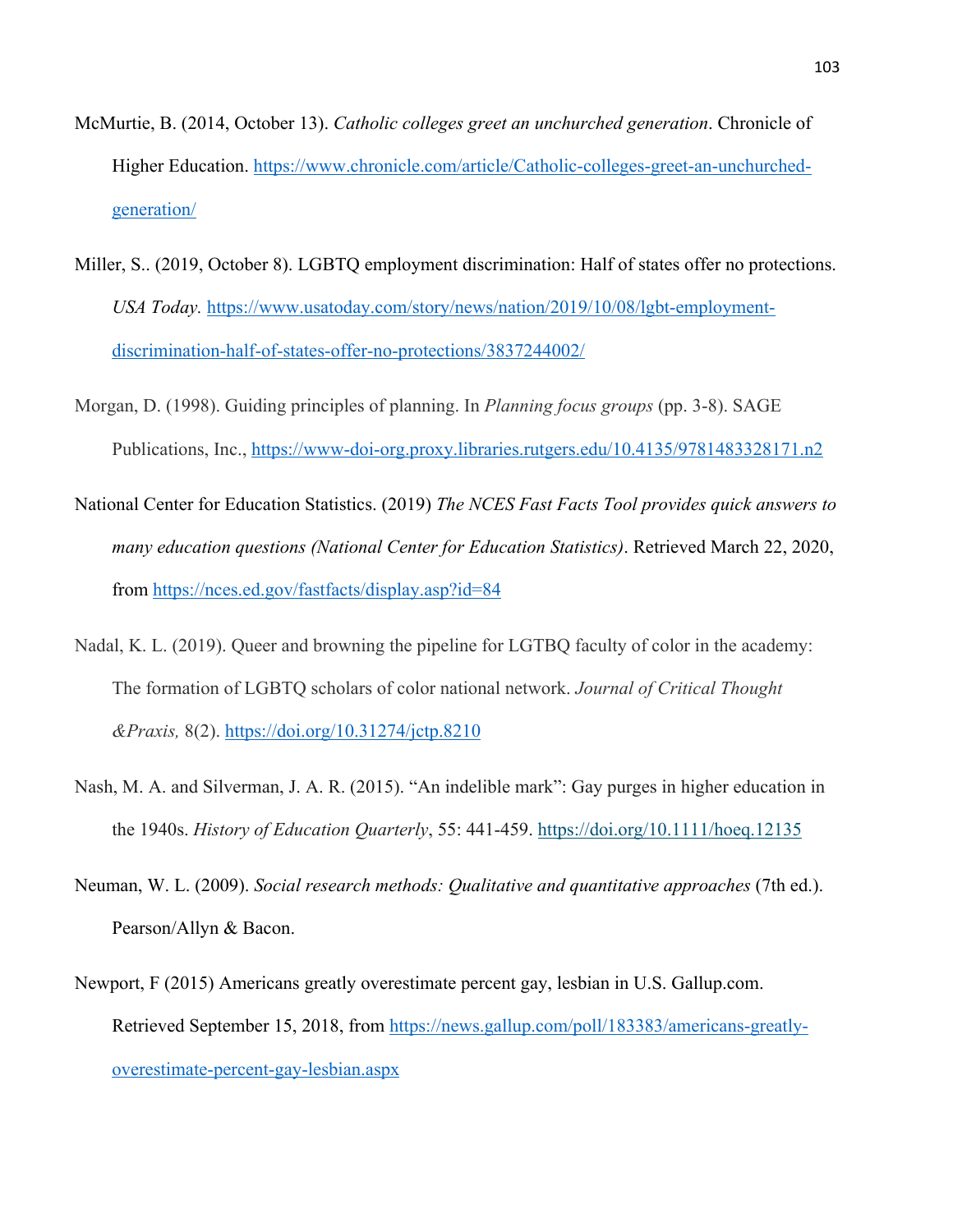- O'Laughlin, M. (2018, February 13). Firing of L.G.B.T. Catholic church workers raises hard (and new) questions. *America Magazine*. https://www.americamagazine.org/politicssociety/2018/02/13/firing-lgbt-Catholic-church-workers-raises-hard-and-new-questions
- O'Laughlin (2016) *Cardinal Joseph Tobin says it's all about listening*. (2016, October 18). America Magazine. https://www.americamagazine.org/faith/2016/10/18/cardinal-joseph-tobin-says-its-allabout-listening
- Out & Equal. (2017)*. Workplace Equality Fact Sheet*. (2017, November 15). http://outandequal.org/2017-workplace-equality-fact-sheet/
- Ozeren, E. (2014). Sexual orientation discrimination in the workplace: A systematic review of literature. *Procedia Social and Behavioral Sciences*, *109*, 1203–1215. https://doi.org/10.1016/j.sbspro.2013.12.613
- Parks, R., O'Connor, M., & Parrish, J. (2016). Gender pronouns: Recommendations from an institution with solutions. *College and University; Washington*, *91*(4), 83-84,86.
- Patton, L. D., Renn, K. A., Guido-DiBrito, F., & Quaye, S. J. (2016). *Student development in college: Theory, research, and practice*. Josey-Bass.
- Peacock, K. W. (2016). Race, the homosexual, and the Mattachine Society of Washington, 1961– 1970. *Journal of the History of Sexuality*, *25*(2), 267–296.
- Pelletier (2016) *Four Catholic Colleges Make LGBT Shame List*. (2016). Retrieved March 22, 2020, from http://www.churchmilitant.com/news/article/four-catholic-colleges-make-lgbt-shame-list
- Poynter, K. J., & Tubbs, N. J. (2008). Safe Zones: Creating LGBT Safe Space Ally Programs. *Journal of LGBT Youth*, 13.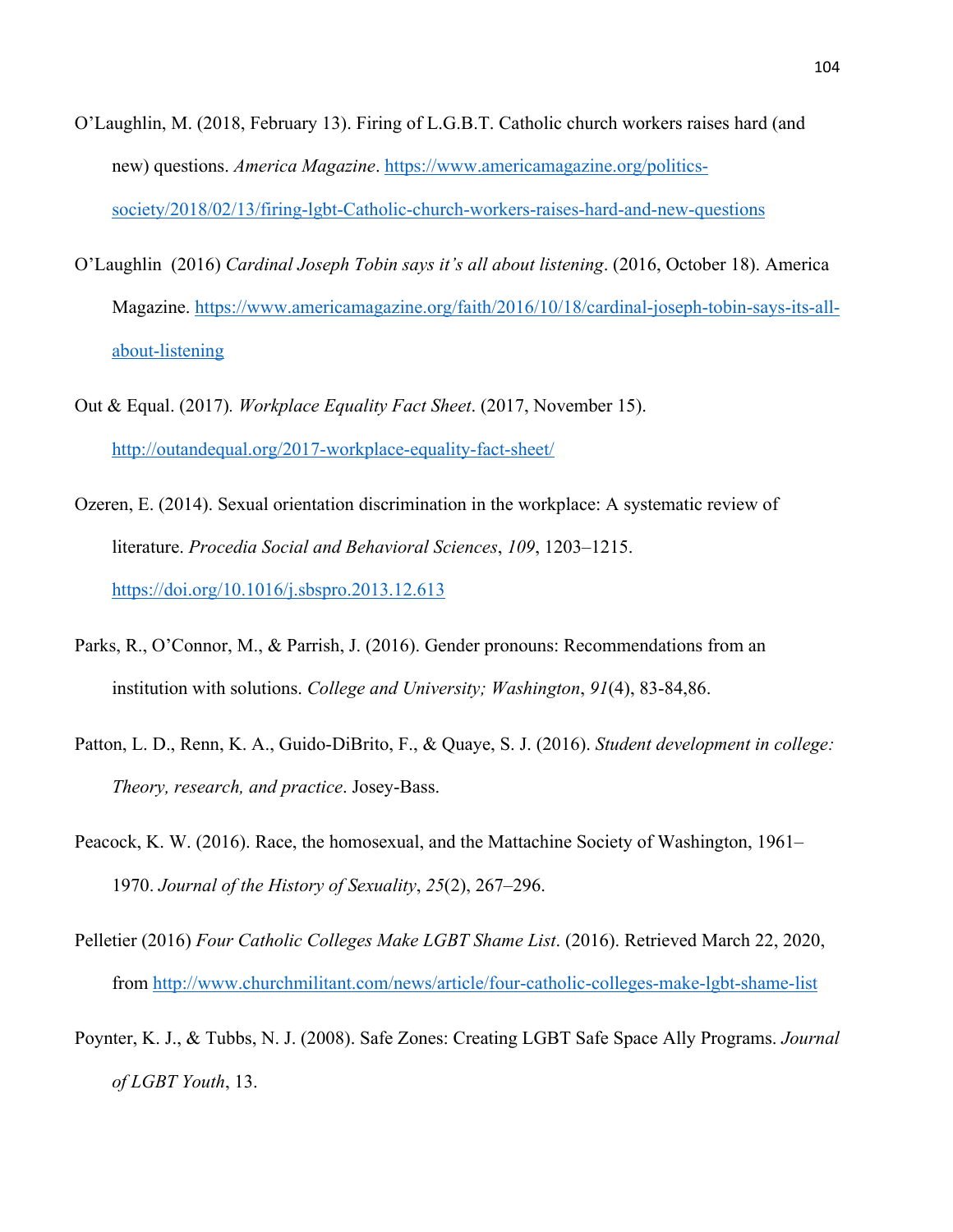- Prock, K., Berlin S., Harold, R., & Groden, S. (2019) Stories from LGBTQ social work faculty: What is the impact of being "out" in academia? *Journal of Gay & Lesbian Social Services* 31:2, 182- 201, DOI: 10.1080/10538720.2019.1584074
- Rankin, S. (2003). Campus climate for gay, lesbian, bisexual, and transgender people: A national perspective. New York: The National Gay and Lesbian Task Force Policy Institute.
- Rankin, Susan (2005). Campus climates for sexual minorities*——Wiley Online Library*. (n.d.). Retrieved May 11, 2020, from https://onlinelibrary-wileycom.proxy.libraries.rutgers.edu/doi/abs/10.1002/ss.170
- Rankin, S., Weber, G., Blumenfeld, W. J., Frazer, S. (2010). *2010 state of higher education for lesbian, gay, bisexual & transgender people*. Campus Pride, & Q Research Institute for Higher Education.
- Radojcic, N. (2016). Building a dignified identity: An ethnographic case study of LGBT Catholics. *Journal of Homosexuality*, *63*(10), 1297–1313. https://doi.org/10.1080/00918369.2016.1151698
- Reichard, D. A. (2010). "We can't hide and they are wrong": The society for homosexual freedom and the struggle for recognition at Sacramento State College, 1969–1971. *Law and History Review*, *28*(3), 629–674. JSTOR.
- Redden, E. (2020) *Religious colleges see conflict between Supreme Court ruling on LGBTQ rights and their religious liberty*. (n.d.). Retrieved October 17, 2020, from https://www.insidehighered.com/news/2020/06/17/religious-colleges-see-conflict-betweensupreme-court-ruling-lgbtq-rights-and-their
- Riley, J. (2017). *LGBTQ campus group again seeking recognition from Catholic University of America*. Metroweekly.com. Retrieved November 13, 2020, from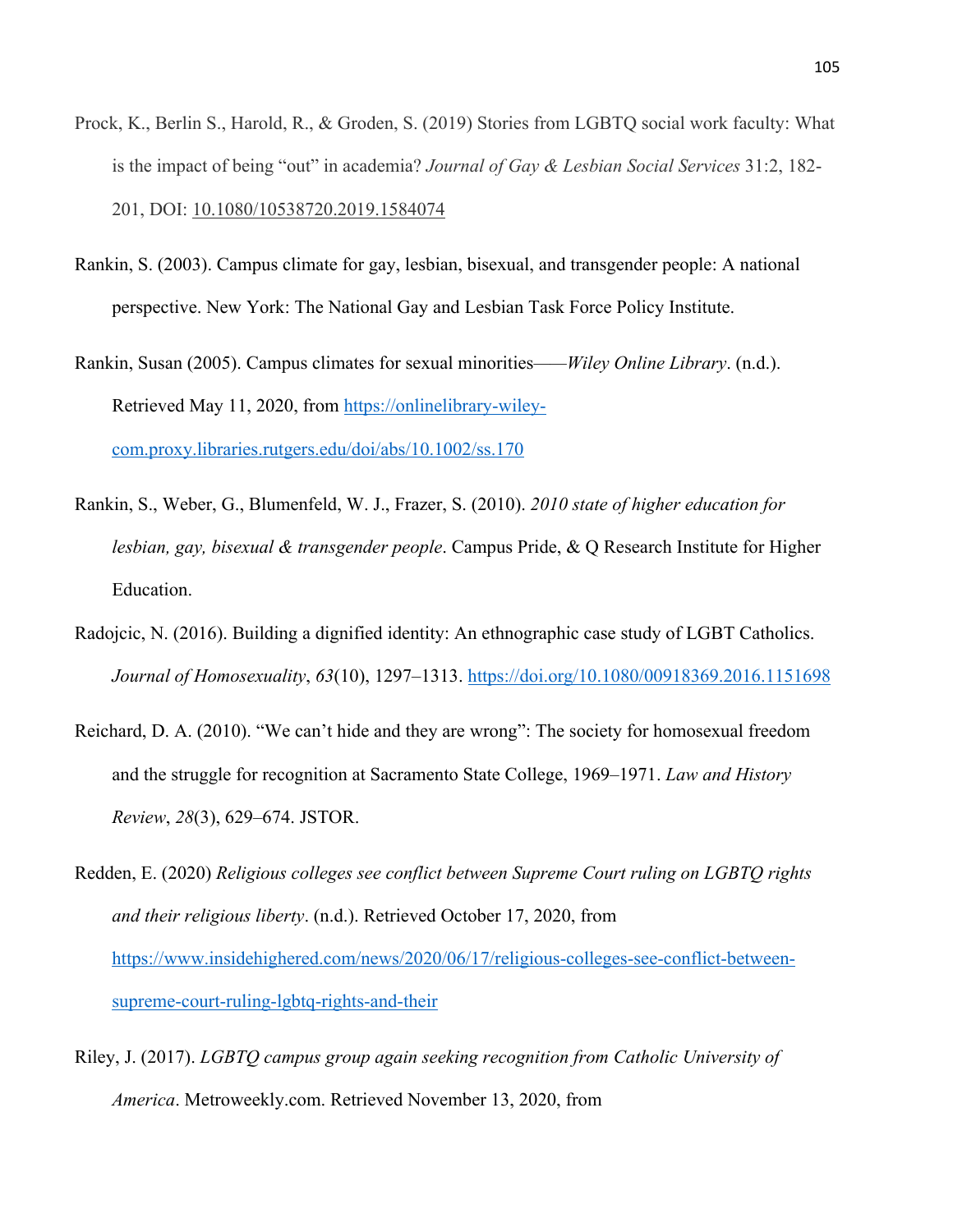https://www.metroweekly.com/2017/02/lgbtq-campus-group-seeking-recognition-Catholicuniversity/

- Rusch, T. (2010) Marquette University rescinds offer to hire dean, who is gay. (2010). *National Catholic Reporter*, *46*(16), 3–3. https://www.ncronline.org/news/justice/marquette-u-rescindsoffer-hire-dean-who-gay
- Rzeznik, T. F. (2016). The church and the AIDS crisis in New York City. *U.S. Catholic Historian*, *34*(1), 143–165. https://doi.org/10.1353/cht.2016.0003

Saldana, J. (2016). *The Coding Manual for Qualitative Researchers*. SAGE Publications, Inc.

- Sears, B & Mallory C. (2011) *Sears-Mallory-Discrimination-July-20111.pdf*. Retrieved October 1, 2018, from http://williamsinstitute.law.ucla.edu/wp-content/uploads/Sears-Mallory-Discrimination-July-20111.pdf
- Shuster, H. (2019) *Fired for being gay, Frank Kameny spent the rest of his life fighting back*. Boundary Stones: WETA's Washington DC History Blog. Retrieved November 13, 2020, from https://boundarystones.weta.org/2019/06/24/fired-being-gay-frank-kameny-spent-rest-his-lifefighting-back
- Selingo, J (2015) How many colleges and universities do we really need? Washington Post. Retrieved November 7, 2018, from https://www.washingtonpost.com/news/gradepoint/wp/2015/07/20/how-many-colleges-and-universities-do-we-really-need/
- Siker, J. S. (1994). *Homosexuality in the Church: Both sides of the debate*. Westminster/J. Knox Press. https://books.google.com/books?id=h\_dD\_MP2Zn0C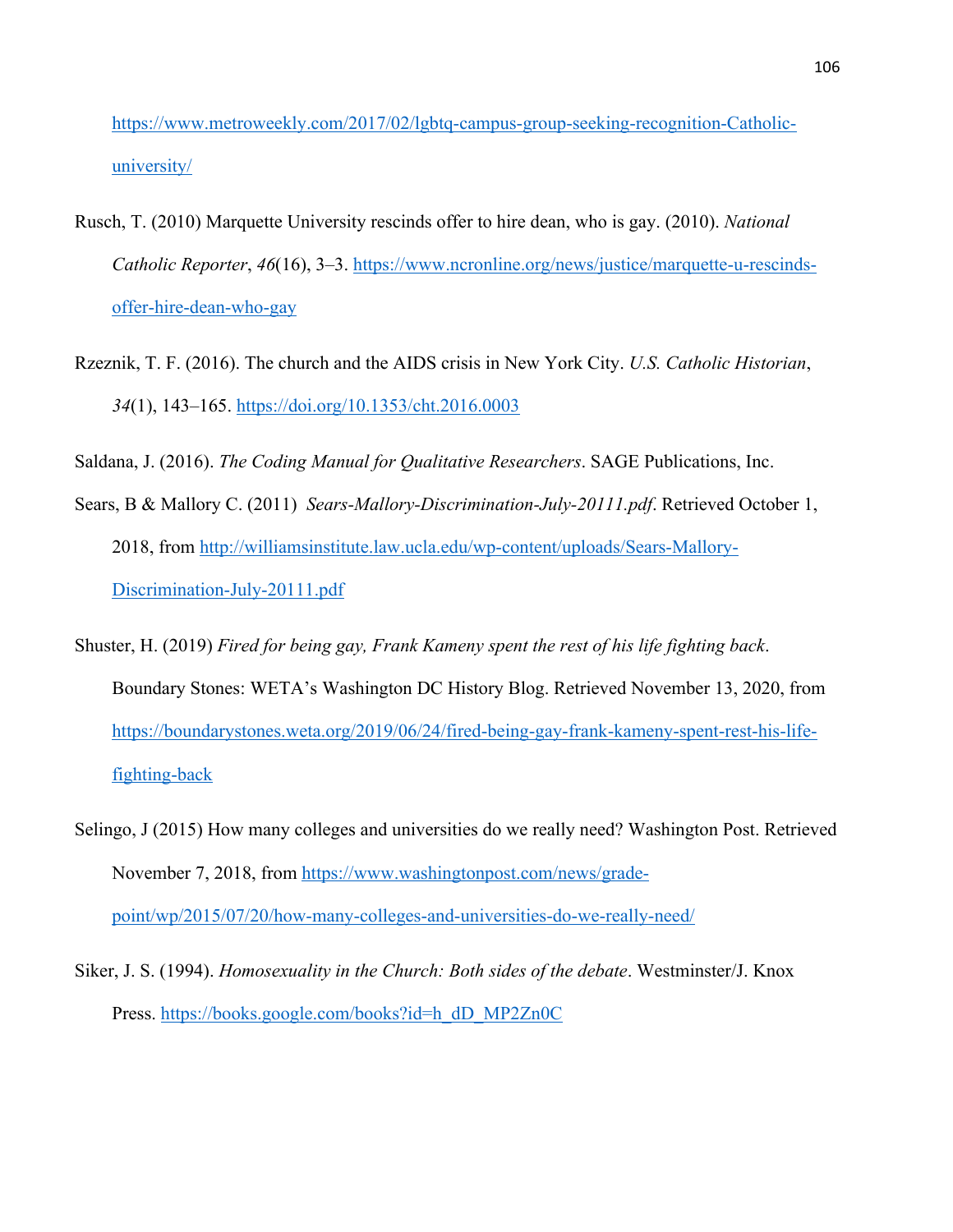Stierle, M & Casale F.,(2010) The transformational mission of a diocesan university. *Journal of Catholic Higher Education*. Retrieved January 31, 2019, from https://jche.journals.villanova.edu/article/view/623

USCCB, *General Principles*. (n.d.). Retrieved September 15, 2018, from http://www.usccb.org/about/doctrine/publications/homosexual-inclination-guidelines-generalprinciples.cfm

Vatican *Catechism of the Catholic Church—The sixth commandment*. (n.d.). Retrieved September 22, 2018, from http://www.vatican.va/archive/ccc\_css/archive/catechism/p3s2c2a6.htm

Watson, K. H. (2015). *Exploring sexual orientation microaggressions on Christian college campuses* [Doctoral Dissertation, Regent University].

http://search.proquest.com/docview/1691347078/abstract/73928C5A7C34459DPQ/1

Woodford, M. R., Howell, M. L., Kulick, A., & Silverschanz, P. (2013). "That's so gay": Heterosexual male undergraduates and the perpetuation of sexual orientation microagressions on campus. *Journal of Interpersonal Violence*, *28*(2), 416–435.

https://doi.org/10.1177/0886260512454719

Yin, R. K. (2018). *Case Study Research and Applications* (6th Edition). SAGE Publications, Inc.

- Zeleny, J. (2009, October 28). Obama signs hate crimes bill. *The Caucus*. *New York Times.*  https://thecaucus.blogs.nytimes.com/2009/10/28/obama-signs-hate-crimes-bill/
- Zimmerman, C. (2020) Father Martin urges Catholic college leaders to support LGBT students. *National Catholic Reporter*. Retrieved March 22, 2020, from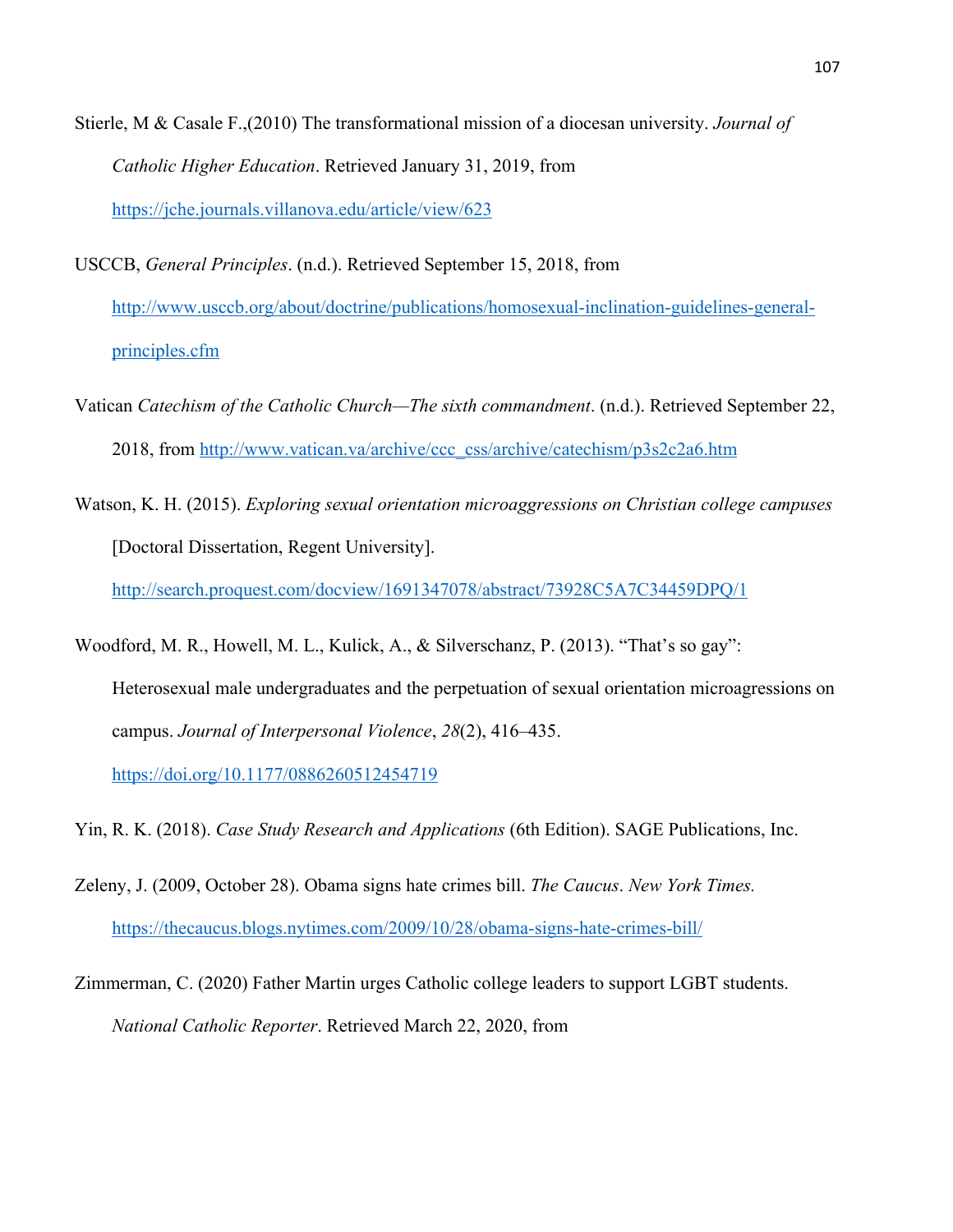https://www.ncronline.org/news/people/father-martin-urges-Catholic-college-leaders-support-

lgbt-students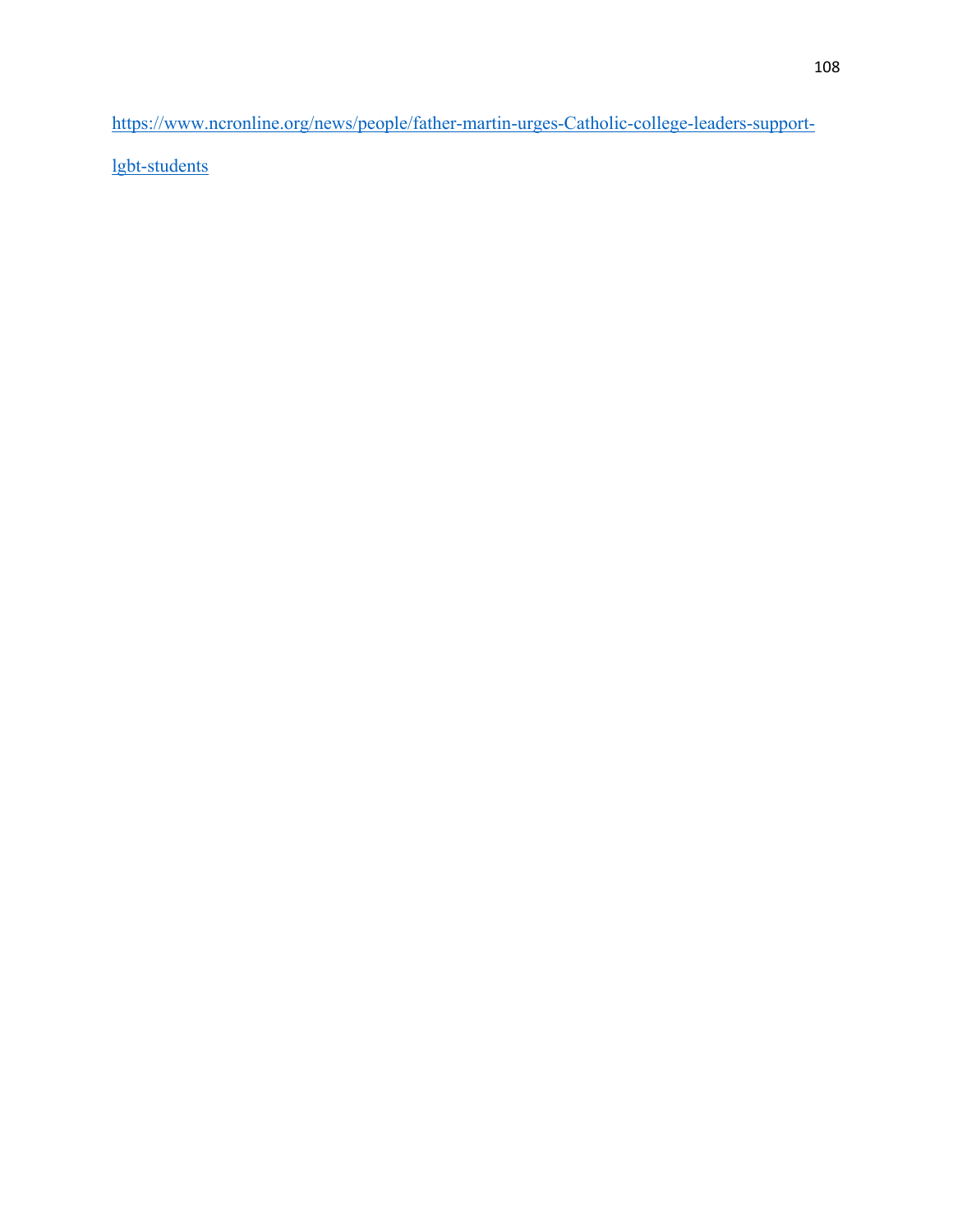## **Appendix I**

## **Interview Protocol**

Topic: The Experience of LGBTQ Faculty and Staff at a Diocesan Catholic University

Location: Video Interview

Goal: To learn about the experience of LGBTQ Faculty and staff working at a diocesan Catholic

institution.

Interview Questions:

- 1. In this study, all participants will be represented with pseudonyms. What pseudonym would you like to to use for this interview?
- 2. Can you tell me a little about how long you have worked at the institution and in what capacity?
- 3. How do you identify within the LGBTQ community?
- 4. At the time you were hired, did you think about the Catholic identity or mission at the institution?
	- a. What were your thoughts during this time and how did that affect your decision to accept employment at this institution?
- 5. How does your identity influence your experience at the institution and in your position?
- 6. How out are you in the workplace?
- 7. Where are spaces on campus you feel safe?
- 8. How important is your personal identity of being LGBTQ to you?
	- a. How does this compare to other settings in your life?
- 9. How aware are you of the institution's Catholic identity and connection to the diocese and how do you know about these connections?
	- a. How does the institution's relationship to the diosese affect your experience at the institution?
- 10. Do you notice instances on campus where you feel your identity conflicts with the mission of the institution? If so, what are some examples of this?
- 11. What are some of your favorite things about working at the institution?
- 12. What are some of your least favorite things about working at the institution?
- 13. What additional resources would you like to see provided to LGBTQ faculty and staff at the institution?
- 14. Is there anything else you would like to discuss or share related to this topic that you have not yet had the chance to talk about?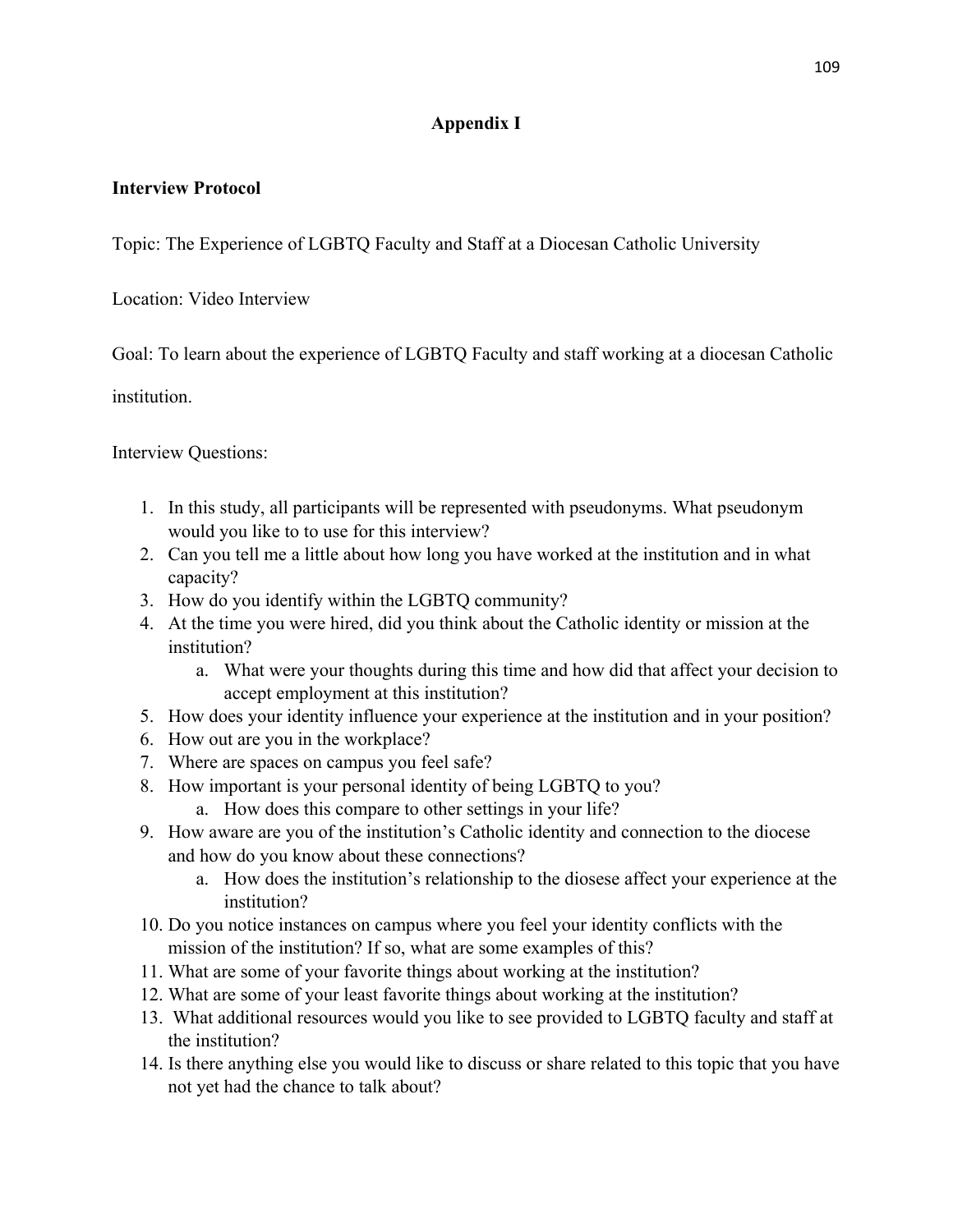15. Is there anyone else you would recommend to participate in this study?

## **Focus Group Protocol**

Topic: The Experience of LGBTQ Faculty and Staff at a Diocesan Catholic University

Location: Virtual Interview

Goal: To learn about the experience of LGBTQ Faculty and staff working at a diocesan Catholic institution.

Length: 60-90 minutes

Purpose of Focus Group: We want to hear from you and learn from your experience at a

Diocesan Catholic University. The goal of this focus group is to learn your experience and make campuses more inclusive.

Confidentiality: We will not attach any of your comments with your actual name. We will use pseudonyms that you have the opportunity to select in order to proect your identity. We might use quotes or sayings, but agree to not attach it to your name. Your confidentiality is our priority.

Participants will agree to the following:

- Speak one at a time and be respectful of each other in this focus group
- Please do not share anything outside of this group and optional to answer any questions.
- There are no answers that are wrong. You do not need to answer each of the questions posed, but hope that everyone is actively participating where they can.
- Ouestions before we begin?

Focus Group Questions:

- 1.) How is everyone doing today? What pseudonym would you like to choose for this focus group?
- 2.) What do you enjoy about working at the institution?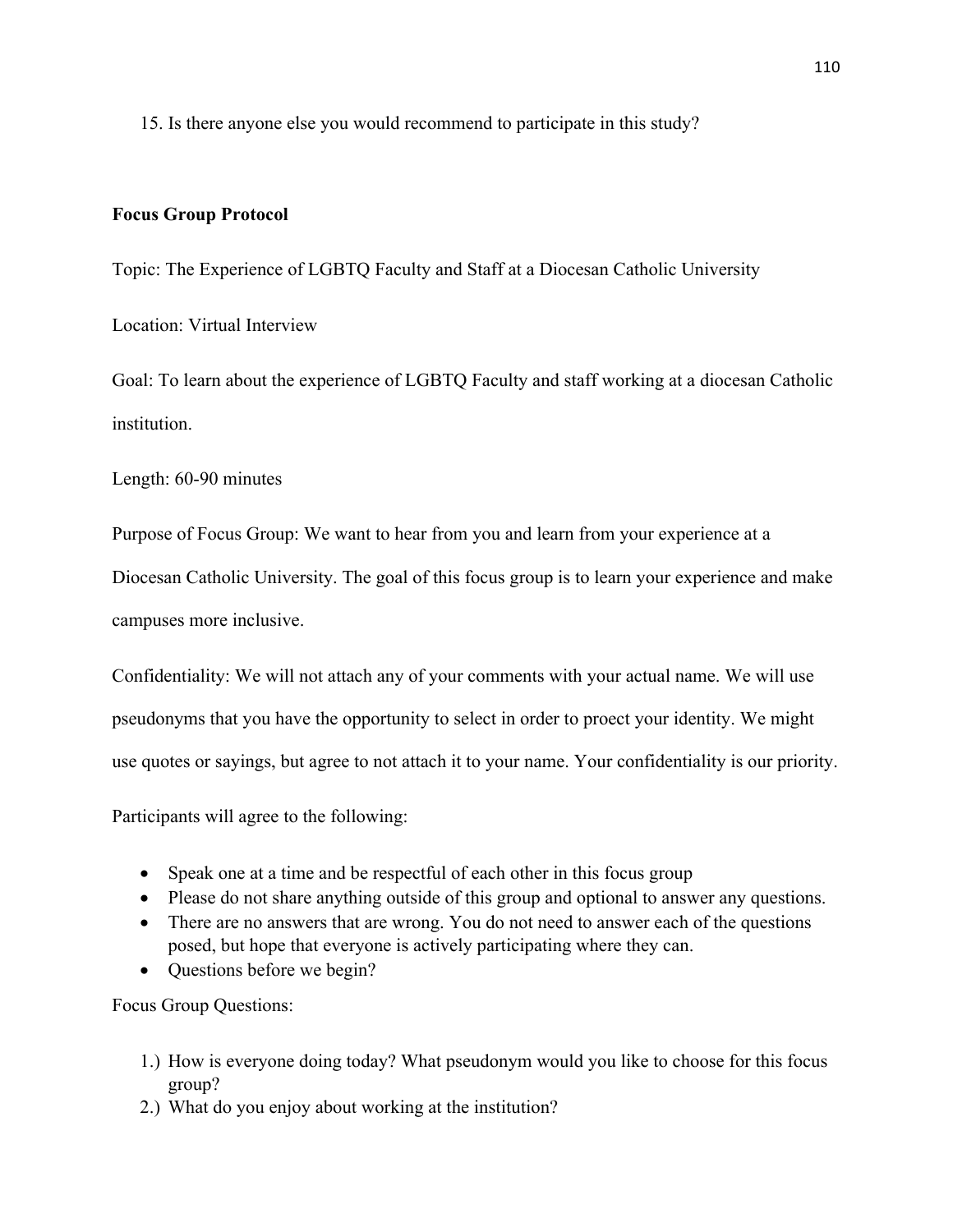- 3.) Do you ever think about the Catholic identity or mission at the institution?
- 4.) How important are the Catholic identity and values at the institution you work at from your perspective?
- 5.) Do you feel faculty and staff are able to be "out" in the workplace?
- 6.) What spaces or communities do you think are welcoming on campus?
- 7.) What recommendations do you have to make your institution more inclusive?
- 8.) Is there anything else you would like to share on this topic, your experience, or any additional thoughts?

Thank you for participating in this focus group and sharing your experience with us.



 $\blacksquare$ 8 5 6

May 5, 2021

Mark Fabbi Seton Hall University